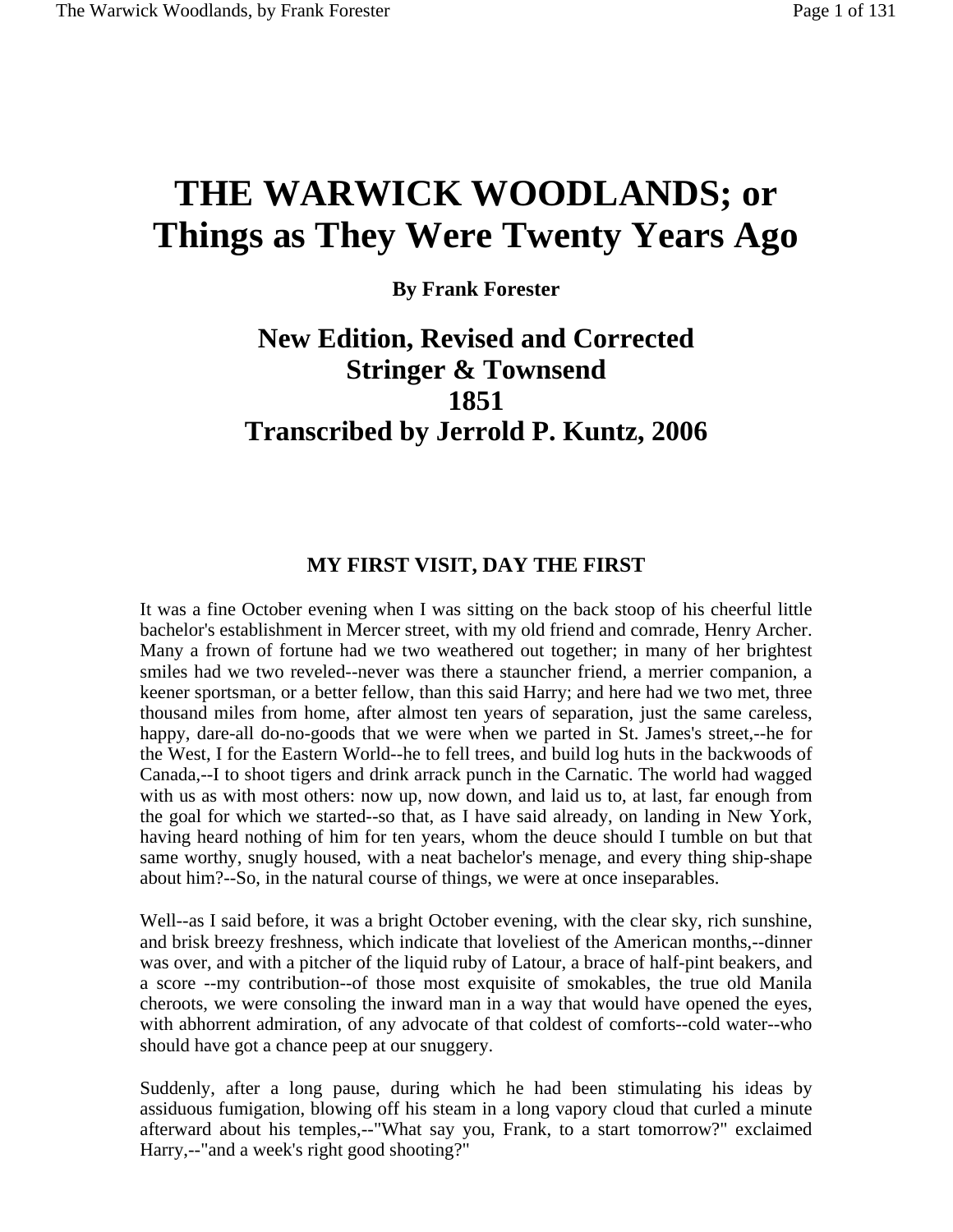"Why, as for that," said I, "I wish for nothing better--but where the deuce would you go to get shooting?"

"Never fash your beard, man," he replied, "I'll find the ground and the game too, so you'll find share of the shooting!--Holloa! there--Tim, Tim Matlock."

And in brief space that worthy minister of mine host's pleasures made his appearance, smoothing down his short black hair, clipped in the orthodox bowl fashion, over his bluff good-natured visage with one hand, while he employed its fellow in hitching up a pair of most voluminous unmentionables, of thick Yorkshire cord.

A character was Tim--and now I think of it, worthy of brief description. Born, I believe- bred, certainly, in a hunting stable, far more of his life passed in the saddle than elsewhere, it was not a little characteristic of my friend Harry to have selected this piece of Yorkshire oddity as his especial body servant; but if the choice were queer, it was at least successful, for an honester, more faithful, hard-working, and withal, better hearted, and more humorous varlet never drew curry-comb over horse-hide, or clothes-brush over broad-cloth.

His visage was, as I have said already, bluff and good-natured, with a pair of hazel eyes, of the smallest--but, at the same time, of the very merriest--twinkling from under the thick black eyebrows, which were the only hairs suffered to grace his clean-shaved countenance. An indescribable pug nose, and a good clean cut mouth, with a continual dimple at the left corner, made up his phiz. For the rest, four feet ten inches did Tim stand in his stockings, about two-ten of which were monopolized by his back, the shoulders of which would have done honor to a six foot pugilist,--his legs, though short and bowed a little outward, by continual horse exercise, were right tough serviceable members, and I have seen them bearing their owner on through mud and mire, when straighter, longer, and more fair proportioned limbs were at an awful discount.

Depositing his hat then on the floor, smoothing his hair, and hitching up his smalls, and striving most laboriously not to grin till he should have cause, stood Tim, like "Giafar awaiting his master's award!"

"Tim!" said Harry Archer.

"Sur!" said Tim.

"Tim! Mr. Forester and I are talking of going up to-morrow--what do you say to it?"

"Oop yonner?" queried Tim, in the most extraordinary West-Riding Yorkshire, indicating the direction, by pointing his right thumb over his left shoulder--"Weel, Ay'se nought to say aboot it--not Ay!"

"Soh! the cattle are all right, and the wagon in good trim, and the dogs in exercise, are they?"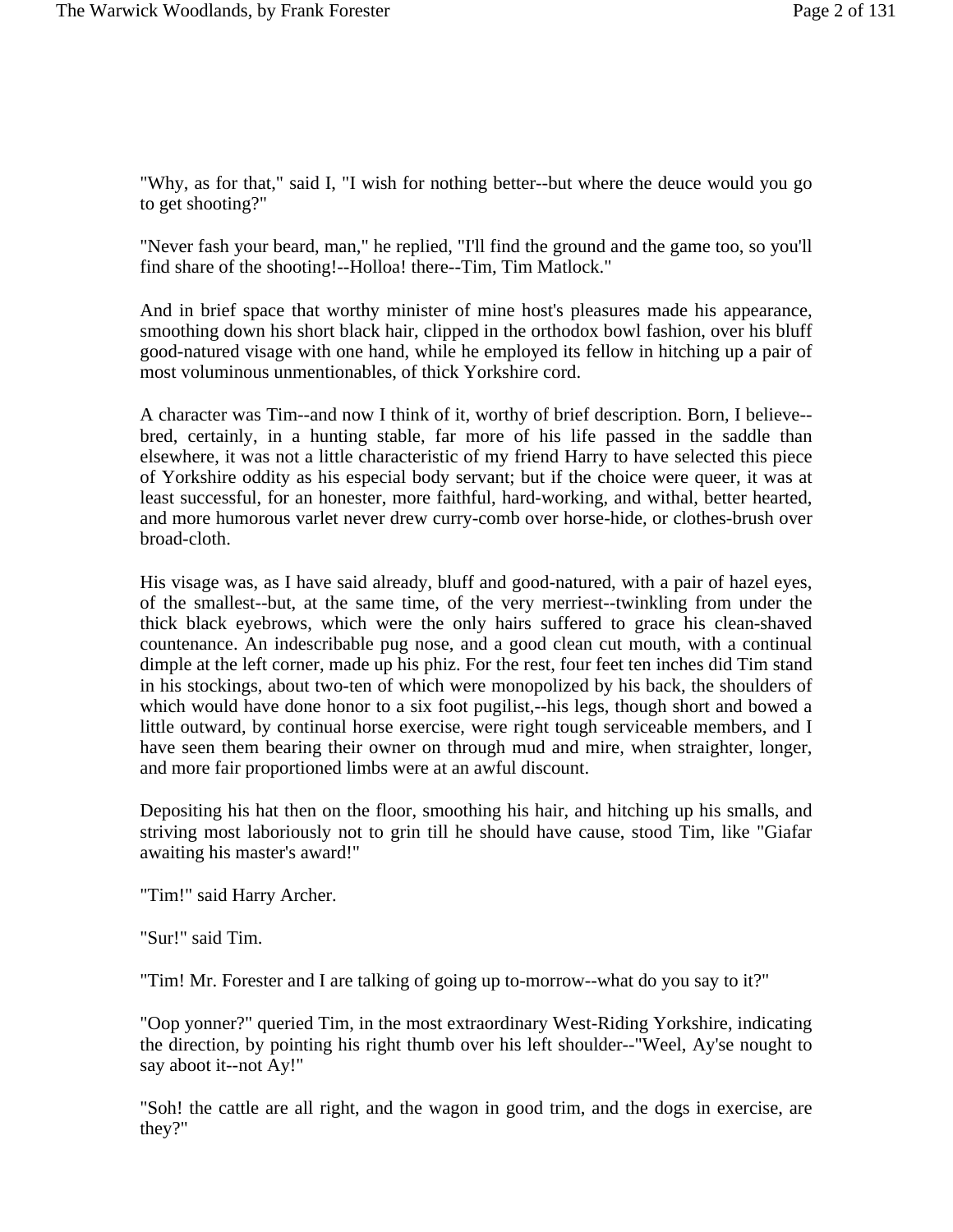"Ay'se warrant um!"

"Well, then, have all ready for a start at six to-morrow,--put Mr. Forester's Manton alongside my Joe Spurling in the top tray of the case, my single gun and my double rifle in the lower, and see the magazine well filled--the Diamond gunpowder, you know, from Mr. Brough's. You'll put up what Mr. Forester will want, for a week, you know--he does not know the country yet, Tim;--and, hark you, what wine have I at Tom Draw's?"

"No but a case of claret."

"I thought so, then away with you! down to the Baron's and get two baskets of the Star, and stop at Fulton Market, and get the best half hundred round of spiced beef you can find--and then go up to Starke's at the Octagon, and get a gallon of his old Ferintosh- that's all, Tim--off with you!--No! stop a minute!" and he filled up a beaker and handed it to the original, who, shutting both his eyes, suffered the fragrant claret to roll down his gullet in the most scientific fashion, and then, with what he called a bow, turned right about, and exit.

The sun rose bright on the next morning, and half an hour before the appointed time, Tim entered my bed-chamber, with a cup of mocha, and the intelligence that "Measter had been oop this hour and better, and did na like to be kept waiting!"--so up I jumped, and scarcely had got through the business of rigging myself, before the rattle of wheels announced the arrival of the wagon.

And a model was that shooting wagon--a long, light-bodied box, with a low rail--a high seat and dash in front, and a low servant's seat behind, with lots of room for four men and as many dogs, with guns and luggage, and all appliances to boot, enough to last a month, stowed away out of sight, and out of reach of weather. The nags, both nearly thoroughbred, fifteen two inches high, stout, clean-limbed, active animals--the off-side horse a gray, almost snow-white--the near, a dark chestnut, nearly black--with square docks setting admirably off their beautiful round quarters, high crests, small blood-like heads, and long thin manes--spoke volumes for Tim's stable science; for though their ribs were slightly visible, their muscles were well filled, and hard as granite. Their coats glanced in the sunshine--the white's like statuary marble; the chestnut's like high polished copper--in short the whole turn-out was perfect.

The neat black harness, relieved merely by a crest, with every strap that could be needed, in its place, and not one buckle or one thong superfluous; the bright steel curbs, with the chains jingling as the horses tossed and pawed impatient for a start; the tapering holly whip; the bear-skins covering the seats; the top-coats spread above them-- every thing, in a word, without bordering on the slang, was perfectly correct and gnostic.

Four dogs--a brace of setters of the light active breed, one of which will out-work a brace of the large, lumpy, heavy-headed dogs,--one red, the other white and liver, both with black noses, their legs and sterns beautifully feathered, and their hair, glossy and smooth as silk, showing their excellent condition--and a brace of short-legged, bony, livercolored spaniels--with their heads thrust one above the other, over or through the railings, and their tails waving with impatient joy --occupied the after portion of the wagon.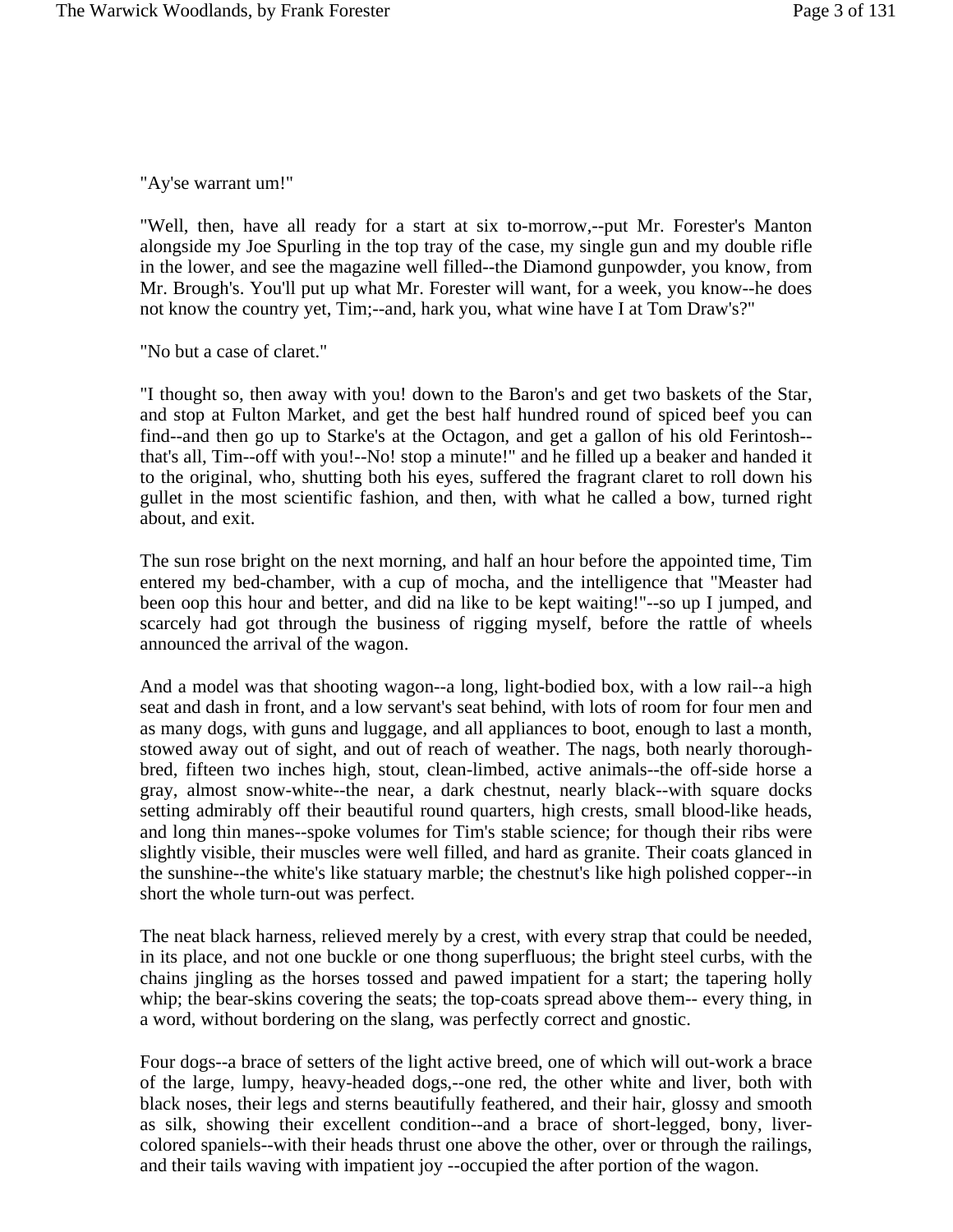Tim, rigged in plain gray frock, with leathers and white tops, stood, in true tiger fashion, at the horses' heads, with the forefinger of his right hand resting upon the curb of the gray horse, as with his left he rubbed the nose of the chestnut; while Harry, cigar in mouth, was standing at the wheel, reviewing with a steady and experienced eye the gear, which seemed to give him perfect satisfaction. The moment I appeared on the steps,

"In with you, Frank--in with you," he exclaimed, disengaging the hand-reins from the terrets into which they had been thrust, "I have been waiting here these five minutes. Jump up, Tim!"

And, gathering the reins up firmly, he mounted by the wheel, tucked the top-coat about his legs, shook out the long lash of his tandem whip, and lapped it up in good style.

"I always drive with one of these"--he said, half apologetically, as I thought--"they are so handy on the road for the cur dogs, when you have setters with you--they plague your life out else. Have you the pistol-case in, Tim, for I don't see it?"

"All raight, sur," answered he, not over well pleased, as it seemed, that it should even be suspected that he could have forgotten any thing --"All raight!"

"Go along, then," cried Harry, and at the word the high bred nags went off; and though my friend was too good and too old a hand to worry his cattle at the beginning of a long day's journey--many minutes had not passed before we found ourselves on board the ferry-boat, steaming it merrily towards the Jersey shore.

"A quarter past six to the minute," said Harry, as we landed at Hoboken.

"Let Shot and Chase run, Tim, but keep the spaniels in till we pass Hackensack."

"Awa wi ye, ye rascals," exclaimed Tim, and out went the high blooded dogs upon the instant, yelling and jumping in delight about the horses-- and off we went, through the long sandy street of Hoboken, leaving the private race-course of that stanch sportsman, Mr. Stevens, on the left, with several powerful horses taking their walking exercise in their neat body clothes.

"That puts me in mind, Frank," said Harry, as he called my attention to the thoroughbreds, "we must be back next Tuesday for the Beacon Races-- the new course up there on the hill; you can see the steps that lead to it--and now is not this lovely?" he continued, as we mounted the first ridge of Weehawken, and looked back over the beautiful broad Hudson, gemmed with a thousand snowy sails of craft or shipping--"Is not this lovely, Frank? and, by the by, you will say, when we get to our journey's end, you never drove through prettier scenery in your life. Get away, Bob, you villain--nibbling, nibbling at your curb! get away, lads!"

And away we went at a right rattling pace over the hills, and through the cedar swamp; and, passing through a toll-gate, stopped with a sudden jerk at a long low tavern on the left-hand side.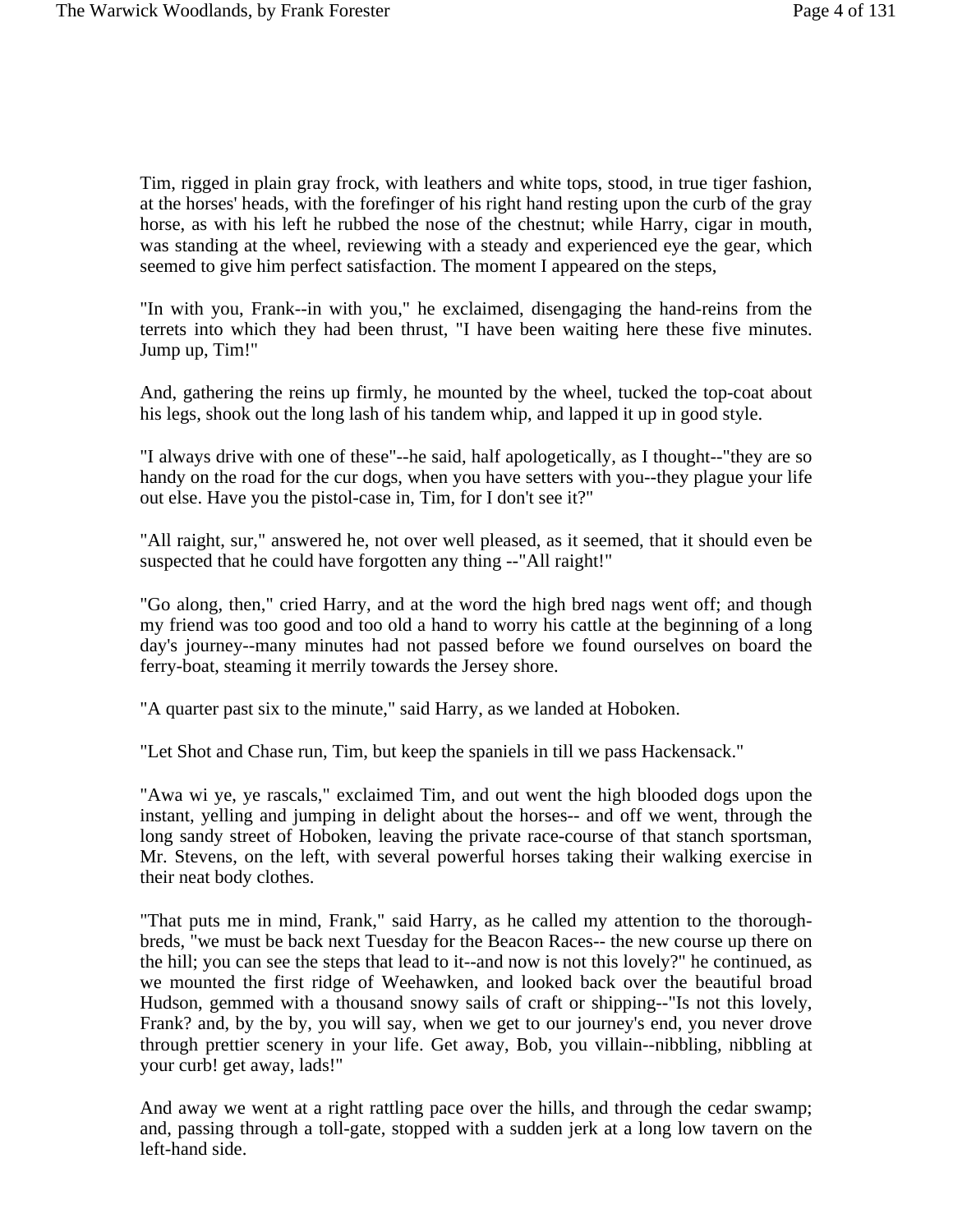"We must stop here, Frank. My old friend, Ingliss, a brother trigger, too, would think the world was coming to an end if I drove by-- twenty-nine minutes these six miles," he added, looking at his watch, "that will do! Now, Tim, look sharp--just a sup of water! Good day--good day to you, Mr. Ingliss; now for a glass of your milk punch"--and mine host disappeared, and in a moment came forth with two rummers of the delicious compound, a big bright lump of ice bobbing about in each among the nutmeg.

"What, off again for Orange county, Mr. Archer? I was telling the old woman yesterday that we should have you by before long; well, you'll find cock pretty plenty, I expect; there was a chap by here from Ulster --let me see, what day was it--Friday, I guess--with produce, and he was telling, they have had no cold snap yet up there! Thank you, sir, good luck to you!"

And off we went again, along a level road, crossing the broad, slow river from whence it takes its name, into the town of Hackensack.

"We breakfast here, Frank"--as he pulled up beneath the low Dutch shed projecting over half the road in front of the neat tavern--"How are you, Mr. Vanderbeck--we want a beefsteak, and a cup of tea, as quick as you can give it us; we'll make the tea ourselves; bring in the black tea, Tim--the nags as usual."

"Aye! aye! sur"--"tak them out--leave t' harness on, all but their bridles"--to an old grayheaded hostler. "Whisp off their legs a bit; Ay will be oot enoo!"

After as good a breakfast as fresh eggs, good country bread--worth ten times the poor trash of city bakers--prime butter, cream, and a fat steak could furnish, at a cheap rate, and with a civil and obliging landlord, away we went again over the red-hills--an infernal ugly road, sandy, and rough, and stony--for ten miles farther to New Prospect.

"Now you shall see some scenery worth looking at," said Harry, as we started again, after watering the horses, and taking in a bag with a peck of oats--"to feed at three o'clock, Frank, when we stop to grub, which must do al fresco--" my friend explained--"for the landlord, who kept the only tavern on the road, went West this summer, bit by the land mania, and there is now no stopping place 'twixt this and Warwick," naming the village for which we were bound. "You got that beef boiled, Tim?"

"Ay'd been a fouil else, and aye so often oop t' road too," answered he with a grin, "and t' moostard is mixed, and t' pilot biscuit in, and a good bit o' Cheshire cheese! wee's doo, Ay reckon. Ha! ha! ha!"

And now my friend's boast was indeed fulfilled; for when we had driven a few miles farther, the country became undulating, with many and bright streams of water; the hill sides clothed with luxuriant woodlands, now in their many-colored garb of autumn beauty; the meadow-land rich in unchanged fresh greenery--for the summer had been mild and rainy--with here and there a buckwheat stubble showing its ruddy face, replete with promise of quail in the present, and of hot cakes in future; and the bold chain of mountains, which, under many names, but always beautiful and wild, sweeps from the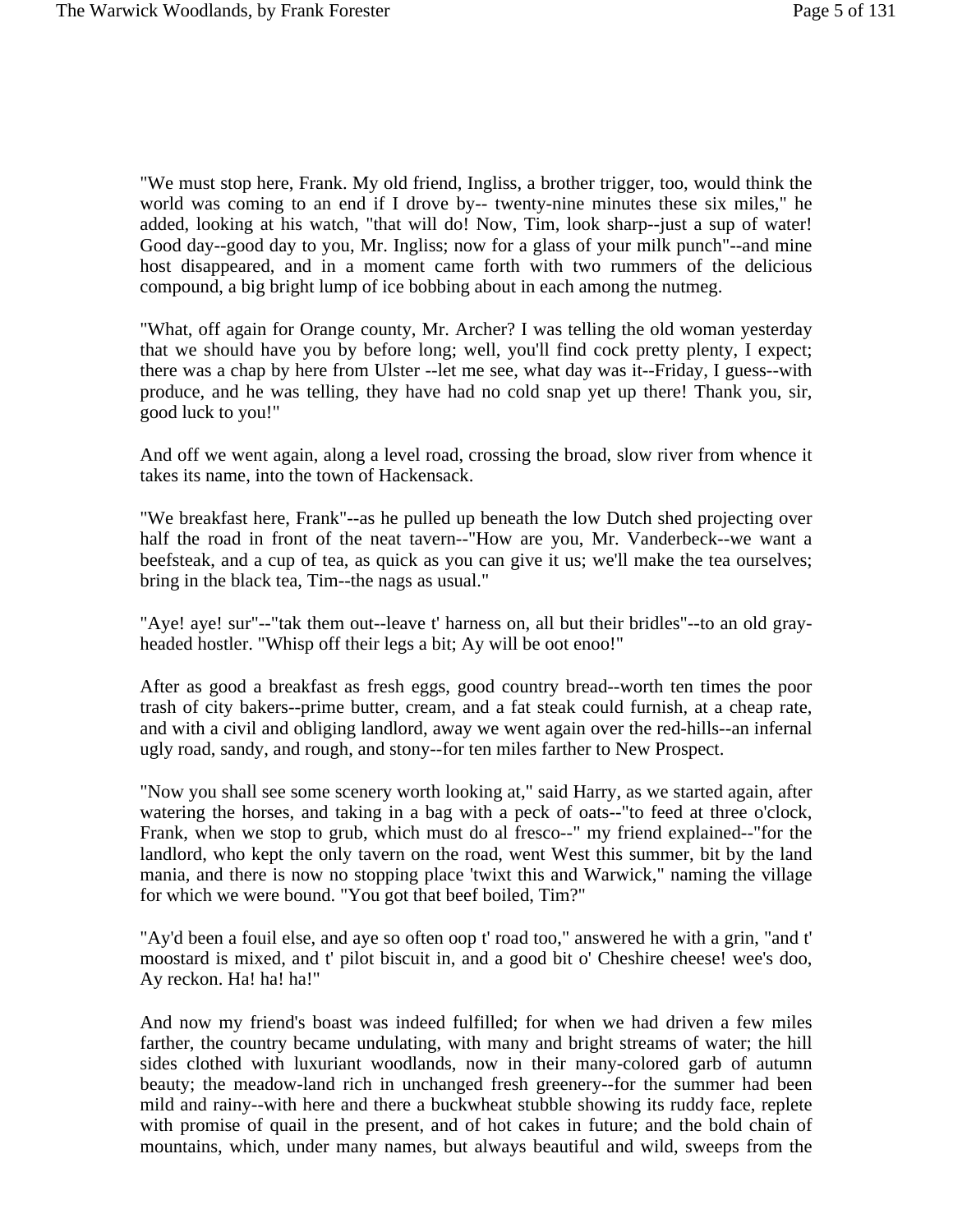Highlands of the Hudson, west and southwardly, quite through New Jersey, forming a link between the White and Green Mountains of New Hampshire and Vermont, and the more famous Alleghenies of the South.

A few miles farther yet, the road wheeled round the base of the Tourne Mountain, a magnificent bold hill, with a bare craggy head, its sides and skirts thick set with cedars and hickory--entering a defile through which the Ramapo, one of the loveliest streams eye ever looked upon, comes rippling with its crystal waters over bright pebbles, on its way to join the two kindred rivulets which form the fair Passaic. Throughout the whole of that defile, nothing can possibly surpass the loveliness of nature; the road hard, and smooth, and level, winding and wheeling parallel to the gurgling river, crossing it two or three times in each mile, now on one side, and now on the other--the valley now barely broad enough to permit the highway and the stream to pass between the abrupt masses of rock and forest, and now expanding into rich basins of green meadow-land, the deepest and most fertile possible--the hills of every shape and size--here bold, and bare, and rocky--there swelling up in grand round masses, pile above pile of verdure, to the blue firmament of autumn. By and by we drove through a thriving little village, nestling in a hollow of the hills, beside a broad bright pond, whose waters keep a dozen manufactories of cotton and of iron--with which mineral these hills abound--in constant operation; and passing by the tavern, the departure of whose owner Harry had so pathetically mourned, we wheeled again round a projecting spur of hill into a narrower defile, and reached another hamlet, far different in its aspect from the busy bustling place we had left some five miles behind.

There were some twenty houses, with two large mills of solid masonry; but of these not one building was now tenanted; the roof-trees broken, the doors and shutters either torn from their hinges, or flapping wildly to and fro; the mill wheels cumbering the stream with masses of decaying timber, and the whole presenting a most desolate and mournful aspect.

"Its story is soon told," Harry said, catching my inquiring glance--"a speculating, clever New York merchant--a waterpower--a failure--and a consequent desertion of the project; but we must find a birth among the ruins!"

And as he spoke, turning a little off the road, he pulled up on the green sward; "there's an old stable here that has a manger in it yet! Now, Tim, look sharp!" And in a twinkling the horses were loosed from the wagon, the harness taken off and hanging on the corners of the ruined hovels, and Tim hissing and rubbing away at the gray horse, while Harry did like duty on the chestnut, in a style that would have done no shame to Melton Mowbray!

"Come, Frank, make yourself useful! Get out the round of beef, and all the rest of the provant--it's on the rack behind; you'll find all right there. Spread our table-cloth on that flat stone by the waterfall, under the willow; clap a couple of bottles of the Baron's champagne into the pool there underneath the fall; let's see whether your Indian campaigning has taught you anything worth knowing!"

To work I went at once, and by the time I had got through--"Come, Tim," I heard him say, "I've got the rough dirt off this fellow, you must polish him, while I take a wash, and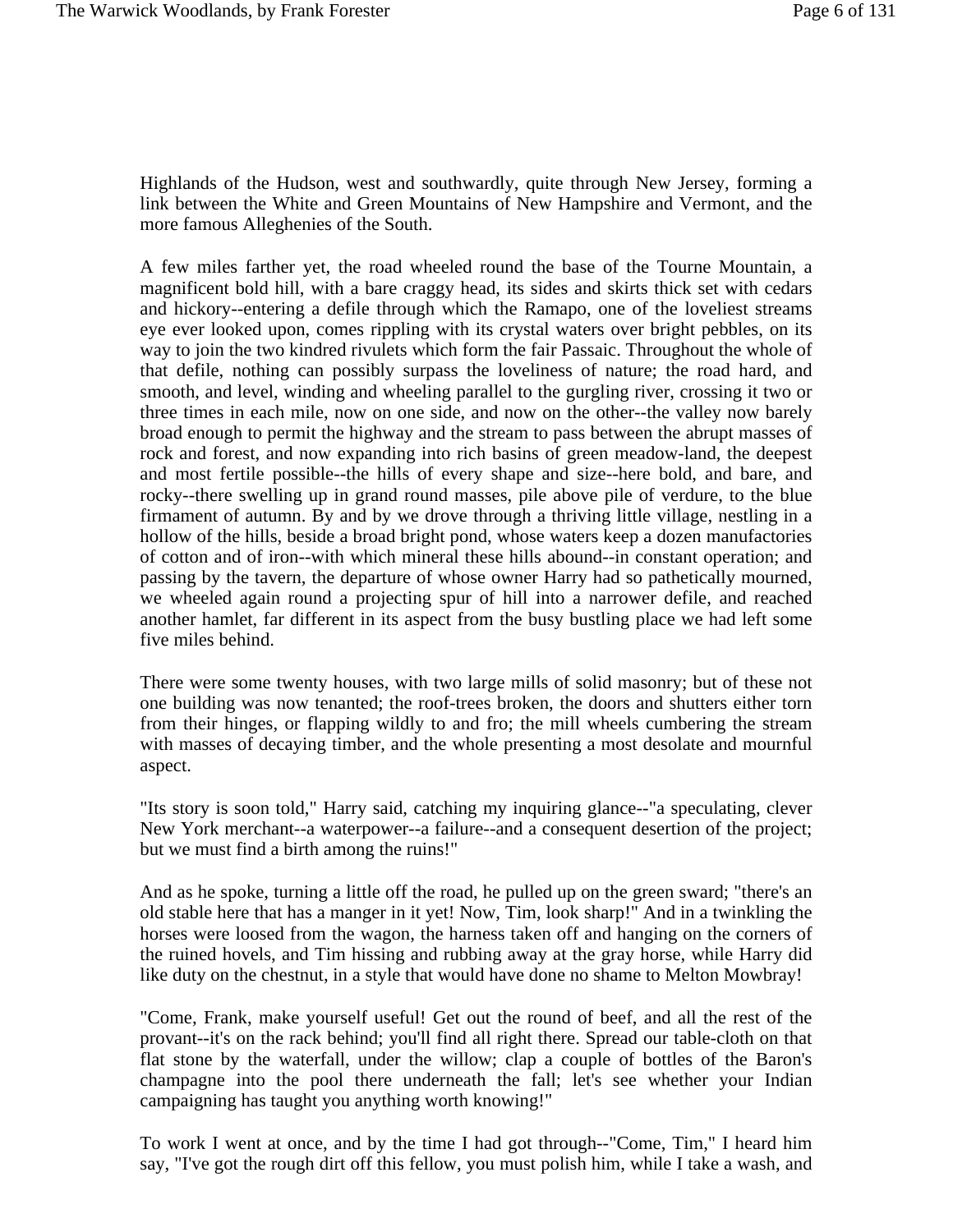get a bit of dinner. Holloa! Frank, are you ready!"

And he came bounding down to the water's edge, with his Newmarket coat in hand, and sleeves rolled up to the elbows, plunged his face into the cool stream, and took a good wash of his soiled hands in the same natural basin. Five minutes afterward we were employed most pleasantly with the spiced beef, white biscuit, and good wine, which came out of the waterfall as cool as Gunter could have made it with all his icing. When we had pretty well got through, and were engaged with our cheroots, up came Tim Matlock.

"T' horses have got through wi' t' corn--they have fed rarely so I harnessed them, sur, all to the bridles--we can start when you will."

"Sit down, and get your dinner then, sir--there's a heel tap in that bottle we have left for you--and when you have done, put up the things, and we'll be off. I say, Frank, let us try a shot with the pistols--I'll get the case--stick up that fellow-commoner upon the fence there, and mark off a twenty paces."

The marking irons were produced, and loaded--"Fire--one--two--three"-- bang! and the shivering of the glass announced that never more would that chap hold the generous liquor; the ball had struck it plump in the centre, and broken off the whole above the shoulder, for it was fixed neck downward on the stake.

"It is my turn now," said I; and more by luck, I fancy, than by skill, I took the neck off, leaving nothing but the thick ring of the mouth still sticking on the summit of the fence.

"I'll hold you a dozen of my best Regalias against as many of Manillas, that I break the ring."

"Done, Harry!"

"Done!"

Again the pistol cracked, and the unerring ball drove the small fragment into a thousand splinters.

"That fotched 'um!" exclaimed Tim, who had come up to announce all ready. "Ecod, measter Frank, you munna wager i' that gate\* [\*Gate-- Yorkshire; Anglice, way.] wi' master, or my name beant Tim, but thou'lt be clean bamboozled."

Well, not to make a short story long, we got under way again, and, with speed unabated, spanked along at full twelve miles an hour for five miles farther. There, down a wild looking glen, on the left hand, comes brawling, over stump and stone, a tributary streamlet, by the side of which a rough track, made by the charcoal burners and the iron miners, intersects the main road; and up this miserable looking path, for it was little more, Harry wheeled at full trot. "Now for twelve miles of mountain, the roughest road and wildest country you ever saw crossed in a phaeton, good master Frank."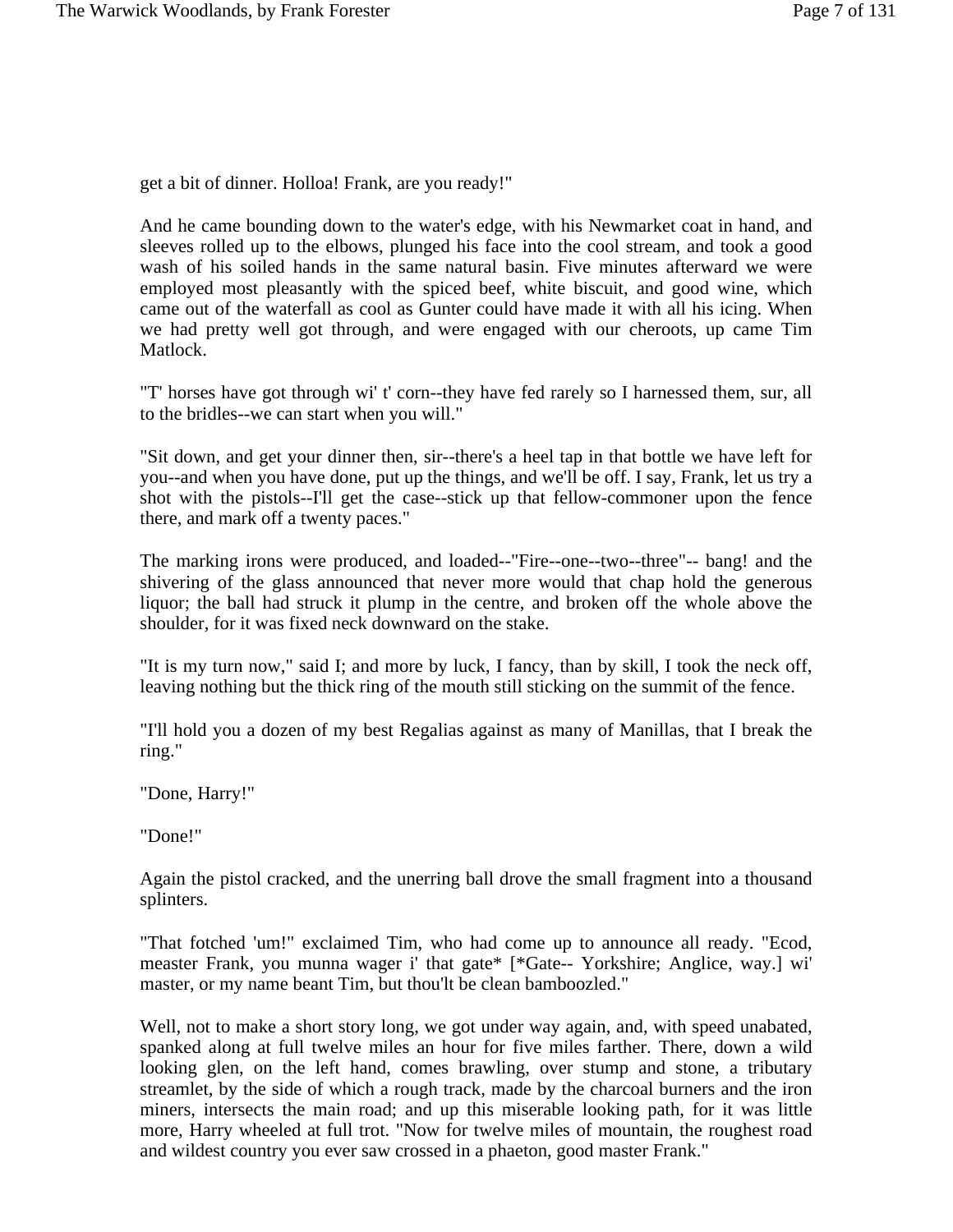And wild it was, indeed, and rough enough in all conscience; narrow, unfenced in many places, winding along the brow of precipices without rail or breast-work, encumbered with huge blocks of stone, and broken by the summer rains! An English stage coachman would have stared aghast at the steep zigzags up the hills, the awkward turns on the descents, the sudden pitches, with now an unsafe bridge, and now a stony ford at the bottom; but through all this, the delicate quick finger, keen eye, and cool head of Harry, assisted by the rare mouths of his exquisitely bitted cattle, piloted us at the rate of full ten miles the hour; the scenery, through which the wild track ran, being entirely of the most wild and savage character of woodland; the bottom filled with gigantic timber trees, cedar, and pine, and hemlock, with a dense undergrowth of rhododendron, calmia, and azalia, which, as my friend informed me, made the whole mountains in the summer season one rich bed of bloom. About six miles from the point where we had entered them we scaled the highest ridge of the hills, by three almost precipitous zigzags, the topmost ledge paved by a stratum of broken shaley limestone; and, passing at once from the forest into well cultivated fields, came on a new and lovelier prospect--a narrow deep vale scarce a mile in breadth--scooped, as it were, out of the mighty mountains which embosomed it on every side--in the highest state of culture, with rich orchards, and deep meadows, and brown stubbles, whereon the shocks of maize stood fair and frequent; and westward of the road, which, diving down obliquely to the bottom, loses itself in the woods of the opposite hill-side, and only becomes visible again when it emerges to cross over the next summit--the loveliest sheet of water my eyes has ever seen, varying from half a mile to a mile in breadth, and about five miles long, with shores indented deeply with the capes and promontories of the wood-clothed hills, which sink abruptly to its very margin.

"That is the Greenwood Lake, Frank, called by the monsters here Long Pond!--'the fiends receive their souls therefor,' as Walter Scott says-- in my mind prettier than Lake George by far, though known to few except chance sportsmen like myself! Full of fish, perch of a pound in weight, and yellow bass in the deep waters, and a good sprinkling of trout, towards this end! Ellis Ketchum killed a five-pounder there this spring! and heaps of summer-duck, the loveliest in plumage of the genus, and the best too, me judice, excepting only the inimitable canvass-back. There are a few deer, too, in the hills, though they are getting scarce of late years. There, from that headland, I killed one, three summers since; I was placed at a stand by the lake's edge, and the dogs drove him right down to me; but I got too eager, and he heard or saw me, and so fetched a turn; but they were close upon him, and the day was hot, and he was forced to soil. I never saw him till he was in the act of leaping from a bluff of ten or twelve feet into the deep lake, but I pitched up my rifle at him, a snap shot! as I would my gun at a cock in a summer brake, and by good luck sent my ball through his heart. There is a finer view yet when we cross this hill, the Bellevale mountain; look out, for we are just upon it; there! Now admire!"

And on the summit he pulled up, and never did I see a landscape more extensively magnificent. Ridge after ridge the mountain sloped down from our feet into a vast rich basin ten miles at least in breadth, by thirty, if not more, in length, girdled on every side by mountains--the whole diversified with wood and water, meadow, and pasture-land, and corn-field--studded with small white villages--with more than one bright lakelet glittering like beaten gold in the declining sun, and several isolated hills standing up boldly from the vale!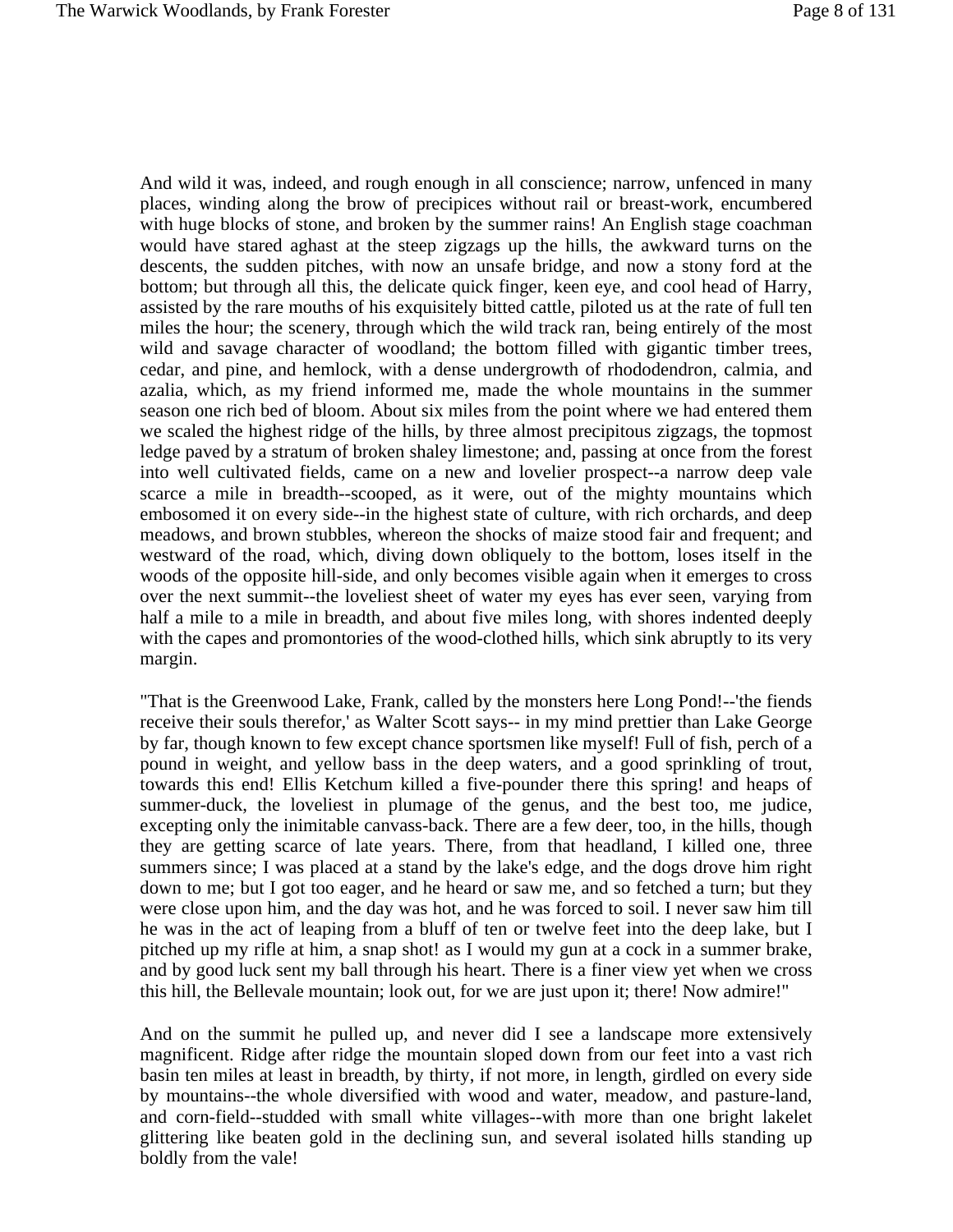"Glorious indeed! Most glorious!" I exclaimed.

"Right, Frank," he said; "a man may travel many a day, and not see any thing to beat the vale of Sugar-loaf--so named from that cone-like hill, over the pond there--that peak is eight hundred feet above tide water. Those blue hills, to the far right, are the Hudson Highlands; that bold bluff is the far-famed Anthony's Nose; that ridge across the vale, the second ridge I mean, is the Shawangunks; and those three rounded summits, farther yet- those are the Kaatskills! But now a truce with the romantic, for there lies Warwick, and this keen mountain air has found me a fresh appetite!"

Away we went again, rattling down the hills, nothing daunted at their steep pitches, with the nags just as fresh as when they started, champing and snapping at their curbs, till on a table-land above the brook, with the tin steeple of its church peering from out the massy foliage of sycamore and locust, the haven of our journey lay before us.

"Hilloa, hill-oa ho! whoop! who-whoop!" and with a cheery shout, as we clattered across the wooden bridge, he roused out half the population of the village.

"Ya ha ha!--ya yah!" yelled a great woolly-headed coal-black negro. "Here 'm massa Archer back again--massa ben well, I spect--"

"Well--to be sure I have, Sam," cried Harry. "How's old Poll? Bid her come up to Draw's to-morrow night--I've got a red and yellow frock for her--a deuce of a concern!"

"Ya ha! yah ha ha yaah!" and amid a most discordant chorus of African merriment, we passed by a neat farm-house shaded by two glorious locusts on the right, and a new red brick mansion, the pride of the village, with a flourishing store on the left--and wheeled up to the famous Tom Draw's tavern--a long white house with a piazza six feet wide, at the top of eight steep steps, and a one-story kitchen at the end of it; a pump with a gilt pineapple at the top of it, and horse-trough, a wagon shed and stable sixty feet long; a sign-post with an indescribable female figure swinging upon it, and an ice house over the way!

Such was the house, before which we pulled up just as the sun was setting, amid a gabbling of ducks, a barking of terriers, mixed with the deep bay of two or three large heavy fox-hounds which had been lounging about in the shade, and a peal of joyous welcome from all beings, quadruped or biped, within hearing.

"Hulloa! boys!" cried a deep hearty voice from within the barroom. "Hulloa! boys! Walk in! walk in! What the eternal h-ll are you about there?"

Well, we did walk into a large neat bar-room, with a bright hickory log crackling upon the hearth-stone, a large round table in one corner, covered with draught-boards, and old newspapers, among which showed preeminent the "Spirit of the Times;" a range of pegs well stored with great-coats, fishing-rods, whips, game-bags, spurs, and every other stray appurtenance of sporting, gracing one end; while the other was more gaily decorated by the well furnished bar, in the right-hand angle of which my eye detected in an instant a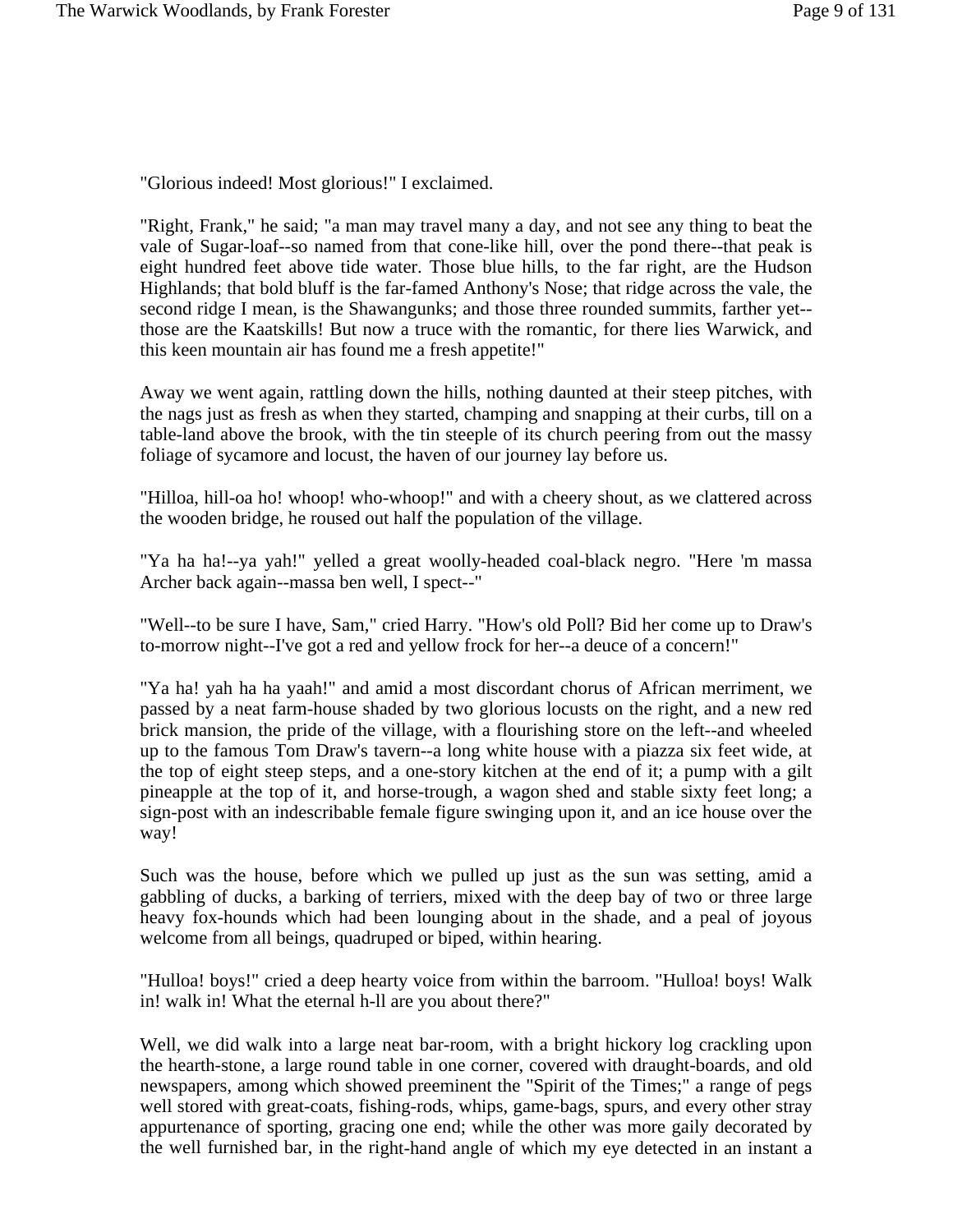handsome nine pound double barrel, an old six foot Queen Ann's tower-musket, and a long smooth-bored rifle; and last, not least, outstretched at easy length upon the counter of his bar, to the left-hand of the gang-way--the right side being more suitably decorated with tumblers, and decanters of strange compounds--supine, with fair round belly towering upward, and head voluptuously pillowed on a heap of wagon cushions--lay in his glory--but no! hold!--the end of a chapter is no place to introduce--Tom Draw!\* [\*It is almost a painful task to read over and revise this chapter. The "twenty years ago" is too keenly visible to the mind's eye in every line. Of the persons mentioned in its pages, more than one have passed away from our world forever; and even the natural features of rock, wood, and river, in other countries so vastly more enduring than their perishable owners, have been so much altered by the march of improvement, Heaven save the mark! that the traveler up the Erie railroad, will certainly not recognize in the description of the vale of Ramapo, the hill-sides all denuded of their leafy honors, the bright streams dammed by unsightly mounds and changed into foul stagnant pools, the snug country tavern deserted for a huge hideous barn-like depot, and all the lovely sights and sweet harmonies of nature defaced and drowned by the deformities consequent on a railroad, by the disgusting roar and screech of the steam-engine. One word to the wise! Let no man be deluded by the following pages, into the setting forth for Warwick now in search of sporting. These things are strictly as they were twenty years ago! Mr. Seward, in his zeal for the improvement of Chatauque and Cattaraugus, has certainly destroyed the cockshooting of Orange county. A sportsman's benison to him therefor.]

## **DAY THE THE SECOND**

Much as I had heard of Tom Draw, I was I must confess, taken altogether aback when I, for the first time, set eyes upon him. I had heard Harry Archer talk of him fifty times as a crack shot; as a top sawyer at a long day's fag; as the man of all others he would choose as his mate, if he were to shoot a match, two against two--what then was my astonishment at beholding this worthy, as he reared himself slowly from his recumbent position? It is true, I had heard his sobriquet, "Fat Tom," but, Heaven and Earth! such a mass of beef and brandy as stood before me, I had never even dreamt of. About five feet six inches at the very utmost in the perpendicular, by six or--"by'r lady"--nearer seven in circumference, weighing, at the least computation, two hundred and fifty pounds, with a broad jolly face, its every feature--well-formed and handsome, rather than otherwise- mantling with an expression of the most perfect excellence of heart and temper, and overshadowed by a vast mass of brown hair, sprinkled pretty well with gray!--Down he plumped from the counter with a thud that made the whole floor shake, and with a hand outstretched, that might have done for a Goliah, out he strode to meet us.

"Why, hulloa! hulloa! Mr. Archer," shaking his hand till I thought he would have dragged the arm clean out of the socket--"How be you, boy? How be you?" "Right well, Tom, can't you see? Why confound you, you've grown twenty pound heavier since July!--but here, I'm losing all my manners!--this is Frank Forester, whom you have heard me talk about so often! He dropped down here out of the moon, Tom, I believe! at least I thought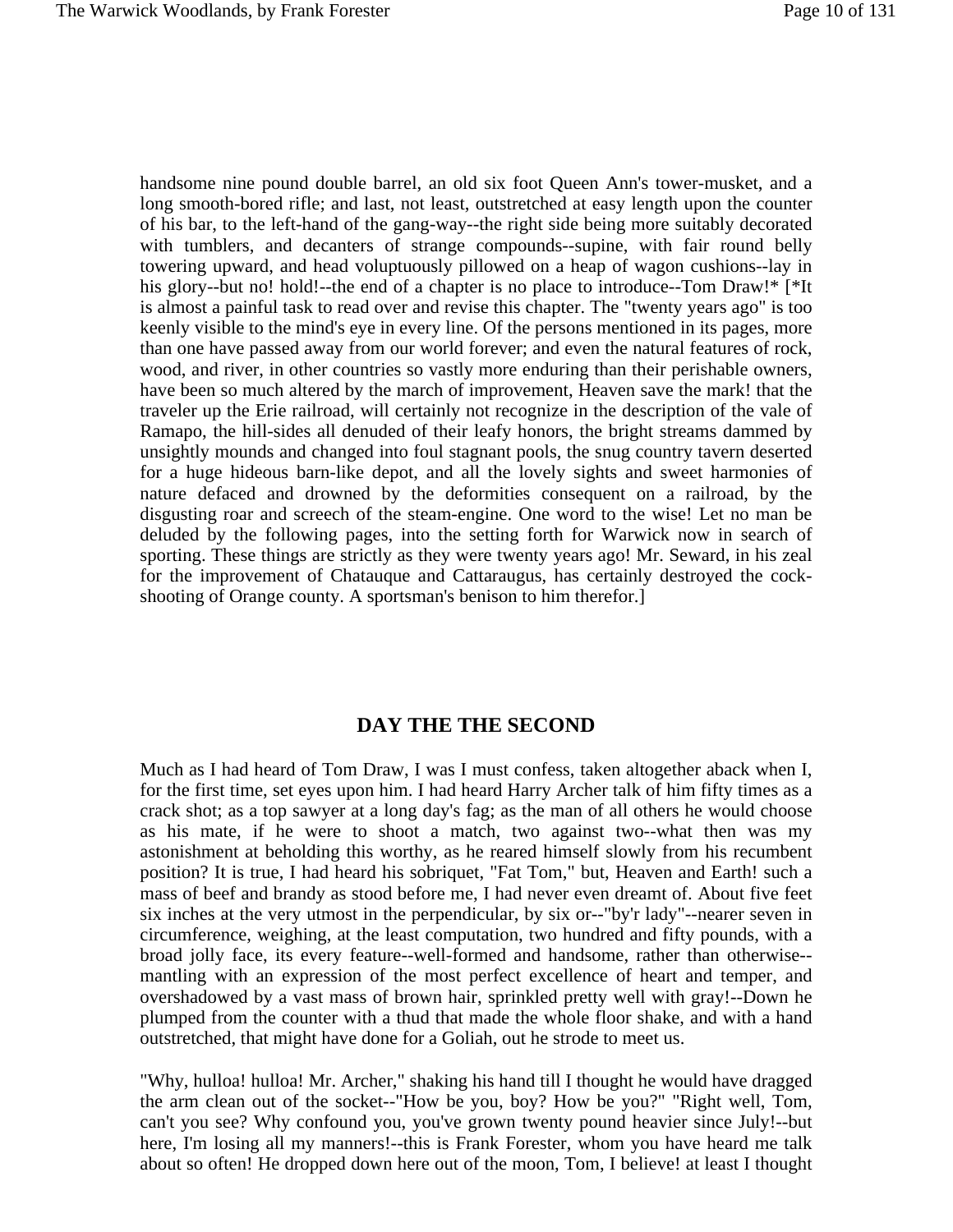about as much of seeing the man in the moon, as of meeting him in this wooden country- but here he is, as you see, come all the way to take a look at the natives. And so, you see, as you're about the greatest curiosity I know of in these parts, I brought him straight up here to take a peep! Look at him, Frank--look at him well! Now, did you ever see, in all your life, so extraordinary an old devil?--and yet, Frank, which no man could possibly believe, the old fat animal has some good points about him--he can walk some! shoot, as he says, first best! and drink--good Lord, how he can drink!"

"And that reminds me," exclaimed Tom, who with a ludicrous mixture of pleasure, bashfulness, and mock anger, had been listening to what he evidently deemed a high encomium; "that we hav'nt drinked yet; have you quit drink, Archer, since I was to York? What'll you take, Mr. Forester? Gin? yes, I have got some prime gin! You never sent me up them groceries though, Archer; well, then, here's luck! What, Yorkshire, is that you? I should ha' thought now, Archer, you'd have cleared that lazy Injun out afore this time!"

"Whoy, measter Draa--what 'na loike's that kind o' talk? coom coom now, where'll Ay tak t' things tull?"

"Put Mr. Forester's box in the bed-room off the parlor--mine up stairs, as usual," cried Archer. "Look sharp and get the traps out. Now, Tom, I suppose you have got no supper for us?"

"Cooper, Cooper! you snooping little devil," yelled Tom, addressing his second hope, a fine dark-eyed, bright-looking lad of ten or twelve years; "Don't you see Mr. Archer's come?--away with you and light the parlor fire, look smart now, or I'll cure you! Supper- you're always eat! eat! eat! or, drink! drink!--drunk! Yes! supper; we've got pork! and chickens..."

"Oh! d--n your pork," said I, "salt as the ocean I suppose!"

"And double d--n your chickens," chimed in Harry, "old superannuated cocks which must be caught now, and then beheaded, and then soused into hot water to fetch off the feathers; and save you lazy devils the trouble of picking them. No, no, Tom! get us some fresh meat for to-morrow; and for to-night let us have some hot potatoes, and some bread and butter, and we'll find beef; eh, Frank? and now look sharp, for we must be up in good time tomorrow, and, to be so, we must to bed betimes. And now, Tom, are there any cock?"

"Cock! yes, I guess there be, and quail, too, pretty plenty! quite a smart chance of them, and not a shot fired among them this fall, any how!"

"Well, which way must we beat to-morrow? I calculate to shoot three days with you here; and, on Wednesday night, when we get in, to hitch up and drive into Sullivan, and see if we can't get a deer or two! You'll go, Tom?"

"Well, well, we'll see any how; but for to-morrow, why, I guess we must beat the 'Squire's swamp-hole first; there's ten or twelve cock there, I know; I see them there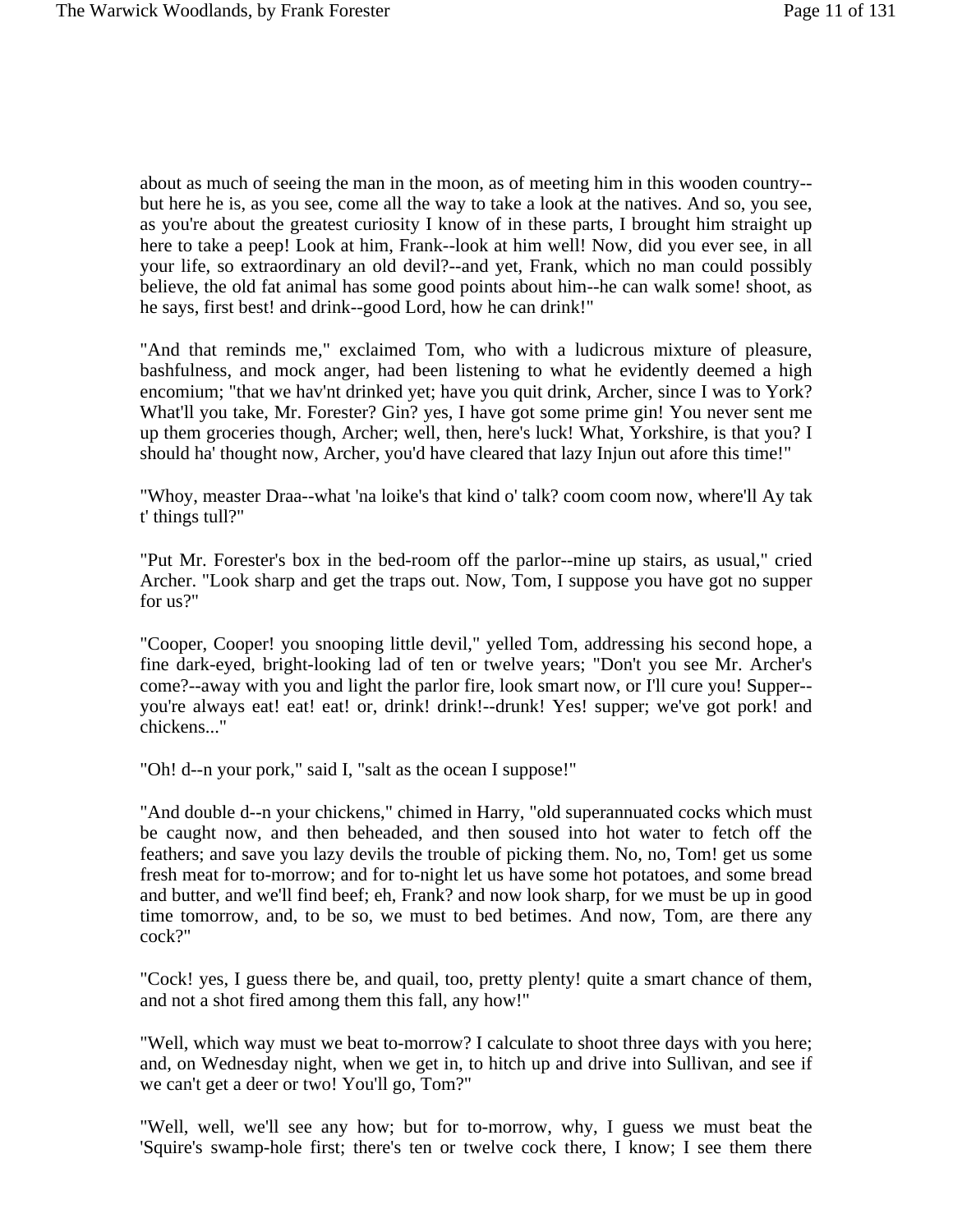myself last Sunday; and then acrost them buck-wheat stubbles, and the big bog meadow, there's a drove of quail there; two or three bevys got in one, I reckon; leastwise I counted thirty-three last Friday was a week; and through Seer's big swamp, over to the great spring!"

"How is Seer's swamp? too wet, I fancy," Archer interposed, "at least I noticed, from the mountain, that all the leaves were changed in it, and that the maples were quite bare."

"Pretty fair, pretty fair, I guess," replied stout Tom, "I harnt been there myself though, but Jem was down with the hounds arter an old fox t'other day, and sure enough he said the cock kept flopping up quite thick afore him; but then the critter will lie, Harry; he will lie like thunder, you know; but somehow I concaits there be cock there too; and then, as I was saying, we'll stop at the great spring and get a bite of summat, and then beat Hellhole; you'll have sport there for sartin! What dogs have you got with you, Harry?"

"Your old friends, Shot and Chase, and a couple of spaniels for thick covert!"

"Now, gentlemen, your suppers are all ready."

"Come, Tom," cried Archer; "you must take a bite with us--Tim, bring us in three bottles of champagne, and lots of ice, do you hear?"

And the next moment we found ourselves installed in a snug parlor, decorated with a dozen sporting prints, a blazing hickory fire snapping and spluttering and roaring in a huge Franklin stove; our luggage safely stowed in various corners, and Archer's double gun-case propped on two chairs below the window.

An old-fashioned round table, covered with clean white linen of domestic manufacture, displayed the noble round of beef which we had brought up with us, flanked by a platter of magnificent potatoes, pouring forth volumes of dense steam through the cracks in their dusky skins; a lordly dish of butter, that might have pleased the appetite of Sisera; while eggs and ham, and pies of apple, mince-meat, cranberry, and custard, occupied every vacant space, save where two ponderous pitchers, mantling with ale and cider, and two respectable square bottles, labelled "Old Rum" and "Brandy-1817," relieved the prospect. Before we had sat down, Timothy entered, bearing a horse bucket filled to the brim with ice, from whence protruded the long necks and split corks of three champagne bottles.

"Now, Tim," said Archer, "get your own supper, when you've finished with the cattle; feed the dogs well to-night; and then to bed. And hark you, call me at five in the morning; we shall want you to carry the game-bag and the drinkables; take care of yourself, Tim, and good night!"

"No need to tell him that," cried Tom, "he's something like yourself; I tell you, Archer, if Tim ever dies of thirst, it must be where there is nothing wet, but water!"

"Now hark to the old scoundrel, Frank," said Archer, "hark to him pray, and if he doesn't out-eat both of us, and out-drink anything you ever saw, may I miss my first bird to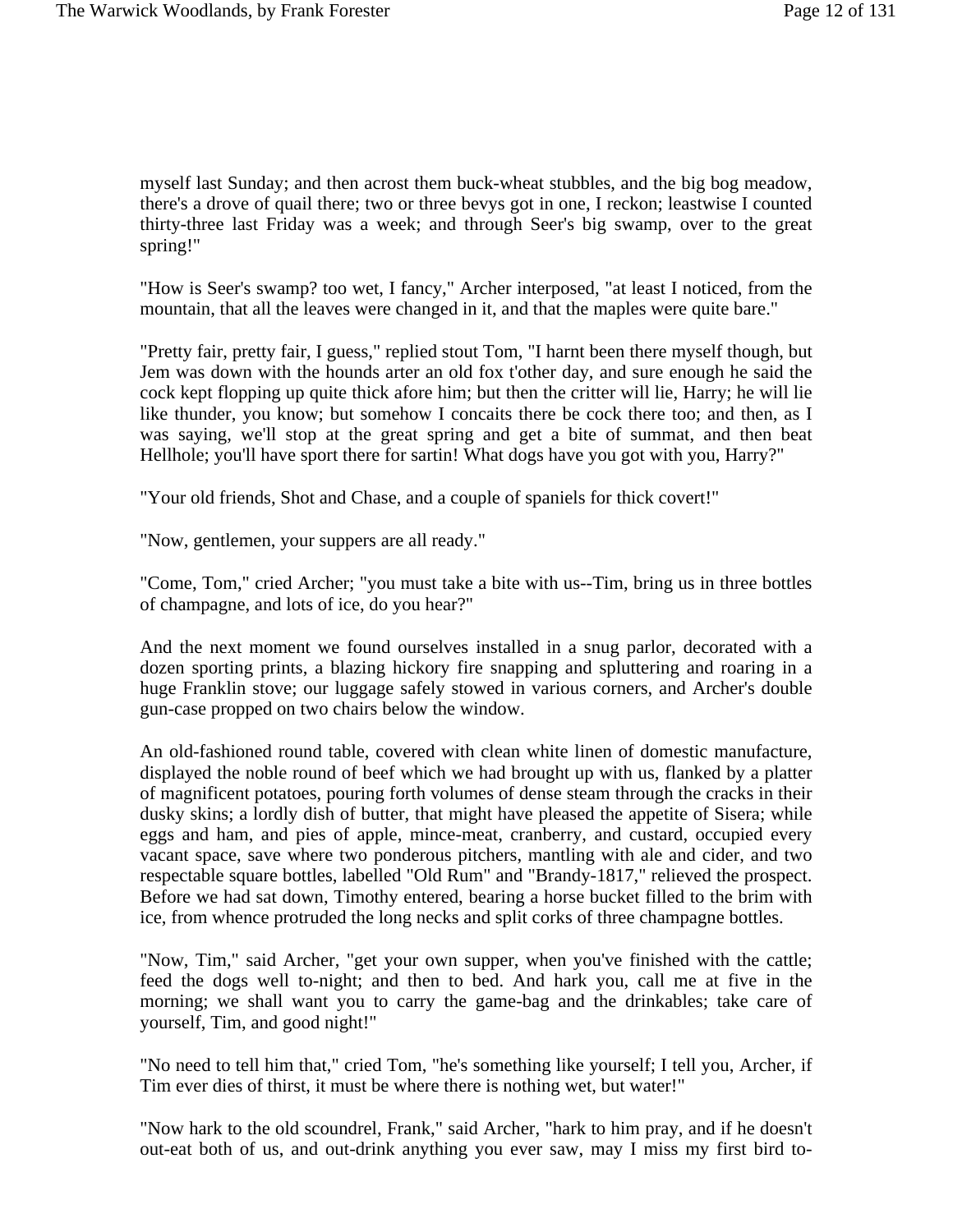morrow--that's all! Give me a slice of beef, Frank; that old Goth would cut it an inch thick, if I let him touch it; out with a cork, Tom! Here's to our sport to-morrow!"

"Uh; that goes good!" replied Tom, with an oath, which, by the apparent gusto of the speaker, seemed to betoken that the wine had tickled his palate--"that goes good! that's different from the darned red trash you left up here last time."

"And of which you have left none, I'll be bound," answered Archer, laughing; "my best Latour, Frank, which the old infidel calls trash."

"It's all below, every bottle of it," answered Tom: "I wouldn't use such rot-gut stuff, no, not for vinegar. 'Taint half so good as that red sherry you had up here oncet; that was poor weak stuff, too, but it did well to make milk punch of; it did well instead of milk."

"Now, Frank," said Archer, "you won't believe me, that I know; but it's true, all the same. A year ago, this autumn, I brought up five gallons of exceedingly stout, rather fiery, young brown sherry--draught wine, you know!--and what did Tom do here, but mix it, half and half, with brandy, nutmeg, and sugar, and drink it for milk punch!"

"I did so, by the eternal," replied Tom, bolting a huge lump of beef, in order to enable himself to answer--"I did so, and good milk punch it made, too, but it was too weak! Come, Mr. Forester, we harn't drinked yet, and I'm kind o' gittin dry!"

And now the mirth waxed fast and furious--the champagne speedily was finished, the supper things cleared off, hot water and Starke's Ferintosh succeeded, cheroots were lighted, we drew closer in about the fire, and, during the circulation of two tumblers--for to this did Harry limit us, having the prospect of unsteady hands and aching heads before him for the morrow--never did I hear more genuine and real humor, than went round our merry trio.

Tom Draw, especially, though all his jokes were not such altogether as I can venture to insert in my chaste paragraphs, and though at times his oaths were too extravagantly rich to brook repetition, shone forth resplendent. No longer did I wonder at what I had before deemed Harry Archer's strange hallucination; Tom Draw is a decided genius--rough as a pine knot in his native woods--but full of mirth, of shrewdness, of keen mother wit, of hard horse sense, and last, not least, of the most genuine milk of human kindness. He is a rough block; but, as Harry says, there is solid timber under the uncouth bark enough to make five hundred men, as men go now-a-days in cities!

At ten o'clock, thanks to the excellent precautions of my friend Harry, we were all snugly berthed, before the whiskey, which had well justified the high praise I had heard lavished on it, had made any serious inroads on our understanding, but not before we had laid in a quantum to ensure a good night's rest.

Bright and early was I on foot the next day, but before I had half dressed myself I was assured, by the clatter of the breakfast things, that Archer had again stolen a march upon me; and the next moment my bed-room door, driven open by the thick boot of that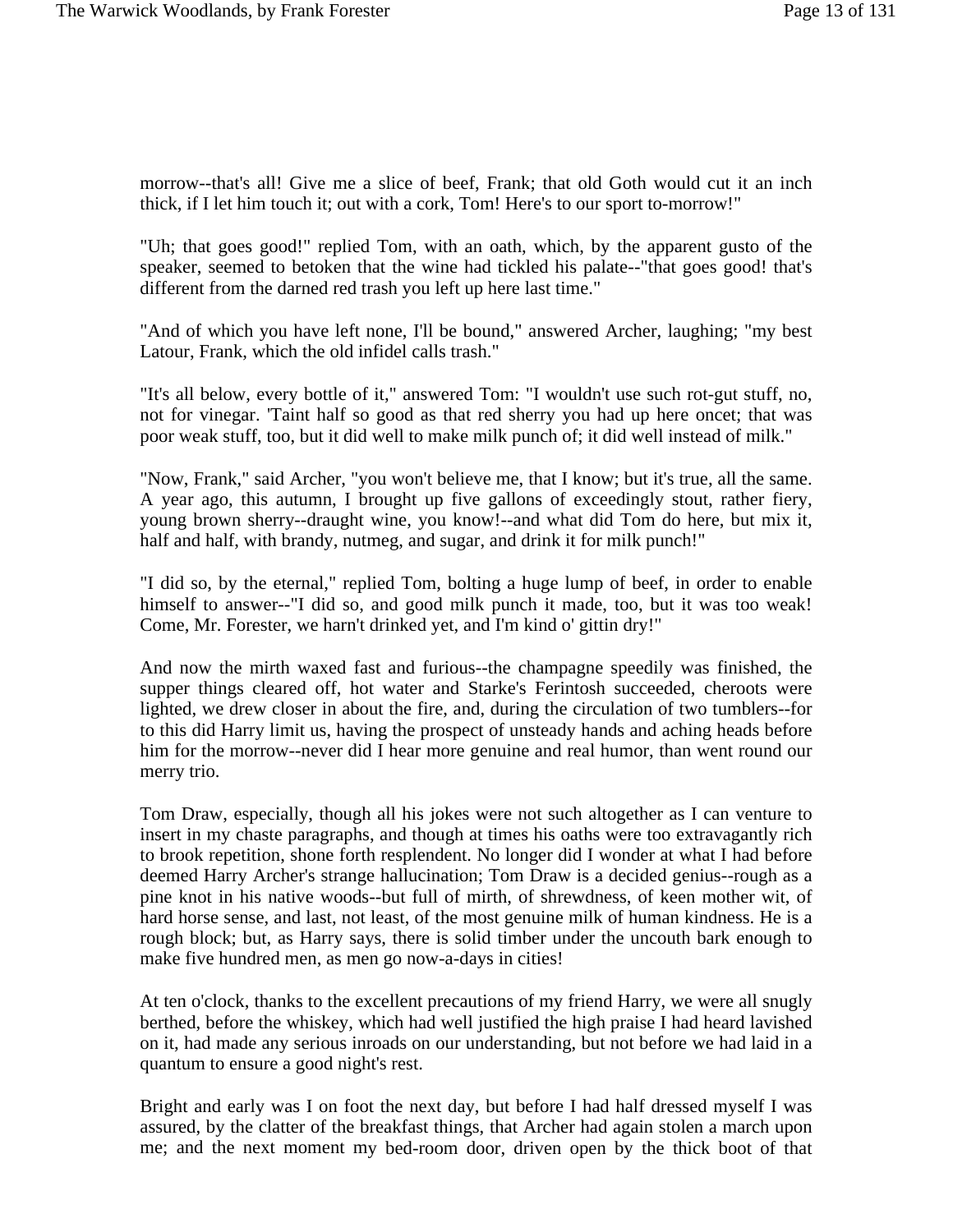worthy, gave me a full view of his person--arrayed in a stout fustian jacket--with half a dozen pockets in full view, and Heaven only knows how many more lying perdu in the broad skirts. Knee-breeches of the same material, with laced half-boots and leather leggins, set off his stout calf and well turned ankle.

"Up! up! Frank," he exclaimed, "it is a morning of ten thousand; there has been quite a heavy dew, and by the time we are afoot it will be well evaporated; and then the scent will lie, I promise you! make haste, I tell you, breakfast is ready!"

Stimulated by his hurrying voice, I soon completed my toilet, and entering the parlor found Harry busily employed in stirring to and fro a pound of powder on one heated dinner plate, while a second was undergoing the process of preparation on the hearthstone under a glowing pile of hickory ashes.

At the side-table, covered with guns, dog-whips, nipple-wrenches, and the like, Tim, rigged like his master, in half boots and leggins, but with a short roundabout of velveteen, in place of the full-skirted jacket, was filling our shot-pouches by aid of a capacious funnel, more used, as its odor betokened, to facilitate the passage of gin or Jamaica spirits than of so sober a material as cold lead.

At the same moment entered mine host, togged for the field in a huge pair of cow-hide boots, reaching almost to the knee, into the tops of which were tucked the lower ends of a pair of trowsers, containing yards enough of buffalo-cloth to have eked out the main-sail of a North River sloop; a waistcoat and single-breasted jacket of the same material, with a fur cap, completed his attire; but in his hand he bore a large decanter filled with a pale yellowish liquor, embalming a dense mass of fine and worm-like threads, not very different in appearance from the best vermicelli.

"Come, boys, come--here's your bitters," he exclaimed; and, as if to set the example, filled a big tumbler to the brim, gulped it down as if it had been water, smacked his lips, and incontinently tendered it to Archer, who, to my great amazement, filled himself likewise a more moderate draught, and quaffed it without hesitation.

"That's good, Tom," he said, pausing after the first sip; "that's the best I ever tasted here; how old's that?"

"Five years!" Tom replied: "five years last fall! Daddy Tom made it out my own best apples--take a horn, Mr. Forester," he added, turning to me --"it's first best cider sperrits- better a darned sight than that Scotch stuff you make such an etarnal fuss about, toting it up here every time, as if we'd nothing fit to drink in the country!"

And to my sorrow I did taste it--old apple whiskey, with Lord knows how much snakeroot soaked in it for five years! They may talk about gall being bitter; but, by all that's wonderful, there was enough of the amari aliquid in this fonte, to me by no means of leporum, to have given an extra touch of bitterness to all the gall beneath the canopy; and with my mouth puckered up, till it was like anything on earth but a mouth, I set the glass down on the table; and for the next five minutes could do nothing but shake my head to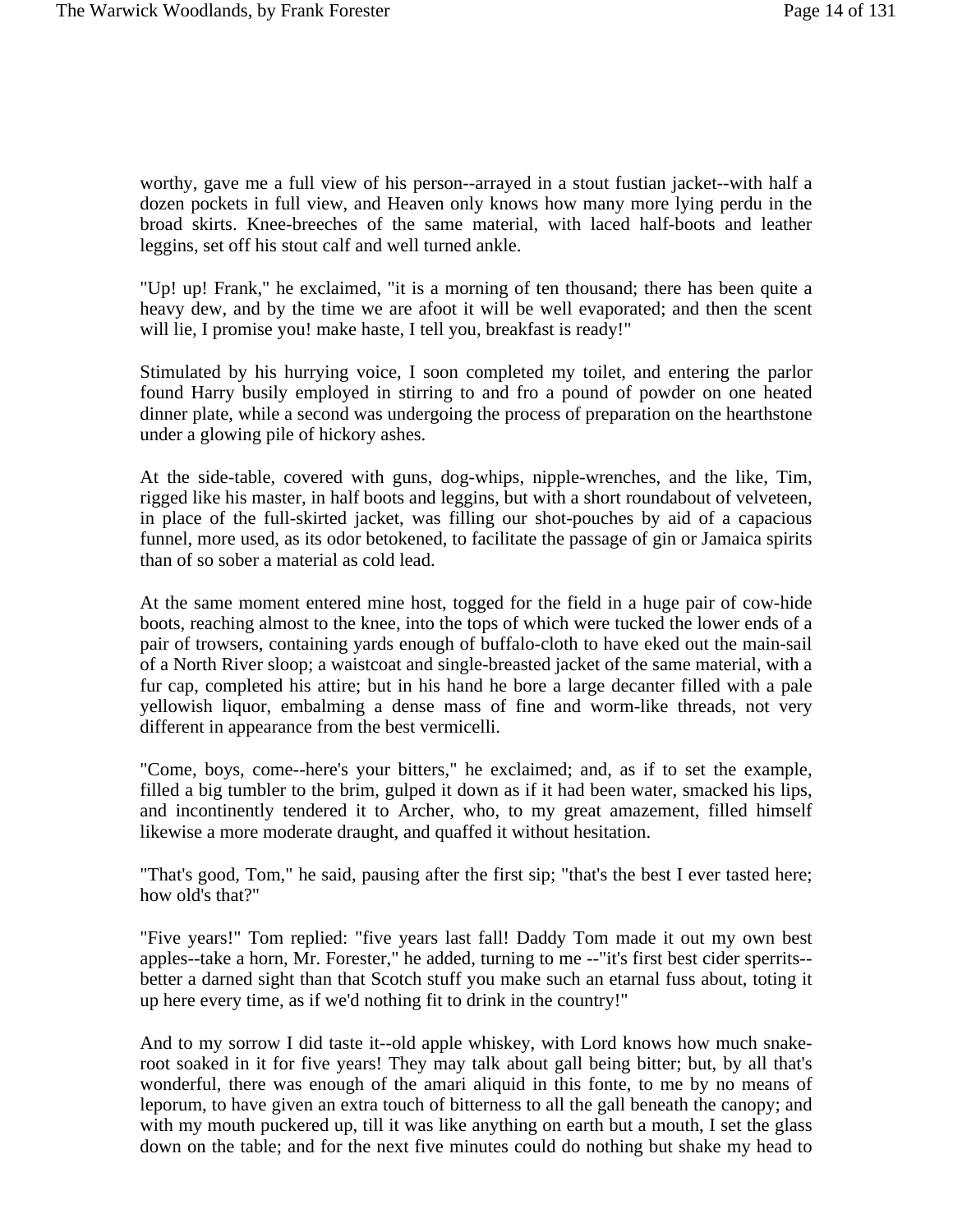and fro like a Chinese mandarin, amidst the loud and prolonged roars of laughter that burst like thunder claps from the huge jaws of Thomas Draw, and the subdued and half respectful cachinnations of Tim Matlock.

By the time I had got a little better, the black tea was ready, and with thick cream, hot buckwheat cakes, beautiful honey, and--as a stand by-- the still venerable round, we made out a very tolerable meal.

This done, with due deliberation Archer supplied his several pockets with their accustomed load--the clean-punched wads in this--in that the Westley Richards' caps- here a pound horn of powder--there a shot-pouch on Syke's lever principle, with double mouth-piece--in another, screw-driver, nipple-wrench, and the spare cones; and, to make up the tale, dog-whip, dram-bottle, and silk handkerchief in the sixth and last.

"Nothing like method in this world," said Harry, clapping his low-crowned broadbrimmed mohair cap upon his head; "take my word for it. Now, Tim, what have you got in the bag?"

"A bottle of champagne, sur," answered Tim, who was now employed slinging a huge fustian game-bag, with a net-work front, over his right shoulder, to counterbalance two full shot-belts which were already thrown across the other--"a bottle of champagne, sur--a cold roast chicken--t' Cheshire cheese--and t' pilot biscuits. Is your dram-bottle filled wi' t' whiskey, please sur?"

"Aye, aye, Tim. Now let loose the dogs--carry a pair of couples and a leash along with you; and mind you, gentlemen, Tim carries shot for all hands; and luncheon--but each one finds his own powder, caps, &c.; and any one who wants a dram, carries his own--the devil a-one of you gets a sup out of my bottle, or a charge out of my flask! That's right, old Trojan, isn't it?" with a good slap on Tom's broad shoulder.

"Shot! Shot--why Shot! don't you know me, old dog?" cried Tom, as the two setters bounded into the room, joyful at their release--"good dog! good Chase!" feeding them with great lumps of beef.

"Avast! there Tom--have done with that," cried Harry; "you'll have the dogs so full that they can't run."

"Why, how'd you like to hunt all day without your breakfast--hey?"

"Here, lads! here, lads! wh-e-ew!" and followed by his setters, with his gun under his arm, away went Harry; and catching up our pieces likewise, we followed, nothing loth, Tim bringing up the rear with the two spaniels fretting in their couples, and a huge black thorn cudgel, which he had brought, as he informed me, "all t' way from bonny Cawoods."

It was as beautiful a morning as ever lighted sportsmen to their labors. The dew, exhaled already from the long grass, still glittered here and there upon the shrubs and trees,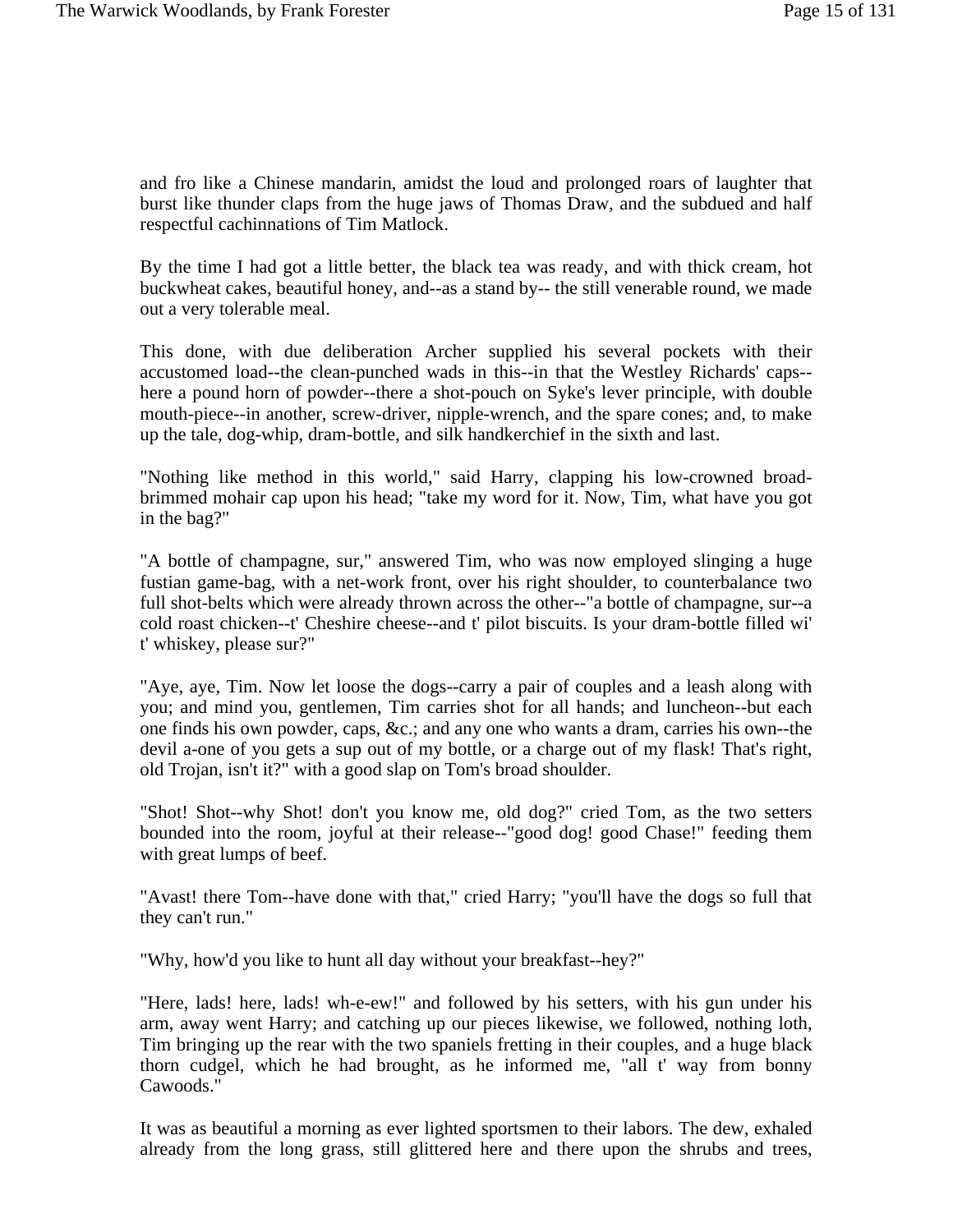though a soft fresh south-western breeze was shaking it thence momently in bright and rustling showers; the sun, but newly risen, and as yet partially enveloped in the thin gauze-like mists so frequent at that season, was casting shadows, seemingly endless, from every object that intercepted his low rays, and chequering the whole landscape with that play of light and shade, which is the loveliest accessory to a lovely scene; and lovely was the scene, indeed, as e'er was looked upon by painter's or by poet's eye--how then should humble prose do justice to it?

Seated upon the first slope of a gentle hill, midway of the great valley heretofore described, the village looked due south, toward the chains of mountains, which we had crossed on the preceding evening, and which in that direction bounded the landscape. These ridges, cultivated half-way up their swelling sides, which lay mapped out before our eyes in all the various beauty of orchards, yellow stubbles, and rich pastures dotted with sleek and comely cattle, were rendered yet more lovely and romantic, by here and there a woody gorge, or rocky chasm, channeling their smooth flanks, and carrying down their tributary rills, to swell the main stream at their base. Toward these we took our way by the same road which we had followed in an opposite direction on the previous night- but for a short space only--for having crossed the stream, by the same bridge which we had passed on entering the village, Tom Draw pulled down a set of bars to the left, and strode out manfully into the stubble.

"Hold up, good lads!--whe-ew--whewt!" and away went the setters through the moist stubble, heads up and sterns down, like fox-hounds on a breast-high scent, yet under the most perfect discipline; for at the very first note of Harry's whistle, even when racing at the top of their pace, they would turn simultaneously, alter their course, cross each other at right angles, and quarter the whole field, leaving no foot of ground unbeaten.

No game, however, in this instance, rewarded their exertions; and on we went across a meadow, and two other stubbles, with the like result. But now we crossed a gentle hill, and, at its base, came on a level tract, containing at the most ten acres of marsh land, overgrown with high coarse grass and flags. Beyond this, on the right, was a steep rocky hillock, covered with tall and thrifty timber of some thirty years' growth, but wholly free from under-wood. Along the left-hand fence ran a thick belt of underwood, sumac and birch, with a few young oak trees interspersed; but in the middle of the swampy level, covering at most some five or six acres, was a dense circular thicket composed of every sort of thorny bush and shrub, matted with cat-briers and wild vines, and overshadowed by a clump of tall and leafy ashes, which had not as yet lost one atom of their foliage, although the underwood beneath them was quite sere and leafless.

"Now then," cried Harry, "this is the 'Squire's swamp-hole!' Now for a dozen cock! hey, Tom? Here, couple up the setters, Tim; and let the spaniels loose. Now Flash! now Dan! down charge, you little villains!" and the well broke brutes dropped on the instant. "How must we beat this cursed hole?"

"You must go through the very thick of it, consarn you!" exclaimed Tom; "at your old work already, hey? trying to shirk at first!"

"Don't swear so! you old reprobate! I know my place, depend on it," cried Archer; "but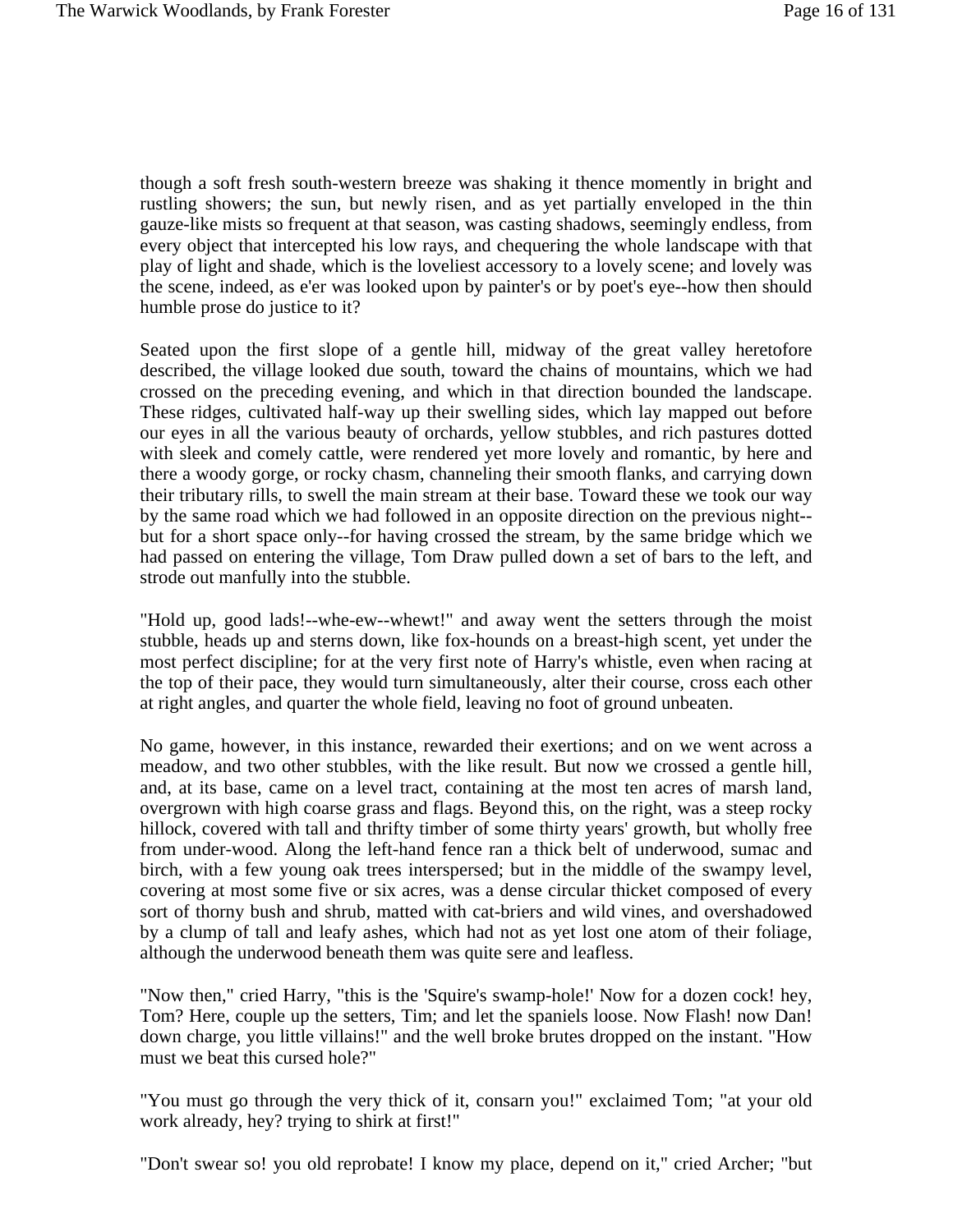what to do with the rest of you!--there's the rub!"

"Not a bit of it," cried Tom--"here, Yorkshire--Ducklegs--here, what's your name--get away you with those big dogs--atwixt the swamp-hole, and the brush there by the fence, and look out that you mark every bird to an inch! You, Mr. Forester, go in there, under that butter-nut; you'll find a blind track there, right through the brush--keep that 'twixt Tim and Mr. Archer; and keep your eyes skinned, do! there'll be a cock up before you're ten yards in. Archer, you'll go right through, and I'll..."

"You'll keep well forward on the right--and mind that no bird crosses to the hill; we never get them, if they once get over. All right! In with you now! Steady, Flash! steady! hie up, Dan!" and in a moment Harry was out of sight among the brush-wood, though his progress might be traced by the continual crackling of the thick underwood.

Scarce had I passed the butter-nut, when, even as Torn had said, up flapped a woodcock scarcely ten yards before me, in the open path, and rising heavily to clear the branches of a tall thorn bush, showed me his full black eye, and tawny breast, as fair a shot as could be fancied.

"Mark!" holloaed Harry to my right, his quick ear having caught the flap of the bird's wing, as he rose. "Mark cock--Frank!"

Well--steadily enough, as I thought, I pitched my gun up! covered my bird fairly! pulled!- -the trigger gave not to my finger. I tried the other. Devil's in it, I had forgot to cock my gun! and ere I could retrieve my error, the bird had topped the bush, and dodged out of sight, and off--"Mark! mark!--Tim!" I shouted.

"Ey! ey! sur--Ay see's urn!"

"Why, how's that, Frank?" cried Harry. "Couldn't you get a shot?"

"Forgot to cock my gun!" I cried; but at the self-same moment the quick sharp yelping of the spaniels came on my ear. "Steady, Flash! steady, sir! Mark!" But close upon the word came the full round report of Harry's gun. "Mark! again!" shouted Harry, and again his own piece sent its loud ringing voice abroad. "Mark! now a third! mark, Frank!"

And as he spoke I caught the quick rush of his wing, and saw him dart across a space, a few yards to my right. I felt my hand shake; I had not pulled a trigger in ten months, but in a second's space I rallied. There was an opening just before me between a stumpy thick thorn-bush which had saved the last bird, and a dwarf cedar; it was not two yards over; he glanced across it; he was gone, just as my barrel sent its charge into the splintered branches.

"Beautiful!" shouted Harry, who, looking through a cross glade, saw the bird fall, which I could not. "Beautiful shot, Frank! Do all your work like that, and we'll get twenty couple before night!"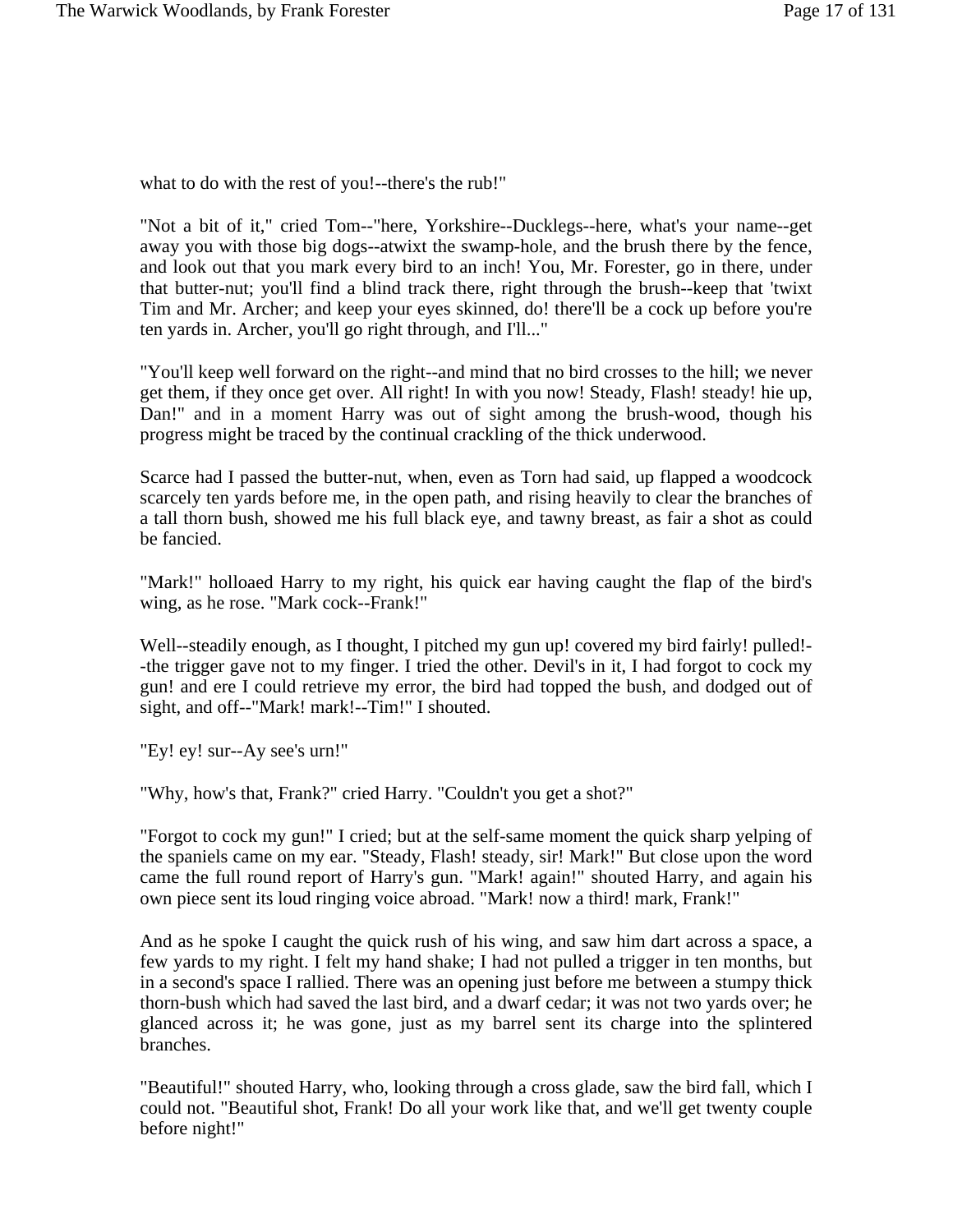"Have I killed him!" answered I, half doubting if he were not quizzing me.

"Killed him? of course you have; doubled him up completely! But look sharp! there are more birds before me! I can hardly keep the dogs down, now! There! there goes one- clean out of shot of me, though! Mark! mark, Tom! Gad, how the fat dog's running!" he continued. "He sees him! Ten to one he gets him! There he goes--bang! A long shot, and killed clean!"

"Ready!" cried I. "I'm ready, Archer!"

"Bag your bird, then. He lies under that dock leaf, at the foot of yon red maple! That's it; you've got him. Steady now, till Tom gets loaded!"

"What did you do?" asked I. "You fired twice, I think!"

"Killed two!" he answered. "Ready, now!" and on he went, smashing away the boughs before him, while ever and anon I heard his cheery voice, calling or whistling to his dogs, or rousing up the tenants of some thickets into which even he could not force his way; and I, creeping, as best I might, among the tangled brush, now plunging half thigh deep in holes full of tenacious mire, now blundering over the moss-covered stubs, pressed forward, fancying every instant that the rustling of the briers against my jacket was the flip-flap of a rising woodcock. Suddenly, after bursting through a mass of thorns and wild-vine, which was in truth almost impassable, I came upon a little grassy spot quite clear of trees, and covered with the tenderest verdure, through which a narrow rill stole silently; and as I set my first foot on it, up jumped, with his beautiful variegated back all reddened by the sunbeams, a fine and full-fed woodcock, with the peculiar twitter which he utters when surprised. He had not gone ten yards, however, before my gun was at my shoulder and the trigger drawn; before I heard the crack I saw him cringe; and, as the white smoke drifted off to leeward, he fell heavily, completely riddled by the shot, into the brake before me; while at the same moment, whir-r-r! up sprung a bevy of twenty quail, at least, startling me for the moment by the thick whirring of their wings, and skirring over the underwood right toward Archer. "Mark, quail!" I shouted, and, recovering instantly my nerves, fired my one remaining barrel after the last bird! It was a long shot, yet I struck him fairly, and he rose instantly right upward, towering high! high! into the clear blue sky, and soaring still, till his life left him in the air, and he fell like a stone, plump downward!

"Mark him! Tim!"

"Ey! ey! sur. He's a de-ad un, that's a sure thing!"

At my shot all the bevy rose a little, yet altered not their course the least, wheeling across the thicket directly round the front of Archer, whose whereabout I knew, though I could neither see nor hear him. So high did they fly that I could observe them clearly, every bird well defined against the sunny heavens. I watched them eagerly. Suddenly one turned over; a cloud of feathers streamed off down the wind; and then, before the sound of the first shot had reached my ears, a second pitched a few yards upward, and, after a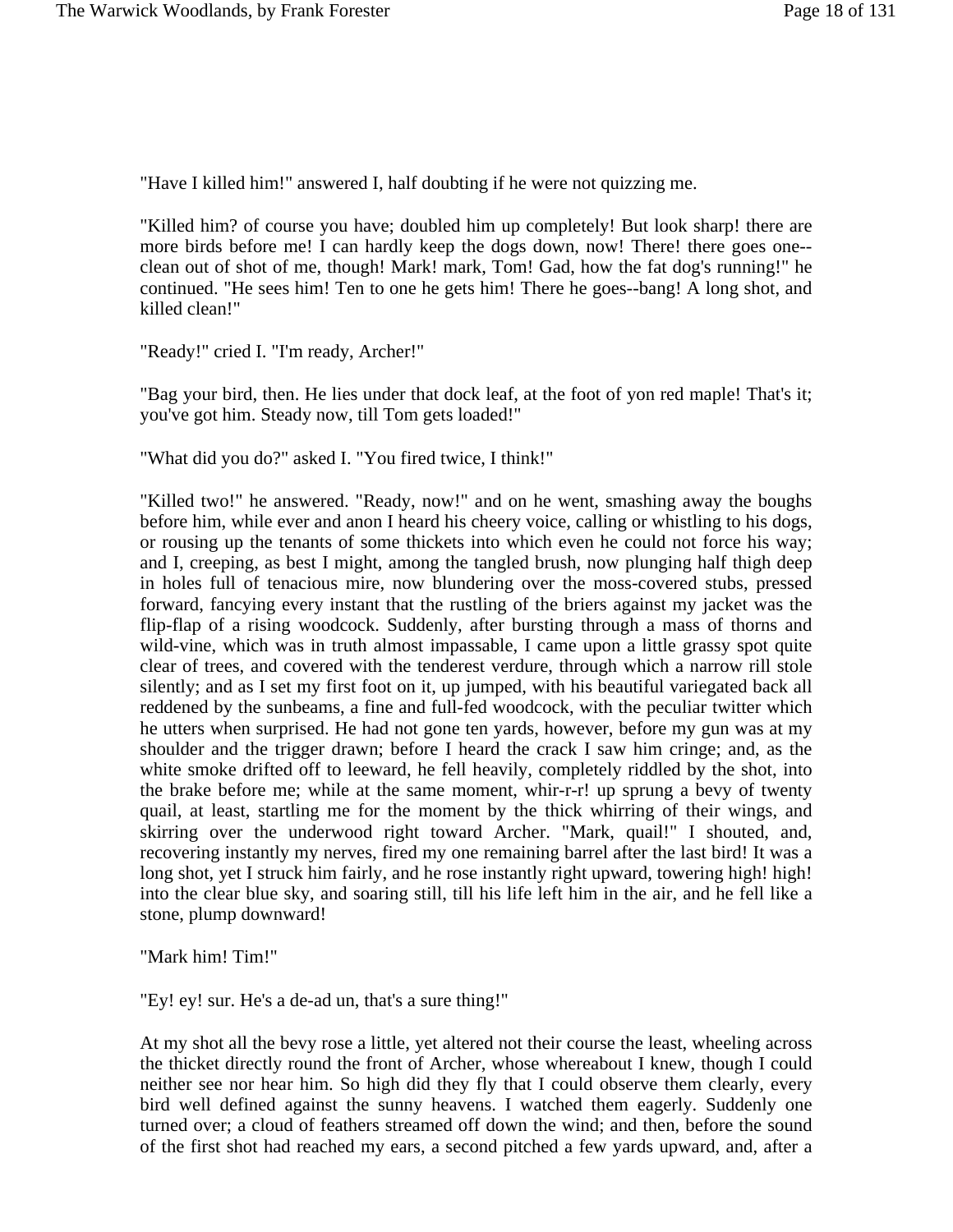heavy flutter, followed its hapless comrade.

Turned by the fall of the two leading birds, the bevy again wheeled, still rising higher, and now flying very fast; so that, as I saw by the direction which they took, they would probably give Draw a chance of getting in both barrels. And so indeed it was; for, as before, long ere I caught the booming echoes of his heavy gun, I saw two birds keeled over, and, almost at the same instant, the cheery shout of Tim announced to me that he had bagged my towered bird! After a little pause, again we started, and, hailing one another now and then, gradually forced our way through brake and brier toward the outward verge of the dense covert. Before we met again, however, I had the luck to pick up a third woodcock, and as I heard another double shot from Archer, and two single bangs from Draw, I judged that my companions had not been less successful than myself. At last, emerging from the thicket, we all converged, as to a common point, toward Tim; who, with his game-bag on the ground, with its capacious mouth wide open to receive our game, sat on a stump with the two setters at a charge beside him.

"What do we score?" cried I, as we drew near; "what do we score?"

"I have four woodcocks, and a brace of quail," said Harry.

"And I, two cock and a brace," cried Tom, "and missed another cock; but he's down in the meadow here, behind that 'ere stump alder!"

"And I, three woodcock and one quail!" I chimed in, naught abashed.

"And Ay'se marked doon three woodcock--two more beside yon big un, that measter Draa made siccan a bungle of--and all t' quail--every feather on um--doon t' bog meadow yonner--ooh! but we'se mak grand sport o't!" interposed Tim, now busily employed stringing bird after bird up by the head, with loops and buttons in the game-bag!

"Well done then, all!" said Harry. "Nine timber-doodles and five quail, and only one shot missed! That's not bad shooting, considering what a hole it is to shoot in. Gentlemen, here's your health," and filling himself out a fair sized wine-glassfull of Ferintosh, into the silver cup of his dram-bottle, he tossed it off; and then poured out a similar libation for Tim Matlock. Tom and myself, nothing loth, obeyed the hint, and sipped our modicums of distilled waters out of our private flasks.

"Now, then," cried Archer, "let us pick up these scattering birds. Tom Draw, you can get yours without a dog! And now, Tim, where are yours?"

"T' first lies oop yonner in yon boonch of brachens, ahint t' big scarlet maple; and t' other- -"

"Well! I'll go to the first. You take Mr. Forester to the other, and when we have bagged all three, we'll meet at the bog meadow fence, and then hie at the bevy!"

This job was soon done, for Draw and Harry bagged their birds cleverly at the first rise;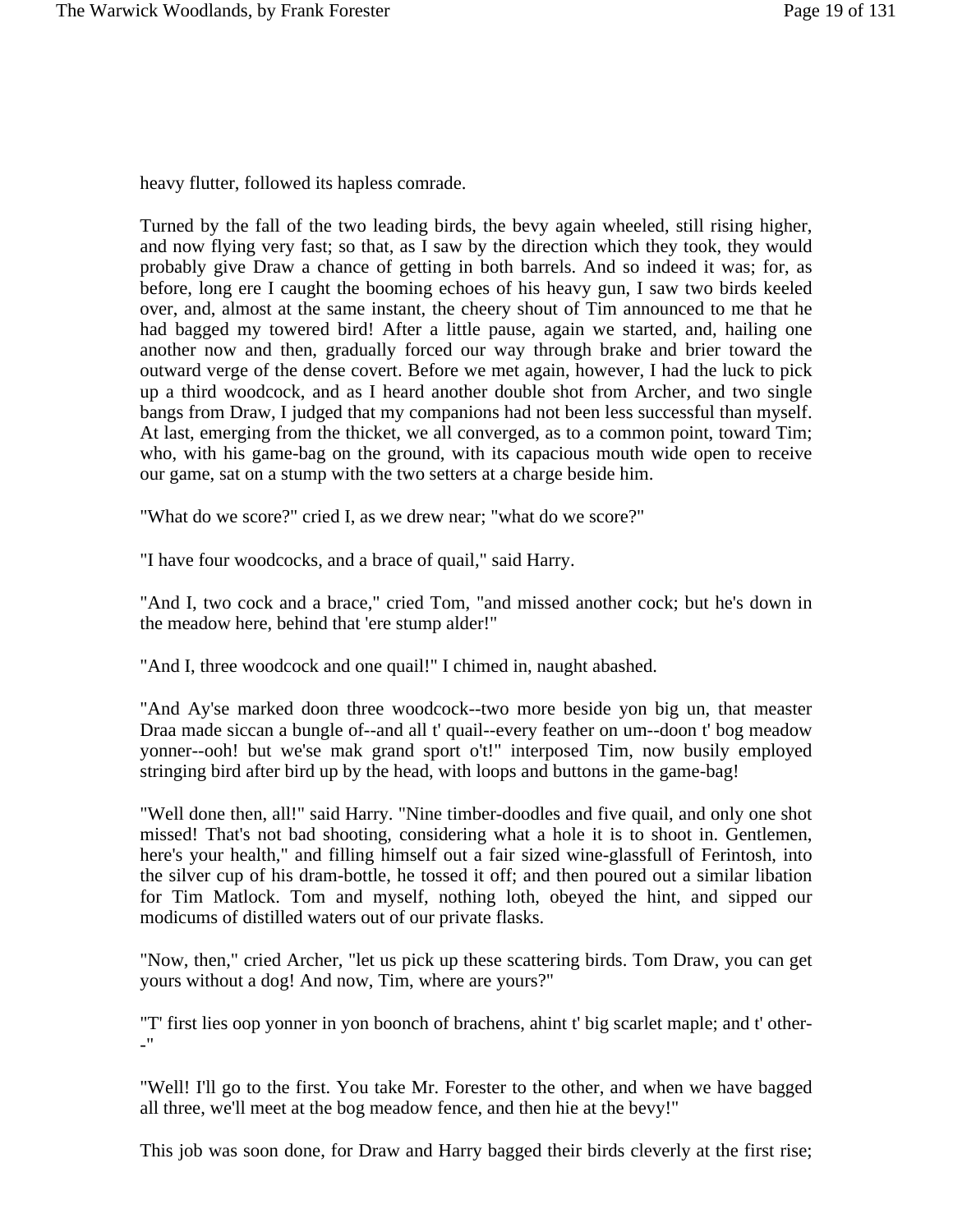and although mine got off at first without a shot, by dodging round a birch tree straight in Tim's face, and flew back slap toward the thicket, yet he pitched in its outer skirt, and as he jumped up wild I cut him down with a broken pinion and a shot through his bill at fifty yards, and Chase retrieved him well.

"Cleverly stopped, indeed!" Frank halloaed; "and by no means an easy shot! and so our work's clean done for this place, at the least!"

"The boy can shoot some," observed Tom Draw, who loved to bother Timothy; "the boy can shoot some, though he does come from Yorkshire!"

"Gad! and Ay wush Ay'd no but gotten thee i' Yorkshire, measter Draa!" responded Tim.

"Why! what if you had got me there?"

"What? Whoy, Ay'd clap thee iv a cage, and hug thee round t' feasts and fairs loike; and shew thee to t' folks at so mooch a head. Ay'se sure Ay'd mak a fortune o' t!"

"He has you there, Tom! Ha! ha! ha!" laughed Archer. "Tim's down upon you there, by George! Now, Frank, do fancy Tom Draw in a cage at Borough-bridge or Catterick fair! Lord! how the folks would pay to look at him! Fancy the sign board too! The Great American Man-Mammoth! Ha! ha! ha! But come, we must not stay here talking nonsense, or we shall do no good. Show me, Tim, where are the quail!"

"Doon t' bog meadow yonner! joost t' slack,\* [\*Slack--Yorkshire. Anglice, Moist hollow] see thee, there!" pointing with the stout black-thorn; "amang yon bits o' bushes!"

"Very well--that's it; now let go the setters; take Flash and Dan along with you, and cut across the country as straight as you can go to the spring head, where we lunched last year; that day, you know, Tom, when McTavish frightened the bull out of the meadow, under the pin-oak tree. Well! put the champagne into the spring to cool, and rest yourself there till we come; we shan't be long behind you."

Away went Tim, stopping from time to time to mark our progress, and over the fence into the bog meadow we proceeded; a rascally piece of broken tussockky ground, with black mud knee-deep between the hags, all covered with long grass. The third step I took, over I went upon my nose, but luckily avoided shoving my gun-barrels into the filthy mire.

"Steady, Frank, steady! I'm ashamed of you!" said Harry; "so hot and so impetuous; and your gun too at the full cock; that's the reason, man, why you missed firing at your first bird, this morning. I never cock either barrel till I see my bird; and, if a bevy rises, only one at a time. The birds will lie like stones here; and we cannot walk too slow. Steady, Shot, have a care, sir!"

Never, in all my life, did I see any thing more perfect than the style in which the setters drew those bogs. There was no more of racing, no more of impetuous dash; it seemed as if they knew the birds were close before them. At a slow trot, their sterns whipping their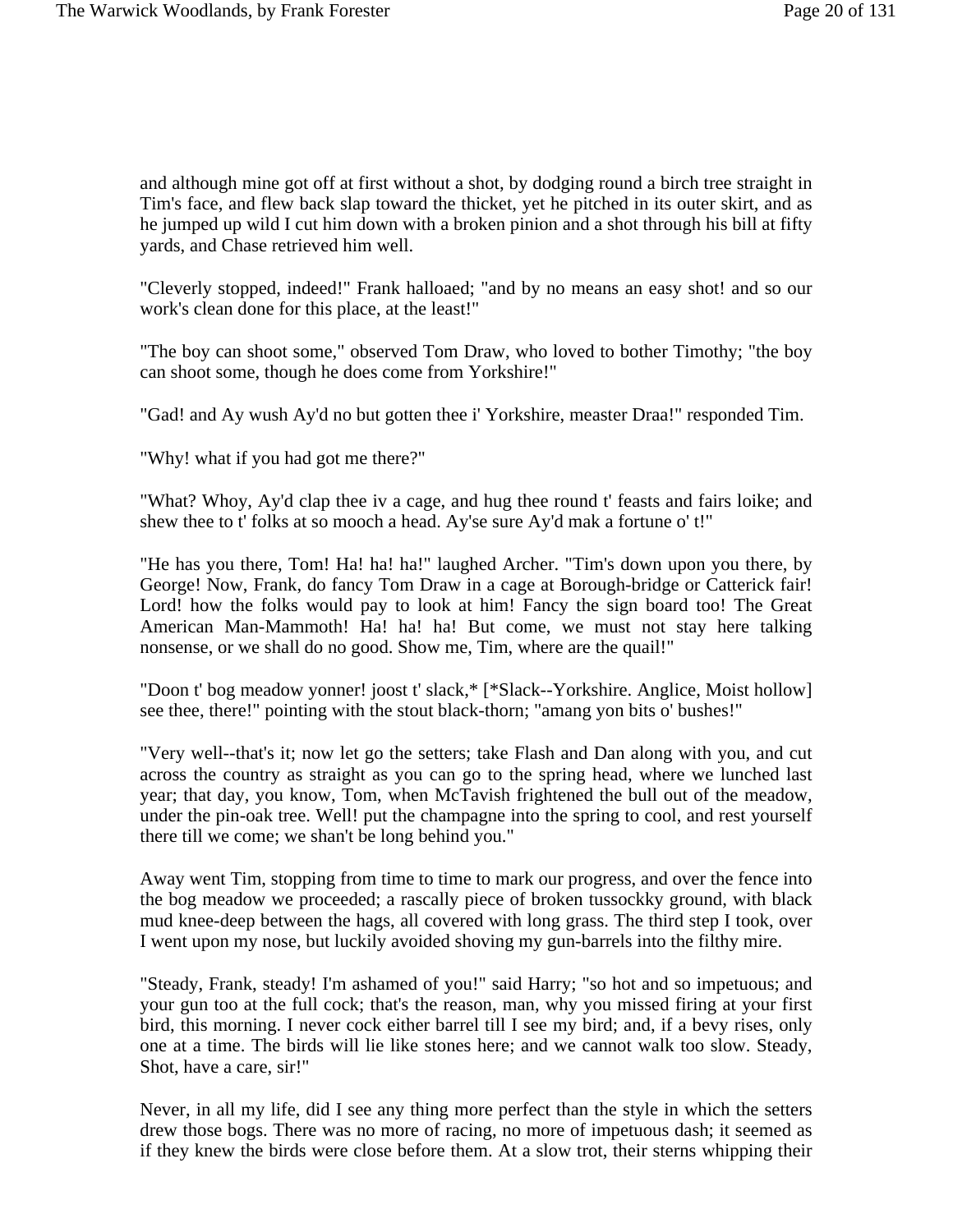flanks at every step, they threaded the high tussockks. See! the red dog straightens his neck, and snuffs the air.

"Look to! look to, Frank! they are close before old Chase!"

Now he draws on again, crouching close to the earth. "Toho! Shot!" Now he stands! no! no! not yet--at least he is not certain! He turns his head to catch his master's eye! Now his stern moves a little; he draws on again.

There! he is sure now! what a picture--his black full eye intently glaring, though he cannot see any thing in that thick mass of herbage; his nostril wide expanded, his lips slavering from intense excitement; his whole form motionless, and sharply drawn, and rigid, even to the straight stern and lifted foot, as a block wrought to mimic life by some skilful sculptor's chisel; and, scarce ten yards behind, his liver-colored comrade backs him--as firm, as stationary, as immovable, but in his attitude, how different! Chase feels the hot scent steaming up under his very nostril; feels it in every nerve, and quivers with anxiety to dash on his prey, even while perfectly restrained and steady. Shot, on the contrary, though a few minutes since he too was drawing, knows nothing of himself, perceives no indication of the game's near presence, although improved by discipline, his instinct tells him that his mate has found them. Hence the same rigid form, stiff tail, and constrained attitude, but in his face--for dogs have faces--there is none of that tense energy, that evident anxiety; there is no frown upon his brow, no glare in his mild open eye, no slaver on his lip!

"Come up, Tom; come up, Frank, they are all here; we must get in six barrels; they will not move: come up, I say!"

And on we came, deliberately prompt, and ready. Now we were all in line: Harry the centre man, I on the right, and Tom on the left hand. The attitude of Archer was superb; his legs, set a little way apart, as firm as if they had been rooted in the soil; his form drawn back a little, and his head erect, with his eye fixed upon the dogs; his gun held in both hands, across his person, the muzzle slightly elevated, his left grasping the trigger guard; the thumb of the right resting upon the hammer, and the fore-finger on the trigger of the left hand barrel; but, as he had said, neither cocked. "Fall back, Tom, if you please, five yards or so," he said, as coolly as if he were unconcerned, "and you come forward, Frank, as many; I want to drive them to the left, into those low red bushes; that will do: now then, I'll flush them; never mind me, boys, I'll reserve my fire."

And, as he spoke, he moved a yard or two in front of us, and under his very feet, positively startling me by their noisy flutter, up sprang the gallant bevy: fifteen or sixteen well grown birds, crowding and jostling one against the other. Tom Draw's gun, as I well believe, was at his shoulder when they rose; at least his first shot was discharged before they had flown half a rood, and of course harmlessly: the charge must have been driven through them like a single ball; his second barrel instantly succeeded, and down came two birds, caught in the act of crossing. I am myself a quick shot, too quick if anything, yet my first barrel was exploded a moment after Tom Draw's second; the other followed, and I had the satisfaction of bringing both my birds down handsomely; then up went Harry's piece--the bevy being now twenty or twenty-five yards distant--cocking it as it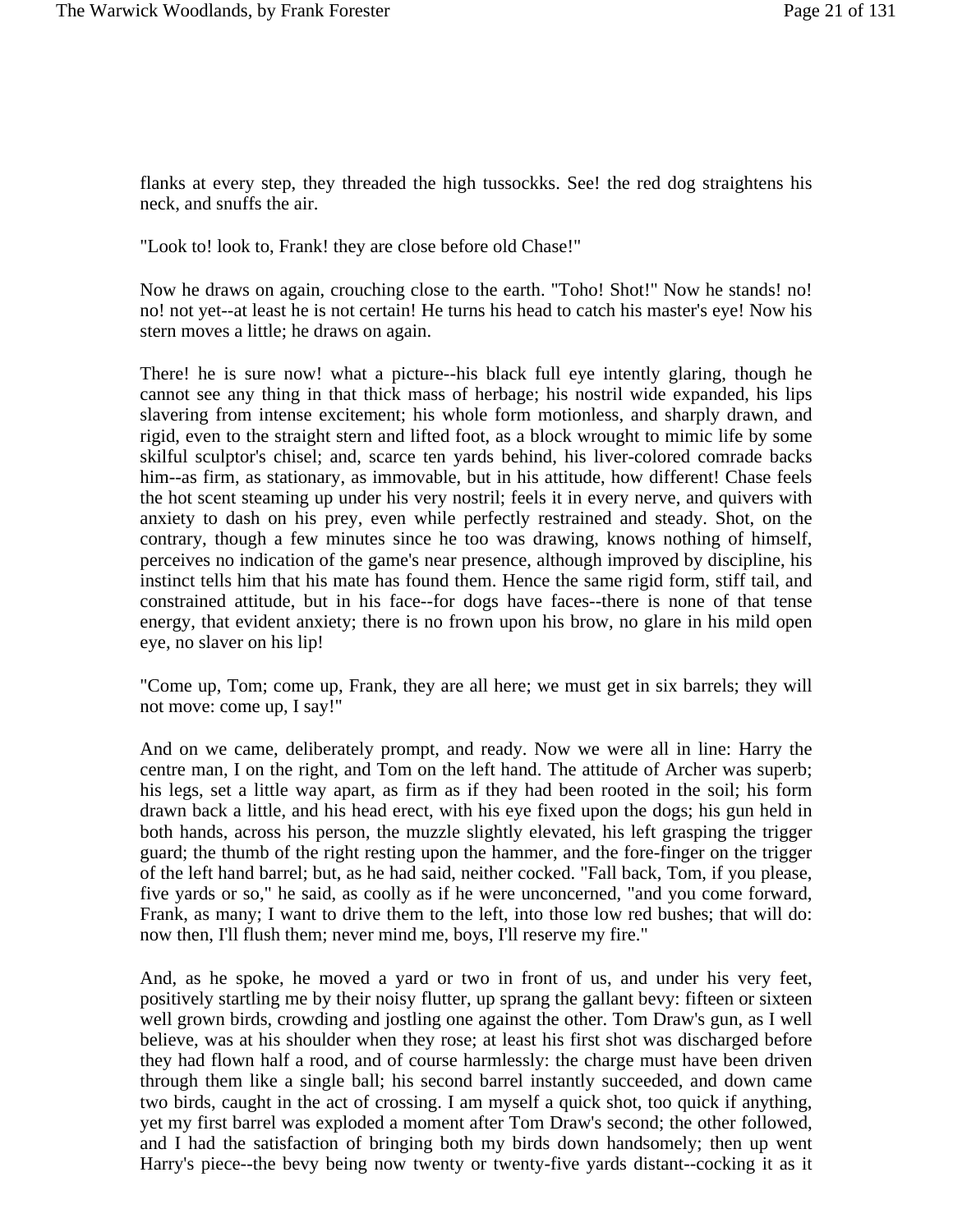rose, he pulled the trigger almost before it touched his shoulder, so rapid was the movement; and, though he lowered the stock a little to cock the second barrel, a moment scarcely passed between the two reports, and almost on the instant two quail were fluttering out their lives among the bog grass.

Dropping his butt, without a word, or even a glance to the dogs, he quietly went on to load; nor indeed was it needed: at the first shot they dropped into the grass, and there they lay as motionless as if they had been dead, with their heads crouched between their paws; nor did they stir thence till the tick of the gun-locks announced that we again were ready. Then lifting up their heads, and rising on their fore-feet, they sat half erect, eagerly waiting for the signal.

"Hold up, good lads!" and on they drew, and in an instant pointed on two several birds. "Fetch!" and each brought his burthen to our feet; six birds were bagged at that rise, and thus before eleven o'clock we had picked up a dozen cock, and within one of the same number of fine quail, with only two shots missed. The poor remainder of the bevy had dropped, singly, and scattered, in the red bushes, whither we instantly pursued them, and where we got six more, making a total of seventeen birds bagged out of a bevy, twenty strong at first.

One towered bird of Harry's, certainly killed dead, we could not with all our efforts bring to bag; one bird Tom Draw missed clean, and the remaining one we could not find again; another dram of whiskey, and into Seer's great swamp we started: a large piece of woodland, with every kind of lying. At one end it was open, with soft black loamy soil, covered with docks and colts-foot leaves under the shade of large but leafless willows, and here we picked up a good many scattered woodcock; afterward we got into the heavy thicket with much tangled grass, wherein we flushed a bevy, but they all took to tree, and we made very little of them; and here Tom Draw began to blow and labor; the covert was too thick, the bottom too deep and unsteady for him.

Archer perceiving this, sent him at once to the outside; and three times, as we went along, ourselves moving nothing, we heard the round reports of his large calibre. "A bird at every shot, I'd stake my life," said Harry, "he never misses cross shots in the open;" at the same instant, a tremendous rush of wings burst from the heaviest thicket: "Mark! partridge! partridge!" and as I caught a glimpse of a dozen large birds fluttering up, one close upon the other, and darting away as straight and nearly as fast as bullets, through the dense branches of a cedar brake, I saw the flashes of both Harry's barrels, almost simultaneously discharged, and at the same time over went the objects of his aim; but ere I could get up my gun the rest were out of sight. "You must shoot, Frank, like lightning, to kill these beggars; they are the ruffed grouse, though they call them partridge here: see! are they not fine fellows?"

Another hour's beating, in which we still kept picking up, from time to time, some scattering birds, brought us to the spring head, where we found Tim with luncheon ready, and our fat friend reposing at his side, with two more grouse, and a rabbit which he had bagged along the covert's edge. Cool was the Star champagne; and capital was the cold fowl and Cheshire cheese; and most delicious was the repose that followed, enlivened with gay wit and free good humor, soothed by the fragrance of the exquisite cheroots,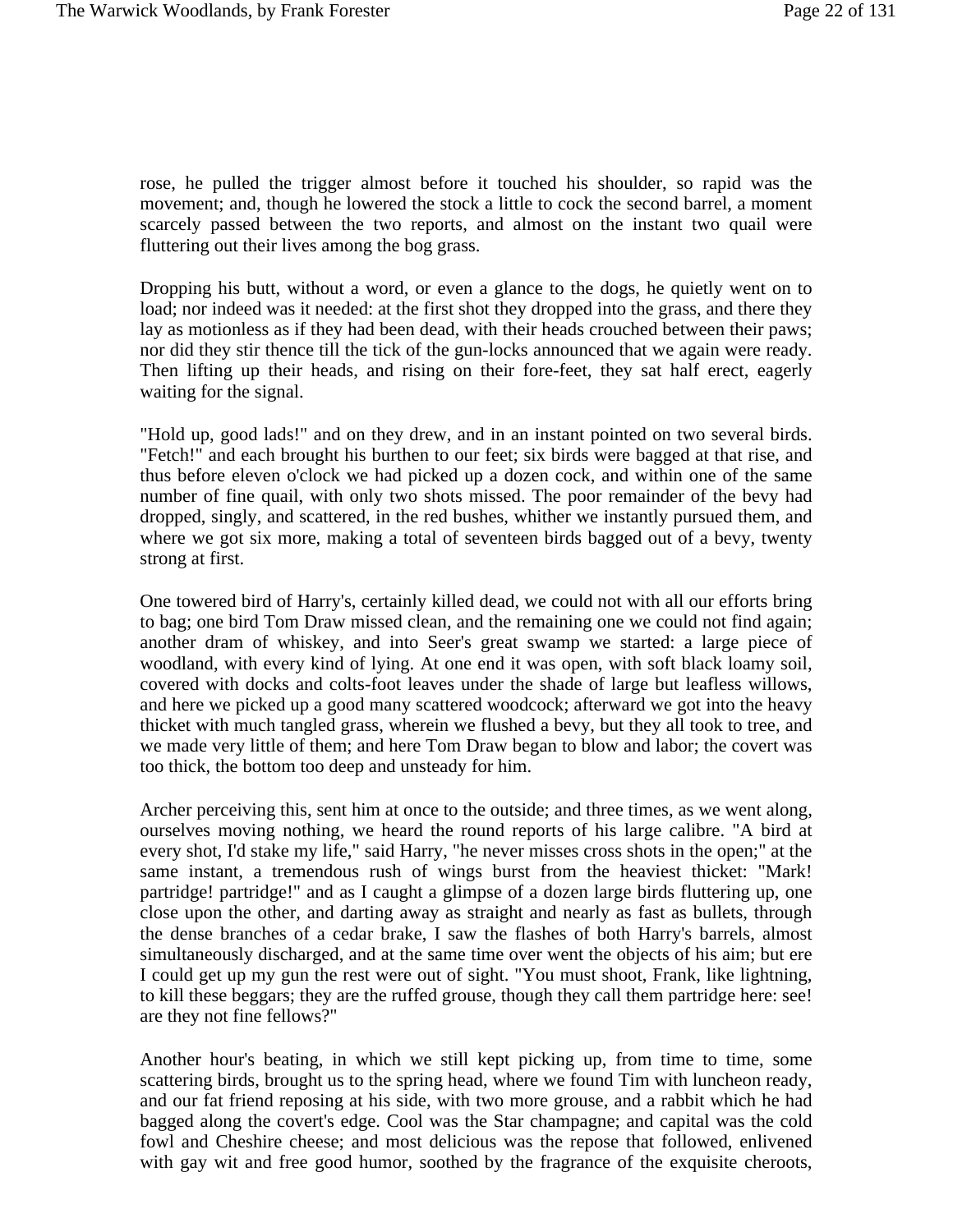moistened by the last drops of the Ferintosh qualified by the crystal waters of the spring. After an hour's rest, we counted up our spoil; four ruffed grouse, nineteen woodcocks, with ten brace and a half of quail beside the bunny, made up our score-- done comfortably in four hours.

"Now we have finished for to-day with quail," said Archer, "but we'll get full ten couple more of woodcock; come, let us be stirring; hang up your game-bag in the tree, and tie the setters to the fence; I want you in with me to beat, Tim; you two chaps must both keep the outside--you all the time, Tom; you, Frank, till you get to that tall thundershivered ash tree; turn in there, and follow up the margin of a wide slank you will see; but be careful, the mud is very deep, and dangerous in places; now then, here goes!"

And in he went, jumping a narrow streamlet into a point of thicket, through which he drove by main force. Scarce had he got six yards into the brake, before both spaniels quested; and, to my no small wonder, the jungle seemed alive with woodcock; eight or nine, at the least, flapped up at once, and skimmed along the tongue of coppice toward the high wood, which ran along the valley, as I learned afterward, for full three miles in length--while four or five more wheeled off to the sides, giving myself and Draw fair shots, by which we did not fail to profit; but I confess it was with absolute astonishment that I saw two of those turned over, which flew inward, killed by the marvelously quick and unerring aim of Archer, where a less thorough sportsman would have been quite unable to discharge a gun at all, so dense was the tangled jungle. Throughout the whole length of that skirt of coppice, a hundred and fifty yards, I should suppose at the utmost, the birds kept rising as it were incessantly--thirty-five, or, I think, nearly forty, being flushed in less than twenty minutes, although comparatively few were killed, partly from the difficulty of the ground, and partly from their getting up by fours and fives at once. Into the high wood, however, at the last we drove them; and there, till daylight failed us, we did our work like men. By the cold light of the full moon we wended homeward, rejoicing in the possession of twenty-six couple and a half of cock, twelve brace of quail- -we found another bevy on our way home and bagged three birds almost by moonlight- five ruffed grouse, and a rabbit. Before our wet clothes were well changed, supper was ready, and a good blow-out was followed by sound slumbers and sweet dreams, fairly earned by nine hours of incessant walking.

#### **DAY THE THIRD**

So thoroughly was I tired out by the effects of the first day's fagging I had undergone in many months, and so sound was the slumber into which I sank the moment my head touched the pillow, that it scarcely seemed as if five minutes had elapsed between my falling into sweet forgetfulness, and my starting bolt upright in bed, aroused by the vociferous shout, and ponderous tramping, equal to nothing less than that of a full-grown rhinoceros, with which Tom Draw rushed, long before the sun was up, into my chamber.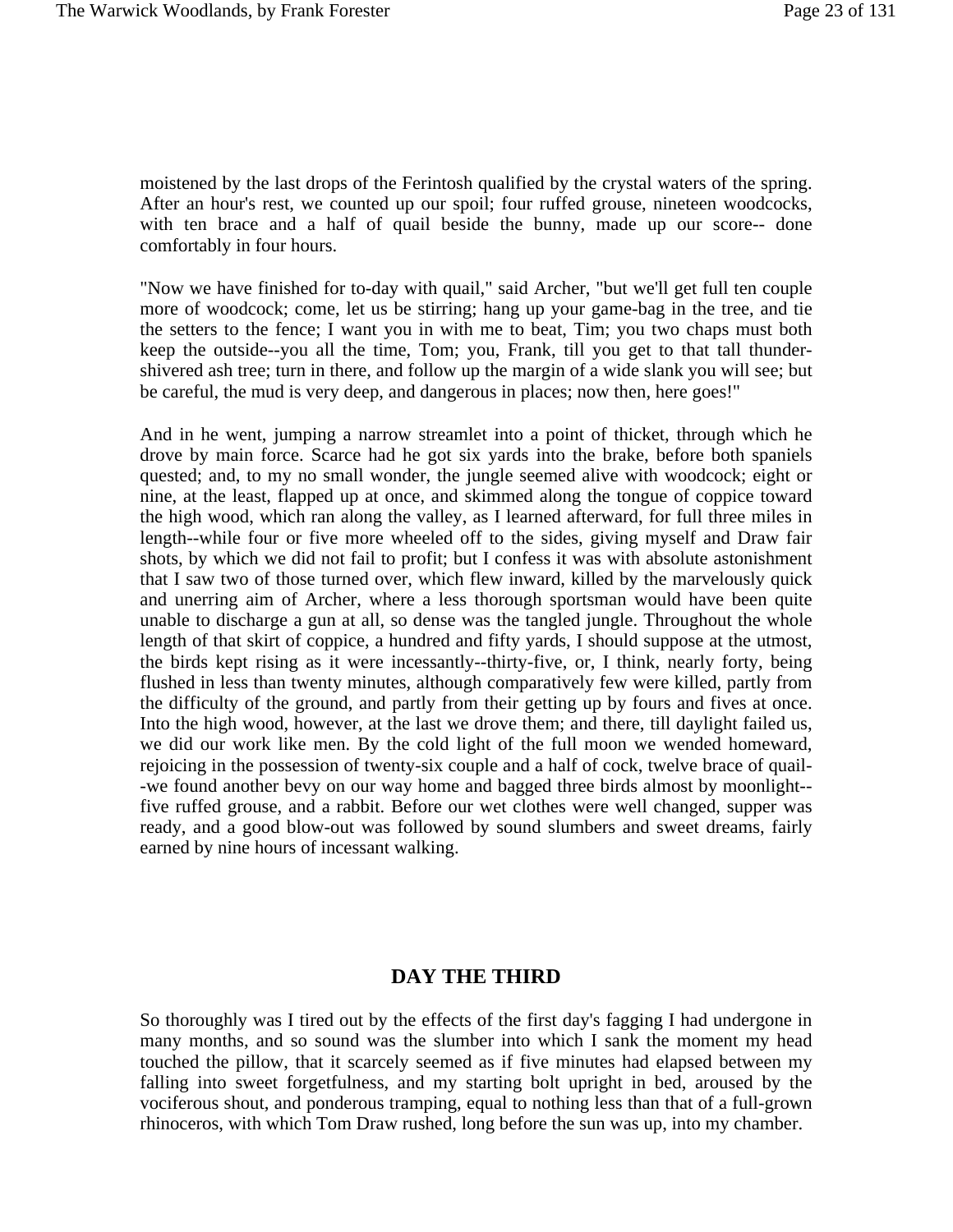"What's this, what's this now?" he exclaimed; "why the plague arn't you up and ready?- why here's the bitters mixed, and Archer in the stable this half hour past, and Jem's here with the hounds--and you, you lazy snorting Injun, wasting the morning here in bed!"

My only reply to this most characteristic salutation, was to hurl my pillow slap in his face, and--threatening to follow up the missile with the contents of the water pitcher, which stood temptingly within my reach, if he did not get out incontinently-to jump up and array myself with all due speed; for, when I had collected my bewildered thoughts, I well remembered that we had settled on a fox-hunt before breakfast, as a preliminary to a fresh skirmish with the quail.

In a few minutes I was on foot and in the parlor, where I found a bright crackling fire, a mighty pitcher of milk punch, and a plate of biscuit, an apt substitute for breakfast before starting; while, however, I was discussing these, Archer arrived, dressed just as I have described him on the preceding day, with the addition of a pair of heavy hunting spurs, buckled on over his half-boots, and a large iron-hammered whip in his right hand.

"That's right, Frank," he exclaimed, after the ordinary salutations of the morning.

"Why that old porpoise told me you would not be ready these two hours; he's grumbling out yonder by the stable door, like a hog stuck in a farm-yard gate. But come, we may as well be moving, for the hounds are all uncoupled, and the nags saddled--put on a pair of straps to your fustian trowsers and take these racing spurs, though Peacock does not want them--and now, hurrah!"

This was soon done, and going out upon the stoop, a scene--it is true, widely different from the kennel door at Melton, or the covert side at Billesdon Coplow, yet not by any means devoid of interest or animation-- presented itself to my eyes. About six couple of large heavy hounds, with deep and pendant ears, heavy well-feathered sterns, broad chests, and muscular strong limbs, were gathered round their feeder, the renowned Jem Lyn; on whom it may not be impertinent to waste a word or two, before proceeding to the mountain, which, as I learned, to my no little wonder, was destined to be our hunting ground.

Picture to yourself, then, gentle reader, a small but actively formed man, with a face of most unusual and portentous ugliness, an uncouth grin doing the part of a smile; a pair of eyes so small that they would have been invisible, but for the serpent-like vivacity and brightness with which they sparkled from their deep sockets, and a profusion of long hair, coal-black, but lank and uncurled as an Indian's, combed smoothly down with a degree of care entirely out of keeping with the other details, whether of dress or countenance, on either cheek. Above these sleek and cherished tresses he wore a thing which might have passed for either cap or castor, at the wearer's pleasure; for it was wholly destitute of brim except for a space some three or four inches wide over the eye-rows; and the crown had been so pertinaciously and completely eaten in, that the sides sloped inward at the top, as if to personate a bishop's mitre; a fishing line was wound about this graceful and, if its appearance belied it not most foully, odoriferous headdress; and into the fishing line was stuck the bowl and some two inches of the shank of a well-sooted pipe. An old red handkerchief was twisted rope-wise about his lean and scraggy neck, but it by no means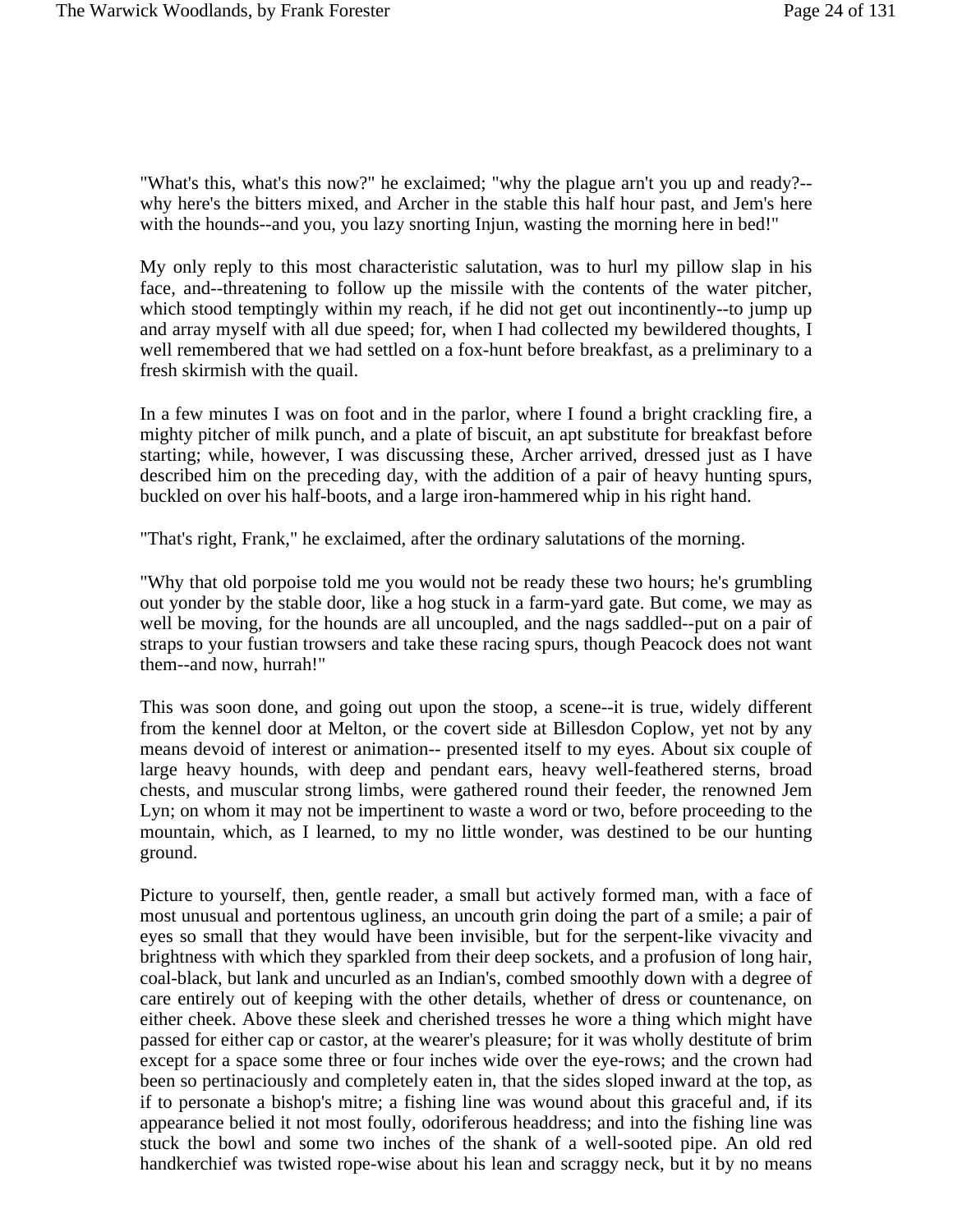sufficed to hide the scar of what had evidently been a most appalling gash, extending right across his throat, almost from ear to ear, the great cicatrix clearly visible like a white line through the thick stubble of some ten days' standing that graced his chin and neck.

An old green coat, the skirts of which had long since been docked by the encroachment of thorn-bushes and cat-briers, with the mouth-piece of a powder-horn peeping from its breast pocket, and a full shot-belt crossing his right shoulder; a pair of fustian trowsers, patched at the knees with corduroy, and heavy cowhide boots completed his attire. This, as it seemed, was to be our huntsman; and Booth to say, although he did not look the character, he played the part, when he got to work, right handsomely. At a more fitting season, Harry in a few words let me into this worthy's history and disposition. "He is," he said, "the most incorrigible rascal I ever met with--an unredeemed and utter vagabond; he started life as a stallion-leader, a business which he understands-- as in fact he does almost every thing else within his scope--thoroughly well. He got on prodigiously!--was employed by the first breeders in the country!--took to drinking, and then, in due rotation, to gambling, pilfering, lying, every vice, in short, which is compatible with utter want of any thing like moral sense, deep shrewdness, and uncommon cowardice.

"He cut his throat once--you may see the scar now--in a fit of delirium tremens, and Tom Draw, who, though he is perpetually cursing him for the most lying critter under heaven, has, I believe, a sort of fellow feeling for him--nursed him and got him well; and ever since he has hung about here, getting at times a country stallion to look after, at others hunting, or fishing, or doing little jobs about the stable, for which Tom gives him plenty of abuse, plenty to eat, and as little rum as possible, for if he gets a second glass it is all up with Jem Lyn for a week at least.

"He came to see me once in New York, when I was down upon my back with a broken leg--I was lying in the parlor, about three weeks after the accident had happened. Tim Matlock had gone out for something, and the cook let him in; and, after he had sat there about half an hour, telling me all the news of the races, and making me laugh more than was good for my broken leg, he gave me such a hint, that I was compelled to direct him to the cupboard, wherein I kept the liquor-stand; and unluckily enough, as I had not for some time been in drinking tune, all three of the bottles were brimful; and, as I am a Christian man, he drank in spite of all I could say--I could not leave the couch to get at him--two of them to the dregs; and, after frightening me almost to death, fell flat upon the floor, and lay there fast asleep when Tim came in again. He dragged him instantly, by my directions, under the pump in the garden, and soused him for about two hours, but without producing the least effect, except eliciting a grunt or two from this most seasoned cask.

"Such is Jem Lyn, and yet, absurd to say, I have tried the fellow, and believe him perfectly trustworthy--at least to me!

"He is a coward, yet I have seen him fight like a hero more than once, and against heavy odds, to save me from a threshing, which I got after all, though not without some damage to our foes, whose name might have been legion.

"He is the greatest liar I ever met with; and yet I never caught him in a falsehood, for he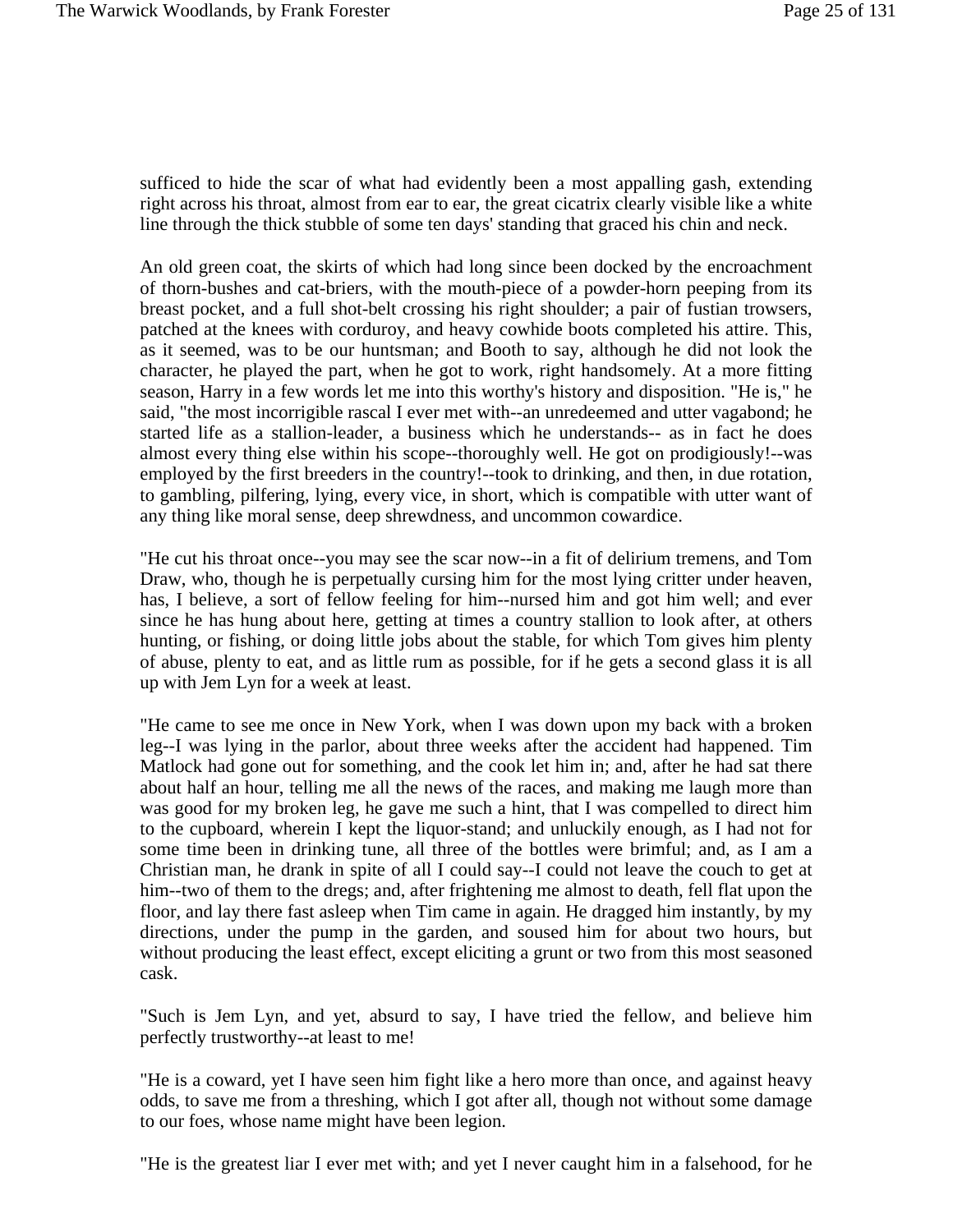believes it is no use to tell me one.

"He is most utterly dishonest, yet I have trusted him with sums that would, in his opinion, have made him a rich man for life, and he accounted to the utmost shilling; but I advise you not try the same, for if you do he most assuredly will cheat you!"

Among the heavy looking hounds, which clustered round this hopeful gentleman, I quickly singled out two couple of widely different breed and character from the rest; your thorough high-bred racing fox-hounds, with ears rounded, thin shining coats, clean limbs, and all the marks of the best class of English hounds.

"Aye! Frank," said Archer, as he caught my eye fixed on them, "you have found out my favorites. Why, Bonny Belle, good lass, why Bonny Belle!-- here Blossom, Blossom, come up and show your pretty figures to your countryman! Poor Hanbury--do you remember, Frank, how many a merry day we've had with him by Thorley Church, and Takely forest?--poor Hanbury sent them to me with such a letter, only the year before he died; and those, Dauntless and Dangerous, I had from Will, Lord Harewood's huntsman, the same season!"

"There never was sich dogs--there never was afore in Orange," said Tom. "I will say that, though they be English; and though they be too fast for fox, entirely, there never was sich dogs for deer"

"But how the deuce," I interrupted, "can hounds be too fast, if they have bone and stanchness!"

"Stanchness be darned; they holes them!"

"No earthstoppers in these parts, Frank," cried Harry; "and as the object of these gentlemen is not to hunt solely for the fun of the thing, but to destroy a noxious varmint, they prefer a slow, sure, deep-mouthed dog, that does not press too closely on Pug, but lets him take his time about the coverts, till he comes into fair gunshot of these hunters, who are lying perdu as he runs to get a crack at him."

"And pray," said I, "is this your method of proceeding?"

"You shall see, you shall see; come get to horse, or it will be late before we get our breakfast, and I assure you I don't wish to lose either that, or my day's quail-shooting. This hunt is merely for a change, and to get something of an appetite for breakfast. Now, Tim, be sure that every thing is ready by eight o'clock at the latest--we shall be in by that time with a furious appetite."

Thus saying he mounted, without more delay, his favorite, the gray; while I backed, nothing loth, the chestnut horse; and at the same time to my vast astonishment, from under the long shed out rode the mighty Tom, bestriding a tall powerful brown mare, showing a monstrous deal of blood combined with no slight bone--equipped with a cavalry bridle, and strange to say, without the universal martingal; he was rigged just as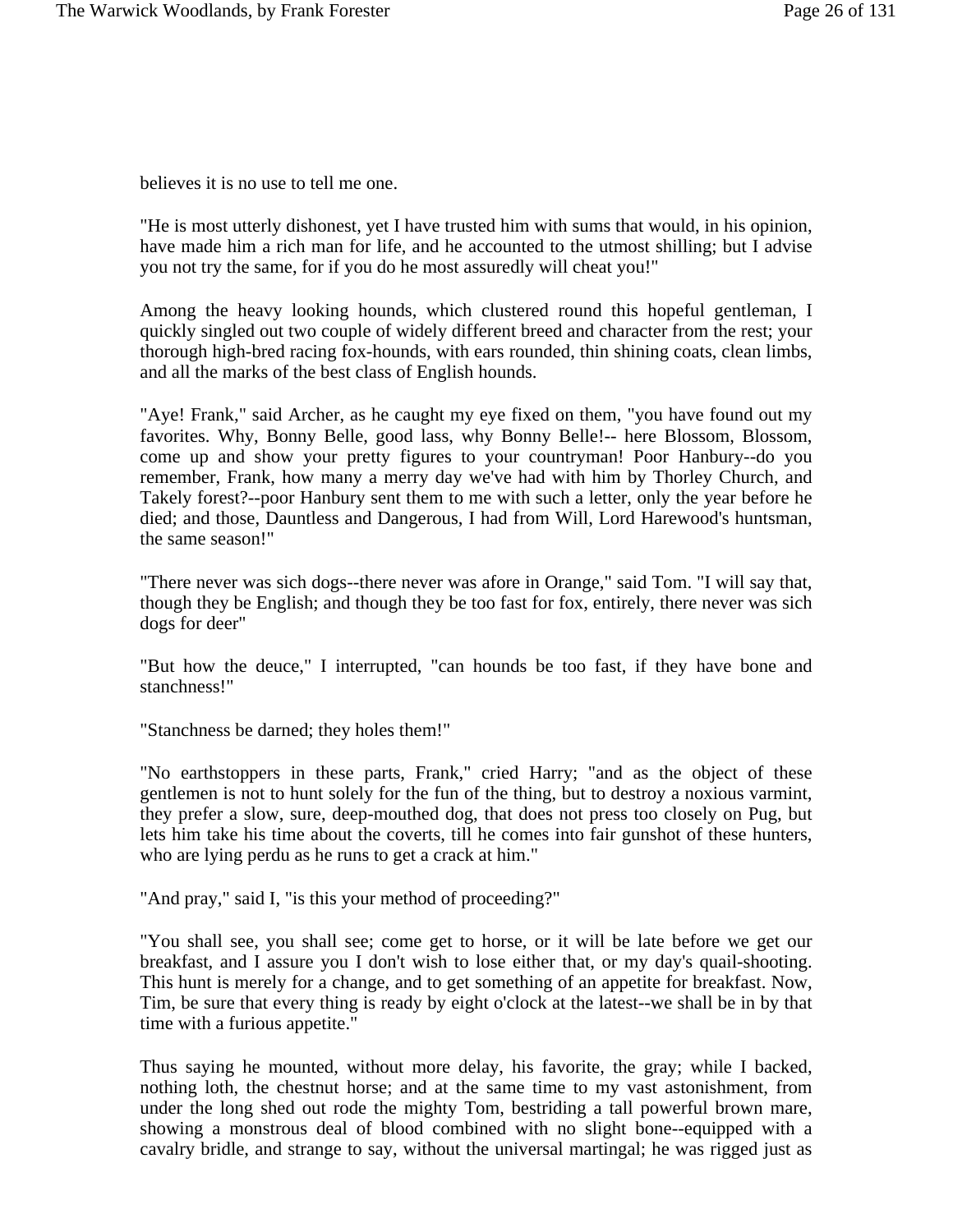usual, with the exception of a broad-brimmed hat in place of his fur cap, and grasped in his right hand a heavy smooth-bored rifle, while with the left he wheeled his mare, with a degree of active skill, which I should certainly have looked for any where rather than in so vast a mass of flesh as that which was exhibited by our worthy host.

Two other sportsmen, grave, sober-looking farmers, whom Harry greeted cheerily by name, and to whom in all due form I was next introduced, well-mounted, and armed with long single-barreled guns, completed our party; and away we went at a rattling trot, the hounds following at Archer's heels, as steadily as though he hunted them three times a week.

"Now arn't it a strange thing," said Tom, "arn't it a strange thing, Mr. Forester, that every critter under Heaven takes somehow nat'rally to that are Archer--the very hounds--old Whino there! that I have had these eight years, and fed with my own hands, and hunted steady every winter, quits me the very moment he claps sight on him; by the eternal, I believe he is half dog himself."

"You hunted them indeed," interrupted Harry, "you old rhinoceros, why hang your hide, you never so much as heard a good view-holloa till I came up here--you hunted them--a man talk of hunting, that carries a cannon about with him on horseback; but come, where are we to try first, on Rocky Hill, or in the Spring Swamps?"

"Why now I reckon, Archer, we'd best stop down to Sam Blain's--by the blacksmith's--he was telling t'other morning of an eternal sight of them he'd seen down hereaway--and we'll be there to rights!--Jem, cus you, out of my way, you dumb nigger--out of my way, or I'll ride over you"-- for, traveling along at a strange shambling run, that worthy had contrived to keep up with us, though we were going fully at the rate of eight or nine miles in the hour.

"Hurrah!" cried Tom, suddenly pulling up at the door of a neat farm-house on the brow of a hill, with a clear streamlet sweeping round its base, and a fine piece of woodland at the farther side. "Hurrah! Sam Blain, we've come to make them foxes, you were telling of a Sunday, smell h-ll right straight away. Here's Archer, and another Yorker with him- leastwise an Englisher I should say--and Squire Conklin, and Bill Speers, and that white nigger Jem! Look sharp, I say! Look sharp, cuss you, else we'll pull off the ruff of the old humstead."

In a few minutes Sam made his appearance, armed, like the rest, with a Queen Ann's tower-musket.

"Well! well!" he said, "I'm ready. Quit making such a clatter! Lend me a load of powder, one of you; my horn's leaked dry, I reckon!"

Tom forthwith handed him his own, and the next thing I heard was Blain exclaiming that it was "desperate pretty powder," and wondered if it shot strong.

"Shoot strong? I guess you'll find it strong enough to sew you up, if you go charging your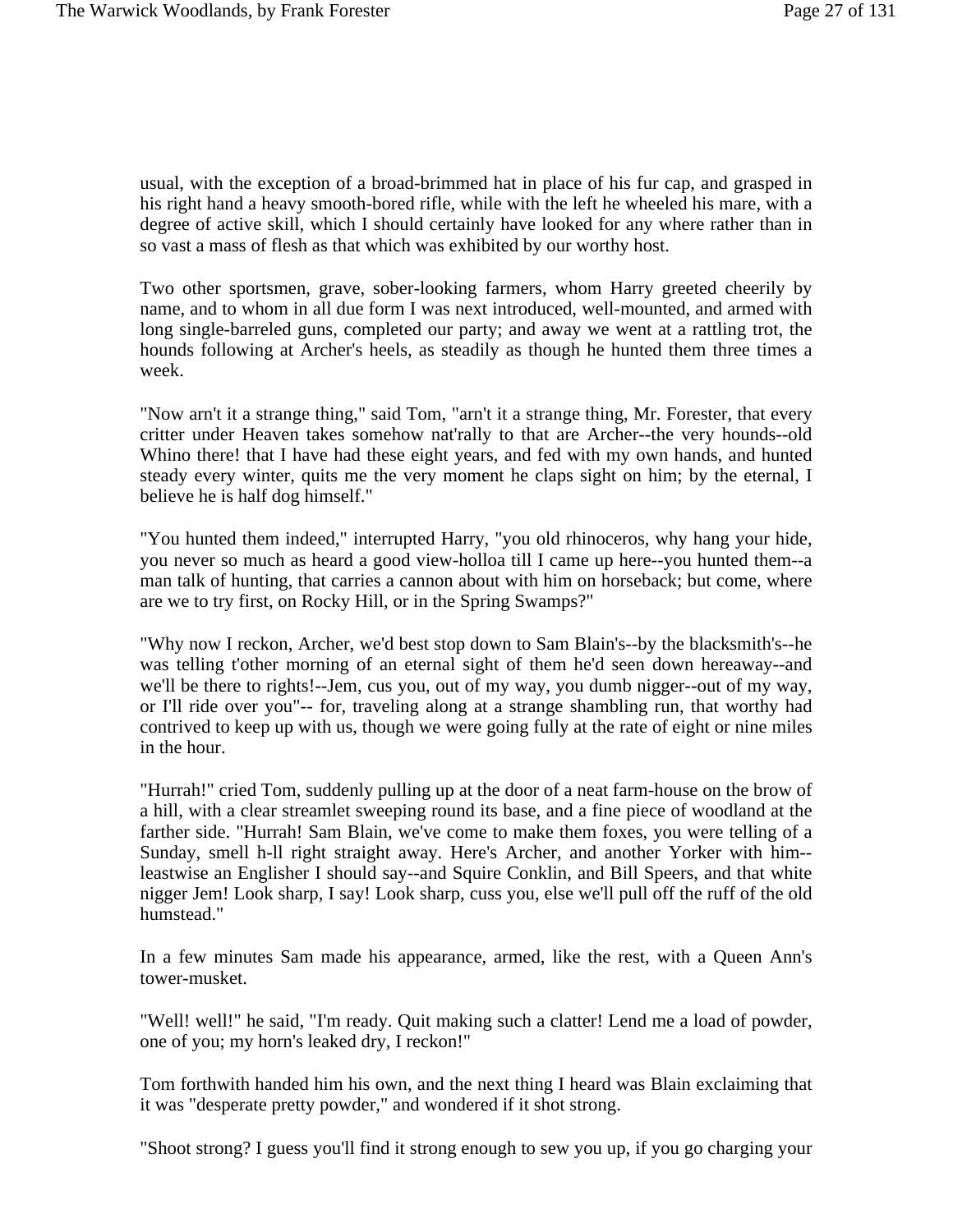old musket that ways!" answered Tom. "By the Lord, Archer, he's put in three full charges!"

"Well, it will kill him, that's all!" answered Harry, very coolly; "and there'll be one less of you. But come! come! let's be bustling; the sun's going to get up already. You'll leave your horses here, I suppose, gentlemen, and get to the old stands. Tom Draw, put Mr. Forester at my old post down by the big pin-oak at the creek side; and you stand there, Frank, still as a church-mouse. It's ten to one, if some of those fellows don't shoot him first, that he'll break covert close by you, and run the meadows for a mile or two, up to the turnpike road, and over it to Rocky hill--that black knob yonder, covered with pine and hemlock. There are some queer snake fences in the flat, and a big brook or two, but Peacock has been over every inch of it before, and you may trust in him implicitly. Good bye! I'm going up the road with Jem to drive it from the upper end."

And off he went at a merry trot, with the hounds gamboling about his stirrups, and Jem Lyn running at his best pace to keep up with him. In a few minutes they were lost behind a swell of woodland, round which the road wheeled suddenly. At the same moment Tom and his companions reappeared from the stables where they had been securing their fourfooted friends; and, after a few seconds, spent in running ramrods down the barrels to see that all was right, inspecting primings, knapping flints, or putting on fresh copper caps, it was announced that all was ready; and passing through the farm-yard, we entered, through a set of bars, a broad bright buckwheat stubble. Scarcely an hundred yards had we proceeded, before we sprung the finest bevy of the largest quail I had yet seen, and flying high and wild crossed half-a-dozen fields in the direction of the village, whence we had started, and pitched at length into an alder brake beside the stream.

"Them chaps has gone the right way," Tom exclaimed, with a deep sigh, who had with wondrous difficulty refrained from firing into them, though he was loaded with buckshot; "right in the course we count to take this forenoon. Now, Squire, keep to the left here, take your station by the old earths there away, under the tall dead pine; and you, Bill, make tracks there, straight through the middle cart-way, down to the other meadow, and sit you down right where the two streams fork; there'll be an old red snooping down that side afore long, I reckon. We'll go on, Mr. Forester; here's a big rail fence now; I'll throw off the top rail, for be darned if I climb any day when I can creep--there, that'll do, I reckon; leastwise if you can ride like Archer--he d--ns me always if I so much as shakes a fence afore he jumps it--you've got the best horse, too, for lepping. Now let's see! Well done! well done!" he continued, with a most boisterous burst of laughter--"well done, horse, any how!"-- as Peacock, who had been chafing ever since he parted from his comrade Bob, went at the fence as though he were about to take it in his stroke --stopped short when within a yard of it, and then bucked over it, without touching a splinter, although it was at least five feet, and shaking me so much, that, greatly to Tom's joy, I showed no little glimpse of day-light.

"I reckon if they run the meadows, you'll hardly ride them, Forester," he grinned; "but now away with you. You see the tall dark pin oak, it hasn't lost one leaf yet; right in the nook there of the bars you'll find a quiet shady spot, where you can see clear up the rail fence to this knob, where I'll be. Off with you, boy--and mind you now, you keep as dumb as the old woman when her husband cut her tongue out, 'cause she had too much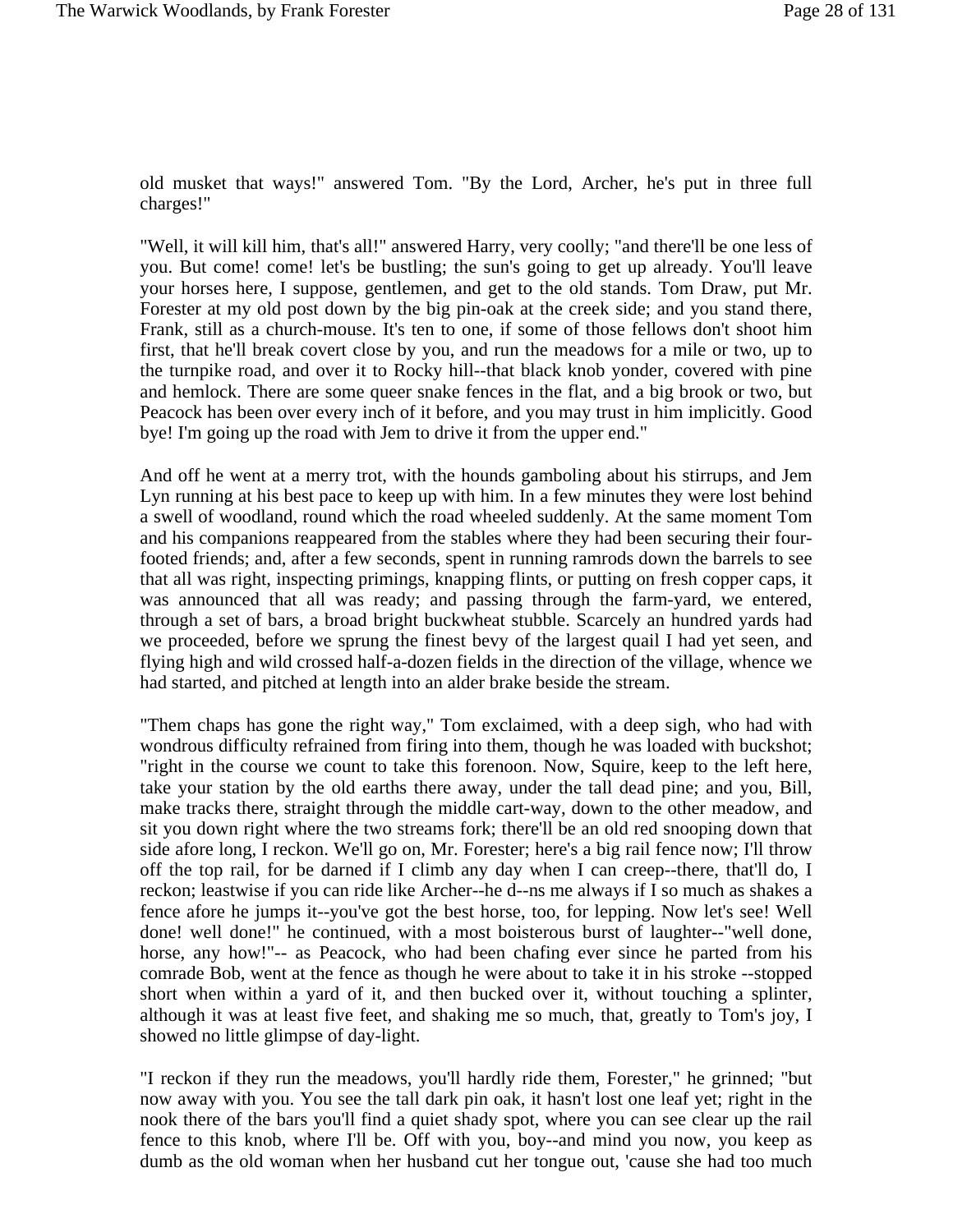#### jaw."

Finishing his discourse, he squatted himself down on the stool of a large hemlock, which, being recently cut down, cumbered the woodside with its giant stem, and secured him, with its evergreen top now lowly laid and withering, from the most narrow scrutiny; while I, giving the gallant horse his head, went at a brisk hand-gallop across the firm short turf of the fair sloping hill-side, taking a moderate fence in my stroke, which Peacock cleared in a style that satisfied me Harry had by no means exaggerated his capacity to act as hunter, in lieu of the less glorious occupation, to which in general he was doomed.

In half a minute more I reached my post, and though an hour passed before I heard the slightest sound betokening the chase, never did I more thoroughly enjoy an hour.

The loveliness of the whole scene before me--the broad rich sweep of meadowland lying, all bathed in dew, under the pale gray light of an autumnal morning, with groups of cattle couched still between the trees where they had passed the night; the distant hills, veiled partially in mist, partially rearing their round leafy heads toward the brightening sky; and then the various changes of the landscape, as slowly the day broke behind the eastern hill; and all the various sounds of bird, and beast, and insect, which each succeeding variation of the morning served to call into life as if by magic. First a faint rosy flush stole up the eastern sky, and nearly at the self-same moment, two or three vagrant crows came flapping heavily along, at a height so immeasurable that their harsh voices were by distance modified into a pleasing murmur. And now a little fish jumped in the streamlet; and the splash, trifling as it was, with which he fell back on the quiet surface, half startled me.

A moment afterward an acorn plumped down on my head, and as I looked up, there sat, on a limb not ten feet above me, an impudent rogue of a gray squirrel, half as big as a rabbit, erect upon his haunches, working away at the twin brother of the acorn he had dropped upon my hat to break my reverie, rasping it audibly with his chisel-shaped teeth, and grinning at me just as coolly as though I were a harmless scare-crow.

When I grew tired of observing him, and looked toward the sky again, behold the western ridge, which is far higher than the eastern hills, had caught upon its summits the first bright rays of the yet unseen day-god; while the rosy flush of the east had brightened into a blaze of living gold, exceeded only by the glorious hues with which a few bright specks of misty cloud glowed out against the azure firmament, like coals of actual fire. Again a louder splash aroused me; and, as I turned, there floated on a glassy basin, into which the ripples of a tiny fall subsided, three wood-ducks, with a noble drake, that loveliest in plumage of all aquatic fowl, perfectly undisturbed and fearless, although within ten yards of their most dreaded enemy.

How beautiful are all their motions! There! one has reared herself half way out of the water; another stretches forth a delicate web foot to scratch her ear, as handily as a dog on dry land; and now the drake reflects his purple neck to preen his ruffled wing, and now- bad luck to you, Peacock, why did you snort and stamp?--they are off like a bullet, and out of sight in an instant.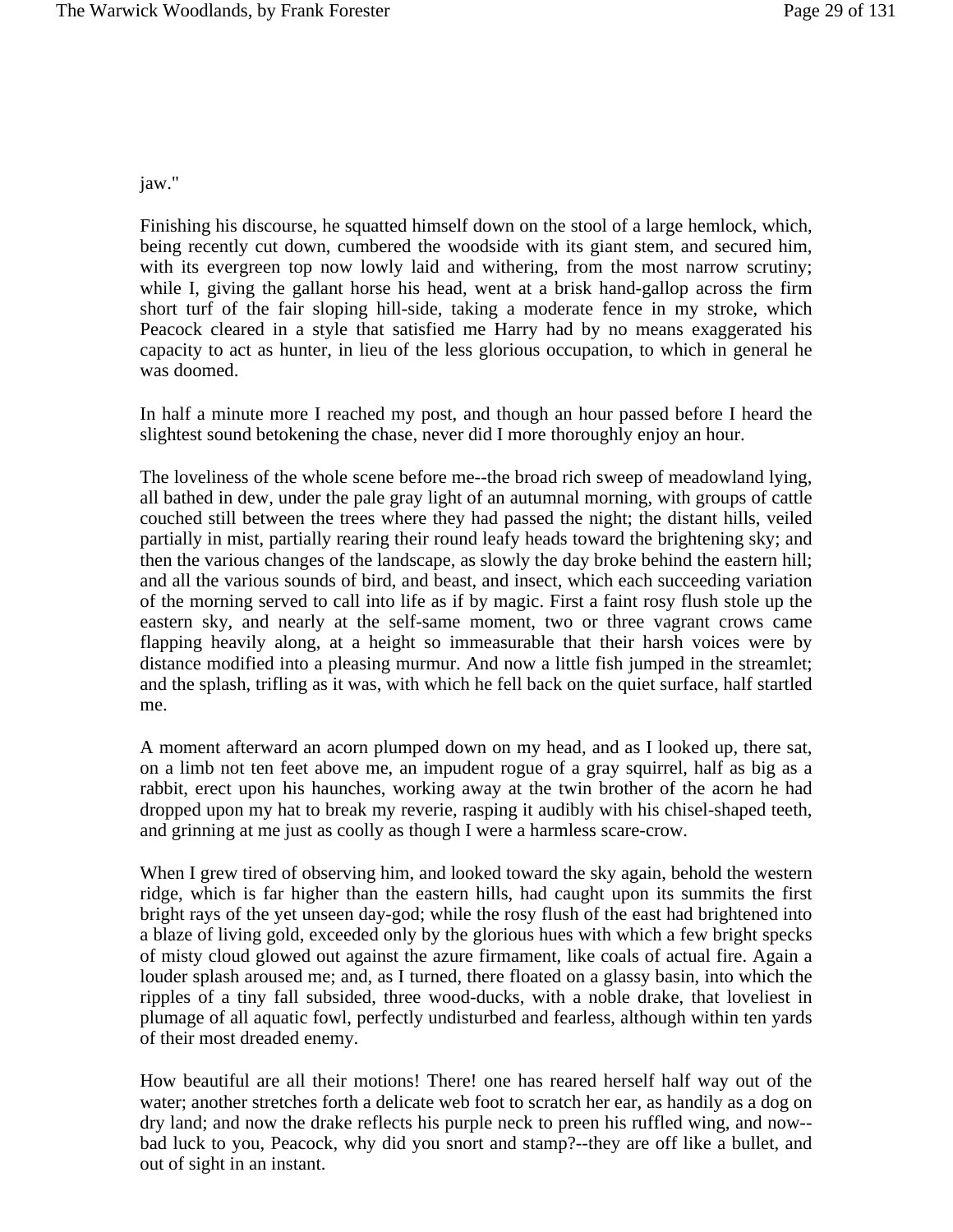And now out comes the sun himself, and with him the accursed hum of a musquitoe--and hark! hush!--what was that?--was it? By Heavens! it was the deep note of a fox-hound! Aye! there comes Harry's cheer, faintly heard, swelling up the breeze.

"Have at him, there! Ha-a-ve at him, good lads!"

Again! again! those are the musical deep voices of the slow hounds! They have a dash in them of the old Southern breed! And now! there goes the yell! the quick sharp yelping rally of those two high-bred bitches. By heaven! they must be viewing him! How the woods ring and crash!

"Together hark! Together hark! Together! For-ra-ard, good lads, get for-a-ard! Hya-aaraway!"

Well halloaed, Harry! I could swear to that last screech, out of ten thousand, though it is near ten years since I last heard it! But heavens! how they press him! Hang it! there goes a shot--the squire has fired at him, as he tried the earths! Now, if he have but missed him, and Pan, the god of hunters, send it so, he has no chance but to try the open.

By Jove he has! he must have missed! for Bonny Belle and Blossom are raving half a mile this side of him already. And now Tom sees him--how quietly he steals up to the fence. There! he has fired! and all our sport is up! No! no! he waves his hat and points this way! Can he have missed? No! he has got a fox!--he lifts it out by the brush--there must have been two, then, on foot together. He has done it well to get that he has killed away, or they would have stopped on him!

Hush! the leaves rustle here beside me, with a quick patter--the twigs crackle--it is he! Move not! not for your life, Peacock! There! he has broken cover fairly! Now he is half across the field! he stops to listen! Ah! he will head again. No! no! that crash, when they came upon the warm blood, has decided him--away he goes, with his brush high, and its white tag brandished in the sunshine--now I may halloa him away.

"Whoop! gone awa-ay! whoop!"

I was answered on the instant by Harry's quick--"Hark holloa! get awa-ay! to him hark! to him hark! hark holloa!"

Most glorious Artemis, what heaven-stirring music! And yet there are but poor six couple; the scent must be as hot as fire, for every hound seems to have twenty tongues, and every leaf an hundred echoes! How the boughs crash again! Lo! they are here! Bonny Belle leading--head and stern up, with a quick panting yelp! Blossom, and Dangerous, and Dauntless scarcely a length behind her, striving together, neck and neck; and, by St. Hubert, it must be a scent of twenty thousand, for here these heavy Southrons are scarcely two rods behind them.

But fidget not, good Peacock! fret not, most excellent Pythagoras! one moment more, and I am not the boy to baulk you. And here comes Harry on the gray; by George! he makes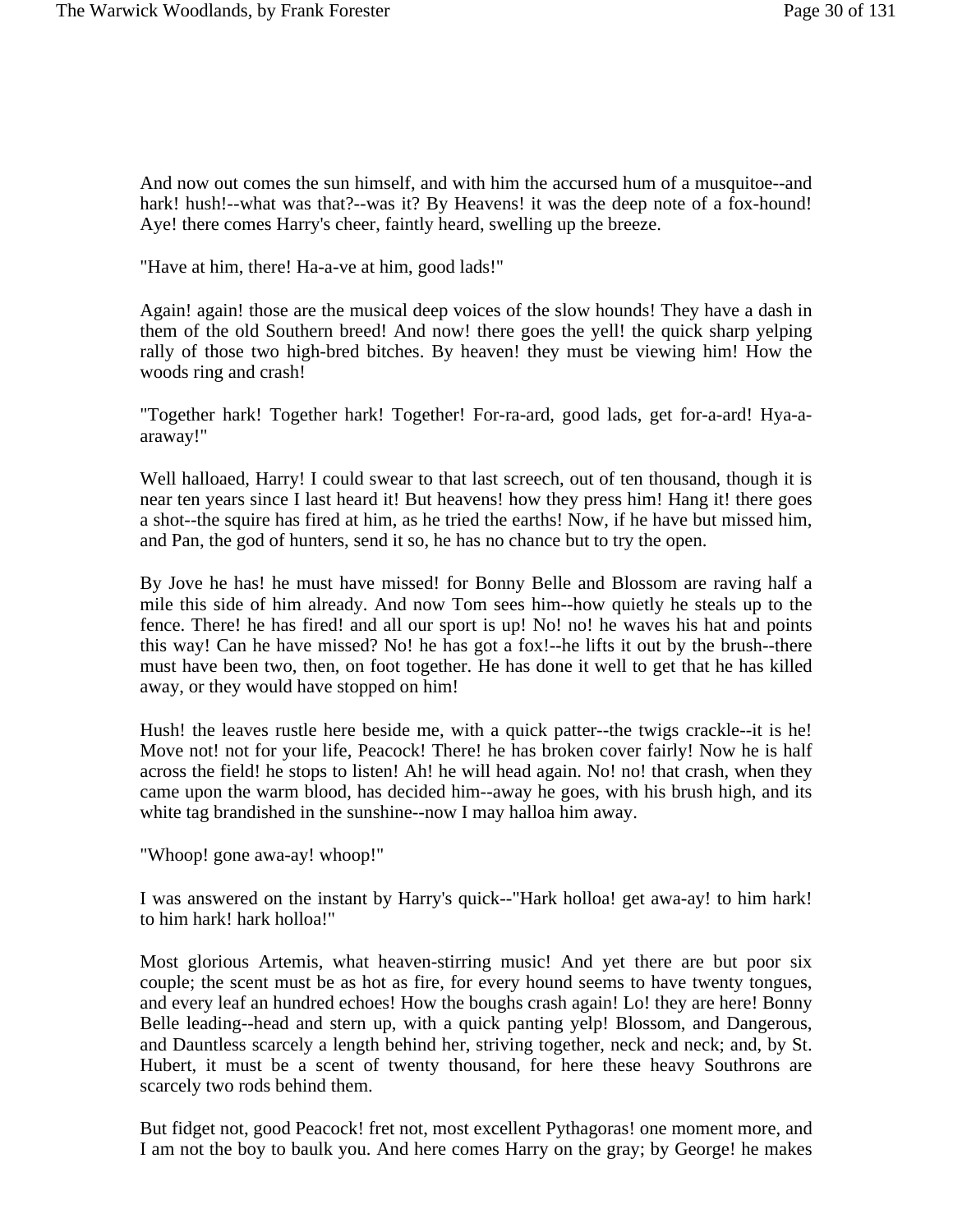the brushwood crackle! Now for a nasty leap out of the tangled swamp! a high six-barred fence of rough trees, leaning toward him, and up hill! surely he will not try it!

Will he not though?

See!--his rein is tight yet easy! his seat, how beautiful, how firm, yet how relaxed and graceful! Well done, indeed! He slacks his rein one instant as the gray rises! the rugged rails are cleared, and the firm pull supports him! but Harry moves not in the saddle--no! not one hair's breadth! A five foot fence to him is nothing! You shall not see the slightest variation between his attitude in that strong effort, and in the easy gallop. If Tom Draw saw him now, he could have some excuse for calling him "half horse"--and he does see him! hark to that most unearthly knell! like unto nothing, either heavenly or human! He waves his hat and hurries back as fast as he is able to the horses, well knowing that for pedestrians at least, the morning's sport is ended.

Harry and I were now almost abreast, riding in parallel lines, down the rich valley, very nearly at the top speed of our horses; taking fence after fence in our stroke, and keeping well up with the hounds, which were running almost mute, such was the furious speed to which the blazing scent excited them.

We had already passed above two-thirds of the whole distance that divides the range of woods, wherein we found him, and the pretty village which we had constituted our head quarters, a distance of at least three miles; and now a very difficult and awkward obstacle presented itself to our farther progress, in the shape of a wide yawning brook between sheer banks of several feet in height, broken, with rough and pointed stones, the whole being at least five yards across. The gallant hounds dashed over it; and, when we reached it, were half way across the grass field next beyond it.

"Hold him hard, Frank," Harry shouted; "hold him hard, man, and cram him at it!"

And so I did, though I had little hope of clearing it. I lifted him a little on the snaffle, gave him the spur just as he reached the brink, and with a long and swinging leap, so easy that its motion was in truth scarce perceptible, he swept across it; before I had the time to think, we were again going at our best pace almost among the hounds.

Over myself, I cast a quick glance back toward Harry, who, by a short turn of the chase had been thrown a few yards behind me. He charged it gallantly; but on the very verge, cowed by the brightness of the rippling water, the gray made a half stop, but leaped immediately, beneath the application of the galling spur; he made a noble effort, but it was scarce a thing to be effected by a standing leap, and it was with far less pleasure than surprise, that I saw him drop his hind legs down the steep bank, having just landed with fore-feet in the meadow.

I was afraid, indeed, he must have had an ugly fall, but, picked up quickly by the delicate and steady finger of his rider, the good horse found some slight projection of the bank, whereby to make a second spring. After a heavy flounder, however, which must have dismounted any less perfect horseman, he recovered himself well, and before many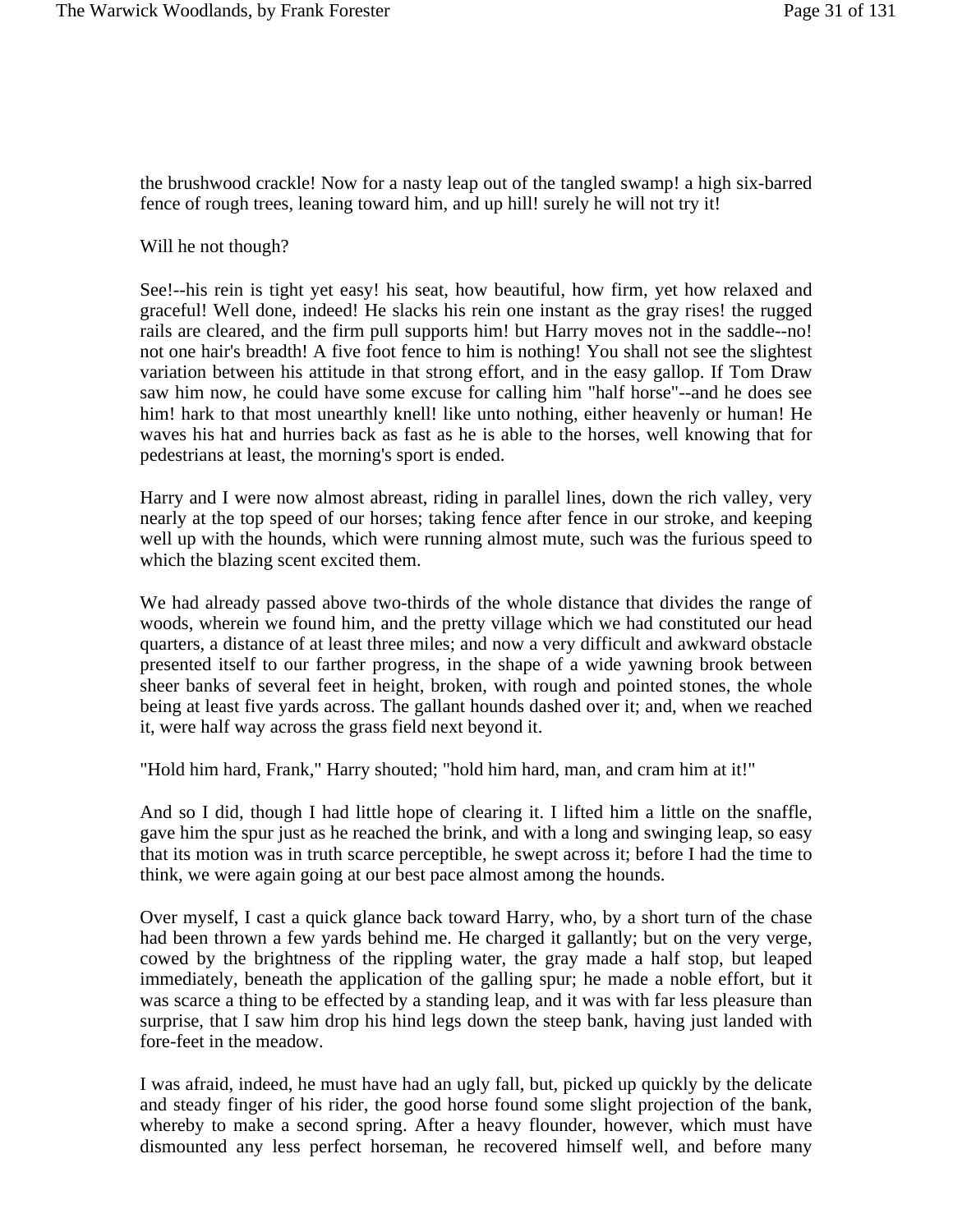minutes was again abreast of me.

Thus far the course of the hunted fox had lain directly homeward, down the valley; but now the turnpike road making a sudden turn crossed his line at right angles, while another narrower road coming in at a tangent, went off to the south-westward in the direction of the bold projection, which I had learned to recognize as Rocky Hill; over the high fence into the road; well performed, gallant horses! And now they check for a moment, puzzling about on the dry sandy turnpike.

"Dangerous feathers on it now! Speak to it! speak to it, good hound!"

How beautiful that flourish of the stern with which he darts away on the recovered scent; with what a yell they open it once again! Harry was right, he makes for Rocky Hill, but up this plaguey lane, where the scent lies but faintly. Now! now! the road turns off again far westward of his point! He may, by Jove! And he has left it!

"Have at him then, lads; he is ours!"

And lo! the pace increases. Ha! what a sudden turn, and in the middle too of a clear pasture.

"Has he been headed, Harry?"

"No, no; his strength is failing."

And see! he makes his point again toward the hill; it is within a quarter of a mile, and if he gain it we can do nothing with him, for it is full of earths. But he will never reach it. See! he turns once again; how exquisitely well those bitches run it; three times he has doubled, now almost as short as a hare, and they, running breast-high, have turned with him each time, not over-running it a yard.

See how the sheep have drawn together into phalanx yonder, in that bare pasture to the eastward; he has crossed that field for a thousand! Yes, I am right. See! they turn once again. What a delicious rally! An outspread towel would cover those four leading hounds--now Dauntless has it; has it by half a neck.

"He always goes up when a fox is sinking," Harry exclaimed, pointing toward him with his hunting whip.

Aye! he has given up his point entirely; he knew he could not face the hill. Look! look at those carrion crows! how low they stoop over that woody bank. That is his line. Here is the road again. Over it once more merrily! and now we view him.

"Whoop! Forra-ard, lads, forra-ard!"

He cannot hold five minutes; and see, there comes fat Tom pounding that mare along the road as if her fore-feet were of hammered iron; he has come up along the turnpike, at an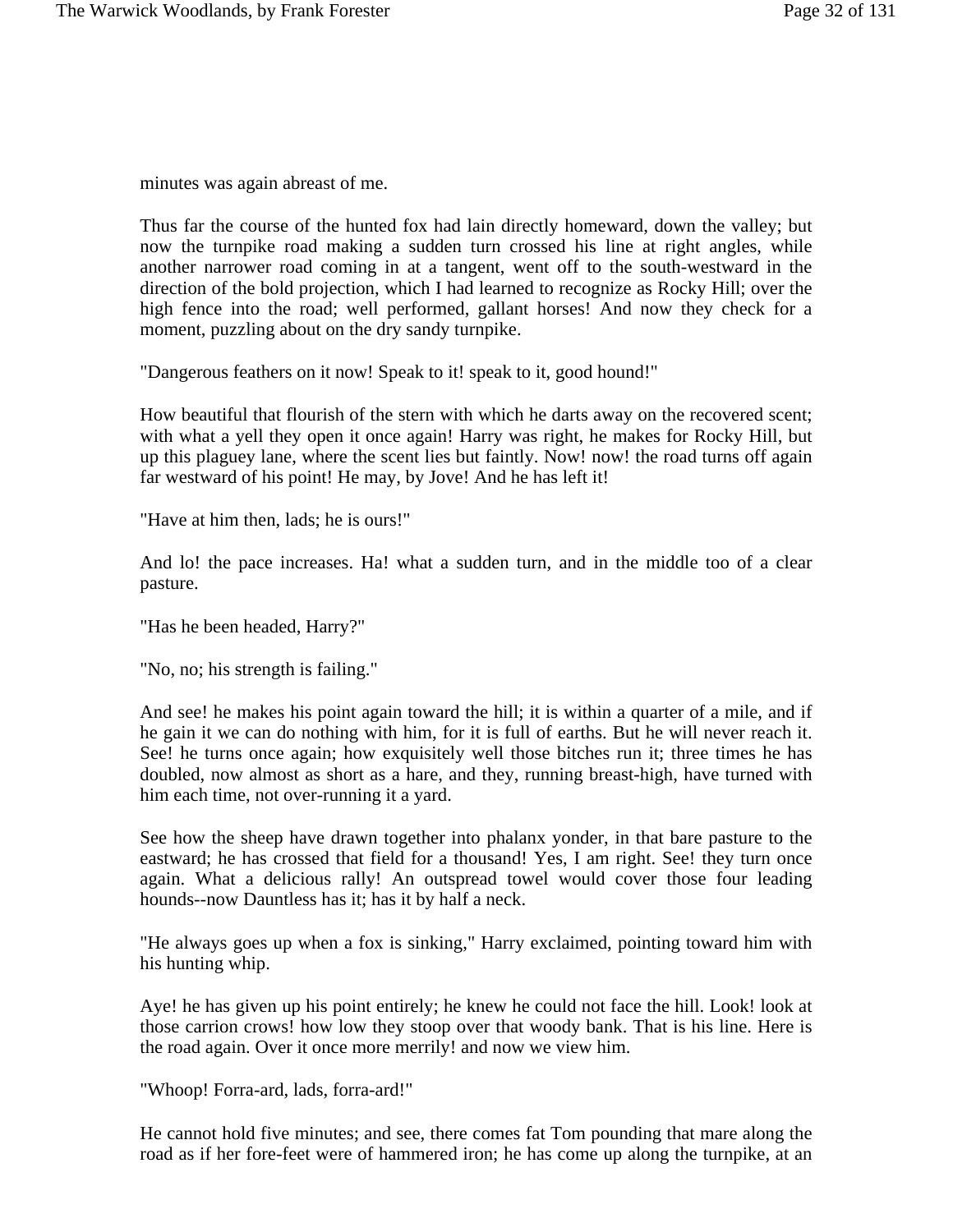infernal pace, while that turn favored him; but he will only see us kill him, and that, too, at a respectful distance.

Another brook stretches across our course, hurrying to join the greater stream along the banks of which we have so long been speeding; but this is a little one; there! we have cleared it cleverly. Now! now! the hounds are viewing him. Poor brute! his day is come. See how he twists and doubles, Ah! now they have him! No! that short turn has saved him, and he gains the fence--he will lie down there! No! he stretches gallantly across the next field--game to the last, poor devil! There!

"Who-whoop! Dead! dead! who-whoop!"

And in another instant Harry had snatched him from the hounds, and holding him aloft displayed him to the rest, as they came up along the road.

"A pretty burst," he said to me, "a pretty burst, Frank, and a good kill; but they can't stand before the hounds, the foxes here, like our stout islanders; they are not forced to work so hard to gain their living. But now let us get homeward; I want my breakfast, I can tell you, and then a rattle at the quail. I mean to get full forty brace to-day, I promise you."

"And we," said I, "have marked down fifteen brace already toward it; right in the line of our beat, Tom says."

"That's right; well, let us go on."

And in a short half hour we were all once again assembled about Tom's hospitable board, and making such a breakfast, on every sort of eatable that can be crowded on a breakfast table, as sportsmen only have a right to make; nor they, unless they have walked ten, or galloped half as many miles, before it.

Before we had been in an hour, Harry once again roused us out. All had been, during our absence, fully prepared by the indefatigable Tim; who, as the day before, accoutered with spare shot and lots of provender, seemed to grudge us each morsel that we ate, so eager was he to see us take the field in season.

Off we went then; but what boots it to repeat a thrice told tale; suffice it, that the dogs worked as well as dogs can work; that birds were plentiful, and lying good; that we fagged hard, and shot on the whole passably, so that by sunset we had exceeded Harry's forty brace by fifteen birds, and got beside nine couple and a half of woodcock; which we found, most unexpectedly, basking themselves in the open meadow, along the grassy banks of a small rill, without a bush or tree within five hundred yards of them.

Evening had closed before we reached the well known tavern-stand, and the merry blaze of the fire, and many candles, showed us, while yet far distant, that due preparations were in course for our entertainment.

"What have we here?" cried Harry, as we reached the door--"Race horses? Why, Tom, by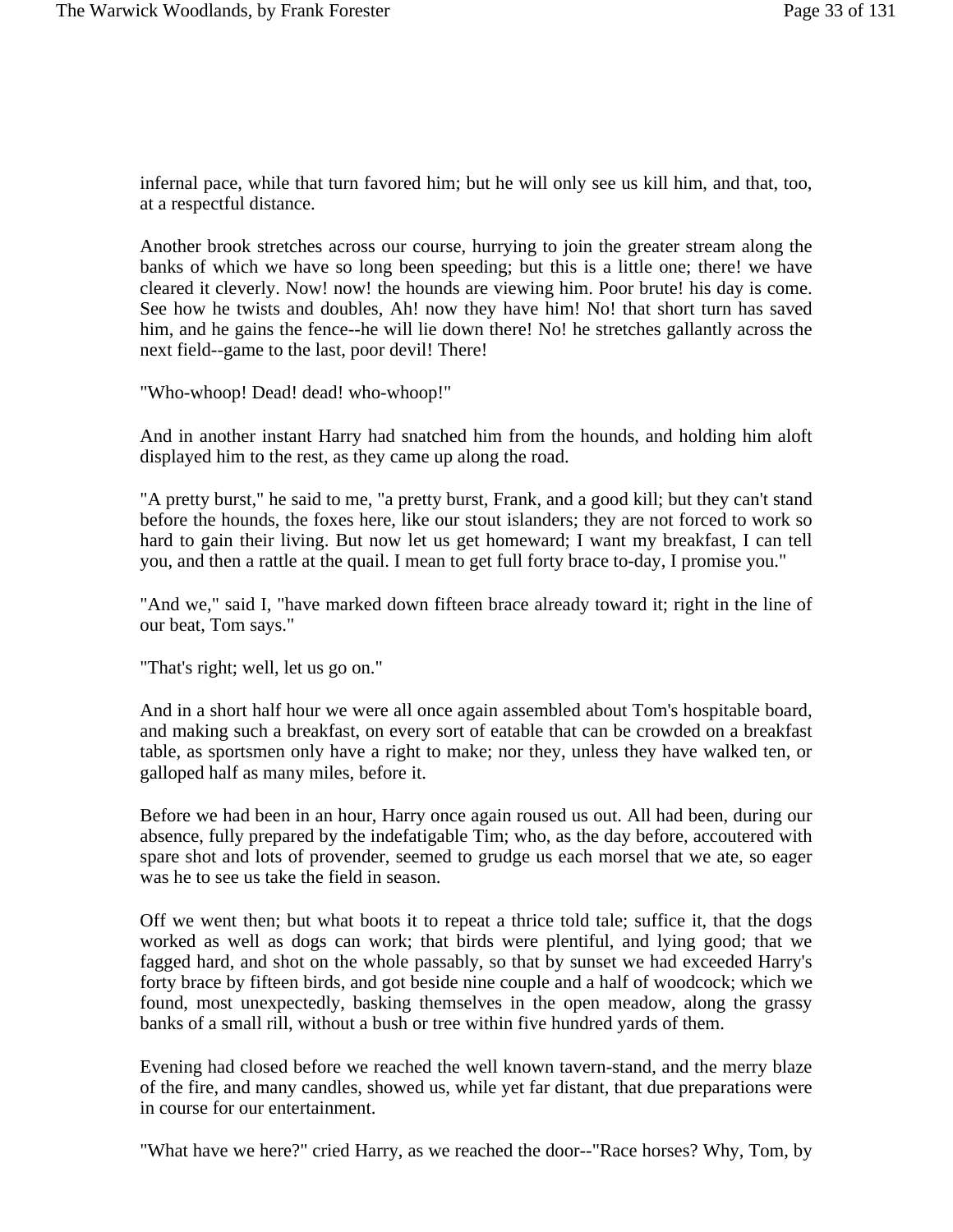heaven! we've got the Flying Dutchman here again; now for a night of it."

And so in truth it was, a most wet, and most jovial one, seasoned with no small wit; but of that, more anon.

# **DAY THE FOURTH**

When we had entered Tom's hospitable dwelling, and delivered over our guns to be duly cleaned, and the dogs to be suppered, by Tim Matlock, I passed through the parlor, on my way to my own crib, where I found Archer in close confabulation with a tall rawboned Dutchman, with a keen freckled face, small 'cute gray eyes, looking suspiciously about from under the shade of a pair of straggling sandy eyebrows, small reddish whiskers, and a head of carroty hair as rough and tangled as a fox's back.

His aspect was a wondrous mixture of sneakingness and smartness, and his expression did most villainously belie him, if he were not as sharp a customer as ever wagged an elbow, or betted on a horse-race.

"Frank," exclaimed Harry, as I entered, "I make you know Mr. McTaggart, better known hereabouts as the Flying Dutchman, though how he came by a Scotch name I can't pretend to say; he keeps the best quarter horses, and plays the best hand of whist in the country; and now, get yourself clean as quick as possible, for Tom never gives one five minutes wherein to dress himself; so bustle."

And off he went as he had finished speaking, and I shaking my new friend cordially by an exceeding bony unwashed paw, incontinently followed his example--and in good time I did so; for I had scarcely changed my shooting boots and wet worsteds for slippers and silk socks, before my door, as usual, was lounged open by Tom's massy foot, and I was thus exhorted.

"Come, come, your supper's gittin' cold; I never see such men as you and Archer is; you're wash, wash, wash--all day. It's little water enough that you use any other ways."

"Why, is there any other use for water, Tom?" I asked, simply enough.

"It's lucky if there aint, any how--leastwise, where you and Archer is-- else you'd leave none for the rest of us. It's a good thing you han't thought of washing your darned stinking hides in rum--you will be at it some of these odd days, I warrant me--why now, McTaggart, it's only yesterday I caught Archer up stairs, a fiddling away up there at his teeth with a little ivory brush; brushing them with cold water--cleaning them he calls it. Cuss all such trash, says I."

While I was listening in mute astonishment, wondering whether in truth the old savage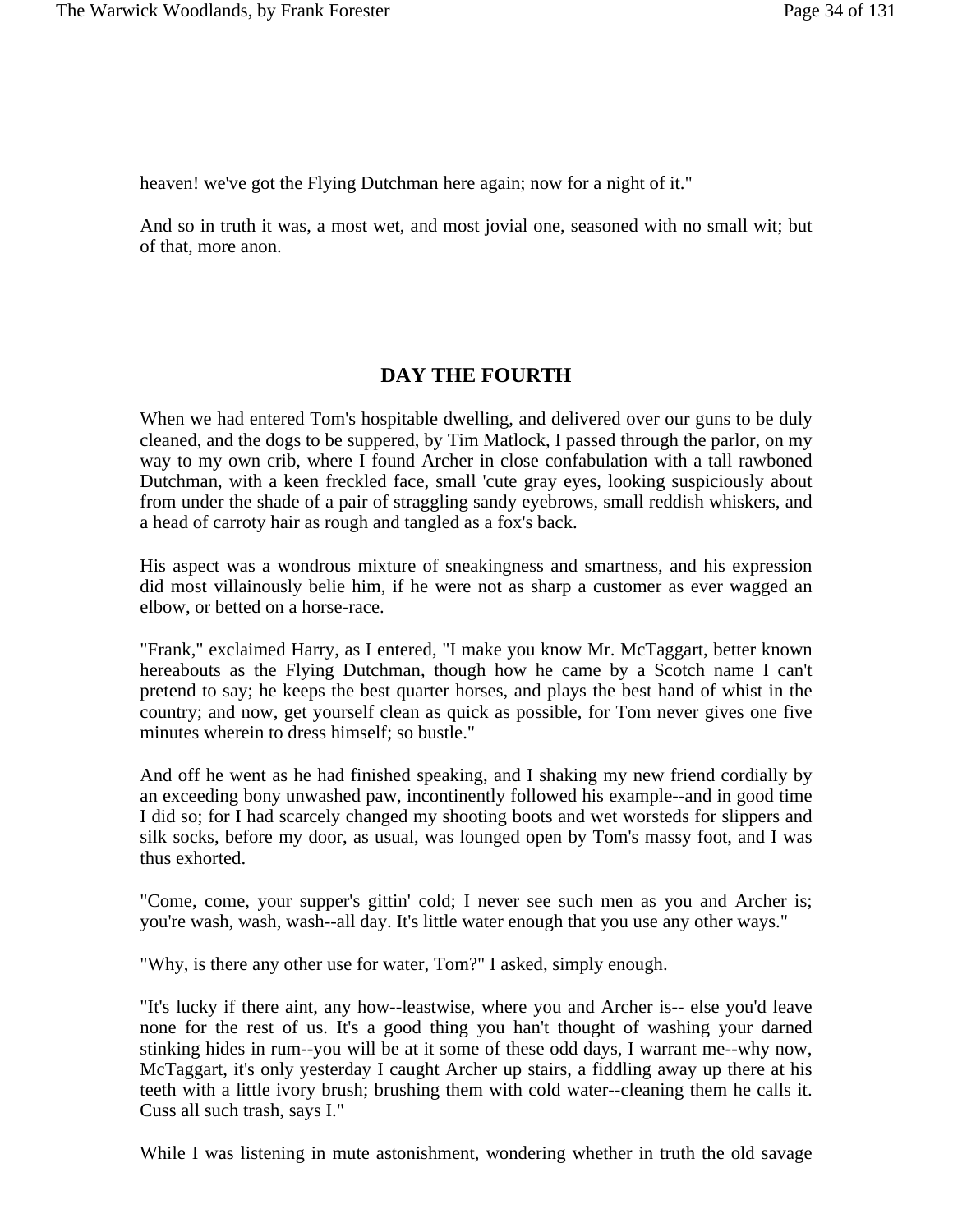never cleaned his teeth, Archer made his appearance, and to a better supper never did I sit down, than was spread at the old round table, in such profusion as might have well sufficed to feed a troop of horse.

"What have we got here, Tom?" cried Harry, as he took the head of the social board; "quail-pie, by George--are there any peppers in it, Tom?"

"Sartain there is," replied that worthy, "and a prime rump-steak in the bottom, and some first-best salt pork, chopped fine, and three small onions; like little Wax-skin used to fix them, when he was up here last fall."

"Take some of this pie, Frank;" said Archer, as he handed me a huge plate of leafy reeking pie-crust, with a slice of fat steak, and a plump hen quail, and gravy, and etceteras, that might have made an alderman's mouth water; "and if you don't say it's the very best thing you ever tasted, you are not half so good a judge as I used to hold you. It took little Johnny and myself three wet days to concoct it. Pie, Tom, or roast pig?" he continued; "or broiled woodcock? Here they are, all of them?"

"Why, I reckon I'll take cock; briled meat wants to be ate right stret away as soon as it comes off the griddle; and of all darned nice ways of cooking, to brile a thing, quick now, over hot hickory ashes, is the best for me!"

"I believe you're right about eating the cock first, for they will not be worth a farthing if they get cold. So you stick to the pig, do you-- hey, McTaggart? Well, there is no reckoning on taste--holloa, Tim, look sharp! the champagne all 'round--I'm choking!"

And for some time no sound was heard, but the continuous clatter of knives and forks, the occasional popping of a cork succeeded by the gurgling of the generous wine as it flowed into the tall rummers; and every now and then a loud and rattling eructation from Tom Draw, who, as he said, could never half enjoy a meal if he could not stop now and then to blow off steam.

At last, however--for supper, alas! like all other earthly pleasures, must come to an end-- "The fairest still the fleetest"--our appetites waned gradually; and notwithstanding Harry's earnest exhortations, and the production of a broiled ham-bone, devilled to the very utmost pitch of English mustard, soy, oil of Aix, and cayenne pepper, by no hands, as may be guessed, but those of that universal genius, Timothy; one by one, we gave over our labors edacious, to betake us to potations of no small depth or frequency.

"It is directly contrary to my rule, Frank, to drink before a good day's shooting--and a good day I mean to have to-morrow!--but I am thirsty, and the least thought chilly; so here goes for a debauch! Tim, look in my box with the clothes, and you will find two flasks of Curacao; bring them down, and a dozen lemons, and some lump sugar--look alive! and you, Tom, out with your best brandy; I'll make a jorum that will open your eyes tight before you've done with it. That's right, Tim; now get the soup-tureen, the biggest one, and see that it's clean. The old villain has got a punch-bowl--bring half a dozen of champagne, a bucket full of ice, and then go down into the kitchen, and make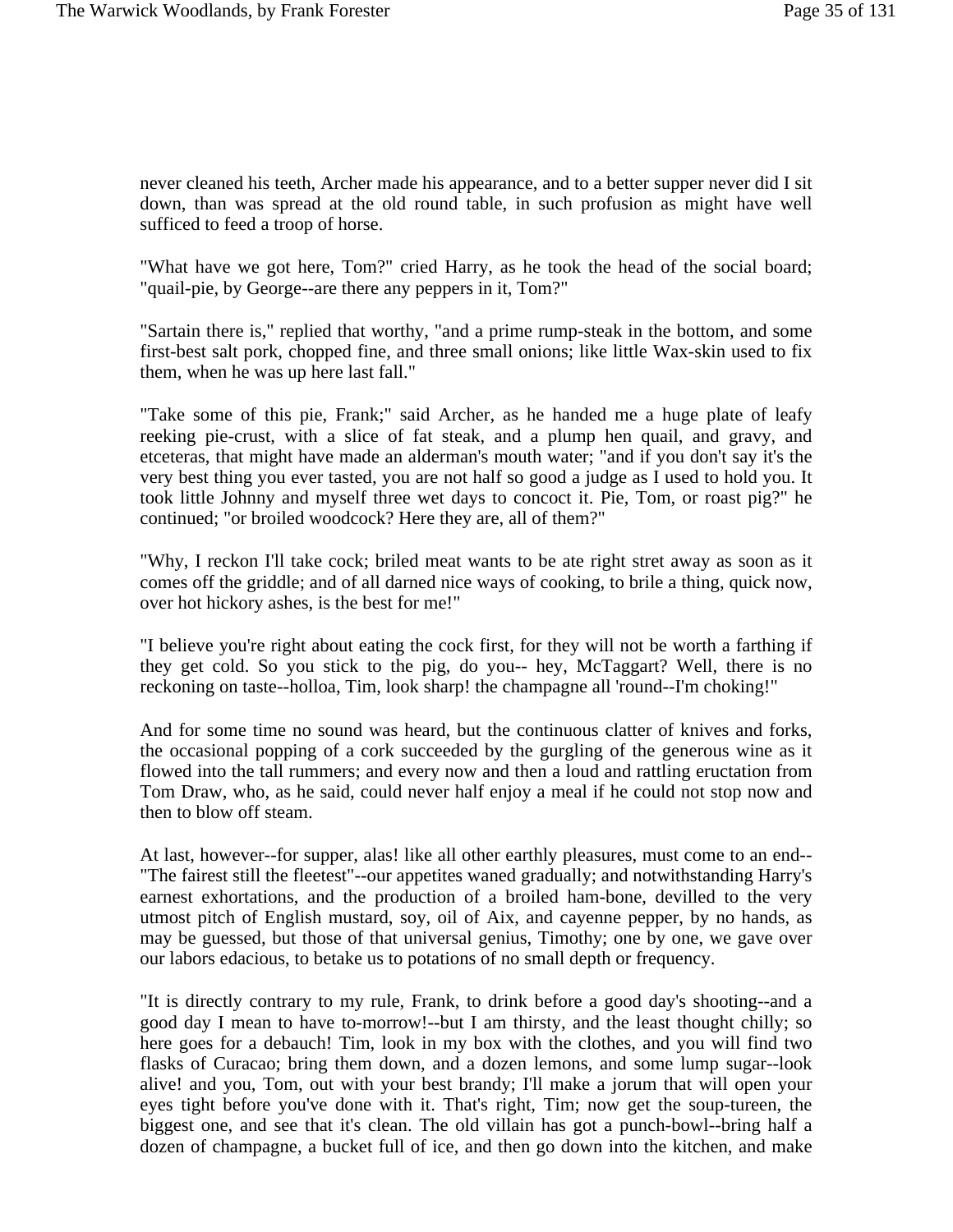two quarts of green tea, as strong as possible; and when it's made, set it to cool in the icehouse!"

In a few minutes all the ingredients were at hand; the rind, peeled carefully from all the lemons, was deposited with two tumblers full of finely powdered sugar in the bottom of the tureen; thereupon were poured instantly three pints of pale old Cognac; and these were left to steep, without admixture, until Tim Matlock made his entrance with the cold, strong, green tea; two quarts of this, strained clear, were added to the brandy, and then two flasks of curacoa!

Into this mixture a dozen lumps of clear ice were thrown, and the whole stirred up 'till the sugar was entirely suspended; then pop! pop! went the long necks, and their creaming nectar was discharged into the bowl; and by the body of Bacchus--as the Italians swear- and by his soul, too, which he never steeped in such delicious nectar, what a drink that was, when it was completed.

Even Tom Draw, who ever was much disposed to look upon strange potables as trash, and who had eyed the whole proceedings with ill-concealed suspicion and disdain, when he had quaffed off a pint-beaker full, which he did without once moving the vessel from his head, smacked his lips with a report which might have been heard half a mile off, and which resembled very nearly the crack of a first-rate huntsman's whip.

"That's not slow, now!" he said, half dubiously, "to tell the truth now, that's first rate; I reckon, though, it would be better if there wasn't that tea into it--it makes it weak and trashy-like!"

"You be hanged!" answered Harry, "that's mere affectation--that smack of your lips told the story; did you ever hear such an infernal sound? I never did, by George!"

"Begging your pardon, Measter Archer," interposed Timothy, pulling his forelock, with an expression of profound respect, mingled with a ludicrous air of regret, at being forced to differ in the least degree from his master; "begging your pardon, Measter Archer, that was a roommer noise, and by a vary gre-at de-al too, when Measter McTavish sneezed me clean oot o' t' wagon!"

"What's that?--what the devil's that?" cried I; "this McTavish must be a queer genius; one day I hear of his frightening a bull out of a meadow, and the next of his sneezing a man out of a phaeton."

"It's simply true! both are simply true! We were driving very slowly on an immensely hot day in the middle of August, between Lebanon Springs and Claverack; McTavish and I on the front seat, and Tim behind. Well! we were creeping at a foot's pace, upon a long, steep hill, just at the very hottest time of day; not a word had been spoken for above an hour, for we were all tired and languid--except once, when McTavish asked for his third tumbler, since breakfast, of Starke's Ferintosh, of which we had three two-quart bottles in the liquor case--when suddenly, without any sign or warning, McTavish gave a sneeze which, on my honor, was scarcely inferior in loudness to a pistol shot! The horses started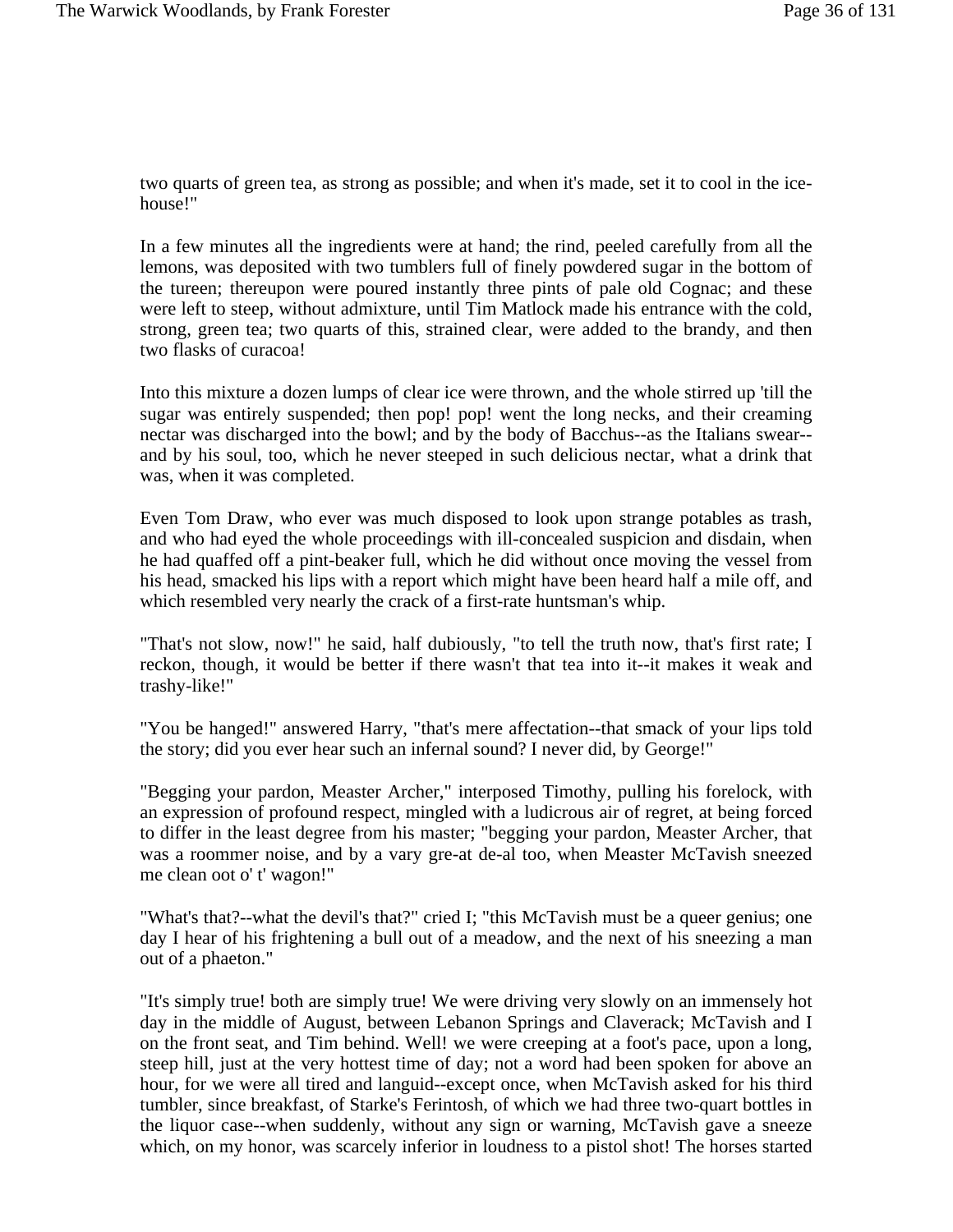almost off the road, I jumped about half a foot off my seat, and positively without exaggeration, Timothy tumbled slap out of the wagon into the road, and lay there sprawling in the dust, while Mac sat perfectly unmoved, without a smile upon his face, looking straight before him, exactly as if nothing had happened."

"Nonsense, Harry," exclaimed I; "that positively won't go down."

"That's an etarnal lie, now, Archer!" Tom chimed in; "leastwise I don't know why I should say so neither, for I never saw no deviltry goin' on yet, that didn't come as nat'ral to McTavish, as lying to a minister, or..."

"Rum to Tom Draw!" responded Harry. "But it's as true as the gospel, ask Timothy there!"

"Nay it's all true; only it's scarce so bad i' t' story, as it was i' right airnest! Ay cooped oot o' t' drag--loike ivry thing--my hinder eend was sair a moanth and better!"

"Now then," said I, "it's Tom's turn; let us hear about the bull."

"Oh, the bull!" answered Tom. "Well you see, Archer there, and little Waxskin--you know little Waxskin, I guess, Mister Forester--and old McTavish, had gone down to shoot to Hellhole--where we was yesterday, you see!--well now! it was hot--hot, worst kind; I tell you--and I was sort o' tired out--so Waxskin, in he goes into the thick, and Archer arter him, and up the old crick side--thinkin, you see, that we was goin up, where you and I walked yesterday--but not a bit of it; we never thought of no such thing, not we! We sot ourselves down underneath the haystacks, and made ourselves two good stiff horns of toddy; and cooled off there, all in the shade, as slick as silk.

"Well, arter we'd been there quite a piece, bang! we hears, in the very thick of the swamp--bang! bang!--and then I heerd Harry Archer roar out 'mark! mark!--Tom, mark!--you old fat rascal,'--and sure enough, right where I should have been, if I'd been a doin right, out came two woodcock--big ones--they looked like hens, and I kind o' thought it was a shame, so I got up to go to them, and called McTavish to go with me; but torights, jest as he was a gitting up, a heap of critters comes all chasin up, scart by a dog, I reckon, kickin their darned heels up, and bellowin like mad--and there was one young bull amongst them, quite a lump of a bull now I tell you; and the bull he came up pretty nigh to us, and stood, and stawmped, and sort o' snorted, as if he didn't know right what he would be arter, and McTavish, he gits up, and turns right round with his back to the critter; he got a bit of a round jacket on, and he stoops down till his head came right atween his legs, kind o' straddlin like, so that the bull could see nothing of him but his t'other eend, and his head right under it, chin uppermost, with his big black whiskers, lookin as fierce as all h-ll, and fiercer; well! the bull he stawmped agin, and pawed, and bellowed, and I was in hopes, I swon, that he would have hooked him; but just then McTavish, starts to run, going along as I have told you, hind eend foremost--bo-oo went the bull, a-boooo, and off he starts like a strick, with his tail stret on eend, and his eyes starin and all the critters arter him, and then they kind o' circled round--and all stood still and stared--and stawmped, 'till he got nigh to them, and then they all stricks off agin; and so they went on--runnin and then standin still,--and so they went on the hull of an hour,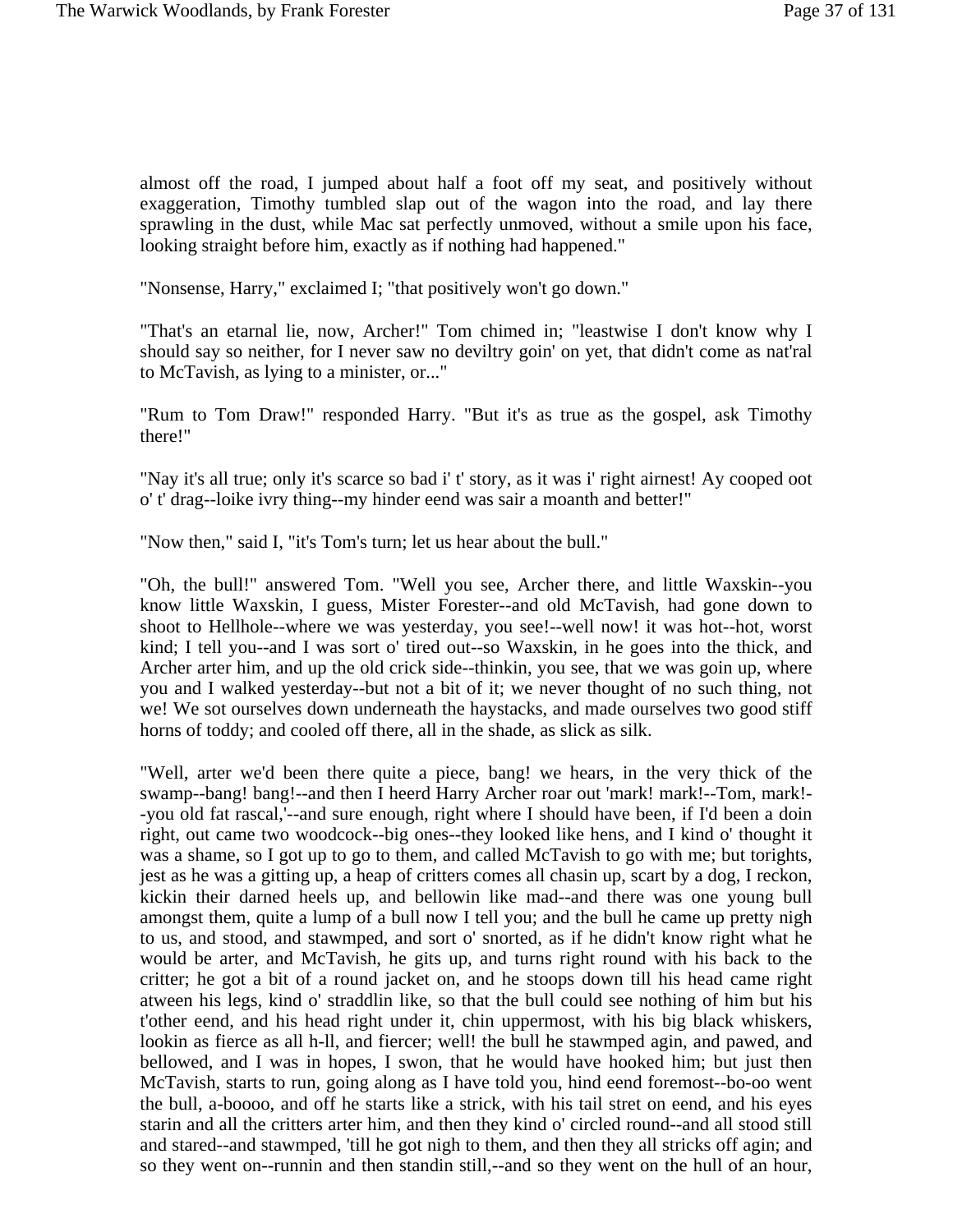I'll be bound; and I lay there upon my back laughin 'till I was stiff and sore all over; and then came Waxskin and all Archer, wrathy as h-ll and swearin'--Lord how they did swear!

"They'd been a slavin there through the darned thorns and briers, and the old stinkin mud holes, and flushed a most almighty sight of cock, where the brush was too thick to shoot them, and every one they flushed, he came stret out into the open field, where Archer knew we should have been, and where we should have killed a thunderin mess, and no mistake; and they went on dam-min, and wonderin, and sweatin through the brush, till they got out to the far eend, and there they had to make tracks back to us through the bog meadow, under a brilin sun, and when they did get back, the bull was jest a goin through the bars--and every d--d drop o' the rum was drinked up; and the sun was settin, and the day's shootin--that was spoiled!--and then McTavish tantalized them the worst sort. But I did laugh to kill; it was the best I ever did see, was that spree--Ha! ha! ha!"

And, as he finished, he burst out into his first horse laugh, in which I chorused him most heartily, having in truth been in convulsions, between the queerness of his lingo, and the absurdly grotesque attitudes into which he threw himself, in imitating the persons concerning whom his story ran. After this, jest succeeded jest! and story, story! 'till, in good truth, the glass circling the while with most portentous speed, I began to feel bees in my head, and till in truth no one, I believe, of the party, was entirely collected in his thoughts, except Tom Draw, whom it is as impossible for liquor to affect, as it would be for brandy to make a hogshead drunk, and who stalked off to bed with an air of solemn gravity that would have well become a Spanish grandee of the olden time, telling us, as he left the room, that we were all as drunk as thunder, and that we should be stinkin in our beds till noon to-morrow.

A prediction, by the way, which he took right good care to defeat in his own person; for in less than five hours after we retired, which was about the first of the small hours, he rushed into my room, and finding that the awful noises which he made, had no effect in waking me, dragged me bodily out of bed, and clapping my wet sponge in my face, walked off, as he said, to fetch the bitters, which were to make me as fine as silk upon the instant.

This time, I must confess that I did not look with quite so much disgust on the old applejack; and in fact, after a moderate horn, I completed my ablutions, and found myself perfectly fresh and ready for the field. Breakfast was soon despatched, and on this occasion as soon as we had got through the broiled ham and eggs, the wagon made its appearance at the door.

"What's this, Harry?" I exclaimed; "where are we bound for, now?"

"Why, Master Frank," he answered, "to tell you the plain truth, while you were sleeping off the effects of the last night's regent's punch, I was on foot inquiring into the state of matters and things; and since we have pretty well exhausted our home beats, and I have heard that some ground, about ten miles distant, is in prime order, I have determined to take a try there; but we must look pretty lively, for it is seven now, and we have got a drive of ten stiff miles before us. Now, old Grampus, are you ready?"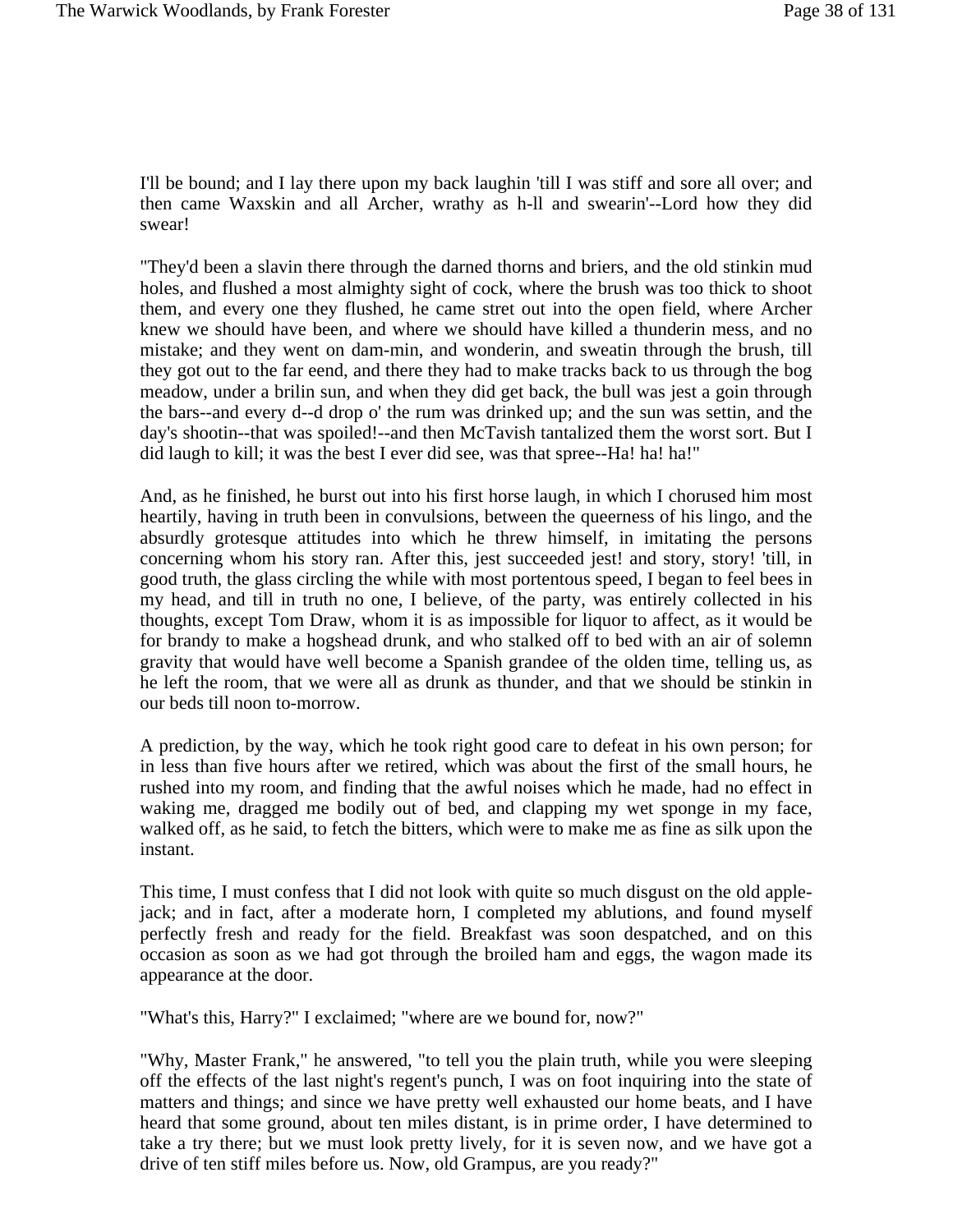"Aye, aye!" responded Tom, and mounted up, a work of no small toil for him, into the back seat of the wagon, where I soon took my seat beside him, with the two well-broke setters crouching at our feet, and the three guns strapped neatly to the side rails of the wagons. Harry next mounted the box. Tim touched his hat and jumped up to his side, and off we rattled at a merry trot, wheeling around the rival tavern which stood in close propinquity to Tom's; then turning short again to the left hand, along a broken stony road, with several high and long hills, and very awkward bridges in the valleys, to the northwestward of the village.

Five miles brought us into a pretty little village lying at the base of another ridge of what might almost be denominated mountains, save that they were cultivated to the very top. As we paused on the brow of this, another glorious valley spread out to our view, with the broad sluggish waters of the Wallkill winding away, with hardly any visible motion, toward the north-east, through a vast tract of meadow-land covered with high, rank grass, dotted with clumps of willows and alder brakes, and interspersed with large, deep swamps, thick-set with high grown timber; while far beyond these, to the west, lay the tall variegated chain of the Shawangunk mountains.

Rattling briskly down the hill, we passed another thriving village, built on the mountain side; made two or three sharp ugly turns, still going at a smashing pace, and coming on the level ground, entered an extensive cedar swamp, impenetrable above with the dark boughs of the evergreen colossi, and below with half a dozen varieties of rhododendron, calmia, and azalia. Through this dark, dreary track, the road ran straight as the bird flies, supported on the trunks of trees, constituting what is here called a corduroy road; an article which, praise be to all the gods, is disappearing now so rapidly, that this is the only bit to be found in the civilized regions of New York--and bordered to the right and left by ditches of black tenacious mire. Beyond this we scaled another sandy hillock, and pulled up at a little wayside tavern, at the door of which Harry set himself lustily to halloa.

"Why, John; hilloa, hillo; John Riker!"

Whereon, out came, stooping low to pass under the lintel of a very fair sized door, one of the tallest men I ever looked upon; his height, too, was exaggerated by the narrowness of his chest and shoulders, which would have been rather small for a man of five foot seven; but to make up for this, his legs were monstrous, his arms muscular, and his whole frame evidently powerful and athletic, though his gait was slouching, and his air singularly awkward and unhandy.

"Why, how do, Mr. Archer? I hadn't heerd you was in these pairts--arter woodcock, I reckon?"

"Yes, John, as usual; and you must go along with us, and show us the best ground."

"Well, you see, I carn't go to-day--for Squire Breawn, and Dan Faushea, and a whole grist of Goshen boys is comin' over to the island here to fish; but you carn't well go wrong."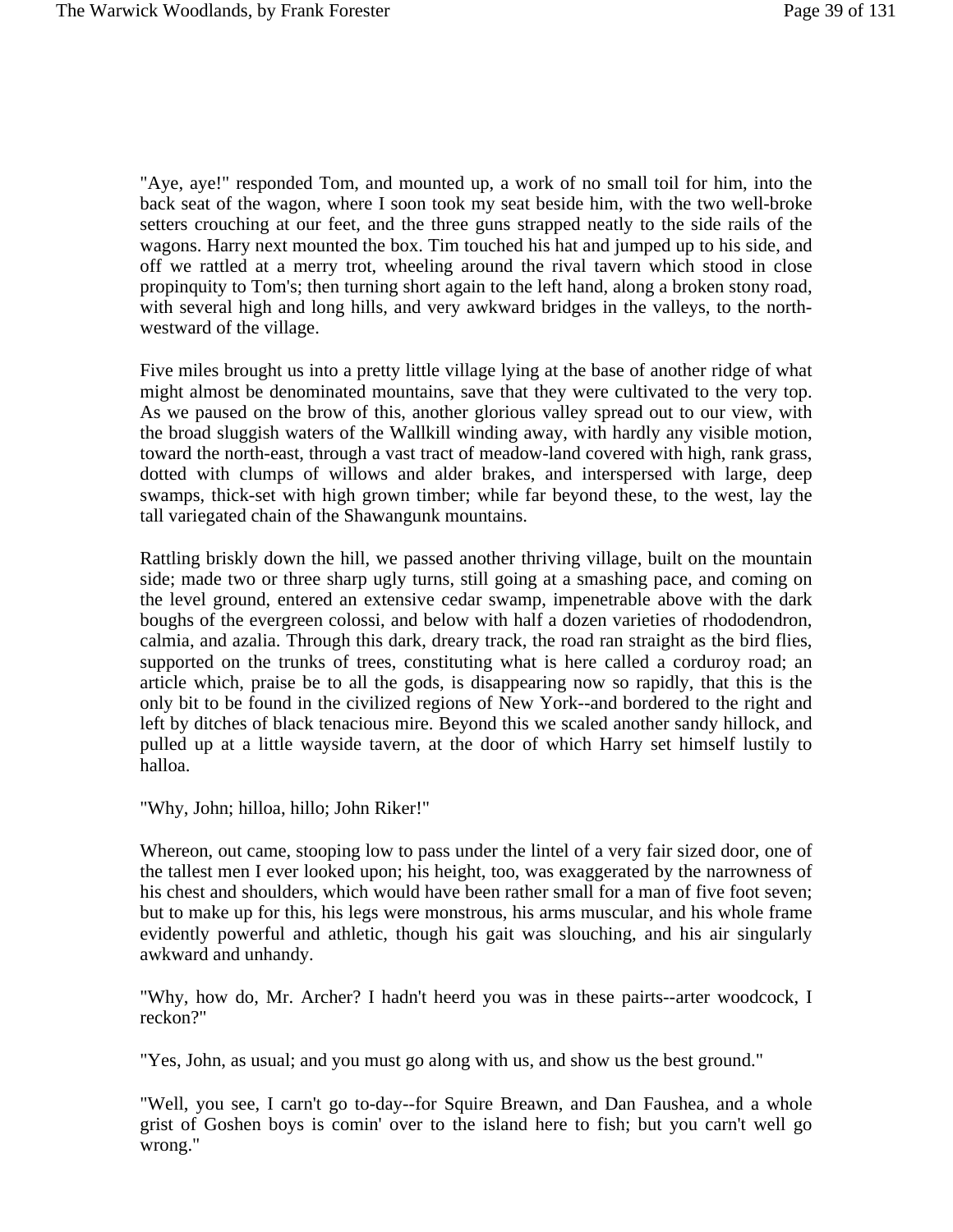"Why not; are birds plenty?"

"Well! I guess they be! Plentier than ever yet I see them here."

"By Jove! that's good news," Harry answered; "where shall we find the first?"

"Why, amost anywheres--but here, jist down by the first bridge, there's a hull heap- leastwise there was a Friday--and then you'd best go on to the second bridge, and keep the edge of the hill right up and down to Merrit's Island; and then beat down here home to the first bridge again. But won't you liquor?"

"No, not this morning, John; we did our liquoring last night. Tom, do you hear what John says?"

"I hear, I hear," growled out old Tom; "but the critter lies like nauthen. He always does lie, cuss him."

"Well, here goes, and we'll soon see!"

And away we went again, spinning down a little descent, to a flat space between the hillfoot and the river, having a thick tangled swamp on the right, and a small boggy meadow full of grass, breast-high, with a thin open alder grove beyond it on the left. Just as we reached the bridge Harry pulled up.

"Jump out, boys, jump out! Here's the spot."

"I tell you there aint none; darn you! There aint none never here, nor haint been these six years; you know that now, yourself, Archer."

"We'll try it, all the same," said Harry, who was coolly loading his gun. "The season has been wetter than common, and this ground is generally too dry. Drive on, Tim, over the bridge, into the hollow; you'll be out of shot there; and wait till we come. Holloa! mark, Tom."

For, as the wagon wheels rattled upon the bridge, up jumped a cock out of the ditch by the road side, from under a willow brush, and skimmed past all of us within five yards. Tom Draw and I, who had got out after Harry, were but in the act of ramming down our first barrels; but Harry, who had loaded one, and was at that moment putting down the wad upon the second, dropped his ramrod with the most perfect sang-froid I ever witnessed, took a cap out of his right-hand pocket, applied it to the cone, and pitching up his gun, knocked down the bird as it wheeled to cross the road behind us, by the cleverest shot possible.

"That's pretty well for no birds, anyhow, Tom," he exclaimed, dropping his butt to load. "Go and gather that bird, Frank, to save time; he lies in the wagon rut, there. How now? down charge, you Chase, sir! what are you about?"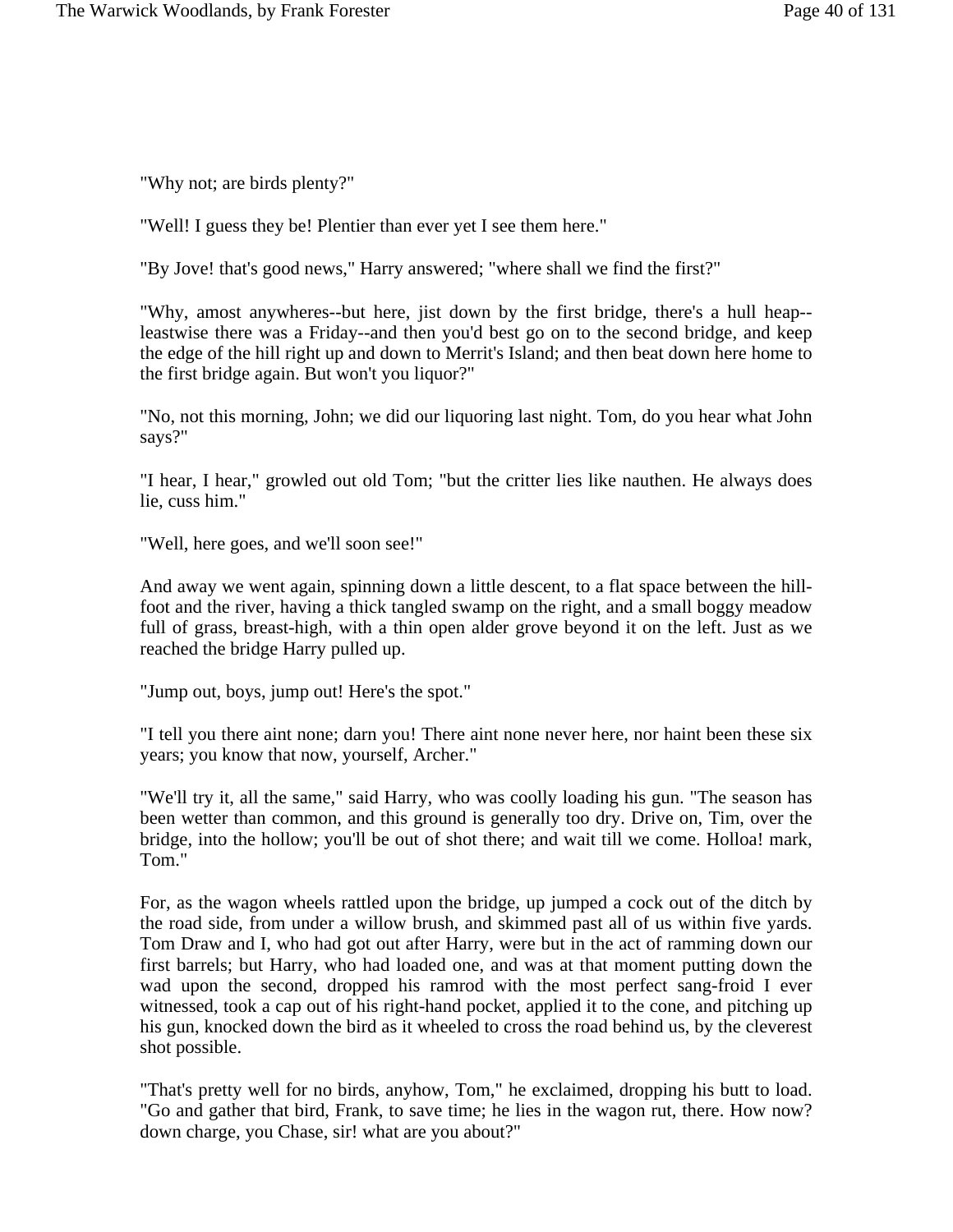The bird was quickly bagged, and Harry loaded. We stepped across a dry ditch, and both dogs made game at the same instant.

"Follow the red dog, Frank!" cried Archer, "and go very slow; there are birds here!"

And as he spoke, while the dogs were crawling along, cat-like, pointing at every step, and then again creeping onward, up skirred two birds under the very nose of the white setter, and crossed quite to the left of Harry. I saw him raise his gun, but that was all; for at the self-same moment one rose to me, and my ear caught the flap of yet another to my right; five barrels were discharged so quickly, that they made but three reports; I cut my bird well down, and looking quickly to the left, saw nothing but a stream of feathers drifting along the wind. At the same time, old Tom shouted on the right,

"I have killed two, by George! What have you done, boys?"

"Two, I!" said Archer. "Wait, Frank, don't you begin to load till one of us is ready; there'll be another cock up, like enough. Keep your barrel; I'll be ready in a jiffy!"

And well it was that I obeyed him, for at the squeak of the card, in its descent down his barrel, another bird did rise, and was making off for the open alders, when my whole charge riddled him; and instantly at the report three more flapped up, and of course went off unharmed; but we marked them, one by one, down in the grass at the wood edge. Harry loaded again. We set off to pick up our dead birds. Shot drew, as I thought, on my first, and pointed dead within a yard of where he fell. I walked up carelessly, with my gun under my arm, and was actually stooping to bag him, as I thought, when whiz! one rose almost in my face; and, bothered by seeing us all around him, towered straight up into the air. Taken completely by surprise, I blazed away in a hurry, and missed clean; but not five yards did he go, before Tom cut him down.

"Aha, boy! whose eye's wiped now?"

"Mine, Tom, very fairly; but can that be the same cock I knocked down, Archer?"

"Not a bit of it; I saw your's fall dead as a stone; he lies half a yard farther in that tussock."

"How the deuce did you see him? Why, you were shooting your own at the same moment."

"All knack, Frank; I marked both my own and yours, and one of Tom's besides. Are you ready? Hold up, Shot! There; he has got your dead bird. Was I not right? And look to! for, by Jove! he is standing on another, with the dead bird in his mouth! That's pretty, is it not?"

Again two rose, and both were killed; one by Tom, and one by Archer; my gun hanging fire.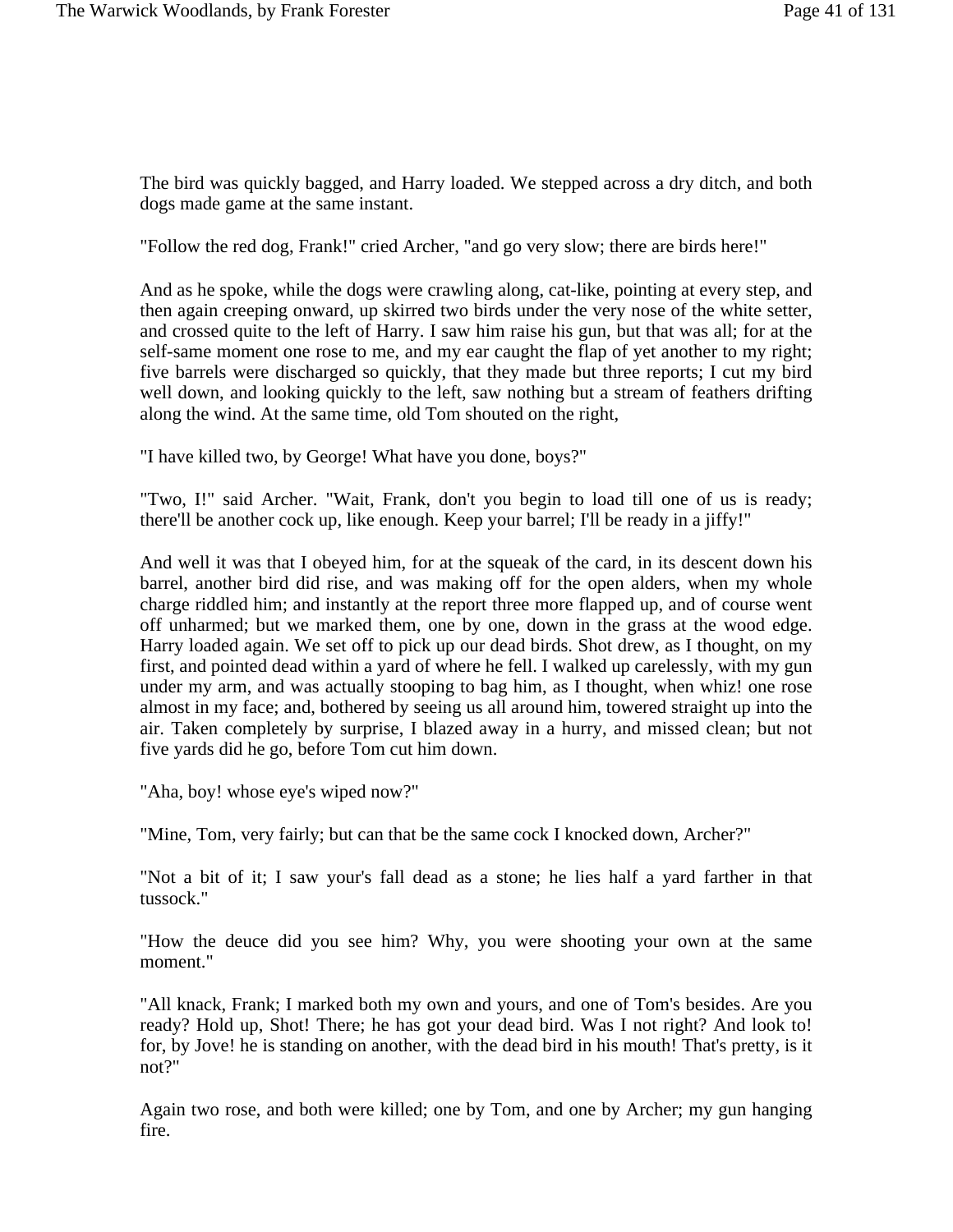"That's nine birds down before we have bagged one," said Archer; "I hope no more will rise, or we'll be losing these."

But this time his hopes were not destined to meet accomplishment, for seven more woodcock got up, five of which were scattered in the grass around us, wing-broken or dead, before we had even bagged the bird which Shot was gently mouthing.

"I never saw anything like this in my life, Tom. Did you?" cried Harry.

"I never did, by George!" responded Tom. "Now do you think there's any three men to be found in York, such darned etarnal fools as to be willing to shoot a match agin us?"

"To be sure I do, lots of them; and to beat us too, to boot, you stupid old porpoise. Why, there's Harry T--- and Nick L---, and a dozen more of them, that you and I would have no more chance with, than a gallon of brandy would have of escaping from you at a single sitting. But we have shot pretty well, to-day. Now do, for heaven's sake, let us try to bag them!"

And scattered though they were in all directions, among the most infernal tangled grass I ever stood on, those excellent dogs retrieved them one by one, till every bird was pocketed. We then beat on and swept the rest of the meadow, and the outer verge of the alders, picking up three more birds, making a total of seventeen brought to bag in less than half an hour. We then proceeded to the wagon, took a good pull of water from a beautiful clear spring by the road-side, properly qualified with whiskey, and rattled on about one mile farther to the second bridge. Here we again got out.

"Now, Tim," said Harry. "mark me well! Drive gently to the old barrack yonder under the west-end of that wood-side, unhitch the horses and tie them in the shade; you can give them a bite of meadow hay at the same time; and then get luncheon ready. We shall be with you by two o'clock at farthest."

"Ay, ay, sur!"

And off he drove at a steady pace, while we, striking into the meadow, to the left hand of the road, went along getting sport such as I never beheld, or even dreamed of before. For about five hundred yards in width from the stream, the ground was soft and miry to the depth of some four inches, with long sword-grass quite knee-deep, and at every fifty yards a bunch of willows or swamp alders. In every clump of bushes we found from three to five birds, and as the shooting was for the most part very open, we rendered on the whole a good account of them. The dogs throughout behaved superbly, and Tom was altogether frantic with the excitement of the sport. The time seemed short indeed, and I could not for a moment have imagined that it was even noon, when we reached the barrack.

This was a hut of rude, unplaned boards, which had been put up formerly with the intent of furnishing a permanent abode for some laboring men, but which, having been long deserted, was now used only as a temporary shelter by charcoal burners, haymakers, or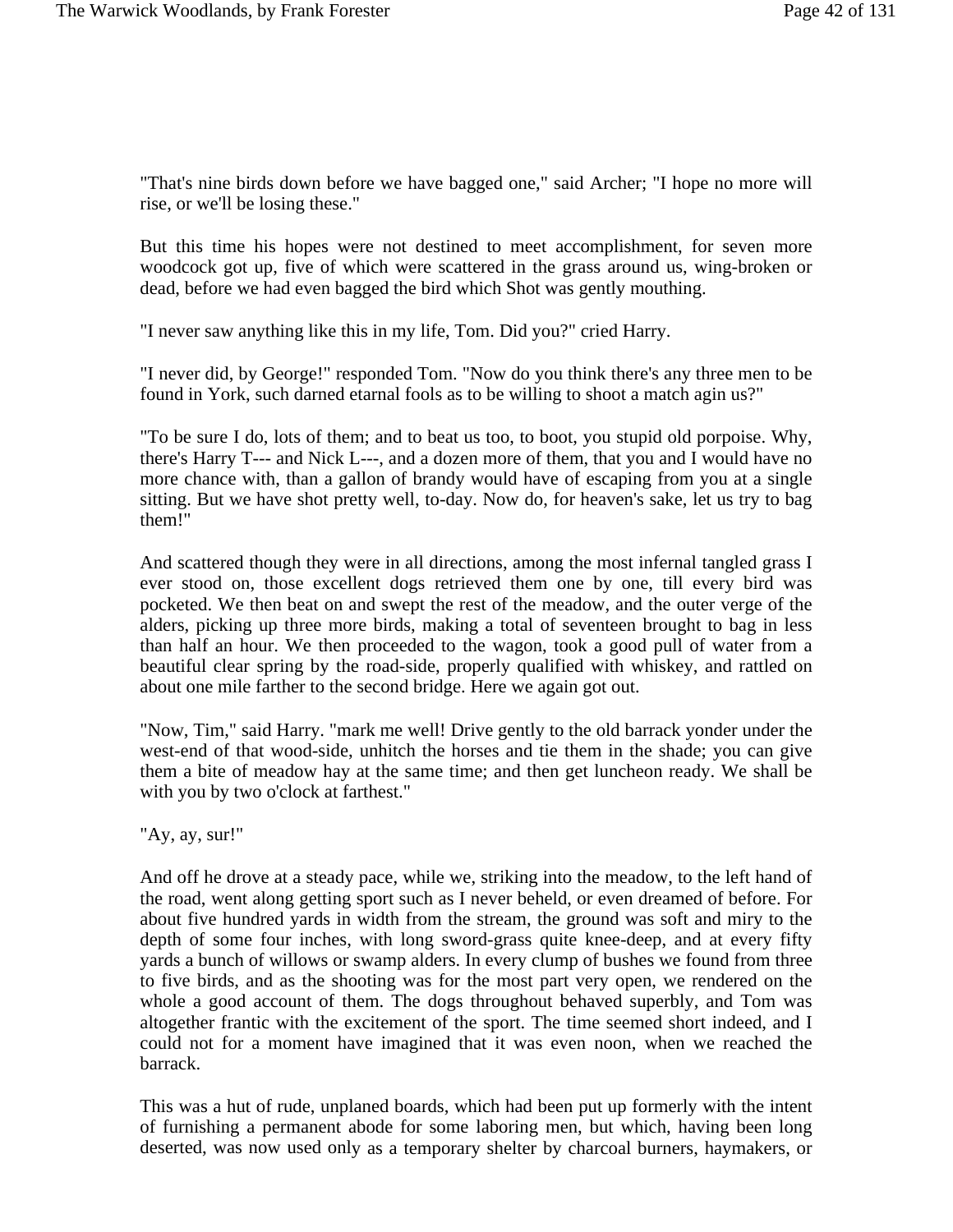like ourselves, stray sportsmen. It was, however, though rudely built, and fallen considerably into decay, perfectly beautiful from its romantic site; for it stood just at the end of a long tangled covert, with a huge pin oak-tree, leaning abruptly out from an almost precipitous bank of yellow sand, completely canopying it; while from a crevice in the sand-stone there welled out a little source of crystal water, which expanded into as sweet a basin as ever served a Dryad for her bath in Arcady, of old.

Before it stretched the wide sweep of meadow land, with the broad blue Wallkill gliding through it, fringed by a skirt of coppice, and the high mountains, veiled with a soft autumnal mist, sleeping beyond, robed in their many-colored garb of crimson, gold, and green. Besides the spring the indefatigable Tim had kindled a bright glancing fire, while in the basin were cooling two long-necked bottles of the Baron's best; a clean white cloth was spread in the shade before the barrack door, with plates and cups, and bread cut duly, and a traveling case of cruets, with all the other appurtenances needful.

On our appearance he commenced rooting in a heap of embers, and soon produced six nondescript looking articles enclosed--as they dress maintenon cutlets or red mullet--in double sheets of greasy letter paper--these he incontinently dished, and to my huge astonishment they turned out to be three couple of our woodcock, which that indefatigable varlet had picked, and baked under the ashes, according to some strange idea, whether original, or borrowed at second hand from his master, I never was enabled to ascertain.

The man, be he whom he may, who invented that plat, is second neither to Caramel nor to Ude--the exquisite juicy tenderness of the meat, the preservation of the gravy, the richness of the trail--by heaven! they were inimitable.

In that sweet spot we loitered a full hour--then counted our bag, which amounted already to fifty-nine cock, not including those with which Tim's gastronomic art had spread for us a table in the wilderness--then leaving him to pack up and meet us at the spot where we first started, we struck down the stream homeward, shooting our way along a strip of coppice about ten yards in breadth, bounded on one side by a dry bare bank of the river, and on the other by the open meadows. We of course kept the verges of this covert, our dogs working down the middle, and so well did we manage it, that when we reached the wagon, just as the sun was setting, we numbered a hundred and twenty-five birds bagged, besides two which were so cut by the shot as to be useless, six which we had devoured, and four or five which we lost in spite of the excellence of our retrievers. When we got home again, although the Dutchman was on the spot, promising us a quarter race upon the morrow, and pressing earnestly for a rubber to-night, we were too much used up to think of anything but a good supper and an early bed.

## **DAY THE FIFTH**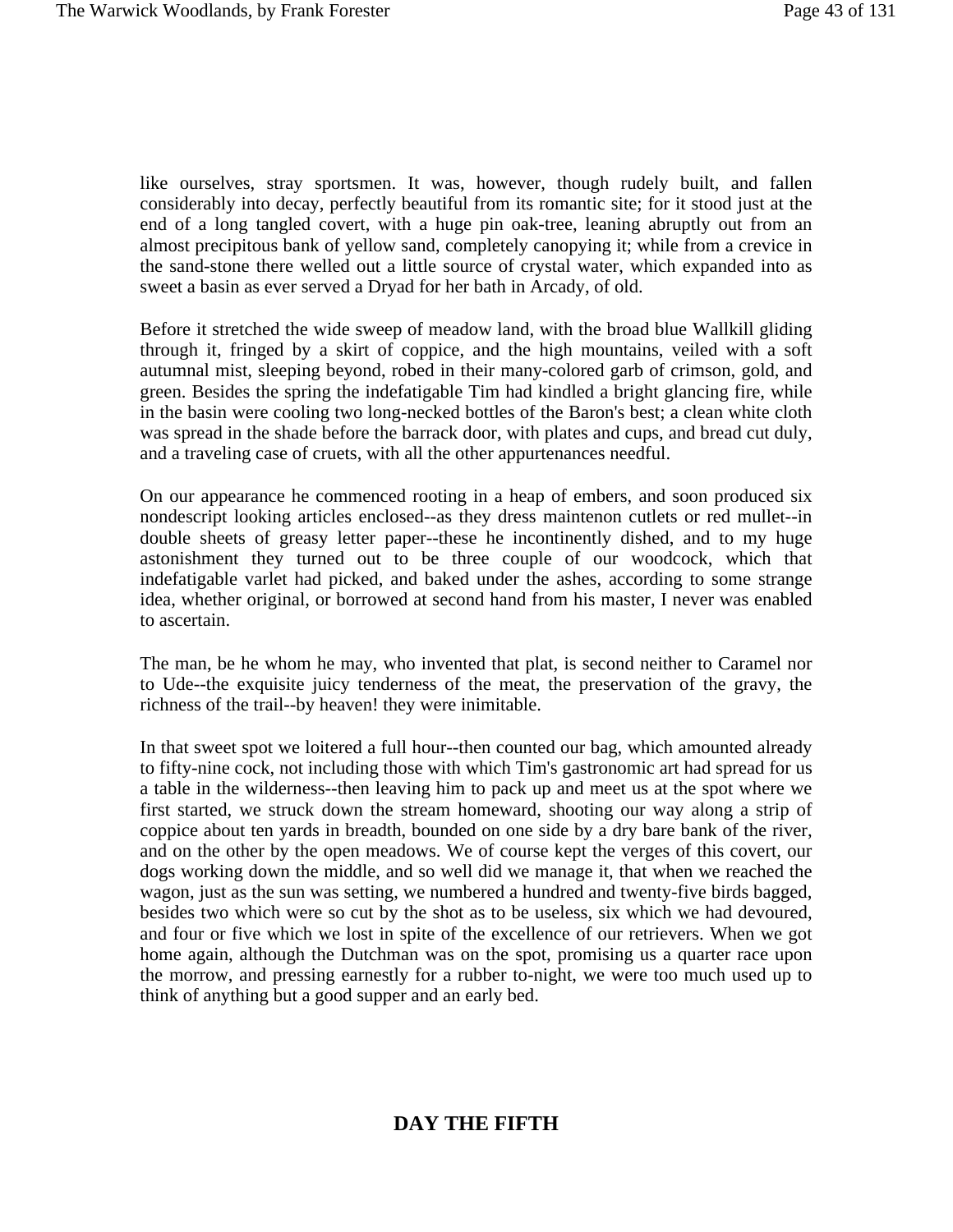Our last day's shooting in the vale of Sugar-loaf was over; and, something contrary to Harry's first intention, we had decided, instead of striking westward into Sullivan or Ulster, to drive five miles upon our homeward route, and beat the Longpond mountain- not now for such small game as woodcock, quail, or partridge; but for a herd of deer, which, although now but rarely found along the western hills, was said to have been seen already several times, to the number of six or seven head, in a small cove, or hollow basin, close to the summit of the Bellevale ridge.

As it was not of course our plan to return again to Tom Draw's, everything was now carefully and neatly packed away; the game, of which we had indeed a goodly stock, was produced from Tom's ice-house, where, suspended from the rafters, it had been kept as sound and fresh as though it had been all killed only on the preceding day.

A long deep box, fitting beneath the gun-case under the front seat, was now produced, and proved to be another of Harry's notable inventions; for it was lined throughout, lid, bottom, sides and all, with zinc, and in the centre had a well or small compartment of the same material, with a raised grating in the bottom. This well was forthwith lined with a square yard, or rather more, of flannel, into which was heaped a quantity of ice pounded as fine as possible, sufficient to cram it absolutely to the top; the rest of the box was then filled with the birds, displayed in regular rows, with heads and tails alternating, and a thin coat of clean dry wheaten straw between each layer, until but a few inches' depth remained between the noble pile and the lid of this extempore refrigerator; this space being filled in with flannel packed close and folded tightly, the box was locked and thrust into the accurately fitting boot by dint of the exertion of Timothy's whole strength.

"There, Frank," cried Harry, who had superintended the storage of the whole with nice scrutiny, "those chaps will keep there as sound as roaches, till we get to young Tom's at Ramapo; you cannot think what work I had, trying in vain to save them, before I hit upon this method; I tried hops, which I have known in England to keep birds in an extraordinary manner--for, what you'll scarce believe, I once ate a Ptarmigan, the day year after it was killed, which had been packed with hops, in perfect preservation, at Farnley, Mr. Fawke's place in Yorkshire!--and I tried prepared charcoal, and got my woodcock down to New York, looking like chimney sweeps, and smelling--"

"What the devil difference does it make to you now, Archer, I'd be pleased to know!" interposed Tom; "what under heaven they smells like--a man that eats cock with their guts in, like you does, needn't stick now, I reckon, for a leetle mite of a stink!"

"Shut up, you old villain," answered Harry, laughing, "bring the milk punch, and get your great coat on, if you mean to go with us; for it's quite keen this morning, I can tell you; and we must be stirring too, for the sun will be up before we get to Teachman's. Now, Jem, get out the hounds; how do you take them, Tom?"

"Why, that darned Injun, Jem, he'll take them in my lumber wagon--and, I say, Jem, see that you don't over-drive old roan--away with you, and rouse up Garry, he means to go, I guess!"

After a mighty round of punch, in which, as we were now departing, one half at least of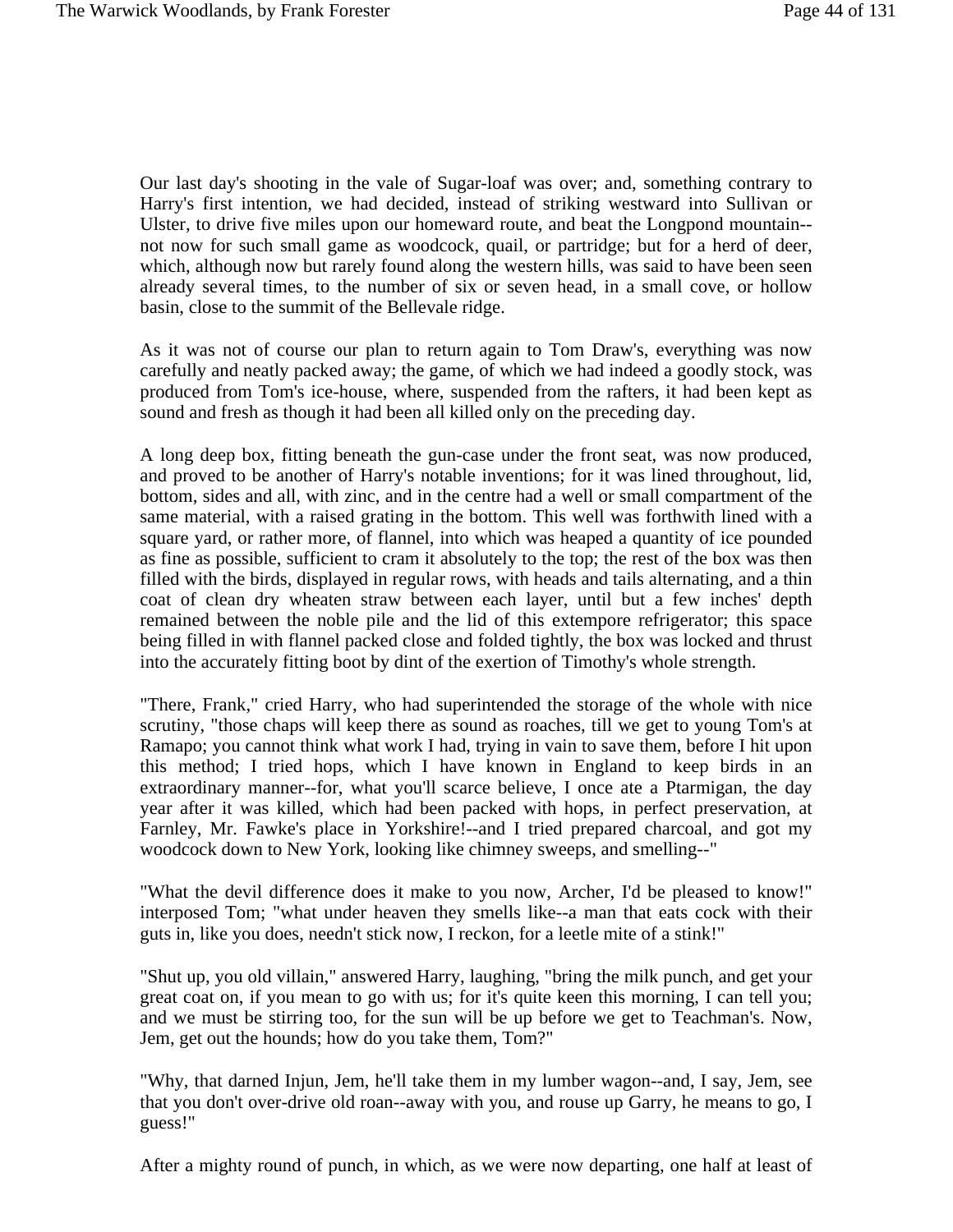the village joined, we all got under Way; Tom, buttoned up to the throat in a huge white lion skin wrap-rascal, looking for all the world like a polar bear erect on its hind legs; and all of us muffled up pretty snugly, a proceeding which was rendered necessary by a brisk bracing north-west breeze. The sky, though it was scarcely the first twilight of an autumnal dawn, was beautifully clear, and as transparent--though still somewhat dusky- as a wide sheet of crystal; a few pale stars were twinkling here and there; but in the east a broad gray streak changing on the horizon's edge to a faint straw color, announced the sun's approach.

The whole face of the country, hill, vale, and woodland, was overspread by an universal coat of silvery hoar-frost; thin wreaths of snowy mist rising above the tops of the sere woodlands, throughout the whole length of the lovely vale, indicated as clearly as though it were traced on a map, the direction of the stream that watered it; and as we paused upon the brow of the first hillock, and looked back toward the village, with its white steeples and neat cottage dwellings buried in the still repose of that early hour, with only one or two faint columns of blue smoke worming their way up lazily into the cloudless atmosphere, a feeling of regret--such as has often crossed my mind before, when leaving any place wherein I have spent a few days happily, and which I never may see more - rendered me somewhat indisposed to talk.

Something or other--it might with Harry, perhaps, have been a similar train of thought- caused both my comrades to be more taciturn by far than was their wont; and we had rattled over five miles of our route, and scaled the first ridge of the hills, and dived into the wide ravine; midway the depth of this the pretty village of Bellevale lies on the brink of the dammed rivulet, which, a few yards below the neat stone bridge, takes a precipitous leap of fifty feet, over a rustic wier, and rushes onward, bounding from ledge to ledge of rifted rocks, chafing and fretting as if it were doing a match against time, and were in danger of losing its race.

Thus we had passed the heavy lumber wagon, with Jem and Garry perched on a board laid across it, and the four couple of stanch hounds nestling in the straw which Tom had provided in abundance for their comfort, before the silence was broken by any sounds except the rattle of the wheels, the occasional interjectional whistle of Harry to his horses, or the flip of the well handled whip.

Just, however, as we were shooting ahead of the lumber wain, an exclamation from Tom Draw, which should have been a sentence, had it not been very abruptly terminated in a long rattling eructation, arrested Archer's progress.

Pulling short up where a jog across the road, constructed--after the damnable mode adopted in all the hilly portions of the interior--in order to prevent the heavy rains from channelling the descent, afforded him a chance of stopping on the hill, so as to slack his traces. "How now," he exclaimed; "what the deuce ails you now, you old rhinoceros?"

"Oh, Archer, I feels bad; worst sort, by Judas! It's that milk punch, I reckon; it keeps a raising--raising, all the time like..."

"And you want to lay it, I suppose, like a ghost, in a sea of whiskey; well, I've no especial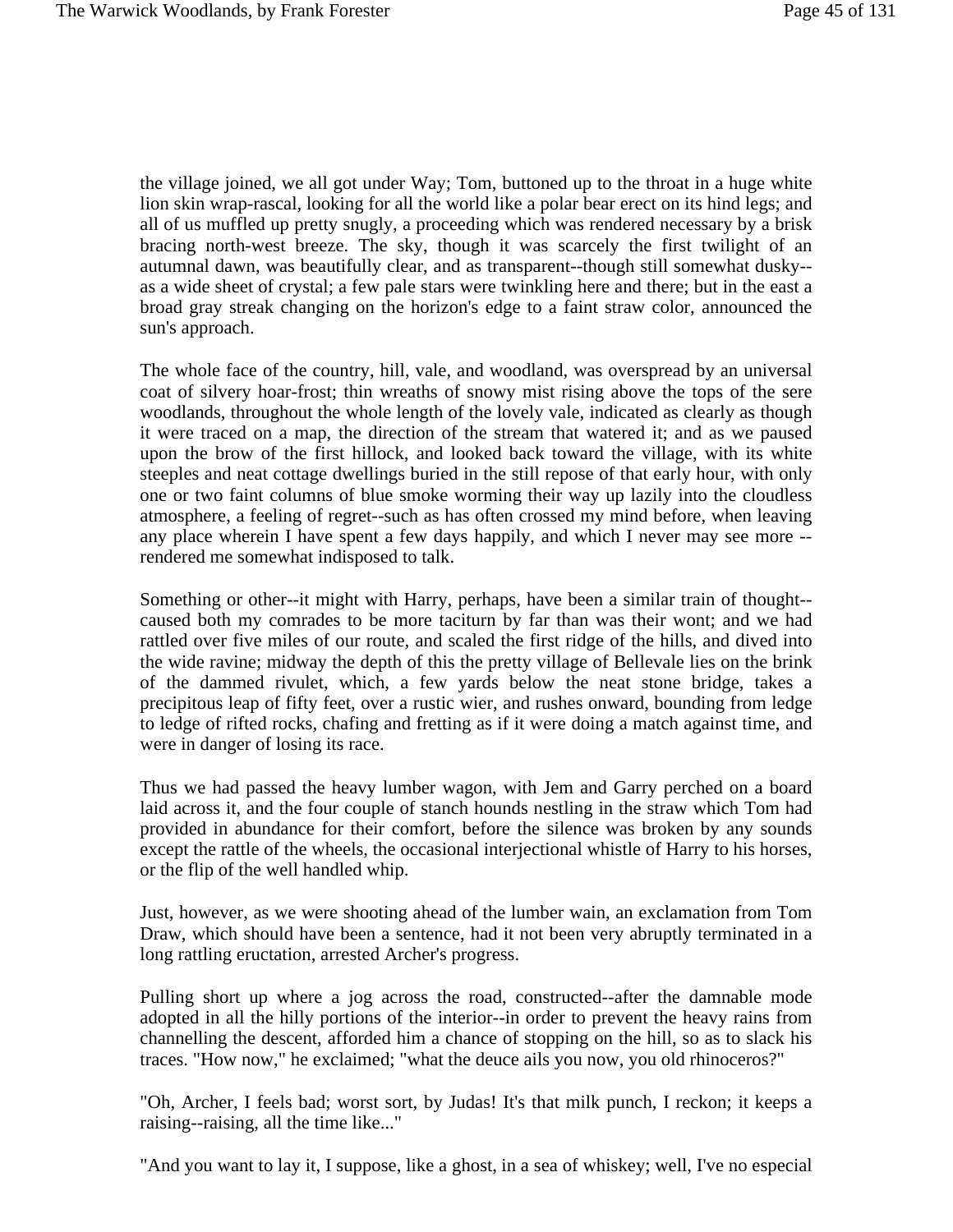objection! Here, Tim, hand the case bottle, and the dram cup! No! no! confound you, pass it this way first, for if Tom once gets hold of it, we may say good-bye to it altogether. There," he continued, after we had both taken a moderate sip at the superb old Ferintosh, "there, now take your chance at it, and for Heaven's sake do leave a drop for Jem and Garry; by George now, you shall not drink it all!" as Tom poured down the third cup full, each being as big as an ordinary beer-glass. "There was above a pint and a half in it when you began, and now there's barely one cup-full between the two of them. An't you ashamed of yourself now, you greedy old devil?"

"It doos go right, I swon!" was the only reply that could be got out of him.

"That's more a plaguy sight than the bullets will do, out of your old tower musket; you're so drunk now, I fancy, that you couldn't hold it straight enough to hit a deer at three rods, let alone thirty, which you are so fond of chattering about."

"Do tell now," replied Tom, "did you, or any other feller, ever see me shoot the worser for a mite of liquor, and as for deer, that's all a no sich thing; there arnt no deer a this side of Duckseedar's. It's all a lie of Teachman's and that Deckering son of a gun."

"Holloa! hold up, Tom--recollect yesterday!--I thought there had been no cock down by the first bridge there, these six years; why you're getting quite stupid, and a croaker too, in your old age."

"Mayhap I be," he answered rather gruffly; "mayhap I be, but you won't git no deer today, I'll stand drinks for the company; and if we doos start one, I'll lay on my own musket agin your rifle."

"Well! we'll soon see, for here we are," Harry replied, as after leaving the high-road just at the summit of the Bellevale mountain, he rattled down a very broken rutty bye-road at the rate of at least eight miles an hour, vastly to the discomfiture of our fat host, whose fleshy sides were jolted almost out of their skin by the concussion of the wheels against the many stones and jogs which opposed their progress.

"Here we are, or at least soon will be. It is but a short half mile through these woods to Teachman's cottage. Is there a gun loaded, Tim? It's ten to one we shall have a partridge fluttering up and treeing here directly; I'll let the dogs out--get away, Flash! get away, Dan! you little rascals. Jump out, good dogs, Shot, Chase--hie up with you!" and out they went rattling and scrambling through the brush-wood all four abreast!

At the same moment Tim, leaning over into the body of the wagon, lugged out a brace of guns from their leathern cases; Harry's short ounce ball rifle, and the long single barreled duck gun.

"'T roifle is loaden wi' a single ball, and 't single goon wi' yan of them green cartridges!"

"Much good ball and buck-shot will do us against partridge; nevertheless, if one trees, I'll try if I can't cut his head off for him," said Archer, laughing.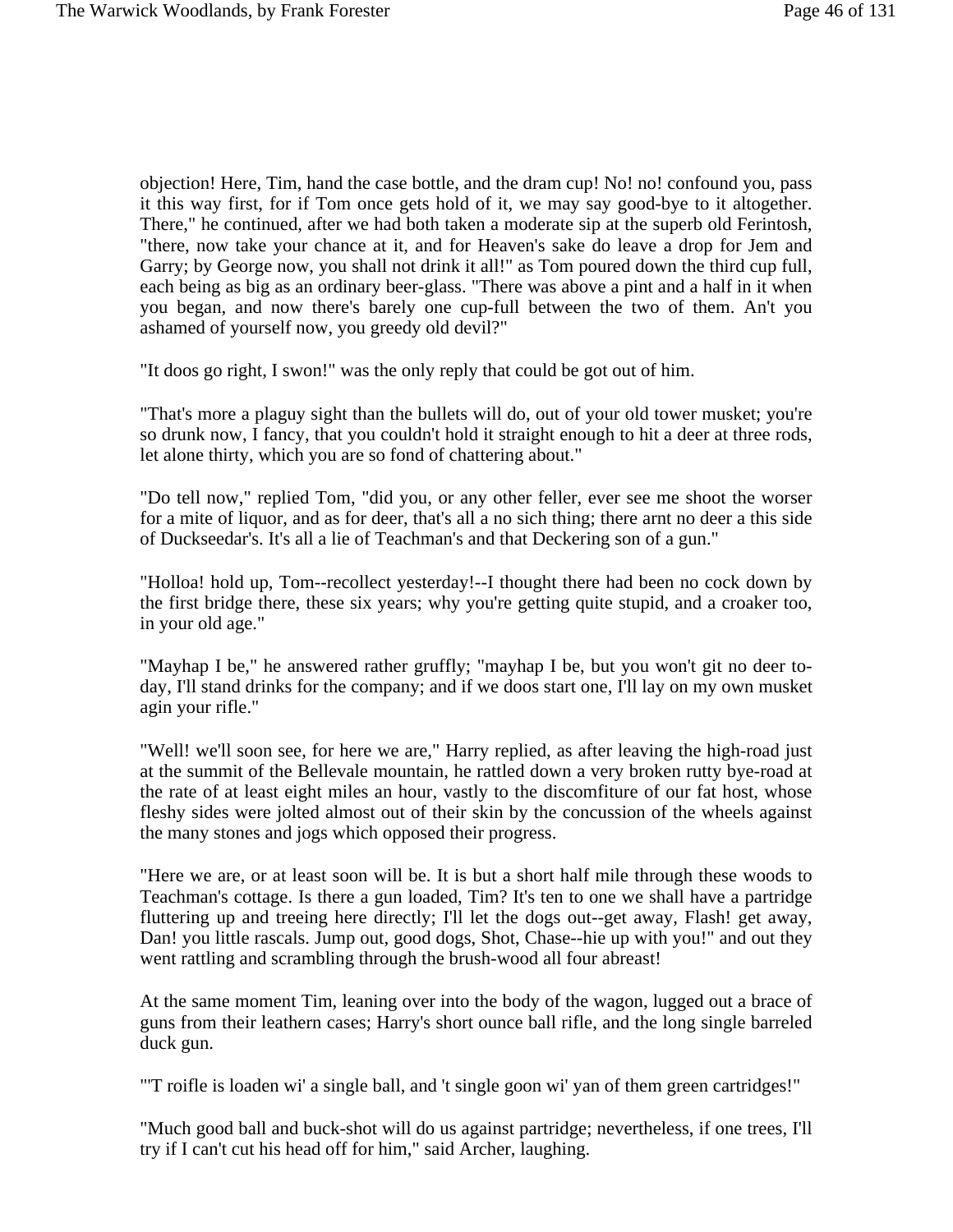"Nay! nay! it be-ant book-shot; it's no but noomber three; tak' haud on't, Measter Draa, tak' haud on't. It's no hoort thee, mon, and 't horses boath stand foire cannily!"

Scarce had Fat Tom obeyed his imperative solicitations, and scarce had Tim taken hold of the ribbands which Harry relinquished the moment he got the rifle into his hands, before a most extraordinary hubbub arose in the little skirt of coppice to our left; the spaniels quested for a second's space at the utmost, when a tremendous crash of the branches arose, and both the setters gave tongue furiously with a quick savage yell.

The road at this point of the wood made a short and very sudden angle, so as to enclose a small point of extremely dense thicket between its two branches; on one of these was our wagon, and down the other the lumber-wain was rumbling, at the moment when this strange and most unexpected outcry started us all.

"What in t' fient's neam is yon?" cried Timothy.

"And what the devil's that?" responded I and Archer in a breath.

But whatever it was that had aroused the dogs to such an most unusual pitch of fury, it went crashing through the brush-wood for some five or six strokes at a fearful rate toward the other wagon; before, however it had reached the road, a most appalling shout from Jem, followed upon the instant by the blended voices of all the hounds opening at once, as on a view, excited us yet farther!

I was still tugging at my double gun, in the vain hope of getting it out time enough for action. Tom had scrambled out of the wagon on the first alarm, and stood eye, ear, and heart erect, by the off side of the horses, which were very restless, pawing, and plunging violently, and almost defying Timothy best skill to hold them; while Harry, having cast off his box-coat, stood firm and upright on the foot board as a carved statue, with his rifle cocked and ready; when, headed back upon us by the yell of Lyn and the loud clamor of his fresh foes, the first buck I had seen in America, and the largest I had seen any where, dashed at a single plunge into the round, clearing the green head of a fallen hemlock, apparently without an effort, his splendid antlers laid back on his neck, and his white flag lashing his fair round haunch as the fleet bitches Bonny Belle and Blossom yelled with their shrill fierce trebles close behind him.

Seeing that it was useless to persist in my endeavor to extricate my gun, and satisfied that the matter was in good hands, I was content to look on, an inactive but most eager witness.

Tom, who from his position at the head of the off horse, commanded the first view of the splendid creature, pitched his gun to his shoulder hastily and fired; the smoke drifted across my face, but through its vapory folds I could distinguish the dim figure of the noble hart still bounding unhurt onward; but, before the first echo of the round ringing report of Tom's shot-gun reached my ear, the sharp flat crack of Harry's rifle followed it, and at the self-same instant the buck sprang six feet into the air, and pitched head foremost on the ground; it was but for a moment, however, for with the speed of light he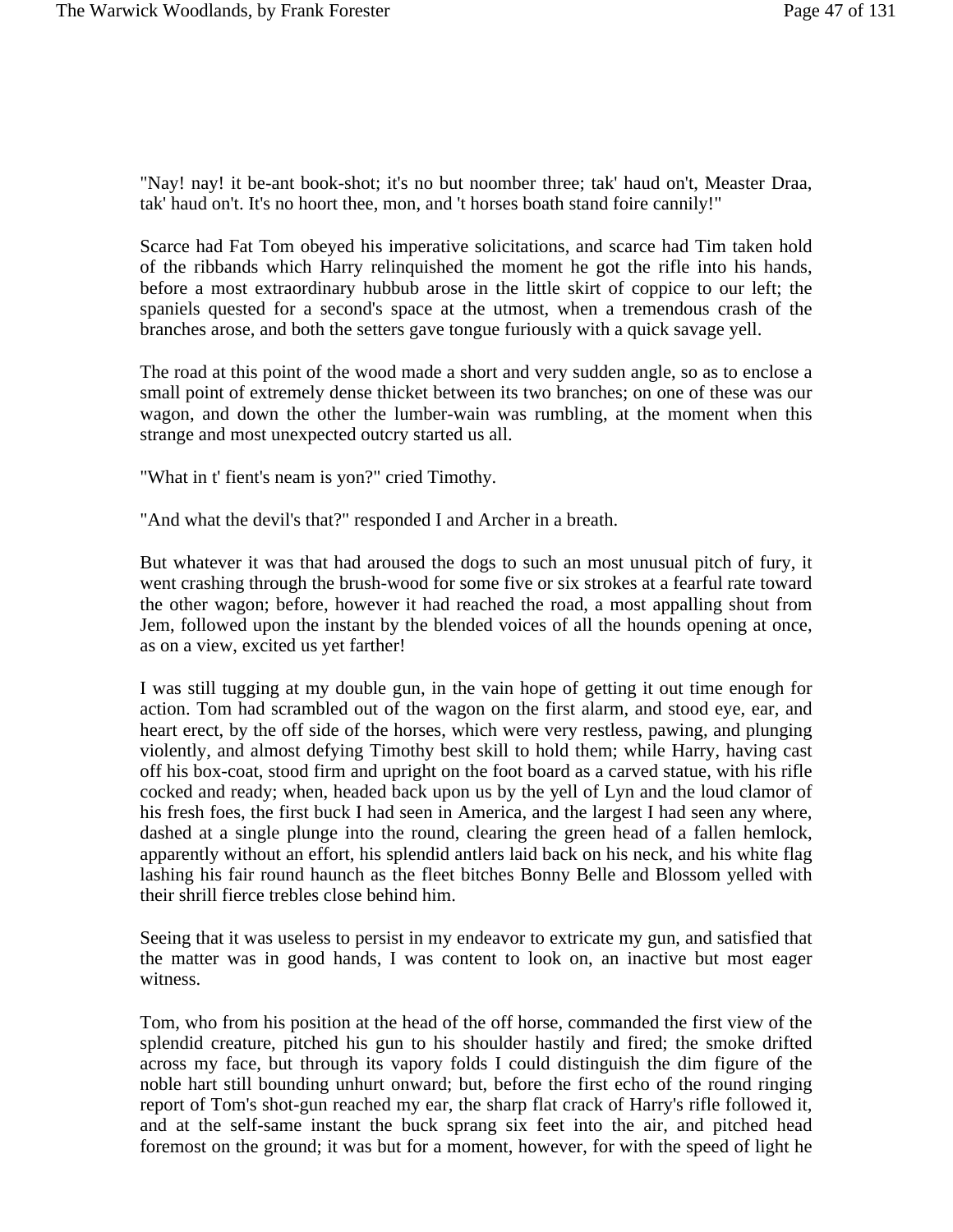struggled to his feet, and though sore wounded, was yet toiling onward when the two English foxhounds dashed at his throat and pulled him down again.

"Run in, Tom, run in! quick," shouted Harry, "he's not clean killed, and may gore the dogs sadly!"

"I've got no knife," responded Tom, but dauntlessly he dashed in, all the same, to the rescue of the bitches--which I believe he loved almost as well as his own children--and though, encumbered by his ponderous white top-coat, not to say by his two hundred and fifty weight of solid flesh, seized the fierce animal by the brow-antlers, and bore him to the ground, before Harry, who had leaped out of the wagon, with his first words, could reach him.

The next moment the keen short hunting knife, without which Archer never takes the field, had severed at a single stroke the weasand of the gallant brute; the black blood streamed out on the smoking hoar-frost, the full eyes glazed, and, after one sharp fluttering struggle, the life departed from those graceful limbs, which had been but a few short instants previous so full of glorious energy--of fiery vigor.

"Well, that's the strangest thing I ever heard of, let alone seeing," exclaimed Archer, "fancy a buck like that lying in such a mere fringe of coppice, and so near to the roadside, too! and why the deuce did he lay here till we almost passed him!"

"I know how it's been, any heaw," said Jem, who had by this time come up, and was looking on with much exultation flashing in his keen small eye. "Bill Speer up on the hill there telled me jist now, that they druv a big deer down from the back-bone clear down to this here hollow just above, last night arter dark. Bill shot at him, and kind o' reckoned he hot him--but I guess he's mistaken--leastwise he jumped strong enough jist neaw!--but which on you was 't 'at killed him?"

"I did," exclaimed Tom, "I did by--!"

"Why you most impudent of all old liars," replied Harry--while at the same time, with a most prodigious chuckle, Tim Matlock pointed to the white bark of a birch sapling, about the thickness of a man's thigh, standing at somewhat less than fifteen paces' distance, wherein the large shot contained by the wire cartridge--the best sporting invention by the way, that has been made since percussion caps--had bedded themselves in a black circle, cut an inch at least into the solid wood, and about two inches in diameter!

"I ken gay and fairly," exclaimed Tim, "'at Ay rammed an Eley's patent cartridge into 't single goon this morning; and yonder is 't i' t' birk tree, and Ay ken a load o' shot fra an unce bullet!"

The laugh was general now against fat Tom; especially as the small wound made by the heavy ball of Harry's rifle was plainly visible, about a hand's breadth behind the heart, on the side toward which he had aimed; while the lead had passed directly through, in an oblique direction forward, breaking the left shoulder blade, and lodging just beneath the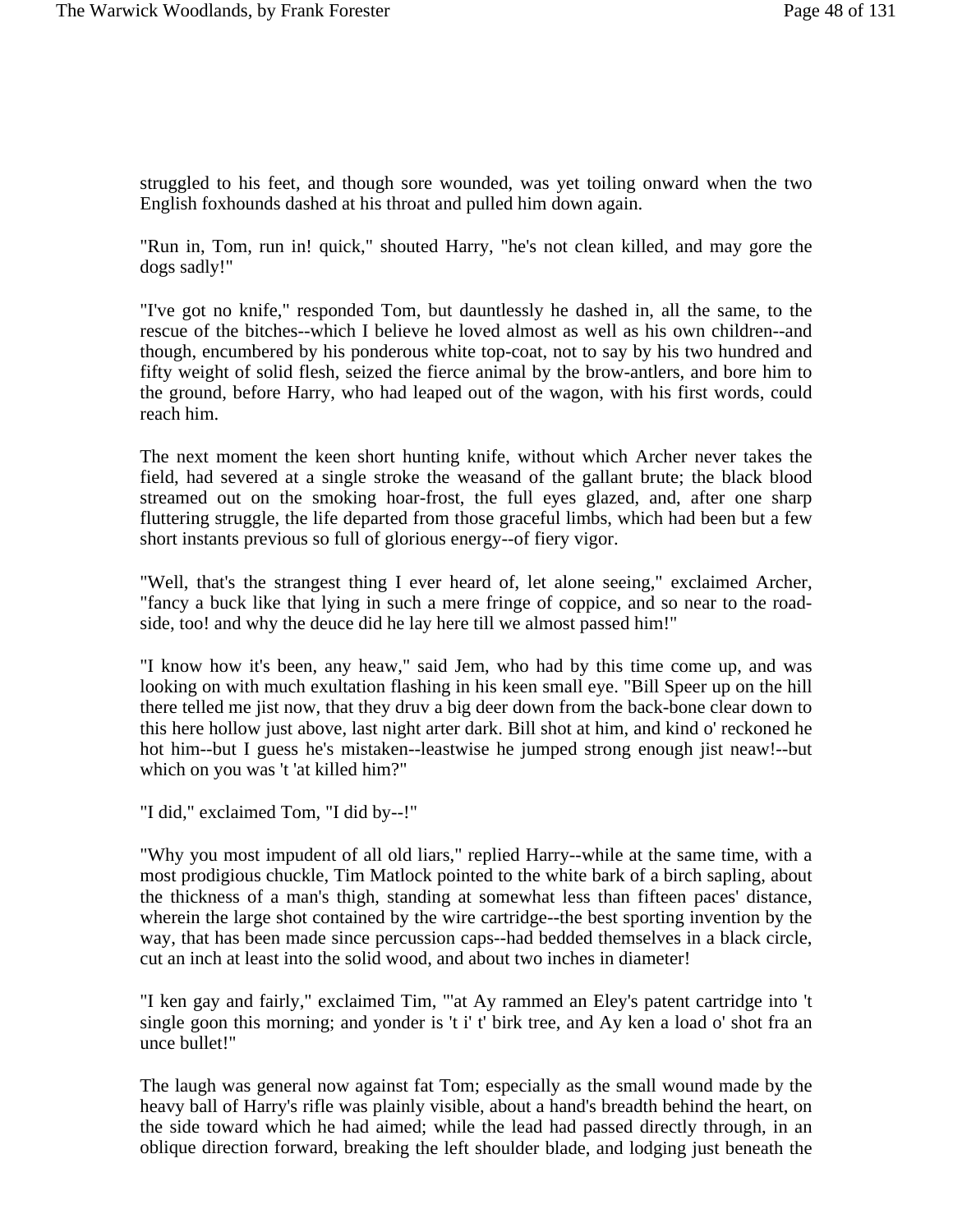skin, whence a touch of the knife dislodged it.

"What now--what now, boys?" cried the old sinner, no whit disconcerted by the general mirth against him. "I say, by gin! I killed him, and I say so yet. Which on ye all--which on ye all daared to go in on him, without a knife nor nothen. I killed him, I say, anyhow, and so let's drink!"

"Well, I believe we must wet him," Harry answered, "so get out another flask of whiskey, Tim; and you Jem and Garry lend me a hand to lift this fine chap into the wagon. By Jove! but this will make the Teachmans open their eyes; and now look sharp! You sent the Teachmans word that we were coming, Tom?"

"Sartin! and they've got breakfast ready long enough before this, anyways."

With no more of delay, but with lots more of merriment and shouting, on we drove; and in five minutes' space, just as the sun was rising, reached the small rude enclosure around two or three log huts, lying just on the verge of the beautiful clear lake. Two long sharp boats, and a canoe scooped out of a whole tree, were drawn up on the sandy beach; a fishing net of many yards in length was drying on the rails; a brace of large, strong, black and tan foxhounds were lying on the step before the door; a dozen mongrel geese, with one wing-tipped wild one among them, were sauntering and gabbling about the narrow yard; and a glorious white-headed fishing eagle, with a clipped wing, but otherwise at large, was perched upon the roof hard by the chimney.

At the rattle of our arrival, out came from the larger of the cottages, three tall roughlooking countrymen to greet us, not one of whom stood less than six foot in his stockings, while two were several inches taller.

Great was their wonder, and loud were their congratulations when they beheld the unexpected prize which we had gained, while on our route; but little space was given at that time to either; for the coffee, which, by the way, was poor enough, and the hot cakes and fried perch, which were capital, and the grilled salt pork, swimming in fat, and the large mealy potatoes bursting through their brown skins, were ready smoking upon a rough wooden board, covered, however, by a clean white table cloth, beside a sparkling fire of wood, which our drive through the brisk mountain air had rendered by no means unacceptable.

We breakfasted like hungry men and hunters, both rapidly and well; and before half an hour elapsed, Archer, with Jem and one of our bold hosts, started away, well provided with powder and ball, and whiskey, and accompanied by all the hounds, to make a circuit of the western hill, on the summit of which they expected to be joined by two or three more of the neighbors, whence they proposed to drive the whole sweep of the forest-clad descent down to the water's edge.

Tim was enjoined to see to the provisions, and to provide as good a dinner as his best gastronomic skill and the contents of our portable larder might afford, and I was put under the charge of Tom, who seemed, for about an hour, disposed to do nothing but to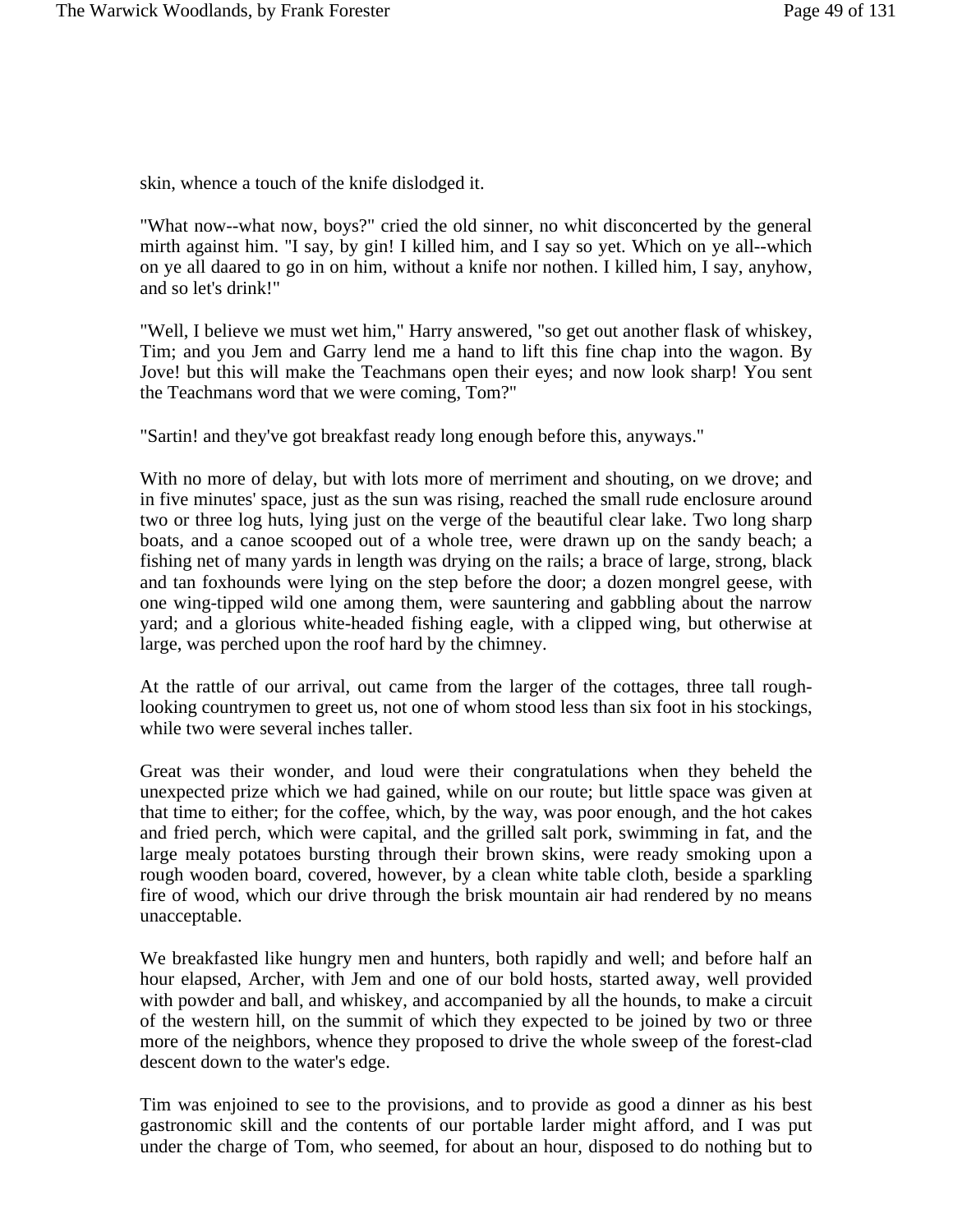lie dozing with a cigar in his mouth, stretched upon the broad of his back, on a bank facing the early sunshine just without the door; while our hosts were collecting bait, preparing fishing tackle, and cleaning or repairing their huge clumsy muskets. At length, when the drivers had been gone already for considerably more than an hour, he got up and shook himself.

"Now, then, boys," he exclaimed, "we'll be a movin. You Joe Teachman, what are you lazin there about, cuss you? You go with Mr. Forester and Garry in the big boat, and pull as fast as you can put your oars to water, till you git opposite the white-stone pint--and there lie still as fishes! You may fish, though, if you will, Forester," he added, turning to me, "and I do reckon the big yellow pearch will bite the darndest, this cold morning, arter the sun gits fairly up--but soon as ever you hear the hounds holler, or one of them chaps shoot, then look you out right stret away for business! Cale, here, and I'll take the small boat, and keep in sight of you; and so we can kiver all this eend of the pond like, if the deer tries to cross hereaways. How long is't, Cale, since we had six on them all at once in the water--six--seven-- eight! well, I swon, it's ten years agone now! But come, we mus'nt stand here talkin, else we'll get a dammin when they drives down a buck into the pond, and none of us in there to tackle with him!"

So without more ado, we got into our boats, disposed our guns, with the stocks towards us in the bows, laid in our stock of tinder, pipes, and liquor, and rowed off merrily to our appointed stations.

Never, in the whole course of my life, has it been my fortune to look upon more lovely scenery than I beheld that morning. The long narrow winding lake, lying as pure as crystal beneath the liquid skies, reflecting, with the correctness of the most perfect mirror, the abrupt and broken hills, which sank down so precipitously into it--clad as they were in foliage of every gorgeous dye, with which the autumn of America loves to enhance the beauty of her forest pictures--that, could they find their way into its mountain-girdled basin, ships of large burthen might lie afloat within a stone's throw of the shore--the slopes of the wood-covered knolls, here brown, or golden, and interspersed with the rich crimson of the faded maples, there verdant with the evergreen leaves of the pine and cedar--and the far azure summits of the most distant peaks, all steeped in the serene and glowing sunshine of an October morning.

For hours we lay there, our little vessel floating as the occasional breath of a sudden breeze, curling the lake into sparkling wavelets, chose to direct our course, smoking our cigars, and chatting cozily, and now and then pulling up a great broad-backed yellow bass, whose flapping would for a time disturb the peaceful silence, which reigned over wood, and dale, and water, quite unbroken save by the chance clamor of a passing crow; yet not a sound betokening the approach of our drivers had reached our ears.

Suddenly, when the sun had long passed his meridian height, and was declining rapidly toward the horizon, the full round shot of a musket rang from the mountain top, followed immediately by a sharp yell, and in an instant the whole basin of the lake was filled with the harmonious discord of the hounds.

I could distinguish on the moment the clear sharp challenge of Harry's high-bred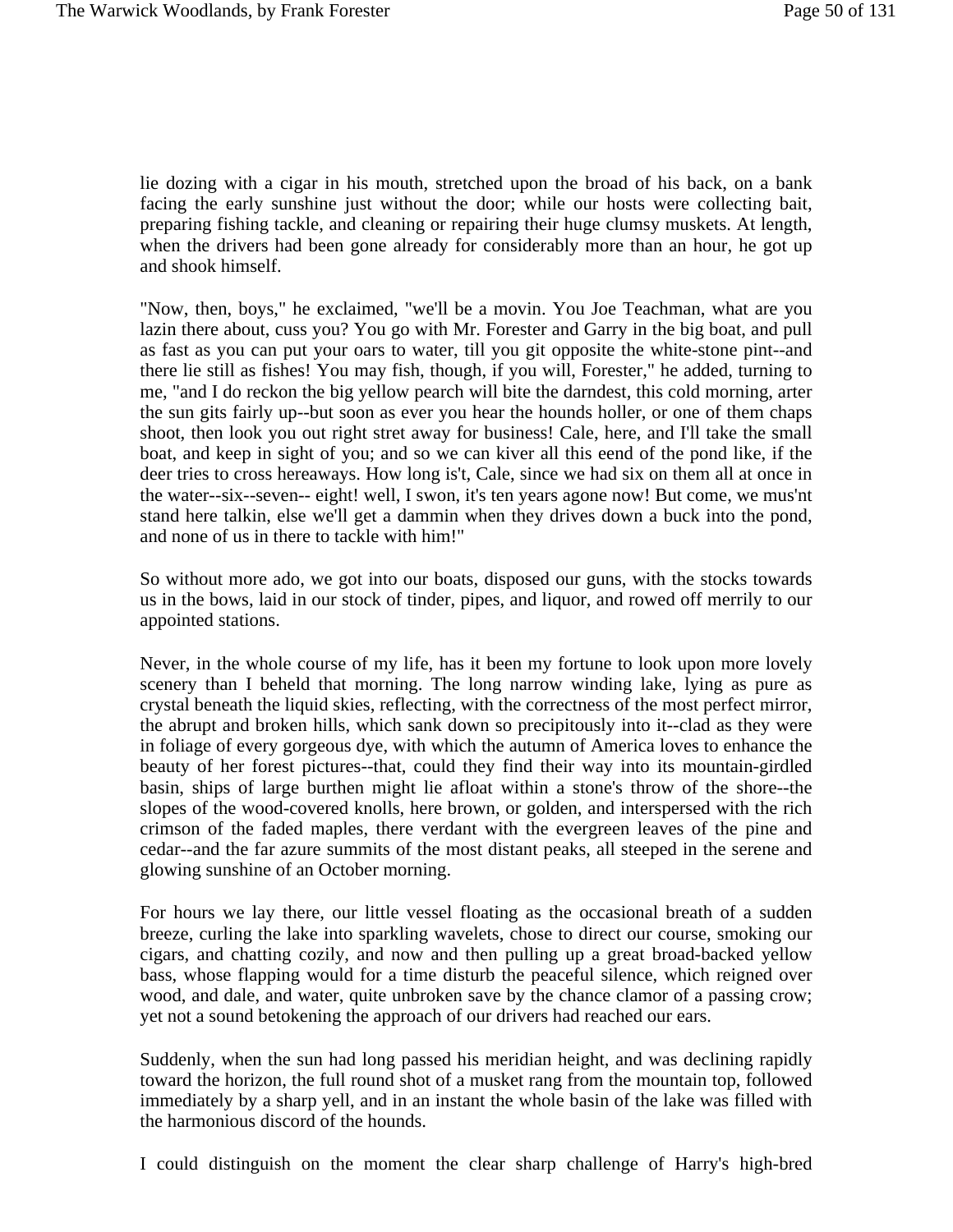foxhounds, the deep bass voices of the Southern dogs, and the untamable and cur-like yelping of the dogs which the Teachmans had taken with them.

Ten minutes passed full of anxiety, almost of fear.

We knew not as yet whither to turn our boat's head, for every second the course of the hounds seemed to vary, at one instant they would appear to be rushing directly down to us, and the next instant they would turn as though they were going up the hill again. Meantime our beaters were not idle--their stirring shouts, serving alike to animate the hounds, and to force the deer to water, made rock and wood reply in cheery echoes; but, to my wonder, I caught not for a long time one note of Harry's gladsome voice.

At length, as I strained my eyes against the broad hill-side, gilt by the rays of the declining sun, I caught a glimpse of his form running at a tremendous pace, bounding over stock and stone, and plunging through dense thickets, on a portion of the declivity where the tall trees had a few years before been destroyed by accidental fire.

At this moment the hounds were running, to judge from their tongues, parallel to the lake and to the line which he was running--the next minute, with a redoubled clamor, they turned directly down to him. I lost sight of him. But half a minute afterward, the sharp crack of his rifle again rang upon the air, followed by a triumphant "Whoop! whowhoop!" and then, I knew, another stag had fallen.

The beaters on the hill shouted again louder and louder than before--and the hounds still raved on. By heaven! but there must be a herd of them a-foot! And now the pack divides! The English hounds are bringing their game down--here--by the Lord! just here--right in our very faces! The Southrons have borne away over the shoulder of the hill, still running hot and hard in Jolly Tom's direction.

"By heaven!" I cried, "look, Teachman! Garry, look! There! See you not that noble buck?--he leaped that sumac bush like a race-horse! and see! see! now he will take the water. Bad luck on it! he sees us, and heads back!"

Again the fleet hounds rally in his rear, and chide till earth and air are vocal and harmonious. Hark! hark! how Archer's cheers ring on the wind! Now he turns once again--he nears the edge--how glorious! with what a beautiful bold bound he leaped from that high bluff into the flashing wave! with what a majesty he tossed his antlered head above the spray! with how magnificent and brave a stroke he breasts the curling billows!"

"Give way! my men, give way!"

How the frail bark creaks and groans as we ply the long oars in the rullocks--how the ash bends in our sturdy grasp--how the boat springs beneath their impulse.

"Together, boys! together! now--now we gain--now, Garry, lay your oar aside--up with your musket--now you are near enough--give it to him, in heaven's name! a good shot, too! the bullet ricocheted from the lake scarcely six inches from his nose! Give way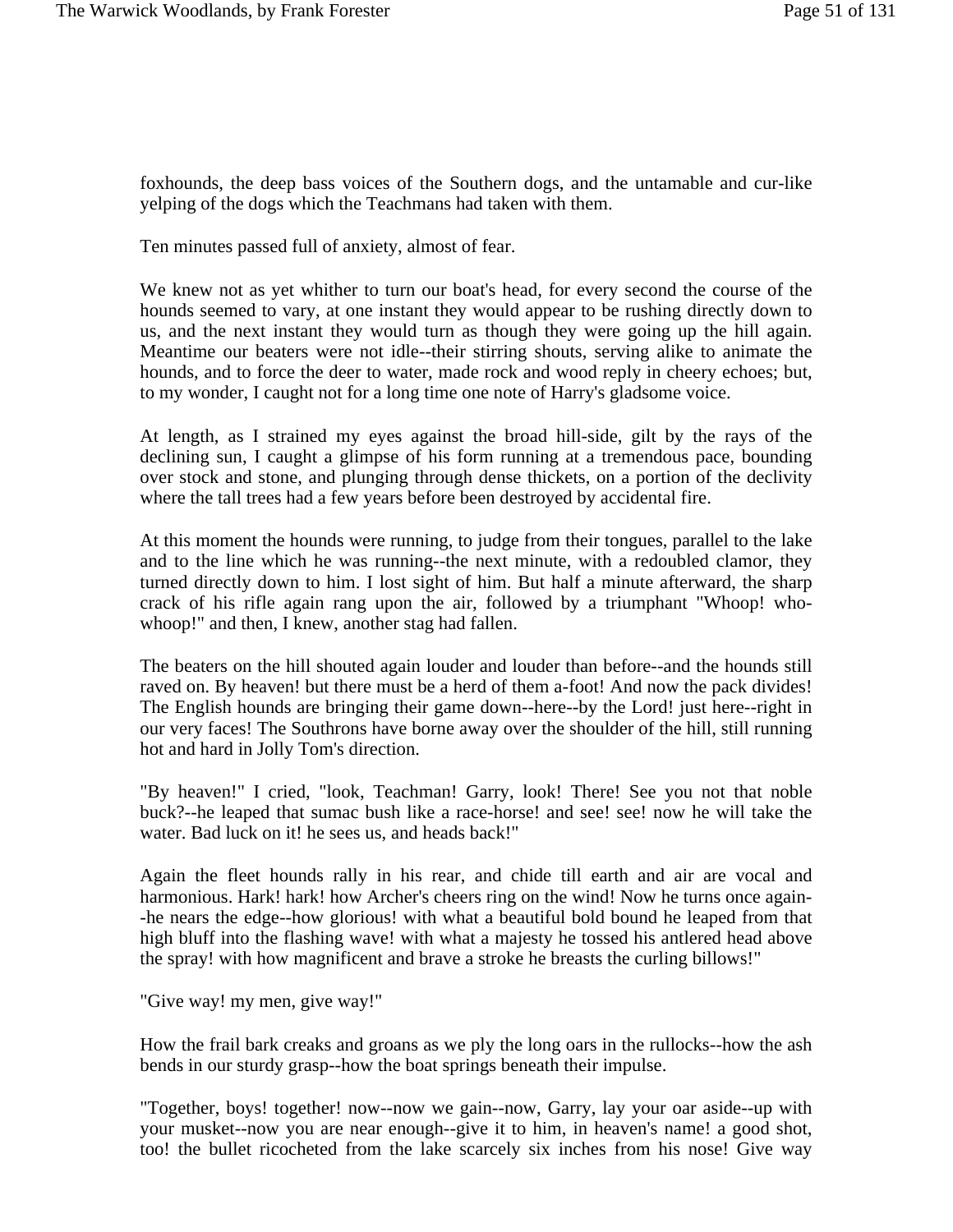again--it's my shot now!"

And lifting my Joe Manton, each barrel loaded with a bullet carefully wadded with greased buckskin, I took a careful aim and fired.

"That's it," cried Garry; "well done, Forester--right through the head, by George!"

And, as he spoke, I fancied for a moment he was right. The noble buck plunged half his height out of the bright blue water, shaking his head as if in the death agony, but the next instant he stretched out again with vigor unimpaired, and I could see that my ball had only knocked a tine off his left antler.

My second barrel still remained, and without lowering the gun, I drew my second trigger. Again, a fierce plunge told that the ball had not erred widely; and this time, when he again sank into his wonted posture, the deep crimson dye that tinged the foam which curled about his graceful neck, as he still struggled, feebly fleet, before his unrelenting foes, gave token of a deadly wound.

Six more strokes of the bending oars--we shot alongside--a noose of rope was cast across his branching tines, the keen knife flashed across his throat, and all was over! We towed him to the shore, where Harry and his comrades were awaiting us with another victim to his unerring aim. We took both bucks and all hands on board, pulled stoutly homeward, and found Tom lamenting.

Two deer, a buck of the first head, and a doe, had taken water close beside him--he had missed his first shot, and in toiling over-hard to recover lost ground, had broken his oar, and been compelled inactively to witness their escape.

Three fat bucks made the total of the day's sport--not one of which had fallen to Tom's boasted musket.

It needed all that Tim's best dinner, with lots of champagne and Ferintosh, could do to restore the fat chap's equanimity; but he at last consoled himself, as we threw ourselves on the lowly beds of the log hut, by swearing that by the etarnal devil he'd bea us both at partridges to-morrow.

# **DAY THE SIXTH**

The sun rose broad and bright in a firmament of that most brilliant and transparent blue, which I have witnessed in no other country than America, so pure, so cloudless, so immeasurably distant as it seems from the beholder's eye! There was not a speck of cloud from east to west, from zenith to horizon; not a fleece of vapor on the mountain sides; not a breath of air to ruffle the calm basin of the Greenwood lake.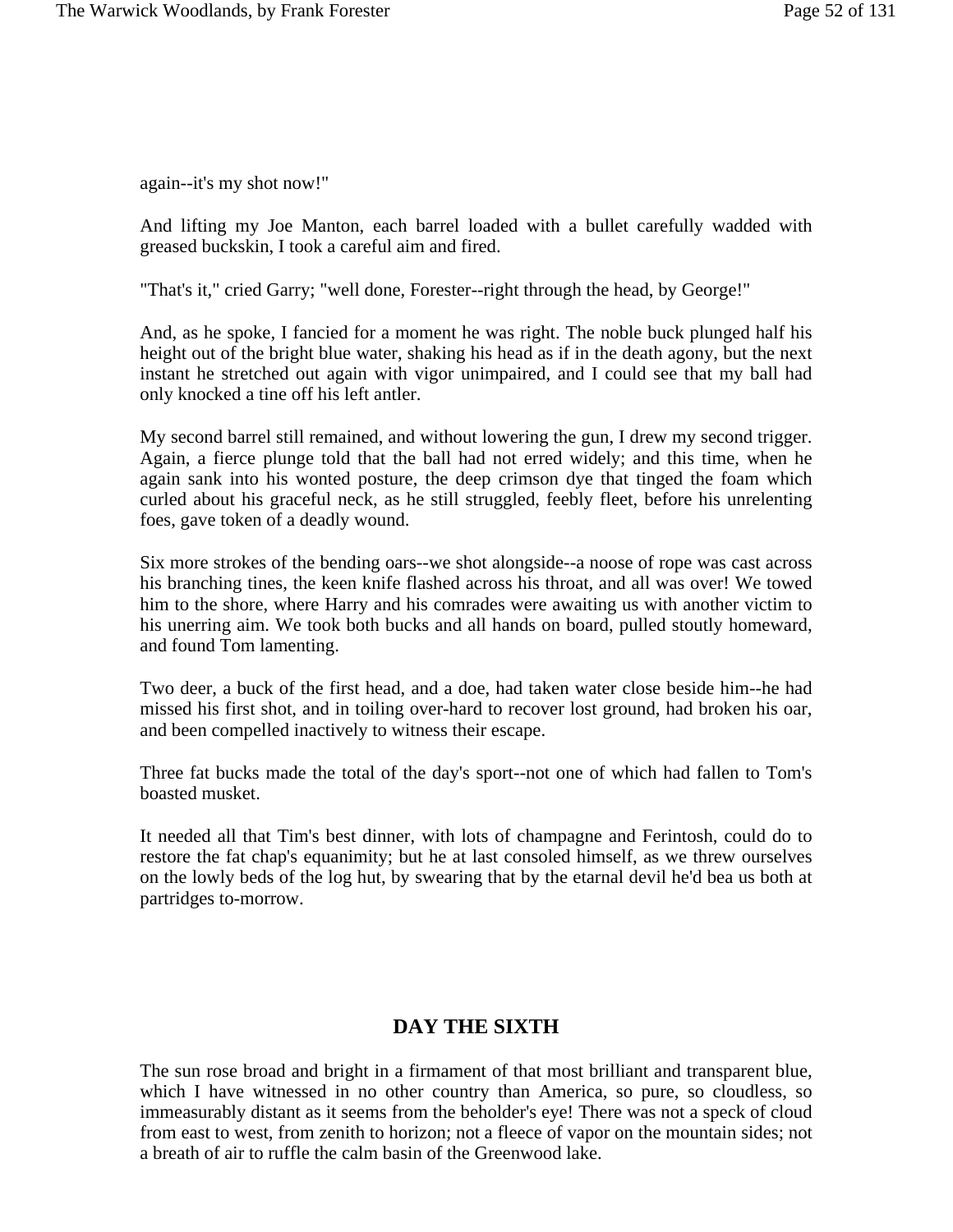The rock-crowned, forest-mantled ridge, on the farther side of the narrow sheet, was visible almost as distinctly through the medium of the pure fresh atmosphere, as though it had been gazed at through a telescope--the hues of the innumerable maples, in their various stages of decay, purple, and crimson, and bright gorgeous scarlet, were contrasted with the rich chrome yellow of the birch and poplars, the sere red leaves of the gigantic oaks, and with the ever verdant plumage of the junipers, clustered in massy patches on every rocky promontory, and the tall spires of the dark pines and hemlock.

Over this mass of many-colored foliage, the pale thin yellow light of the new-risen sun was pouring down a flood of chaste illumination; while, exhaled from the waters by his first beams, a silvery gauze-like haze floated along the shores, not rising to the height of ten feet from the limped surface, which lay unbroken by the smallest ripple, undisturbed by the slightest splash of fish or insect, as still and tranquil to the eye as though it had been one huge plate of beaten burnished silver; with the tall cones of the gorgeous hills in all their rich variety, in all their clear minuteness, reflected, summit downward, palpable as their reality, in that most perfect mirror.

Such was the scene on which I gazed, as on the last day of our sojourn in the Woodlands of fair Orange, I issued from the little cabin, under the roof of which I had slept so dreamlessly and deep, after the fierce excitement of our deer hunt, that while I was yet slumbering, all save myself had risen, donned their accoutrements, and sallied forth, I knew not whither, leaving me certainly alone, although as certainly not so much to my glory.

From the other cottage, as I stood upon the threshold, I might hear the voices of the females, busy at their culinary labors, the speedily approaching term of which was obviously denoted by the rich savory steams which tainted--not, I confess, unpleasantly- the fragrant morning air.

As I looked out upon this lovely morning, I did not, I acknowledge it, regret the absence of my excellent though boisterous companions; for there was something which I cannot define in the deep stillness, in the sweet harmonious quiet of the whole scene before me, that disposed my spirit to meditation far more than to mirth; the very smoke which rose from the low chimneys of the Teachmans' colony--not surging to and fro, obedient to the fickle winds--but soaring straight, tall, unbroken, upward, like Corinthian columns, each with its curled capital--seemed to invite the soul of the spectator to mount with it toward the sunny heavens.

By-and-by I strayed downward to the beach, a narrow strip of silvery sand and variegated pebbles, and stood there long, silently watching the unknown sports, the seemingly--to us at least--unmeaning movements, and strange groupings of the small fry, which darted to and fro in the clear shallows within two yards of my feet; or marking the brief circling ripples, wrought by the morning swallow's wing, and momently subsiding into the wonted rest of the calm lake.

How long I stood there musing I know not, for I had fallen into a train of thought so deep that I was utterly unconscious of everything around me, when I was suddenly aroused from my reverie by the quick dash of oars, and by a volley of some seven barrels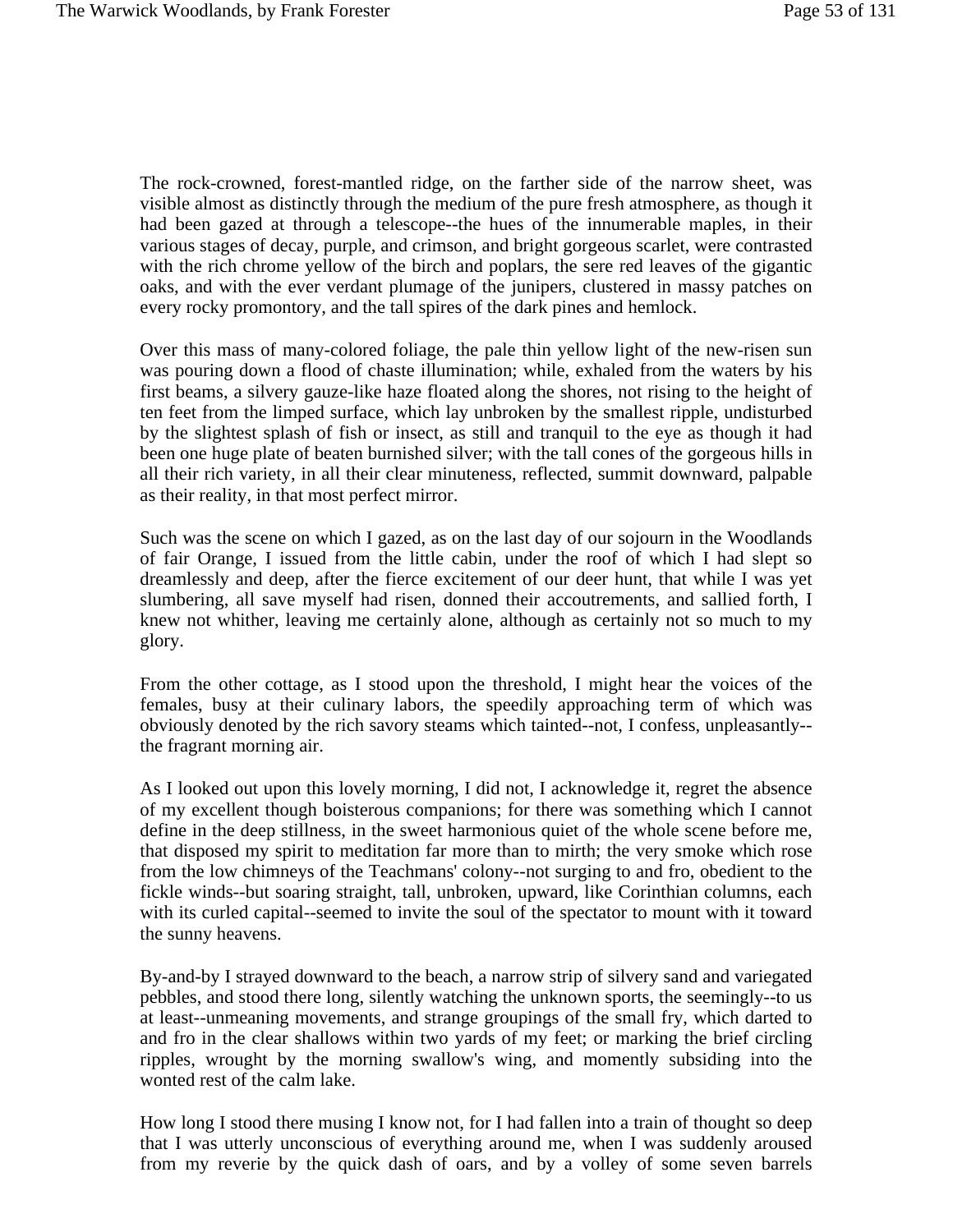discharged in quick succession. As I looked up with an air, I presume somewhat bewildered, I heard the loud and bellowing laugh of Tom and saw the whole of our stout company gliding up in two boats, the skiff and the canoe, toward the landing place, perhaps a hundred yards from the spot where I stood.

"Come here, darn you," were the first words I heard, from the mouth of what speaker it need not be said--"come here, you lazy, snortin, snoozin Decker--lend a hand here right stret away, will you? We've got more perch than all of us can carry--and Archer's got six wood-duck."

Hurrying down in obedience to this unceremonious mandate, I perceived that indeed their time had not been misemployed, for the whole bottom of the larger boat was heaped with fish--the small and delicate green perch, the cat-fish, hideous in its natural, but most delicious in its artificial shape, and, above all, the large and broad-backed yellow bass, from two to four pounds weight. While Archer, who had gone forth with Garry only in the canoe, had picked up half a dozen wood-duck, two or three of the large yellow-legs, a little bittern, known by a far less elegant appellative throughout the country, and thirteen English snipe.

"By Jove!" cried I, "but this is something like--where the deuce did you pick the snipe up, Harry--and, above all, why the deuce did you let me lie wallowing in bed this lovely morning?"

"One question at a time," responded he, "good Master Frank; one question at a time. For the snipe, I found them very unexpectedly, I tell you, in a bit of marshy meadow just at the outlet of the pond. Garry was paddling me along at the top of his pace, after a wingtipped wood-duck, when up jumped one of the long-billed rascals, and had the impudence to skim across the creek under my very nose--'skeap! skeap!' Well, I dropped him, you may be sure, with a charge, too, of duck shot; and he fell some ten yards over on the meadow; so leaving Garry to pursue the drake, I landed, loaded my gun with No. 9, and went to work--the result as you see; but I cleared the meadow--devil a bird is left there, except one I cut to pieces, and could not find for want of Chase--two went away without a shot, over the hills and far away. As for letting you lie in bed, you must talk to Tom about it; I bid him call you, and the fat rascal never did so, and never said a word about you, till we were ready for a start, and then no Master Frank was to the fore."

"Well, Tom," cried I, "what have you got to say to this?"

"Now, cuss you, don't come foolin' about me," replied that worthy, aiming a blow at me, which, had it taken place, might well have felled Goliah; but which, as I sprang aside, wasting its energies on the impassive air, had well nigh floored the striker. "Don't you come foolin' about me--you knows right well I called you, and you knows, too, you almost cried, and told me to clear out, and let you git an hour's sleep; for by the Lord you thought Archer and I was made of steel!--you couldn't and you wouldn't--and now you wants to know the reason why you warn't along with us!"

"Never mind the old thief, Frank," said Archer, seeing that I was on the point of answering, "even his own aunt says he is the most notorious liar in all Orange county--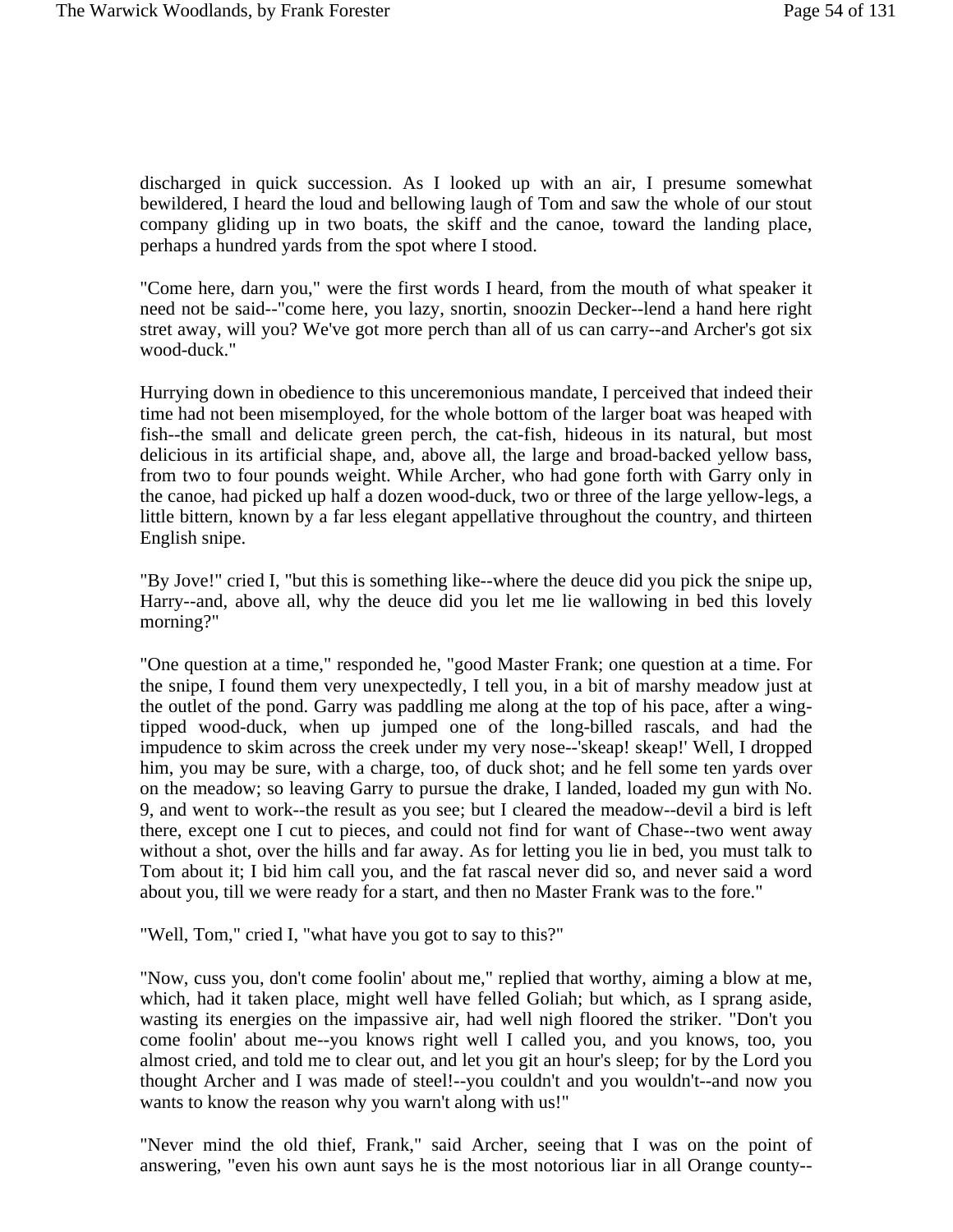and Heaven forbid we should gainsay that most respectable old lady!"

Into what violent asseveration our host would have plunged at this declaration, remains, like the tale of Cambuscan bold, veiled in deep mystery; for as he started from the log on which he had been reposing while in the act of unsplicing his bamboo fishing pole, the elder of the Teachmans thrust his head out of the cabin nearest to us--"Come, boys, to breakfast! "--and at the first word of his welcome voice, Tom made, as he would have himself defined it, stret tracks for the table. And a mighty different table it was from that to which we had sat down on the preceding morning. Timothy--unscared by the wonder of the mountain nymphs, who deemed a being of the masculine gender as an intruder, scarce to be tolerated, on the mysteries of the culinary art--had exerted his whole skill, and brought forth all the contents of his canteen! We had a superb steak of the fattest venison, graced by cranberries stewed with cayenne pepper, and sliced lemons. A pot of excellent black tea, almost as strong as the cognac which flanked it; a dish of beautiful fried perch, with cream as thick as porridge, our own loaf sugar, and Teachman's new laid eggs, hot wheaten cakes, and hissing rashers of right tender pork, furnished a breakfast forth that might have vied successfully with those which called forth, in the Hebrides, such raptures from the lexicographer.

Breakfast despatched--for which, to say the truth, Harry gave us but little time--we mustered our array and started; Harry and Tom and I making one party, with the spaniels- -Garry, the Teachmans, and Timothy, with the setters, which would hunt very willingly for him in Archer's absence, forming a second. It was scarce eight o'clock when we went out, each on a separate beat, having arranged our routes so as to meet at one o'clock in the great swamp, said to abound, beyond all other places, in the ruffed grouse or partridge, to the pursuit of which especially we had devoted our last day.

"Now, Frank," said Harry, "you have done right well throughout the week; and if you can stand this day's tramp, I will say for you that you are a sportsman, aye, every inch of one. We have got seven miles right hard walking over the roughest hills you ever saw--the hardest moors of Yorkshire are nothing to them--before we reach the swamp, and that you'll find a settler! Tom, here, will keep along the bottoms, working his way as best he can; while we make good the uplands! Are your flasks full?"

"Sartain, they are!" cried Tom--"and I've got a rousin big black bottle, too--but not a drop of the old cider sperrits do you git this day, boys; not if your thirsty throats were cracking for it!"

"Well, well! we won't bother you--you'll need it all, old porpoise, before you get to the far end. Here, take a hard boiled egg or two, Frank, and some salt, and I'll pocket a few biscuits--we must depend on ourselves to-day."

"Ay, ay, Sur," chuckled Timothy, "there's naw Tim Matlock to mak looncheon ready for ye 'a the day. See thee, measter Frank. Ay'se gotten 't measter's single barrel; and gin I dunna ootshoot measter Draa--whoy Ay'se deny my coontry!"

"Most certainly you will deny it then, Tim," answered I, "for Mr. Draw shoots excellently well, and you--"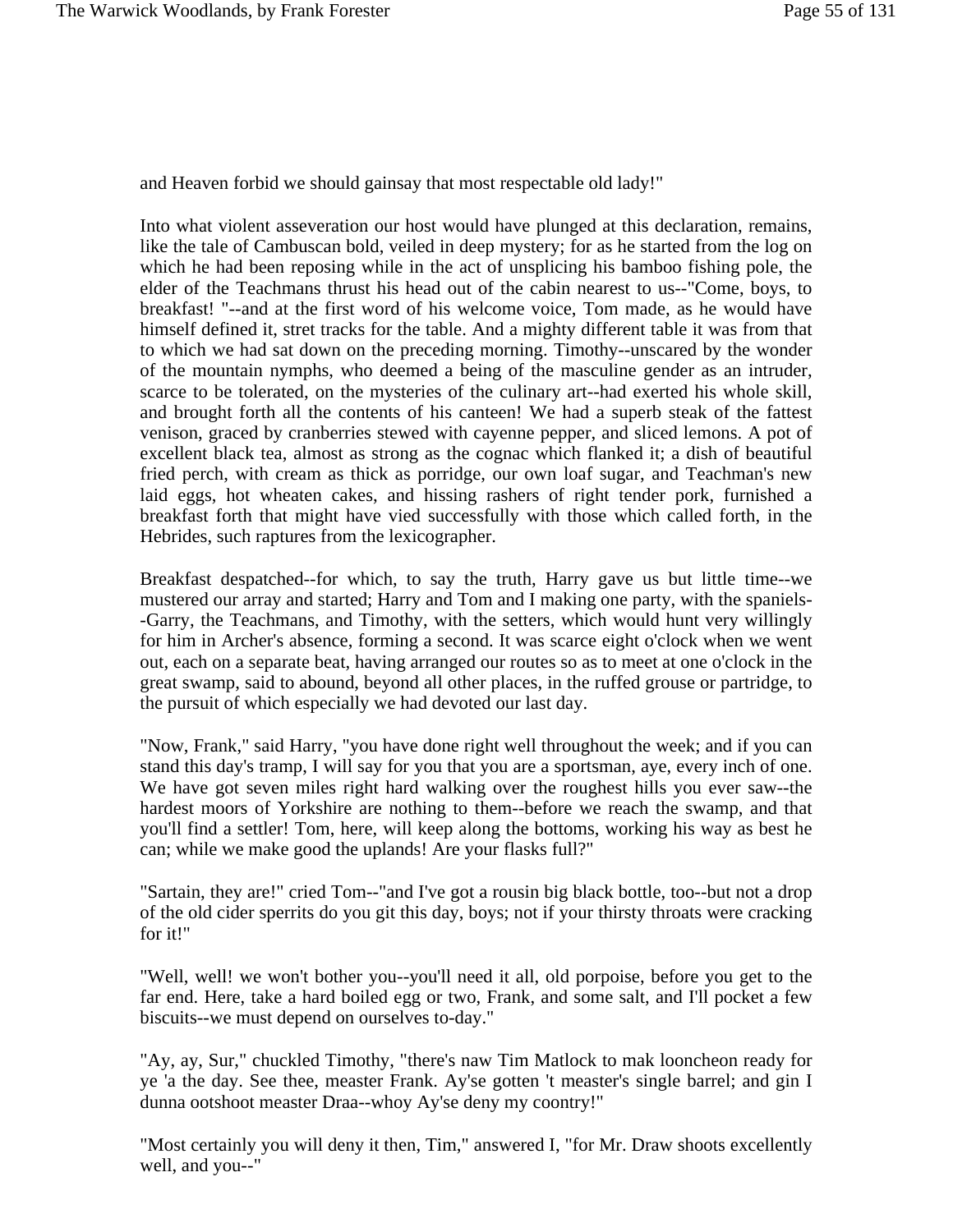"And Ay'se shot mony a hare by 't braw moon, doon i' bonny Cawoods. Ay'se beat, Ay'se oophaud\* [\*Oophaud, Yorkshire. Anglice, uphold] it!" So saying, he shouldered the long single barrel, and paddled off with the most extraordinary expedition after the Teachmans, who had already started, leading the setters in a leash, till they were out of sight of Archer.

"They have the longest way to go," said Harry, "by a mile at the least; so we have time for a cheroot before we three get under way."

Cigars were instantly produced and lighted, and we lounged about the little court for the best part of half an hour, till the report of a distant gunshot, ringing with almost innumerable reverberations along the woodland shores, announced to us that our companions had already got into their work.

"Here goes," cried Harry, springing to his feet at once, and grasping his good gun; "here goes--they have got into the long hollow, Tom, and by the time we've crossed the ridge, and got upon our ground, they'll be abreast of us."

"Hold on! hold on!" Tom bellowed, "you are the darndest critter, when you do git goin- now hold on, do--I wants some rum, and Forester here looks a kind of white about the gills, his what-d'ye-call, cheeroot, has made him sick, I reckon!"

Of course, with such an exhortation in our ears as this, it was impossible to do otherwise than wet our whistles with one drop of the old Ferintosh; and then, Tom having once again recovered his good humor, away we went, and "clombe the high hill," though we "swam not the deep river," as merrily as ever sportsman did, from the days of Arbalast and Longbow, down to these times of Westley Richards' caps and Eley's wire cartridges.

A tramp of fifteen minutes through some scrubby brushwood, brought us to the base of a steep stony ridge covered with tall and thrifty hickories and a few oaks and maples intermixed, rising so steeply from the shore that it was necessary not only to strain every nerve of the leg, but to swing our bodies up from tree to tree, by dint of hand. It was indeed a hard and heavy tug; and I had pretty tough work, what between the exertion of the ascent, and the incessant fits of laughter into which I was thrown by the grotesquely agile movements of fat Tom; who, grunting, panting, sputtering, and launching forth from time to time the strangest and most blasphemously horrid oaths, contrived to make way to the summit faster than either of us--crashing through the dense underwood of juniper and sumac, uprooting the oak saplings as he swung from this to that, and spurning down huge stones upon us, as we followed at a cautious distance. When we at last crowned the ridge, we found him, just as Harry had predicted, stretched in a half recumbent attitude, leaning against a huge gray stone, with his fur cap and double-barrel lying upon the withered leaves beside him, puffing, as Archer told him, to his mighty indignation, like a great grampus in shoal water.

After a little rest, however, Falstaff revived, though not before he had imbibed about a pint of applejack, an occupation in which he could not persuade either of us, this time, to join him. Descending from our elevated perch, we now got into a deep glen, with a small brooklet winding along the bottom, bordered on either hand by a stripe of marshy bog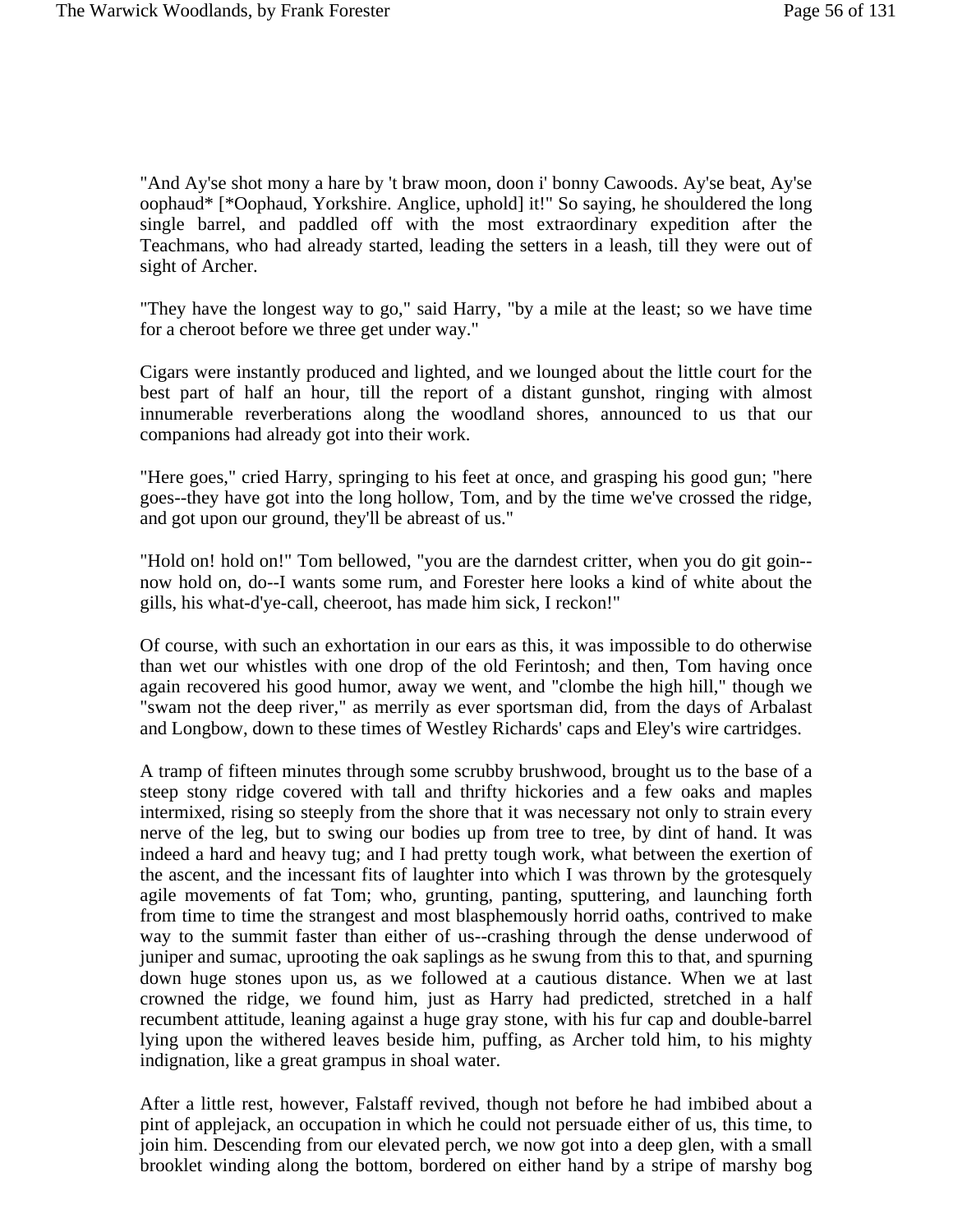earth, bearing a low growth of alder bushes, mixed with stunted willows. On the side opposite to that by which we had descended, the hill rose long and lofty, covered with mighty timber-trees standing in open ranks and overshadowing a rugged and unequal surface, covered with whortleberry, wintergreen, and cranberries, the latter growing only along the courses of the little runnels, which channeled the whole slope. Here, stony ledges and gray broken crags peered through the underwood, among the crevices of which the stunted cedars stood thick set, and matted with a thousand creeping vines and brambles; while there, from some small marshy basin, the giant Rhododendron Maximum rose almost to the height of a timber tree.

"Here, Tom," said Harry, "keep you along this run--you'll have a woodcock every here and there, and look sharp when you hear them fire over the ridge, for they can't shoot to speak of, and the ruffed grouse will cross--you know. You, master Frank, stretch your long legs and get three parts of the way up this hill--over the second mound--there, do you see that great blue stone with a thunder-splintered tree beside it? just beyond that! then turn due west, and mark the trending of the valley, keeping a little way ahead of me, which you will find quite easy, for I shall have to beat across you both. Go very slow, Tom--now, hurrah!"

Exhorted thus, I bounded up the hill and soon reached my appointed station; but not before I heard the cheery voice of Archer encouraging the eager spaniels--"Hie cock! hie cock! pu-r-r-h!"--till the woods rang to the clear shout.

Scarce had I reached the top, before, as I looked down into the glen below me, a puff of white smoke, instantly succeeded by a second, and the loud full reports of both his barrels from among the green-leafed alders, showed me that Tom had sprung game. The next second I heard the sharp questing of the spaniel Dan, followed by Harry's "Charge!- down Cha-arge, you little thief--down to cha-arge, will you!"

But it was all in vain--for on he went furious and fast, and the next moment the thick whirring of a grouse reached my excited ears. Carefully, eagerly, I gazed out to mark the wary bird; but the discharge of Harry's piece assured me, as I thought, that further watch was needless; and stupidly enough I dropped the muzzle of my gun.

Just at the self-same point of time--"Mark! mark, Frank!" shouted Archer, "mark! there are a brace of them!"--and as he spoke, gliding with speed scarcely inferior to a bullet's flight upon their balanced pinions, the noble birds swept past me, so close that I could have struck them with a riding whip.

Awfully fluttered was I--I confess--but by a species of involuntary and instinctive consideration I rallied instantly, and became cool. The grouse had seen me, and wheeled diverse; one darting to the right, through a small opening between a cedar bush and a tall hemlock--the other skimming through the open oak woods a little toward the left.

At such a crisis thought comes in a second's space; and I have often fancied that in times of emergency or great surprise, a man deliberates more promptly, and more prudently withal, than when he has full time to let his second thought trench on his first and mar it. So was it in this case with me. At half a glance I saw, that if I meant to get both birds, the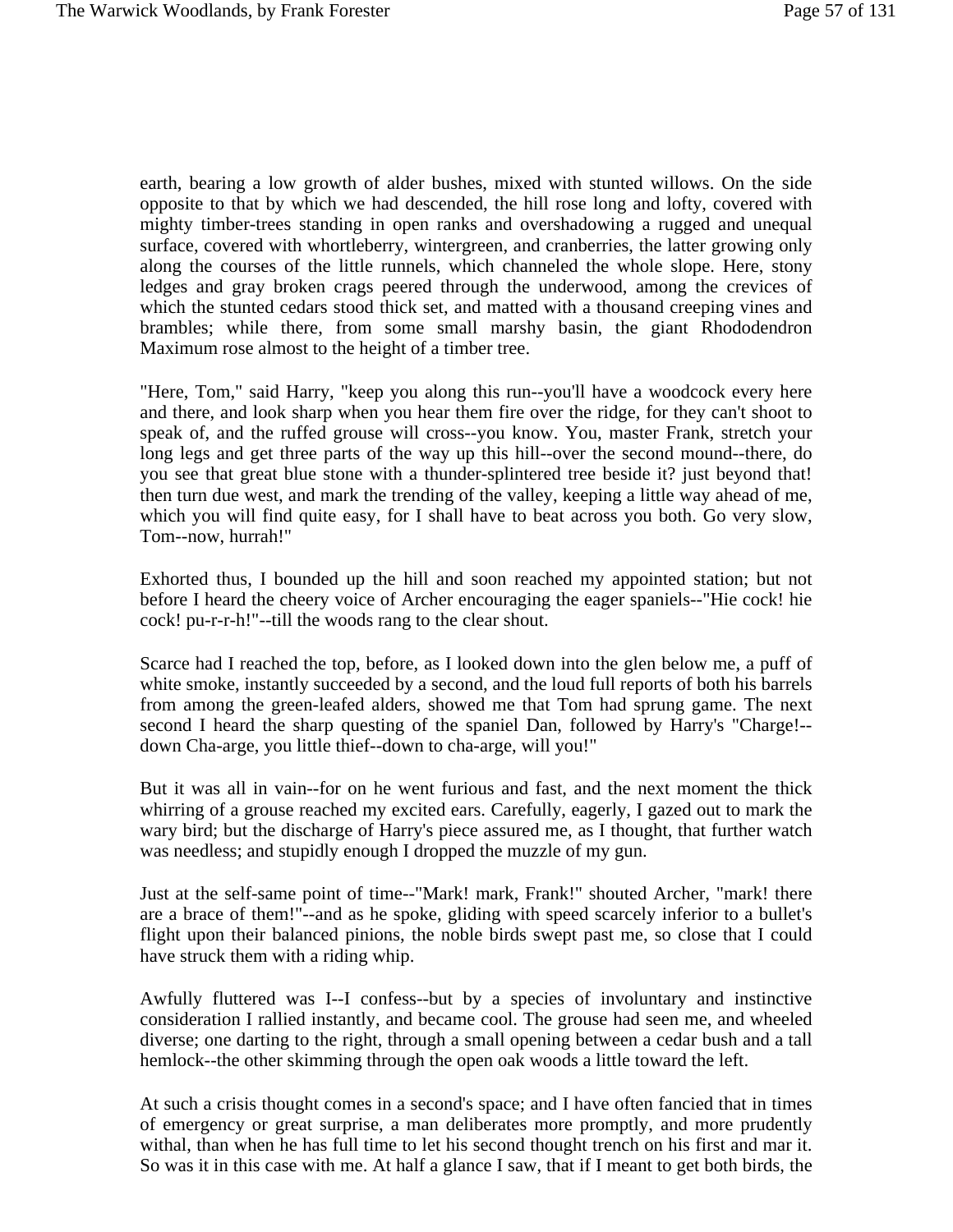right-hand fugitive must be the first, and that with all due speed; for but a few yards further he would have gained a brake which would have laughed to scorn Lord Kennedy or Harry T--r.

Pitching my gun up to my shoulder, both barrels loaded with Eley's red wire cartridge No. 6, I gave him a snap shot, and had the satisfaction of seeing him keeled well over, not wing-tipped or leg-broken, but fairly riddled by the concentrated charge of something within thirty yards. Turning as quick as light, I caught a fleet sight of the other, which by a rapid zig-zag was now flying full across my front, certainly over forty-five yards distant, among a growth of thick-set saplings--the hardest shot, in my opinion, that can be selected to test a quick and steady sportsman. I gave it him, and down he came too--killed dead--that I knew, for I had shot full half a yard before him. Just as I dropped my butt to load, the hill began to echo with the vociferous yells of master Dan, the quick redoubled cracks of Harry's heavy dog-whip, and his incessant rating--"Down, cha-arge! For shaame! Dan! Dan! down cha-arge! for sha-ame! "--broken at times by the impatient oaths of Tom Draw, in the gulley, who had, it seems, knocked down two woodcock, neither of which he could bag, owing to the depth and instability of the wet bog.

"Quit! quit! cuss you, quit there, leatherin that brute! Quit, I say, or I'll send a shot at you! Come here, Archer--I say, come here!--there be the darndest lot of droppins here, I ever see--full twenty cock, I swon!"

But still the scourge continued to resound, and still the raving of the spaniel excited Tom's hot ire.

"Frank Forester!" exclaimed he once again. "Do see now--Harry missed them partridge, and so he licks the poor dumb brute for it. I wish I were a spannel, and he'd try it on with me!"

"I will, too," answered Archer, with a laugh; "I will, too, if you go wish it, though you are not a spaniel, nor any thing else half so good. And why, pray, should I not scourge this wild little imp? he ran slap into the best pack of ruffed grouse I have seen this two years-fifteen or sixteen birds. I wonder they're not scattered--it's full late to find them packed!"

"Did you kill ere a one?" Tom holloaed; "not one, either of you!"

"I did," answered Harry, "I nailed the old cock bird, and a rare dog he is!--two pounds, good weight, I warrant him," he added, weighing him as he spoke. "Look at the crimson round his eye, Frank, like a cock pheasant's, and his black ruff or tippet--by George! but he's a beauty! And what did you do?" he continued.

"I bagged a brace--the only two that crossed me."

"Did you, though?" exclaimed Archer, with no small expression of surprise; "did you, though?--that's prime work--it takes a thorough workmen to bag a double shot upon October grouse. But come, we must go down to Tom; hark how the old hound keeps bawling."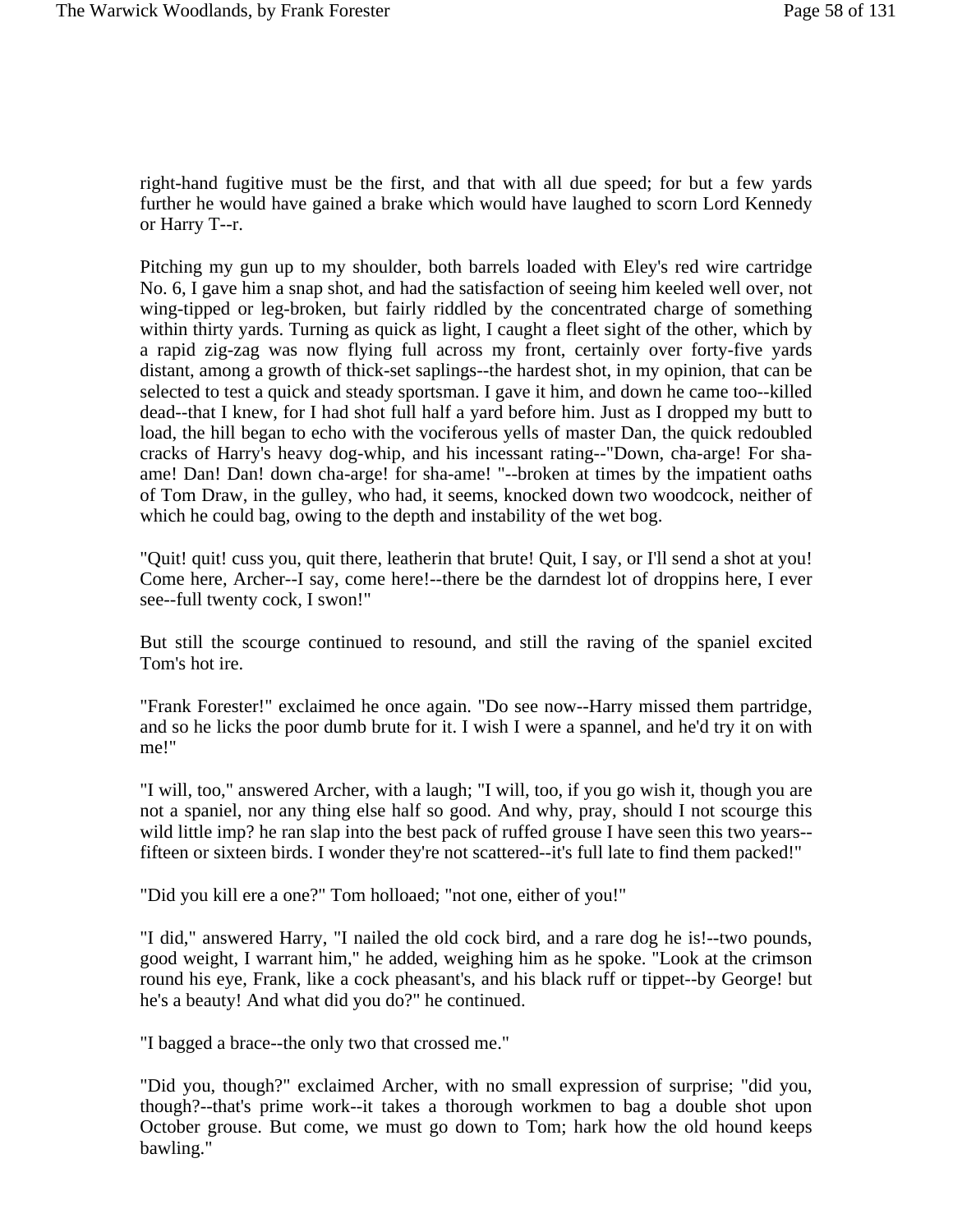Well, down we went. The spaniels quickly retrieved his dead birds, and flushed some fifteen more, of which we gave a clean account--Harry making up for lost time by killing six cock, right and left, almost before they topped the bushes--seven more fell to me, but single birds all of them--and but one brace to Tom, who now began to wax indignant; for Archer, as I saw, for fun's sake, was making it a point to cut down every bird that rose to him, before he could get up his gun; and then laughed at him for being fat and slow. But the laugh was on Tom's side before long--for while we were yet in the valley, the report of a gun came faintly down the wind from beyond the hill, and as we all looked out attentively, a grouse skimmed the brow, flying before the wind at a tremendous pace, and skated across the valley without stooping from his altitude. I stood the first, and fired, a yard at least ahead of him--on he went, unharmed and undaunted; bang went my second barrel--still on he went, the faster, as it seemed, for the weak insult.

Harry came next, and he too fired twice, and--tell it not in Gath-- missed twice! "Now, Fat-Guts!" shouted Archer, not altogether in his most amiable or pleasing tones; and sure enough up went the old man's piece--roundly it echoed with its mighty charge--a cloud of feathers drifted away in a long line from the slaughtered victim--which fell not direct, so rapid was its previous flight, but darted onward in a long declining tangent, and struck the rocky soil with a thud clearly audible where we stood, full a hundred yards from the spot where it fell.

He bagged, amid Tom's mighty exultation, forward again we went and in a short half hour got into the remainder of the pack which we had flushed before, in some low tangled thorn cover, among which they lay well, and we made havoc of them. And here the oddest accident I ever witnessed in the field took place--so odd, that I am half ashamed to write to it--but where's the odds, for it is true.

A fine cock bird was flushed close at Tom's feet, and went off to the left, Harry and I both standing to the right; he blazed away, and at the shot the bird sprung up six or eight feet into the air, with a sharp staggering flutter. "Killed dead!" cried I; "well done again, Fat Tom." But to my great surprise the grouse gathered wing, and flew on, feebly at first, and dizzily, but gaining strength more and more as he went on the farther. At the last, after a long flight, he treed in a tall leafless pine.

"Run after him, Frank," Archer called to me, "you are the lightest; and we'll beat up the swale till you return. You saw the tree he took?"

"Aye, aye!" said I preparing to make off.

"Well! he sits near the top--now mind me! no chivalry Frank! give him no second chance--a ruffed grouse, darting downward from a tall pine tree, is a shot to balk the devil--it's full five to one that you shoot over and behind him--give him no mercy!"

Off I went, and after a brisk trot, five or six minutes long, reached my tree, saw my bird perched on a broken limb close to the time-blanched trunk, cocked my Joe Manton, and was in the very act of taking aim, when something so peculiar in the motion of the bird attracted me, that I paused. He was nodding like a sleepy man, and seemed with difficulty to retain his foot-hold. While I was gazing, he let go, pitched headlong, fluttered his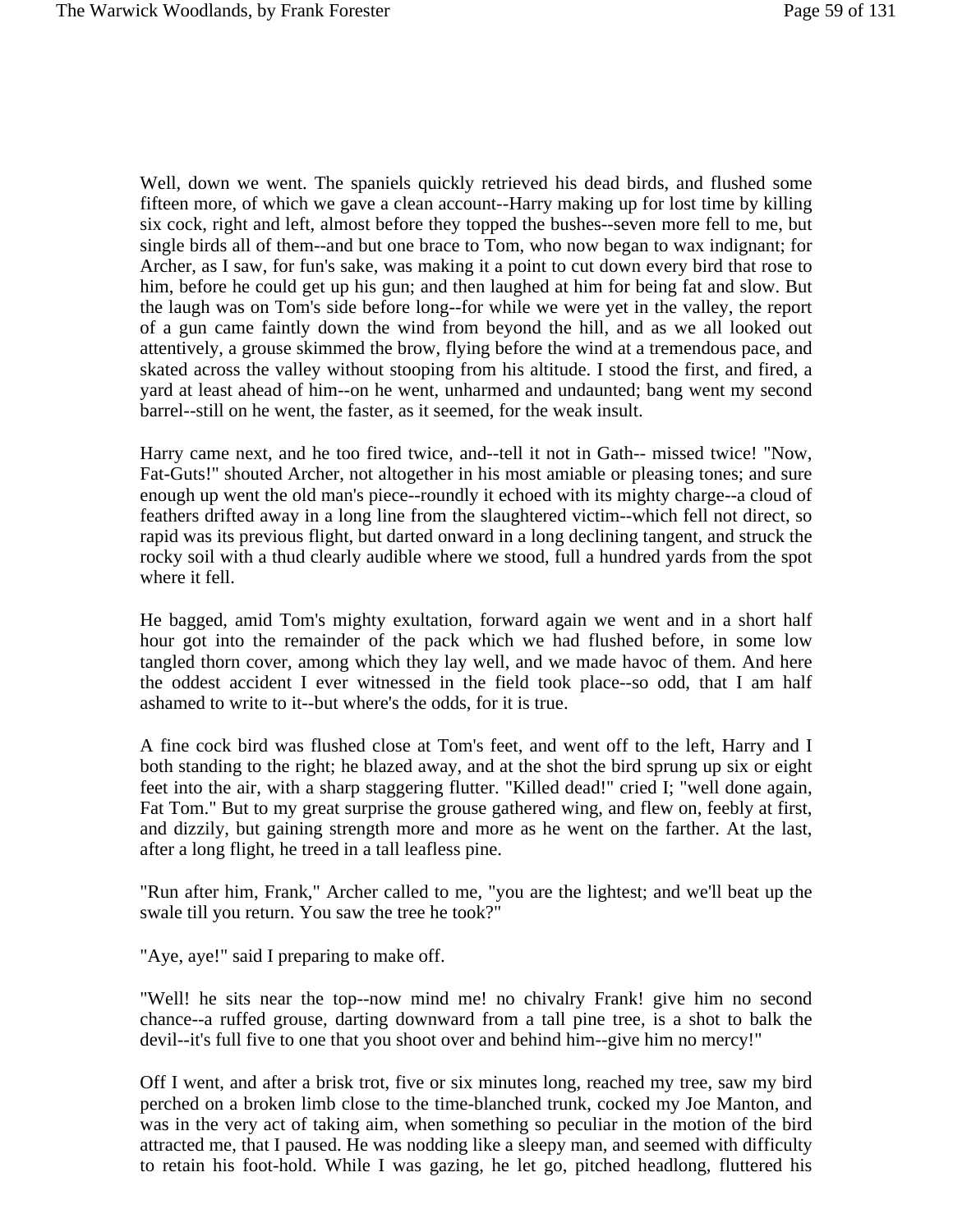wings in the death-struggle, yet in air, and struck the ground close at my feet, stone-dead. Tom's first shot had cut off the whole crown of the head, with half the brain and the right eye; and after that the bird had power to fly five or six hundred yards, and then to cling upon its perch for at least ten minutes.

Rejoining my companions, we again went onward, slaying and bagging as we went, till when the sun was at meridian we sat down beside the brook to make our frugal meal--not to-day of grilled woodcock and champagne, but of hard eggs, salt, biscuit, and Scotch whiskey--not so bad either--nor were we disinclined to profit by it. We were still smoking on the marge, when a shot right ahead told us that our out-skirting party was at hand.

All in an instant were on the alert; in twenty minutes we joined forces, and compared results. We had twelve grouse, five rabbits, seventeen woodcock; they, six gray squirrels, seven grouse, and one solitary cock --Tim, proud as Lucifer at having led the field. But his joy now was at an end--for to his charge the setters were committed to be led in leash, while we shot on, over the spaniels. Another dozen grouse, and eighteen rabbits, completed our last bag in the Woodlands.

Late was it when we reached the Teachmans' hut--and long and deep was the carouse that followed; and when the moon had sunk and we were turning in, Tom Draw swore with a mighty oath of deepest emphasis--that since we had passed a week with him, he'd take a seat down in the wagon, and see the Beacon Races. So we filled round once more, and clinked our glasses to bind the joyous contract, and turned in happy.

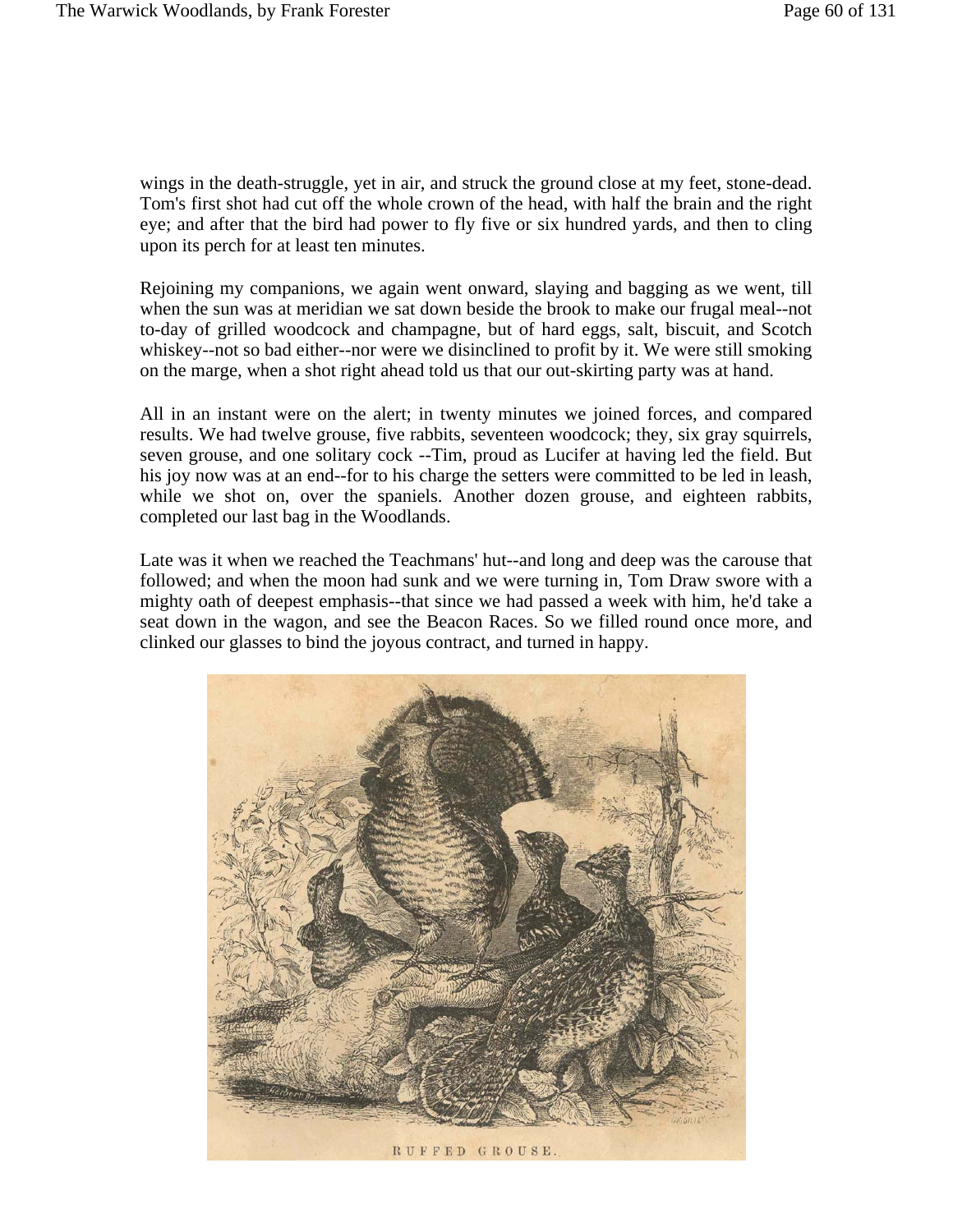#### **DAY THE SEVENTH**

Once more we were compelled to change our purpose.

When we left Tom Draw's it had been, as we thought, finally decided that we were for this bout to visit that fair village no more, but when that worthy announced his own determination to accompany us on our homeward route, and when we had taken into consideration the fact, that, independent of Tom's two hundred and fifty weight of solid flesh, we had two noble bucks, beside quail, ruffed grouse, woodcock, and rabbit almost innumerable to transport, in addition to our two selves and Timothy, with the four dogs, and lots of luggage--when we, I say, considered all this, it became apparent that another vehicle must be provided for our return. So during the last jorum, it had been put to the vote and unanimously carried that we should start for Tom's, by a retrograde movement, at four o'clock in the morning, breakfast with him, and rig up some drag or other wherein Timothy might get the two deer and the dogs, as best he might, into the city.

"As for us," said Harry, "we will go down the other road, Tom, over the back-bone of the mountain, dine with old Colonel Beams, stop at Paterson, and take a taste at the Holy Father's poteen--you may look at the Falls if you like it, Frank, while we're looking at the Innishowen-- and so get home to supper. I'll give you both beds for one night--but not an hour longer--my little cellar would be broken, past all doubt, if old Tom were to get two nights out of it!"

"Ay'se sure it would," responded Timothy, who had been listening, all attention, mixing meanwhile some strange compound of eggs and rum and sugar. "Whoy, measter Draa did pratty nigh drink 't out yance--that noight 'at eight chaps, measter Frank, drank oop two baskets o' champagne, and fifteen bottles o' 't breawn sherry--Ay carried six on 'em to bed, Ay'se warrant it--and yan o' them, young measter Clark, he spoilt me a new suit o' liveries, wi' vomiting a top on me."

"That'll do, Timothy," interposed Archer, unwilling, as I thought, that the secret mysteries of his establishment should be revealed any further to the profane ears which were gaping round about us--"that'll do for the present--give Mr. Draw that flip--he's looking at it very angrily, I see! and then turn in, or you'll be late in the morning; and, by George, we must be away by four o'clock at latest, for we have all of sixty miles to make to-morrow, and Tom's fat carcase will try the springs most consumedly, down hill."

Matters thus settled, in we turned, and--as it seemed to me, within five minutes, I was awakened by Harry Archer, who stood beside my bed full dressed, with a candle in his hand.

"Get up," he whispered, "get up, Frank, very quietly; slip on your great-coat and your slippers--we have a chance to serve Tom out--he's not awake for once! and Timothy will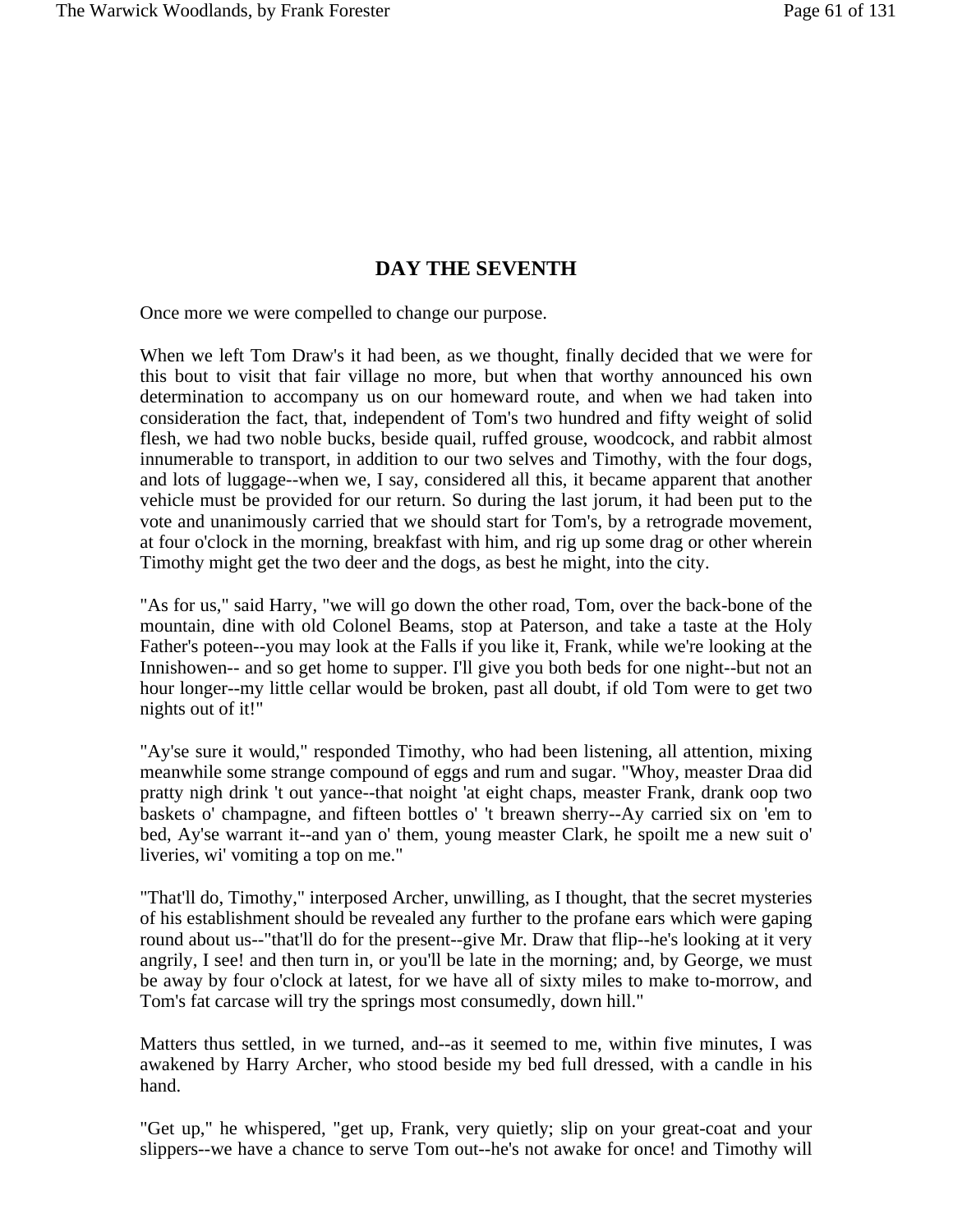have the horses ready in five minutes!"

Up I jumped on the instant, hauled on a rough-frieze pea-jacket, thrust my unstockinged feet into their contrary slippers, and followed Harry, on the tips of my toes, along a creaking passage, guided by the portentous ruckling snorts, which varied the ilk profundity of the fat man's slumbers. When I reached his door, there stood Harry, laughing to himself, with a small quiet chuckle, perfectly inaudible at three feet distance, the intensity of which could, however, be judged by the manner in which it shook his whole person. Two huge horse-buckets, filled to the brim, were set beside him; and he had cut a piece of an old broomstick so as to fit exactly to the width of the passage, across which he had fastened it, at about two feet from the ground, so that it must most indubitably trip up any person, who should attempt to run along that dark and narrow thoroughfare.

"Now, Frank," said he, "see here! I'll set this bucket here behind the door--we'll heave the other slap into his face--there he lies, full on the broad of his fat back, with his mouth wide open--and when he jumps up full of fight, which he is sure to do, run you with the candle, which blow out the moment he appears, straight down the passage. I'll stand back here, and as he trips over that broomstick, which he is certain to do, I'll pitch the other bucket on his back--and if he does not think he's bewitched, I'll promise not to laugh. I owe him two or three practical jokes, and now I've got a chance, so I'll pay him all at once."

Well! we peeped in, aided by the glare of the streaming tallow candle, and there, sure enough, with all the clothes kicked off him, and his immense rotundity protected only from the cold by an exceeding scanty shirt of most ancient cotton, lay Tom, flat on his back, like a stranded porpoise, with his mouth wide open, through which he was puffing and breathing like a broken-winded cab-horse, while through his expanded nostrils he was snoring loudly enough to have awaked the seven sleepers. Neither of us could well stand up for laughing. One bucket was deposited behind the door, and back stood Harry ready to slip behind it also at half a moment's warning--the candlestick was placed upon the floor, which I was to kick over in my flight.

"Stand by to heave!" whispered my trusty comrade--"heave!" and with the word--flash!- slush!--out went the whole contents of the full pail, two gallons at the least of ice-cold water, slap in the chaps, neck, breast, and stomach of the sound sleeper. With the most wondrous noise that ears of mine have ever witnessed--a mixture of sob, snort, and groan, concluding in the longest and most portentous howl that mouth of man ever uttered--Tom started out of bed; but, at the very instant I discharged my bucket, I put my foot upon the light, flung down the empty pail, and bolted. Poor devil!--as he got upon his feet the bucket rolled up with its iron handles full against his shins, the oath he swore at which encounter, while he dashed headlong after me, directed by the noise I made on purpose, is most unmentionable. Well knowing where it was, I easily jumped over the stick which barred the passage. Not so Tom--for going at the very top of his pace, swearing like forty troopers all the time, he caught it with both legs just below the knees, and went down with a squelch that shook the whole hut to the rooftree, while at the self-same instant Harry once again soused him with the contents of the second pail, and made his escape unobserved by the window of Tom's own chamber. Meanwhile I had reached my room,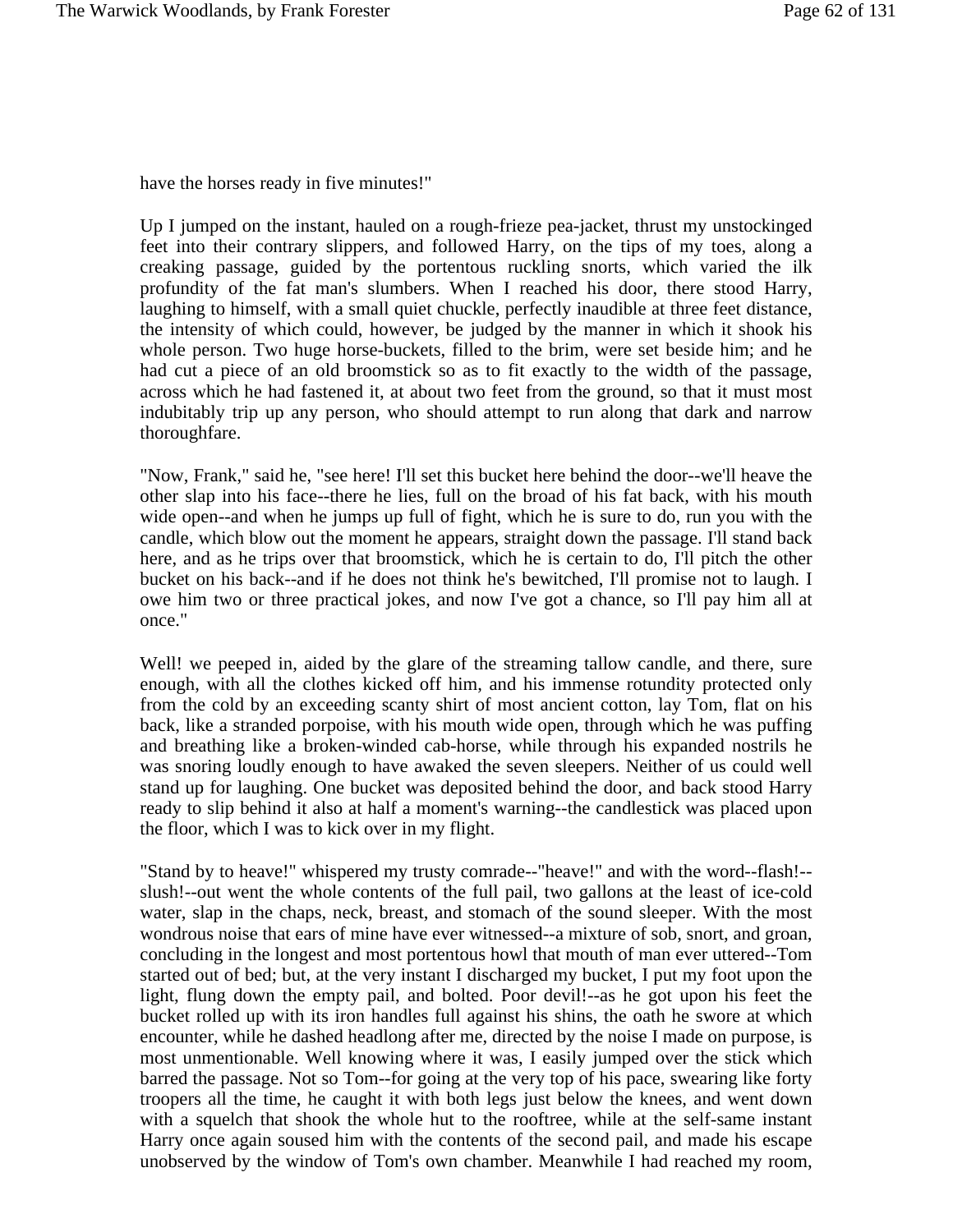and flinging off my jacket, came running out with nothing but my shirt and a lighted candle, to Tom's assistance, in which the next moment I was joined by Harry, who rushed in from out of doors with the stable lanthorn.

"What's the row now?" he said, with his face admirably cool and quiet. "What the devil's in the wind?"

"Oh! Archer!" grunted poor Tom, in most piteous accents--"them darned etarnal Teachmans--they've murdered me right out! I'll never get over this--ugh! ugh! ugh! Half drowned and smashed up the darndest! Now aint it an etarnal shame! Cuss them, if I doos n't sarve them out for it, my name's not Thomas Draw!"

"Well, it is not," rejoined Harry, "who in the name of wonder ever called you Thomas? Christened you never were at all, that's evident enough, you barbarous old heathen--but you were certainly named Tom."

Swearing, and vowing vengeance on Jem Lyn, and Garry, and the Teachmans --each one of whom, by the way, was sound asleep during this pleasant interlude--and shaking with the cold, and sputtering with uncontrollable fury, the fat man did at length get dressed, and after two or three libations of milk punch, recovered his temper somewhat, and his spirits altogether.

Although, however, Harry and I told him very frankly that we were not merely the sole planners, but the sole executors, of the trick--it was in vain we spoke. Tom would not have it.

"No--he knew--he knew well enough; did we go for to think he was such an old etarnal fool as not to know Jem's voice--a bloody Decker--he would be the death of him."

And direful, in good truth, I do believe, were the jokes practical, and to him no jokes at all, which poor Jem had to undergo, in expiation of his fancied share in this our misdemeanor.

Scarce had the row subsided, before the horses were announced. Harry and I, and Tom and Timothy, mounted the old green drag; and, with our cheroots lighted--the only lights, by the way, that were visible at all --off we went at a rattling trot, the horses in prime condition, full of fire, biting and snapping at each other, and making their bits clash and jingle every moment. Up the long hill, and through the shadowy wood, they strained, at full ten miles an hour, without a touch of the whip, or even a word of Harry's well-known voice.

We reached the brow of the mountain, where there are four cleared fields--whereon I once saw snow lie five feet deep on the tenth day of April--and an old barn; and thence we looked back through the cold gray gloom of an autumnal morning, three hours at least before the rising of the sun, while the stars were waning in the dull sky, and the moon had long since set, toward the Greenwood lake.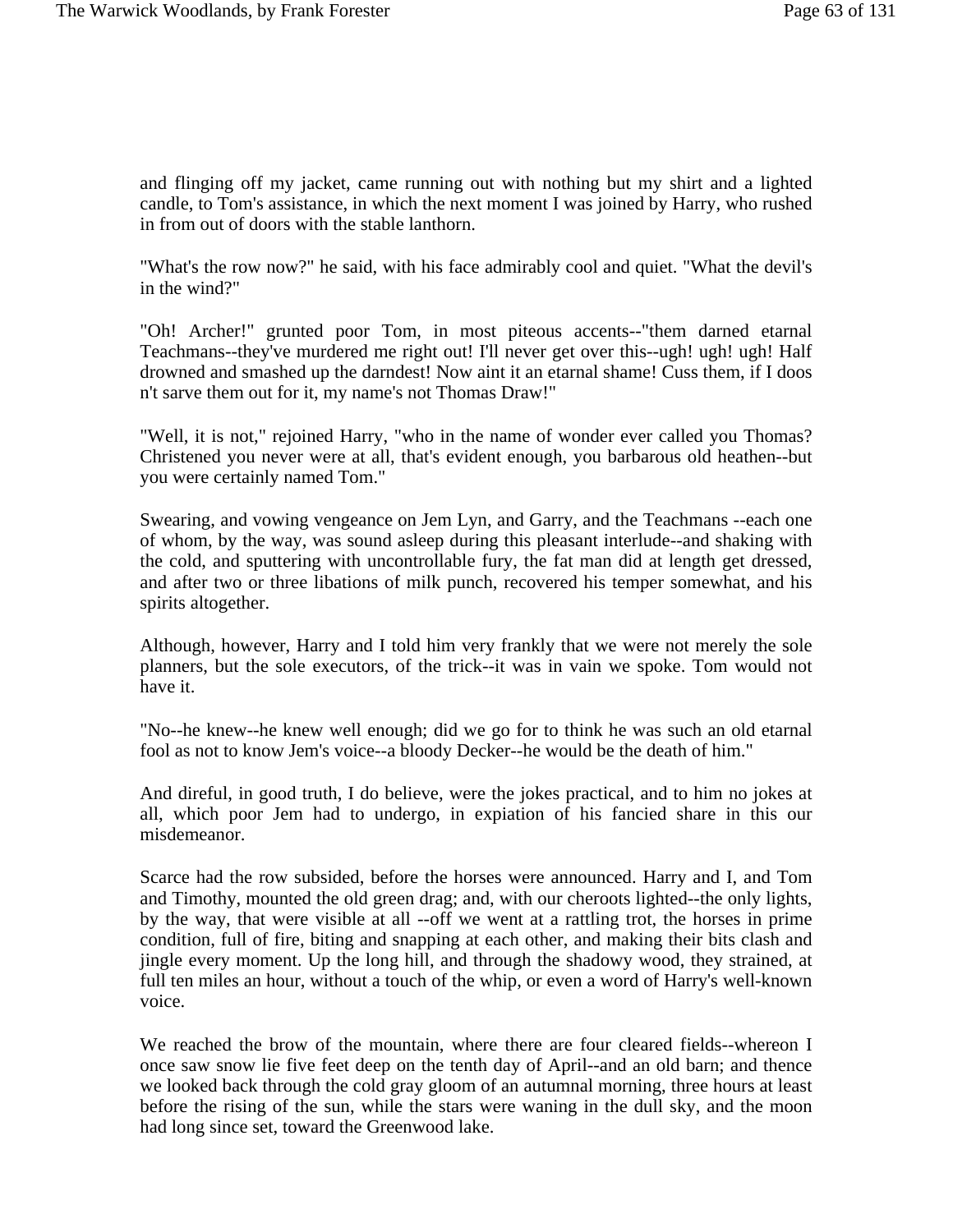Never was there a stronger contrast, than between that lovely sheet of limpid water, as it lay now--cold, dun, and dismal, like a huge plate of pewter, without one glittering ripple, without one clear reflection, surrounded by the wooded hills which, swathed in a dim mist, hung grim and gloomy over its silent bosom--and its bright sunny aspect on the previous day.

Adieu! fair Greenwood Lake! adieu! Many and blithe have been the hours which I have spent around, and in, and on you--and it may well be I shall never see you more--whether reflecting the full fresh greenery of summer; or the rich tints of cisatlantic autumn; or sheeted with the treacherous ice; but never, thou sweet lake, never will thy remembrance fade from my bosom, while one drop of life-blood warms it; so art thou intertwined with memories of happy careless days, that never can return --of friends, truer, perhaps, though rude and humble, than all of prouder seeming. Farewell to thee, fair lake! Long may it be before thy rugged hills be stripped of their green garniture, or thy bright waters marred by the unpicturesque improvements of man's avarice!--for truly thou, in this utilitarian age, and at brief distance from America's metropolis, art young, and innocent, and unpolluted, as when the red man drank of thy pure waters, long centuries ere he dreamed of the pale-faced oppressors, who have already rooted out his race from half its native continent.\* [\*Marred it has been long ago. A huge dam has been drawn across its outlet, in order to supply a feeder to the Morris Canal--a gigantic piece of unprofitable improvement, made, I believe, merely as a basis on which for brokers, stock-jobbers--et id genus omne of men too utilitarian and ambitious to be content with earning money honestly--to exercise their prodigious 'cuteness. The effect of this has been to change the bold shores into pestilential submerged swamps, whereon the dead trees still stand, tall, gray and ghostly; to convert a number of acres of beautiful meadow-land into stagnant grassy shallows; to back up the waters at the lake's head, to the utter destruction of several fine farms; and, last not least, to create fever and ague in abundance, where no such thing had ever been heard tell of before. Certainly! your well devised improvement is a great thing for a country!]

Another half hour brought us down at a rattling pace to the village, and once again we pulled up at Tom's well-known dwelling, just as the day was breaking. A crowd of loiterers, as usual, was gathered even at that untimely season in the large bar-room; and when the clatter of our hoofs and wheels announced us, we found no lack of readyhanded and quick tongued assistants.

"Take out the horses, Timothy," cried Harry, "unharness them, and rub them down as quickly and as thoroughly as may be--let them have four quarts each, and mind that all is ready for a start before an hour. Meantime, Frank, we will overhaul the game, get breakfast, and hunt up a wagon for the deer and setters."

"Don't bother yourself about no wagon," interposed Tom, "but come you in and liquor, else we shall have you gruntin half the day; and if old roan and my long pig-box wont carry down the deer, why I'll stand treat."

A jorum was prepared, and discussed accordingly, fresh ice produced, the quail and woodcock carefully unpacked, and instantly re-stowed with clean straw, a measure which, however, seemed almost supererogatory, since so completely had the external air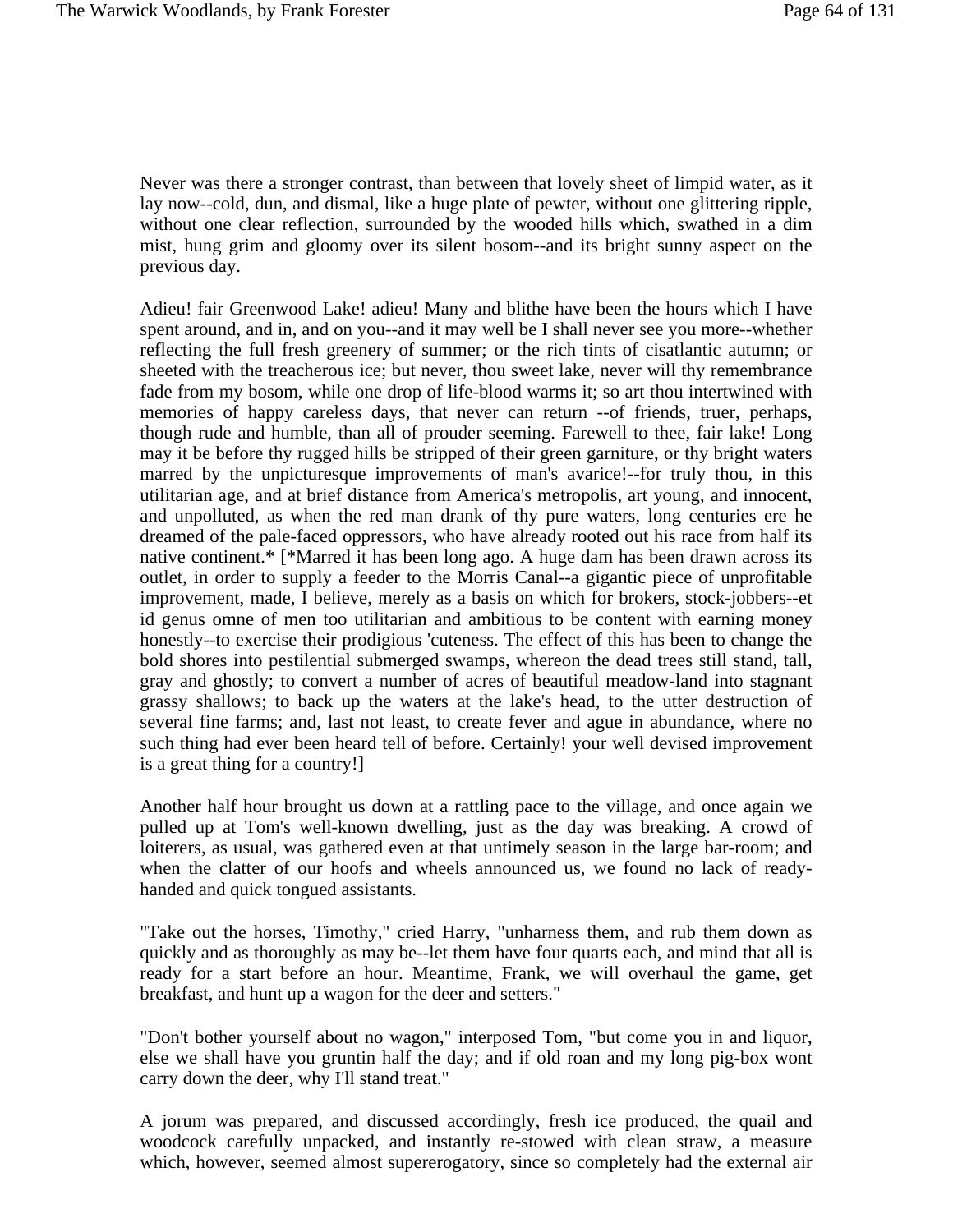been excluded from the game-box, that we found not only the lumps of ice in the bottom unthawed, but the flannel which lay over it stiff frozen; the birds were of course perfectly fresh, cool, and in good condition. Our last day's batch, which it was found impossible to get into the box, with all the ruffed grouse, fifty at least in number, were tied up by the feet, two brace and two brace, and hung in festoons round the inside rails of the front seat and body, while about thirty hares dangled by their hind legs, with their long ears flapping to and fro, from the back seat and baggage rack. The wagon looked, I scarce know how, something between an English stage-coach when the merry days of Christmas are at hand, and a game-hunter's taxed cart.

The business of re-packing had been scarce accomplished, and Harry and myself had just retired to change our shooting-jackets and coarse fustians for habiliments more suitable for the day and our destination-- New York, to-wit, and Sunday--when forth came Tom, bedizened from top to toe in his most new and knowing rig, and looking now, to do him justice, a most respectable and portly yeoman.

A broad-brimmed, low-crowned, and long-napped white hat, set forth assuredly to the best advantage his rotund, rubicund, good-humored phiz; a clean white handkerchief circled his sturdy neck, on the voluminous folds of which reposed in placid dignity the mighty collops of his double chin. A bright canary waistcoat of imported kerseymere, with vast mother-of-pearl buttons, and a broad-skirted coat of bright blue cloth, with glittering brass buttons half the size of dollars, covered his upper man, while loose drab trousers of stout double-milled, and a pair of well-blacked boots, completed his attire; so that he looked as different an animal as possible, from the unwashed, uncombed, halfnaked creature he presented, when lounging in his bar-room in his every-day apparel.

"Why, halloa, Guts!" cried Archer, as he entered, "you've broken out here in a new place altogether."

"Now quit, you, callin' of me Guts," responded Tom, more testily than I had ever heard him speak to Harry, whose every whim and frolic he seemed religiously to venerate and humor; "a fellow doesn't want to have it 'Guts' here, and 'Guts' there, over half a county. Why, now, it was but a week since, while 'lections was a goin' on, I got a letter from some d--d chaps to Newburg--`Rouse about now, old Guts, you'll need it this election?'"

"Ha! ha! ha!" shouted Harry and I almost simultaneously, delighted at Tom's evident annoyance.

"Who wrote it, Tom?"

"That's what I'd jist give fifty dollars to know now," replied mine host, clinching his mighty paw.

"Why, what would you do," said I, "if you did know?"

"Lick him, by George! Lick him, in the first place, till he was as nigh dead as I daared lick him--and then I'd make him eat up every darned line of it! But come, come--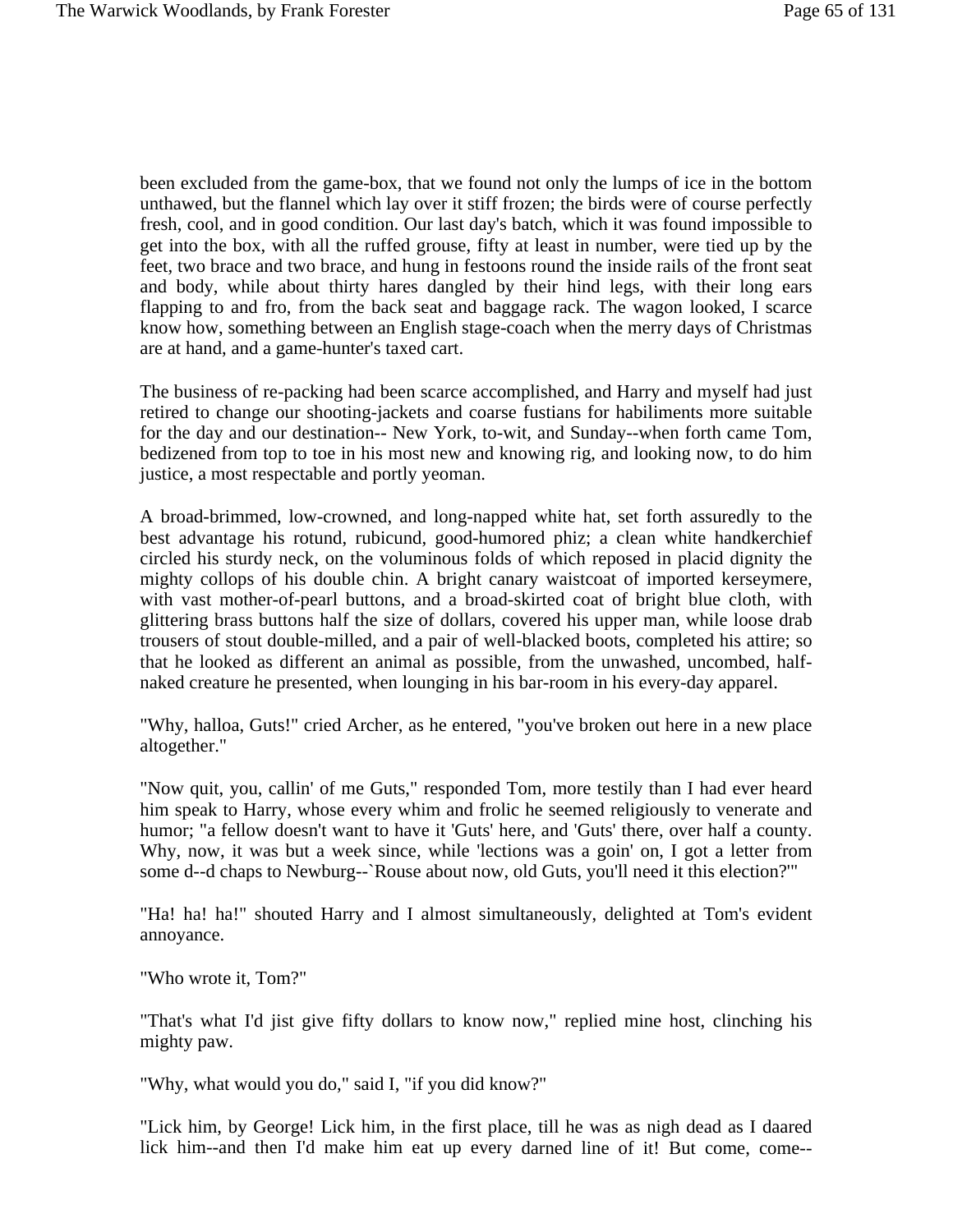breakfast's ready; and while we're getting through with it, Timothy and Jem Lyn will fix the pig-box, and make the deer all right and tight for traveling!"

No sooner said than done--an ample meal was speedily despatched--and when that worthy came in to announce all ready, for the saving of time, master Timothy was accommodated with a seat at a side-table, which he occupied with becoming dignity, abstaining, as it were, in consciousness of his honorable promotion, from any of the quaint and curious witticisms, in which he was wont to indulge; but manducating, with vast energy, the various good things which were set before him.

It was a clear, bright Sabbath morning, as ever shone down on a sinful world, on which we started homeward--and, though I fear there was not quite so much solemnity in our demeanor as might have best accorded with the notions of over strict professors, I can still answer that, with much mirth, much merriment, and much good feeling in our hearts, there was no touch of irreverence, or any taint of what could be called sinful thought. The sun had risen fairly, but the hour was still too early for the sweet peaceful music of the church-going bells to have made their echoes tunable through the rich valley. A merry cavalcade, indeed, we started--Harry leading the way at his usual slap-dash pace, so that one, less a workman than himself, would have said he went up hill and down at the same break-neck pace, and would take all the grit out of his team before he had gone ten miles- -while a more accurate observer would have seen, at a glance, that he varied his rate at almost every inequality of road, that he quartered every rut, avoided every jog or mudhole, husbanded for the very best his horses' strength, never making them either pull or hold a moment longer than was absolutely necessary from the abruptness of the ground.

At his left hand sat I, while Tom, in honor of his superior bulk and weight, occupied with his magnificent and portly person the whole of the back seat, keeping his countenance as sanctified as possible, and nodding, with some quaint and characteristic observation, to each one of the scattered groups of country-people, which we encountered every quarter of a mile for the first hour of our route, wending their way toward the village church--but, when we reached the forest-mantled road which clombe the mountain, making the arched woods resound to many a jovial catch or merry hunting chorus.

Mounted sublime on an arm-chair lashed to the forepart of the pig-box, sat Timothy in state--his legs well muffled in a noble scarlet-fringed buffalo skin, and his body encased in his livery top-coat--the setters and the spaniels crouching most meekly at his feet, and the two noble bucks--the fellow on whose steaks we had already made an inroad, having been left as fat Tom's portion--securely corded down upon a pile of straw, with their sublime and antlered crests drooping all spiritless and humble over the backboard, toward the frozen soil which crashed and rattled under the ponderous hoofs of the magnificent roan horse--Tom's special favorite--which, though full seventeen hands high, and heavy in proportion; yet showing a good strain of blood, trotted away with his huge load at full ten miles an hour.

Plunging into the deep recesses of the Greenwoods, hill after hill we scaled, a toilsome length of stony steep ascents, almost precipitous, until we reached the back-bone of the mountain ridge--a rugged, bare, sharp edge of granite rock, without a particle of soil upon it, diving down at an angle not much less than forty-five degrees into a deep ravine,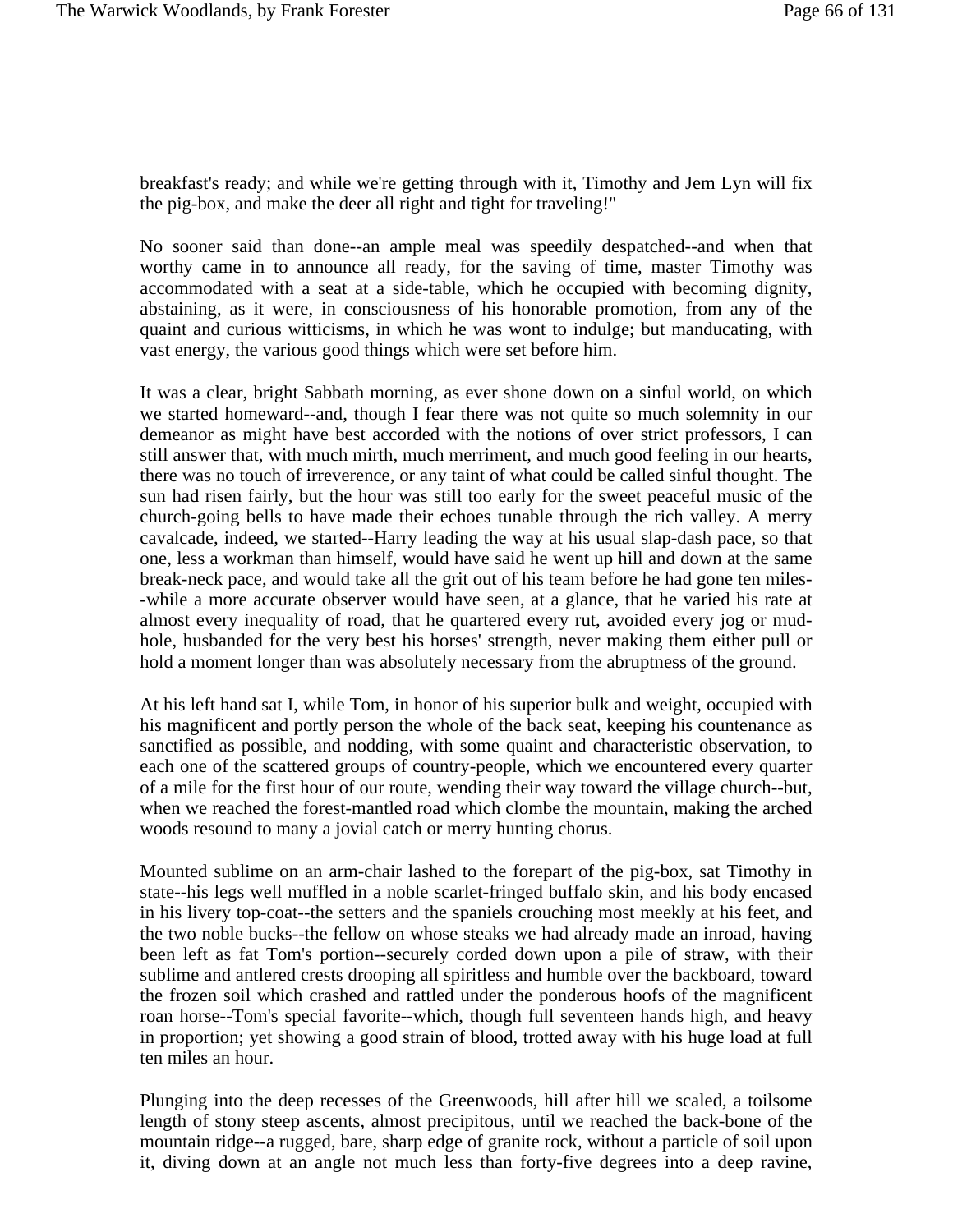through which thundered and roared a flashing torrent. This fearful descent overpast, and that in perfect safety, we rolled merrily away down hill, till we reached Colonel Beam's tavern, a neat, low-browed, Dutch, stone farmhouse, situate in an angle scooped out of a green hill-side, with half a dozen tall and shadowy elms before it--a bright crystal stream purling along into the horse-trough through a miniature aqueduct of hollowed logs, and a clear cold spring in front of it, with half a score of fat and lazy trout floating in its transparent waters.

A hearty welcome, and a no less hearty meal having been here encountered and despatched, we rattled off again, through laden orchards and rich meadows; passed the confluence of the three bright rivers which issue from their three mountain gorges, to form, by their junction, the fairest of New Jersey's rivers, the broad Passaic; reached the small village noted for rum-drinking and quarter racing--high Pompton--thence by the Preakness mountain, and Mose Canouze's tavern--whereat, in honor of Tom's friend, a worthy of the self-same kidney with himself, we paused awhile--to Paterson, the filthiest town, situate on one of the loveliest rivers in the world, and famous only for the possession, in the person of its Catholic priest, of the finest scholar and best fellow in America, whom we unluckily found not at home, and therefore tasted not, according to friend Harry's promise, the splendid Innishowen which graces at all times his hospitable board.

Eight o'clock brought us to Hoboken, where, by good luck, the ferry boat lay ready--and nine o'clock had not struck when we three sat down once again about a neat small suppertable, before a bright coal fire, in Archer's snuggery--Tom glorying in the prospect of the races on the morrow, and I regretting that I had brought to its conclusion--MY FIRST WEEK IN THE WOODLANDS

# **THE WARWICK WOODLANDS: ON A SECOND VISIT**

## **THE WAYSIDE INN**

On a still evening in October, Frank Forester and Harry Archer were sitting at the open window of a neat country tavern, in a sequestered nook of Rockland County, looking out upon as beautiful a view as ever gladdened the eyes of wandering amateur or artist.

The house was a large old-fashioned stone mansion, certainly not of later date than the commencement of the revolution; and probably had been, in its better days, the manorhouse of some considerable proprietor--the windows were of a form very unusual in the States, opening like doors, with heavy wooden mullions and small lattices, while the walls were so thick as to form a deep embrasure, provided with a cushioned windowseat; the parlor, in which the friends had taken up their temporary domicile, contained two of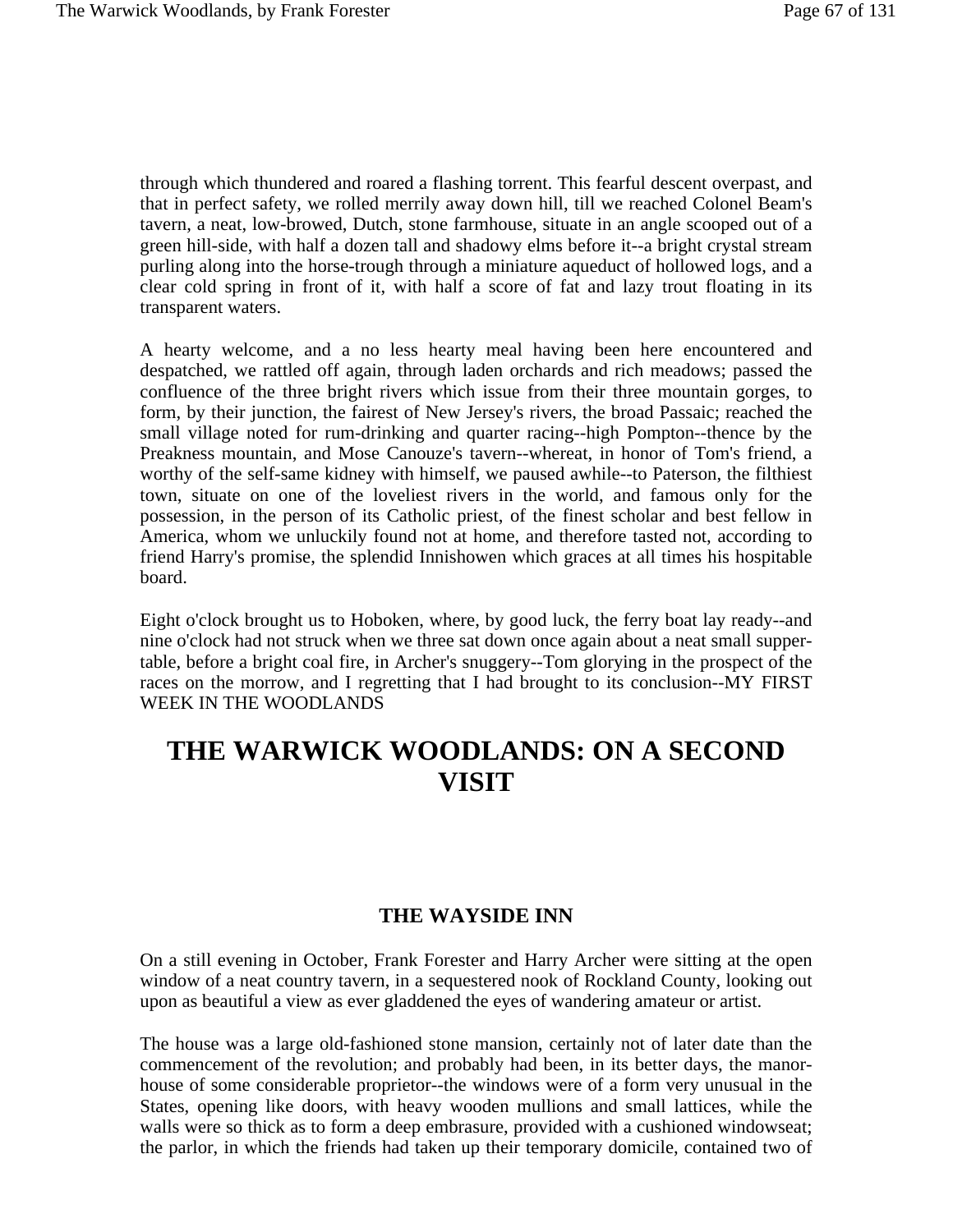these pleasant lounges, the larger looking out due south upon the little garden, with the road before it, and, beyond the road, a prospect, of which more anon--the other commanding a space of smooth green turf in front of the stables, whereon our old acquaintance, Timothy, was leading to and fro a pair of smoking horses. The dark green drag, with all its winter furniture of gaily decorated bearskins, stood half-seen beneath the low-arched wagon-shed.

The walls of the room--the best room of the tavern--were paneled with the dark glossy wood of the black cherry, and a huge mantel-piece of the same material, took up at least one-half of the side opposite the larger window, while on the hearth below reposed a glowing bed of red-hot hickory ashes, a foot at least in depth, a huge log of that glorious fuel blazing upon the massive andirons. Two large, deep gun-cases, a leathern magazine of shot, and sundry canisters of diamond gunpowder, Brough's, were displayed on a long table under the end window--a four-horse whip, and two fly-rods in India-rubber cases, stood in the chimney-corner; while reveling in the luxurious warmth of the piled hearth lay basking on the rug, three exquisitely formed Blenheim spaniels of the large breed- short-legged and bony, with ears that almost swept the ground as they stood upright, and coats as soft and lustrous as floss silk.

On a round table, which should have occupied the centre of the parlor, now pulled up to the window-seat, whereon reclined the worthies, stood a large pitcher of iced water; a square case-bottle of cut crystal filled, as the flavor which pervaded the whole room sufficiently demonstrated, with superb old Antigua Shrub; several large rummers corresponding to the fashion of the bottle; a twisted taper of green wax, and a small silver plate with six or eight cheroots, real manillas.

Supper was evidently over, and the friends, amply feasted, were now luxuriating in the delicious indolence, half-dozing, half-daydreaming, of a calm sleepy smoke, modestly lubricated by an occasional sip of the cool beverage before them. If we except a pile of box-coats, capes, and mackintoshes of every cut and color--a traveling liquor-case which, standing open, displayed the tops of three more bottles similar to that on the table, and spaces lined with velvet for all the glass in use--and another little leathern box, which, like the liquor-case, showed its contents of several silver plates, knives, forks, spoons, flasks of sauce, and condiments of different kinds--the whole interior, as a painter would have called it, has been depicted with all accuracy.

Without, the view on which the windows opened was indeed most lovely. The day had been very bright and calm; there was not a single cloud in the pale transparent heaven, and the sun, which had shone cheerfully all day from his first rising in the east, till now when he was hanging like a ball of bloody fire in the thin filmy haze which curtained the horizon, was still shooting his long rays, and casting many a shadow over the slopes and hollows which diversified the scene.

Immediately across the road lay a rich velvet meadow, luxuriant still and green--for the preceding month had been rather wet, and frost had not set in to nip its verdure--sloping down southerly to a broad shallow trout-stream, which rippled all glittering and bright over a pebbly bed, although the margin on the hither side was somewhat swampy, with tufts of willows and bushes of dark alder fringing it here and there, and dipping their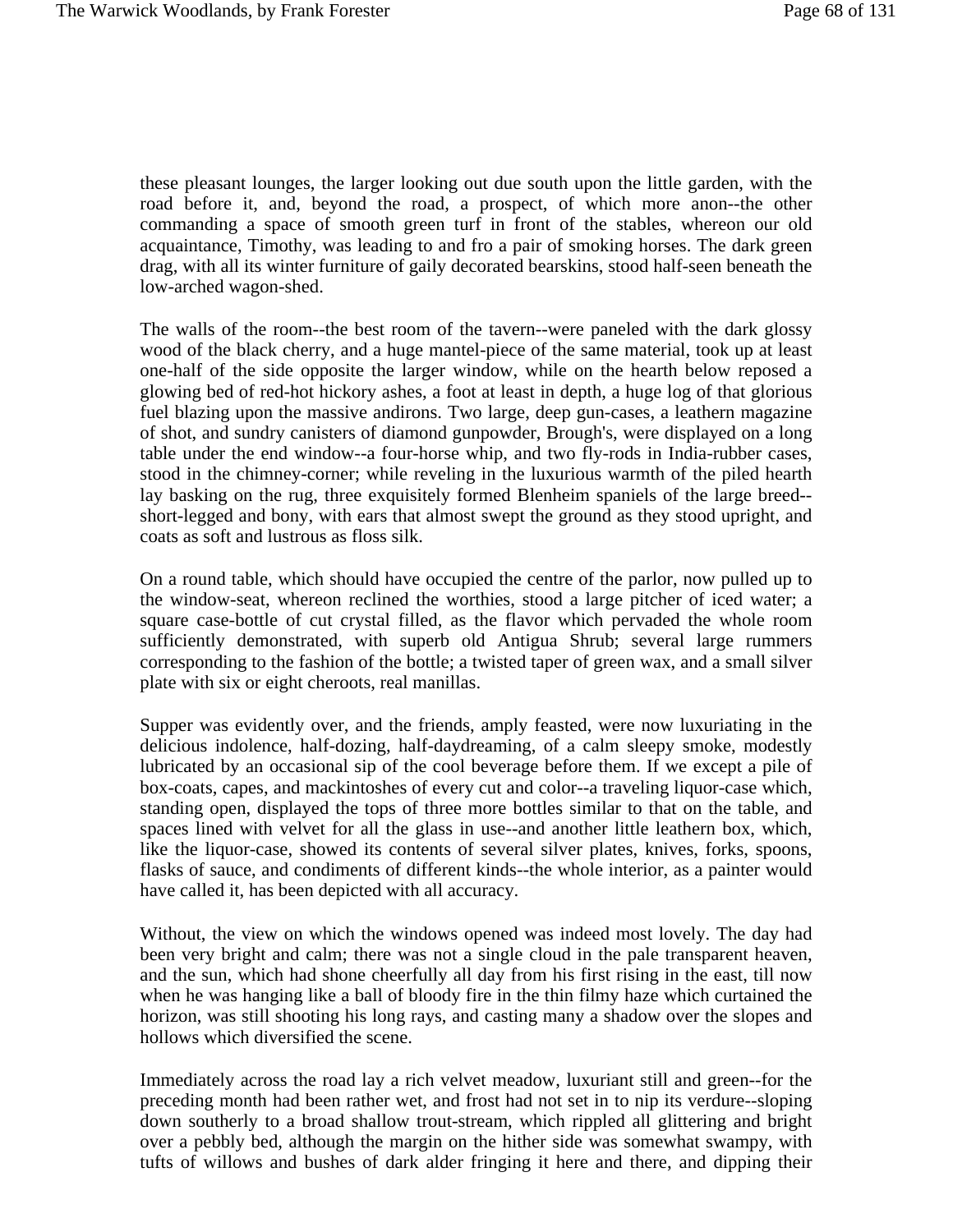branches in its waters--the farther bank was skirted by a tall grove of maple, hickory, and oak, with a thick undergrowth of sumac arrayed in all the gorgeous garniture of autumn, purples and brilliant scarlets and chrome yellows, mixed up and harmonized with the dark copper foliage of a few sere beeches, and the gray trunks apparent here and there through the thin screen of the fast falling leaves.

Beyond this grove, the bank rose bold and rich in swelling curves, with a fine corn-field, topped already to admit every sunbeam to the ripening ears. A buckwheat stubble, conspicuous by its deep ruddy hue, and two or three brown pastures divided by high fences, along the lines of which flourished a copious growth of cat-briers and sumacs, with here and there a goodly tree waving above them, made up the centre of the picture. Beyond this cultured knoll there seemed to be a deep pitch of the land clothed with a hanging wood of heavy timber; and, above this again, the soil surged upward into a huge and round-topped hill, with several golden stubbles, shining out from the frame-work of primeval forest, which, dark with many a mighty pine, covered the mountain to the top, except where at its western edge it showed a huge and rifted precipice of rock.

To the right, looking down the stream, the hills closed in quite to the water's brink on the far side, rough and uncultivated, with many a blue and misty peak discovered through the gaps in their bold, broken outline, and a broad, lake-like sheet, as calm and brightly pictured as a mirror, reflecting their inverted beauties so wondrously distinct and vivid, that the amazed eye might not recognize the parting between reality and shadow. An old gray mill, deeply embosomed in a clump of weeping willows, still verdant, though the woods were sere and waxing leafless, explained the nature of that tranquil pool, while, beyond that, the hills swept down from the rear of the building, which contained the parlor whence the two sportsmen gazed, and seemed entirely to bar the valley, so suddenly, and in so short a curve, did it wind round their western shoulder. To the left hand, the view was closed by a thick belt of second growth, through which the sandy road and glittering stream wandered away together on their mazy path, and over which the summits of yet loftier and more rugged steeps towered heavenward.

Over this valley they had for some time gazed in silence, till now the broad sun sank behind the mountains, and the shrill whistle of the quail, which had been momently audible during the whole afternoon, ceased suddenly; four or five night-hawks might be seen wheeling high in pursuit of their insect prey through the thin atmosphere, and the sharp chirrup of a solitary katydid, the last of its summer tribe, was the only sound that interrupted the faint rush of the rapid stream, which came more clearly on the ear now that the louder noises of busy babbling daylight had yielded to the stillness of approaching night. Before long a bright gleam shot through the tufted outline of a dark wooded hill, and shortly after, just when a gray and misty shadow had settled down upon the half-seen landscape, the broad full moon came soaring up above the tree-tops, pouring her soft and silver radiance over the lovely valley, and investing its rare beauties with something of romance--a sentiment which belongs not to the gay, gaudy sunshine.

Just at this moment, while neither of the friends felt much inclined to talk, the door opened suddenly, and Timothy's black head was thrust in, with a query if "they didn't need t' waax candles?"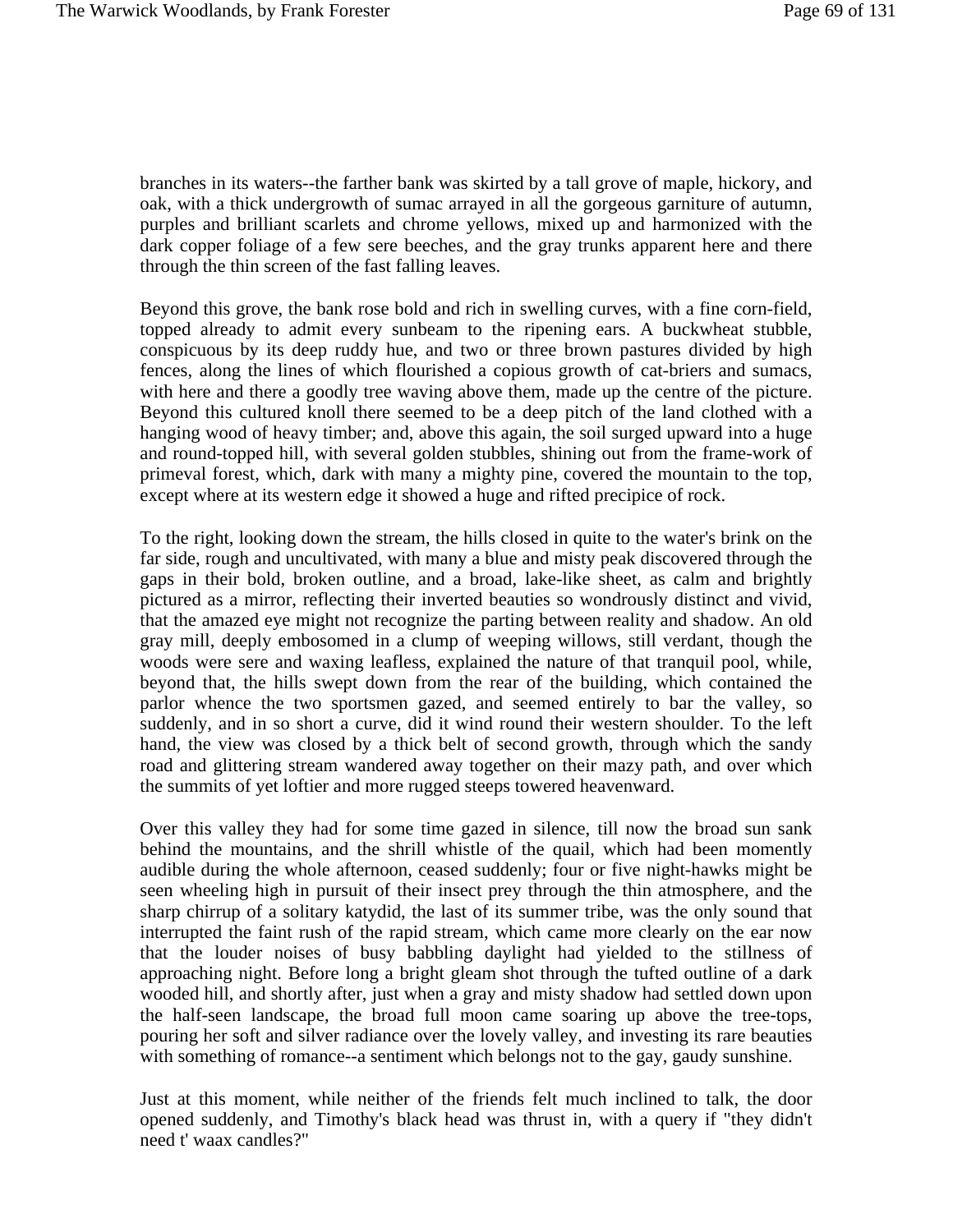"Not yet, Tim," answered Archer, "not yet for an hour or so--but hold a minute--how have the horses fed?"

"T' ould gray drayed off directly, and he's gane tull t' loike bricks-- but t' bay's no but sillyish--he keeps a breaking oot again for iver-- and sae Ay'se give him a hot maash enow!"

"That's right. I saw he wasn't quite up to the mark the last ten miles or so. If he don't dry off now, give him a cordial ball out of the tool-chest--one of the number 3--camphire and cardamums and ginger; a clove of garlic, and treacle quantum sic, hey, Frank, that will set him to rights, I warrant it. Now have you dined yourself, or supped, as the good people here insist on calling it?"

"Weel Ay wot, have I, sur," responded Timothy; "an hour agone and better."

"Exactly; then step out yourself into the kitchen, and make us a good cup of our own coffee, strong and hot, do you see? and when that's done, bring it in with the candles; and, hark you, run up to the bed-room and bring my netting needles down, and the ball of silk twist, and the front of that new game-bag, I began the other night. If you were not as lazy as possible, friend Frank, you would bring your fly-book out, when the light comes, and tie some hackles."

"Perhaps I may, when the light comes," Forester answered; "but I'm in no hurry for it; I like of all things to look out, and watch the changes of the night over a landscape even less beautiful than this. One-half the pleasures of field sports to me, is other than the mere excitement. If there were nothing but the eagerness of the pursuit, and the gratification of successful vanity, fond as I am of shooting, I should, I believe, have long since wearied of it; but there are so many other things connected with it--the wandering among the loveliest scenery--the full enjoyment of the sweetest weather--the learning the innumerable and all-wondrous attributes and instincts of animated nature--all these are what make up to me the rapture I derive from woodcraft! Why, such a scene as this--a scene which how few, save the vagrant sportsman, or the countryman who but rarely appreciates the picturesque, have ever witnessed--is enough, with the pure and tranquil thoughts it calls up in the heart, to plead a trumpet-tongued apology, for all the vanity, and uselessness, and cruelty, and what not, so constantly alleged against our field sports."

"Oh! yes," cried Harry; "yes, indeed, Frank, I perfectly agree with you. But all that last is mere humbug--humbug, too, of the lowest and most foolish order--I never hear a man droning about the cruelty of field sports, but I set him down, on the spot, either as a hypocrite or a fool, and probably a glorious union of the two. When man can exist without killing myriads of animals with every breath of vital air he draws, with every draught of water he imbibes, with every footstep he prints upon the turf or gravel of his garden--when he abstains from every sort of animal food--and, above all, when he abstains from his great pursuit of torturing his fellow men--then let him prate, if he will, of sportsmen's cruelty.

"For show me one trade, one profession, wherein one man's success is not based upon another's failure; all rivalry, all competition, triumph and rapture to the winner, disgrace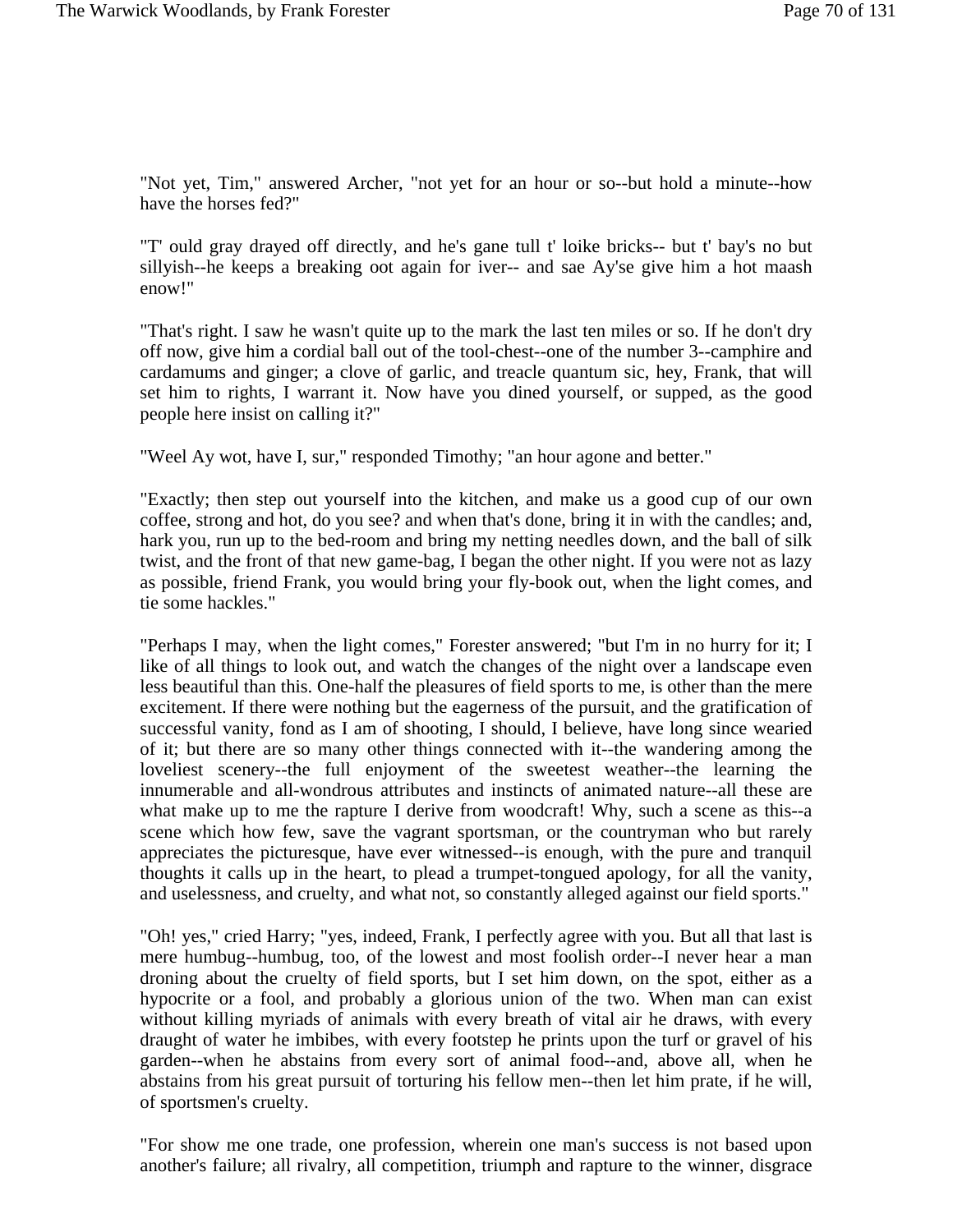and anguish to the loser! And then these fellows, fattened on widows' tears and orphans' misery, preach you pure homilies about the cruelty of taking life. But you are quite right about the combination of pleasures--the excitement, too, of quick motion through the fresh air--the sense of liberty amid wide plains, or tangled woods, or on the wild hill tops- -this, surely, to the reflective sportsman--and who can be a true sportsman, and not reflective--is the great charm of his pursuit."

"And do you not think that this pleasure exists in a higher degree here in America than in our own England?"

"As how, Frank?--I don't take."

"Why, in the greater, I will not say beauty--for I don't think there is greater natural beauty in the general landscape of the States--but novelty and wildness of the scenery! Even the richest and most cultivated tracts of America, that I have seen, except the Western part of New York, which is unquestionably the ugliest, and dullest, and most unpoetical region on earth, have a young untamed freshness about them, which you do not find in England.

"In the middle of the high-tilled and fertile cornfield you come upon some sudden hollow, tangled with brake and bush, which hedge in some small pool where float the brilliant cups and smooth leaves of the water lily, and whence, on your approach, up springs the blue-winged teal or gorgeous wood-duck. Then the long sweeping woodlands, embracing in themselves every variety of ground, deep marshy swamp, and fertile level thick-set with giant timber, and sandy barrens with their scrubby undergrowth, and difficult rocky steeps; and, above all, the seeming and comparative solitude--the dinner carried along with you and eaten under the shady tree, beside the bubbling basin of some spring--all this is vastly more exciting, than walking through trim stubbles and rich turnip fields, and lunching on bread and cheese and home-brewed, in a snug farmhouse. In short, field sports here have a richer range, are much more various, wilder--"

"Hold there, Frank; hold hard there; I cannot concede the wilder, not the really wilder- seemingly they are wilder; for, as you say, the scenery is wilder--and all the game, with the exception of the English snipe, being wood-haunters, you are led into rougher districts. But oh! no, no!--the field sports are not really wilder--in the Atlantic States at least--nor half so wild as those of England!"

"I should like to hear you prove that, Archer," answered Frank, "for I am constantly beset with the superiority of American field sports to tame English preserve shooting!"

"Pooh! pooh! that is only by people who know nothing about either; by people who fancy that a preserve means a park full of tame birds, instead of a range, perhaps, of many thousand acres, of the very wildest, barest moorland, stocked with the wariest and shyest of the feathered race, the red grouse. But what I mean to say, is this, that every English game-bird--to use an American phrase--is warier and wilder than its compeer in the United States. Who, for instance, ever saw in England, Ireland, or Scotland, eighteen or twenty snipe or woodcock, lying within a space of twelve yards square, two or three dogs pointing in the midst of them, and the birds rising one by one, the gunshots rattling over them, till ten or twelve are on the ground before there is time to bag one.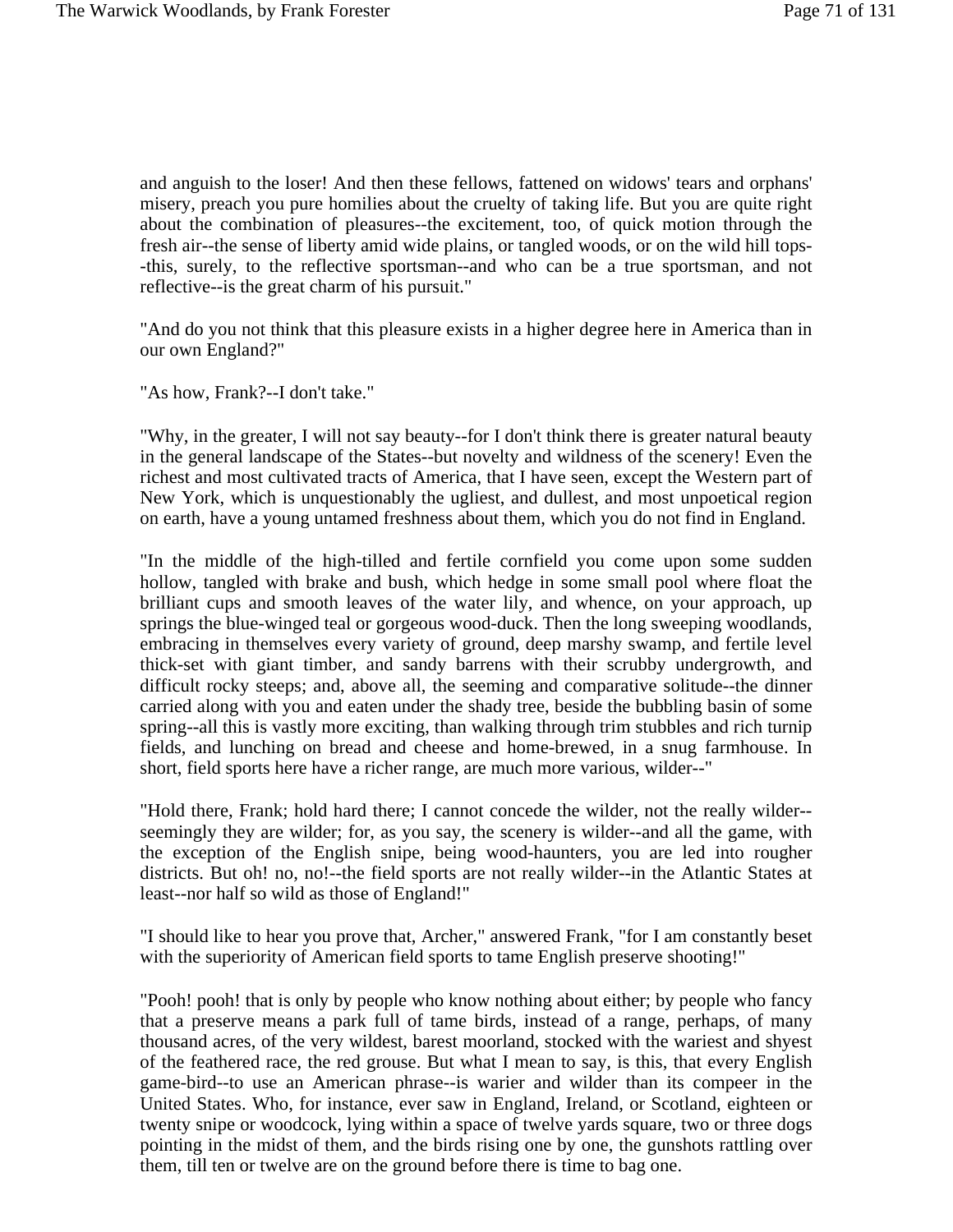"English partridge will, I grant, do this sometimes, on very warm days in September; but let a man go out with his heavy gun and steady dog late in December, or the month preceding it, let him see thirty or more covies--as on good ground he may--let him see every covey rise at a hundred yards, and fly a mile; let him be proud and glad to bag his three or four brace; and then tell me that there is any sport in these Atlantic States so wild as English winter field-shooting.

"Of grouse shooting on the bare hills, which, by the way, are wilder, more solitary far, and more aloof from the abodes of men, than any thing between Boston and the Green Bay, I do not of course speak; as it confessedly is the most wild and difficult kind of shooting.

"Still less of deer stalking--for Scrope's book has been read largely even here; and no man, how prejudiced soever, can compare with the standing at a deer-path all day long waiting till a great timid beast is driven up within ten yards of your muzzle, with that extraordinary sport on bald and barren mountains, where nothing but vast and muscular exertion, the eye of the eagle, and the cunning of the serpent, can bring you within range of the wild cattle of the hills.

"Battue shooting, I grant, is tame work; but partridge shooting, after the middle of October, is infinitely wilder, requiring more exertion and more toil than quail shooting. Even the pheasant--the tamest of our English game--is infinitely bolder on the wing than the ruffed grouse, or New York partridge; while about snipe and woodcock there exists no comparison--since by my own observation, confirmed by the opinion of old sportsmen, I am convinced that nine-tenths of the snipe and cock bagged in the States, are killed between fifteen and twenty paces; while I can safely say, I never saw a full snipe rise in England within that average distance. Quail even, the hardest bird to kill, the swiftest and the boldest on the wing, are very rarely killed further than twenty-five to thirty, whereas you may shoot from daylight to sunset in England, after October, and not pick up a single partridge within the farthest, as a minimum distance."

"Well! that's all true, I grant," said Forester, "yet even you allow that it is harder to kill game here than at home; and if I do not err, I have heard you admit that the best shot in all England could be beat easily by the crack shots on this side; how does all this agree!"

"Why very easily, I think," Harry replied, "though to the last remark, I added in his first season here! Now that American field sports are wilder in one sense, I grant readily; with the exception of snipe-shooting here, and grouse-shooting in Scotland, the former being tamer, in all senses, than any English--the latter wilder in all senses than any American- field-sport.

"American sporting, however, is certainly wilder, in so much as it is pursued on much wilder ground; in so much as we have a greater variety of game--and in so much as we have many more snap shots, and fewer fair dead points.

"Harder it is, I grant; for it is all, with scarcely an exception, followed in very thick and heavy covert--covert to which the thickest woods I ever saw in England are but as open ground. Moreover, the woods are so very large that the gun must be close up with the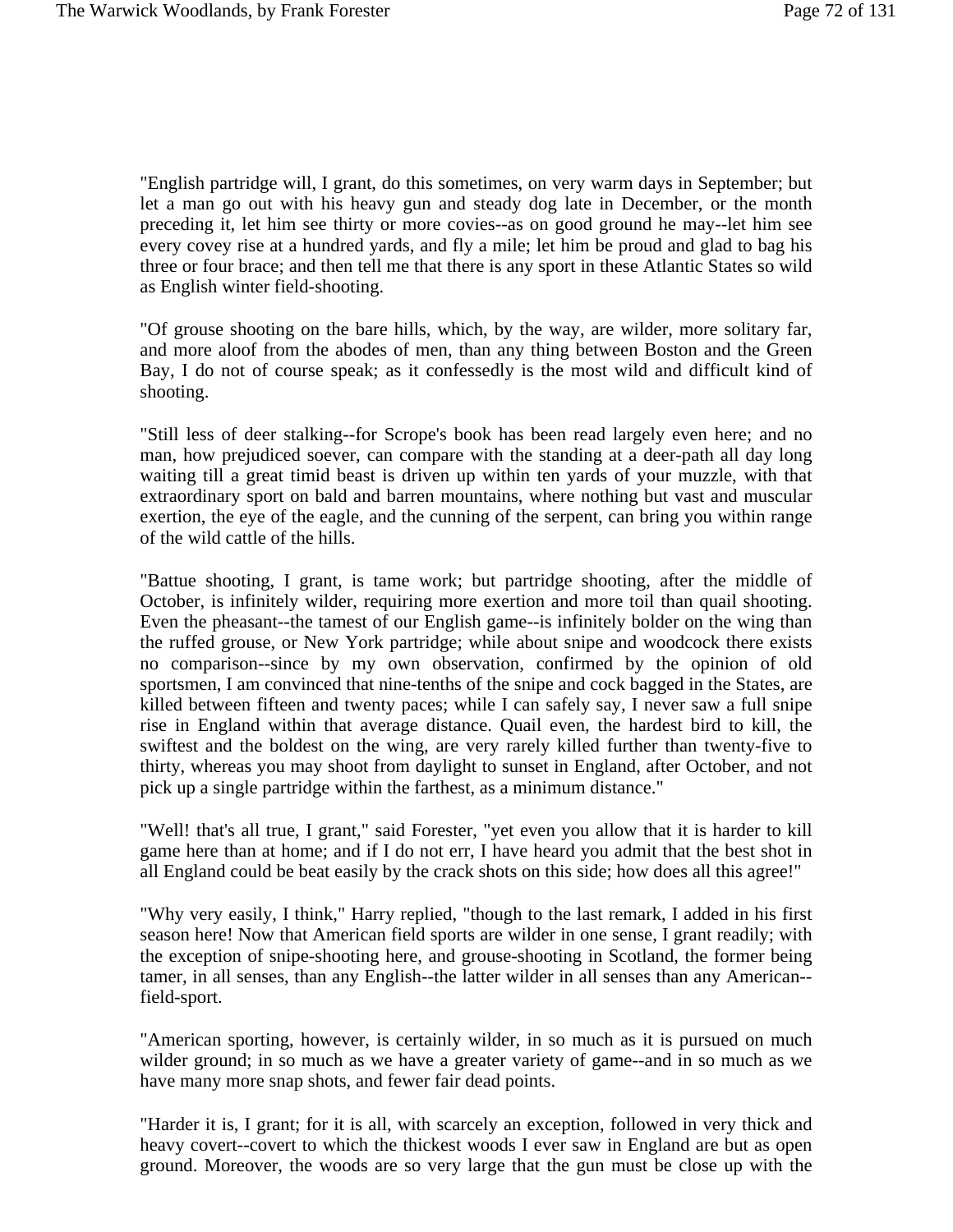dog; and consequently the shots must, half of them, be fired in attitudes most awkward, and in ground which would, I think, at home, be generally styled impracticable; thirdly, all the summer shooting here is made with the leaf on--with these thick tangled matted swamps clad in the thickest foliage.

"Your dogs must beat within twenty yards at farthest, and when they stand you are aware of the fact rather by ceasing to hear their motion, than by seeing them at point; I am satisfied that of six pointed shots in summer shooting, three at the least must be treated as snap shots! Many birds must be shot at--and many are killed--which are never seen at all, till they are bagged; and many men here will kill three out of four summer woodcock, day in and day out, where an English sportsman, however crack a shot he might be, would give the thing up in despair in half an hour.

"Practice, however, soon brings this all to rights. The first season I shot here--I was a very fair, indeed a good, young shot, when I came out hither--not at all crack, but decidedly better than the common run!--the first day I shot was on 4th of July, 1832, the place Seer's swamp, the open end of it; the witness old Tom Draw--and there I missed, in what we now call open covert, fourteen birds running; and left the place in despair--I could not, though I missed at home by shooting too quick--I could not, for the life of me, shoot quick enough. Even you, Frank, shoot three times as well as you did, when you began here; yet you began in autumn, which is decidedly a great advantage, and came on by degrees, so that the following summer you were not so much nonplussed, though I remember the first day or two, you bitched it badly."

"Well, I believe I must knock under, Harry," Forester answered; "and here comes Timothy with the coffee, and so we will to bed, that taken, though I do want to argufy with you, on some of your other notions about dogs, scent, and so forth. But do you think the Commodore will join us here to-morrow?"

"No! I don't think so," Harry said, "I know it! Did not he arrive in New York last first of July, from a yachting tour at four o'clock in the afternoon; receive my note saying that I was off to Tom's that morning; and start by the Highlander at five that evening? Did he not get a team at Whited's and travel all night through, and find me just sitting down to breakfast, and change his toggery, and out, and walk all day--like a trump as he is? And did not we, by the same token, bag--besides twenty-five more killed that we could not find--one hundred and fifteen cock between ten o'clock and sunset; while you, you false deceiver, were kicking up your heels in Buffalo? Is not all this a true bill, and have you now the impudence to ask me whether I think the Commodore will come? I only wish I was as sure of a day's sport tomorrow, as I am of his being to the fore at luncheon time!"

"At luncheon time, hey? I did not know that you looked for him so early! Will he be in time, then, for the afternoon's shooting?"

"Why, certainly he will," returned Archer. "The wind has been fair up the river all day long, though it has been but light; and the Ianthe will run up before it like a race-horse. I should not be much surprised if he were here to breakfast." "And that we may be up in time for him, if perchance he should let us to bed forthwith," said Frank with a heavy yawn.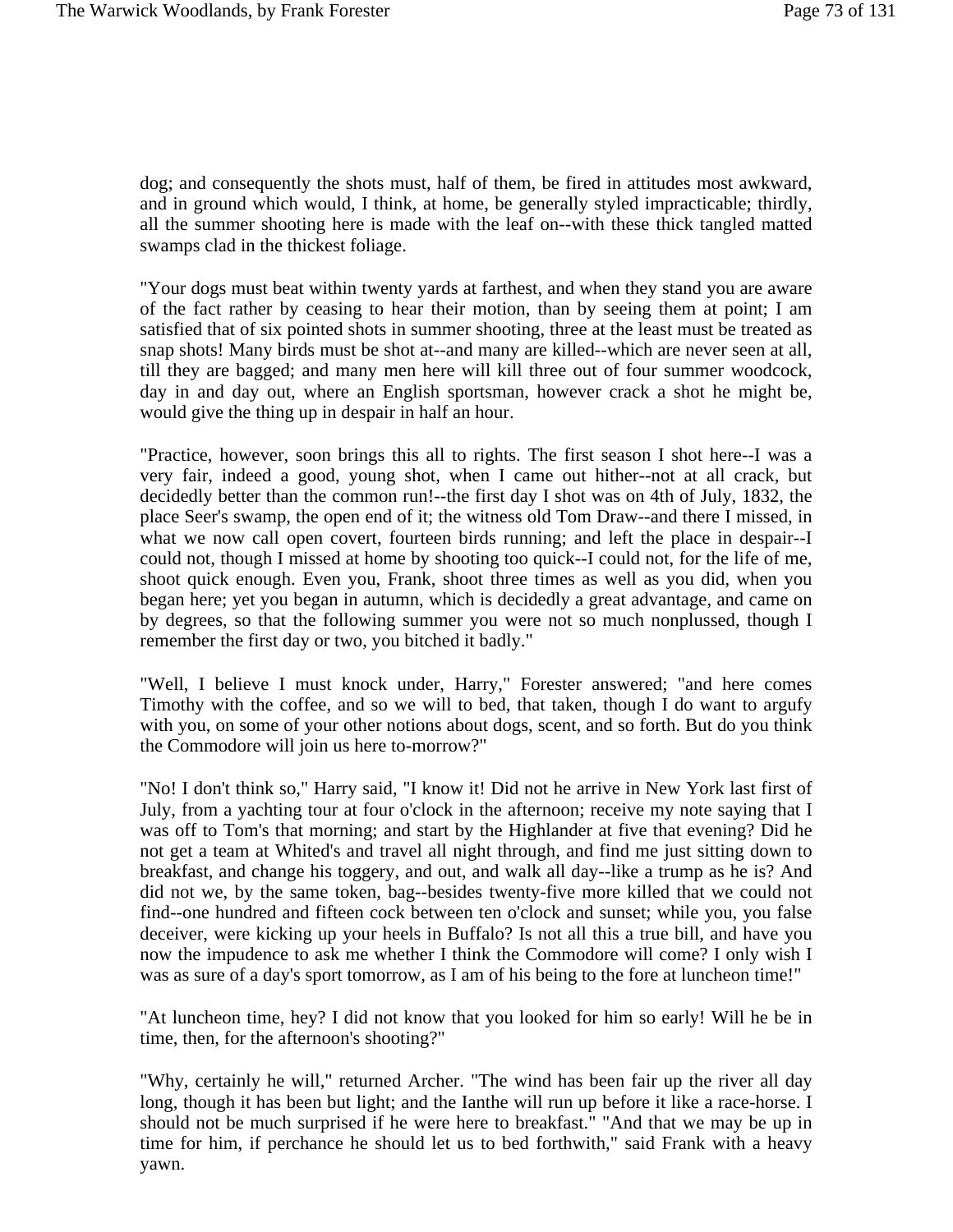"I am content," answered Harry, finishing his cup of coffee, and flinging the stump of his cheroot into the fire. "Good-night! Timothy will call you in the morning."

"Goodnight, old fellow."

And the friends parted merrily, in prospect of a pleasant day's sport on the morrow.

## **THE MORNING'S SPORT**

It was not yet broad daylight when Harry Archer, who had, as was usual with him on his sporting tour, arisen with the lark, was sitting in the little parlor I have before described, close to the chimney corner, where a bright lively fire was already burning, and spreading a warm cheerful glow through the apartment. The large round table, drawn up close to the hearth, was covered with a clean though coarse white cloth, and laid for breakfast, with two cups and saucers, flanked by as many plates and egg-cups, although as yet no further preparations for the morning meal, except the presence of a huge home-made loaf and a large roll of rich golden-hued butter, had been made by the neat-handed Phillis of the country inn. Two candles were lighted, for though the day had broken, the sun was not yet high enough to cast his rays into that deep and rock-walled valley, and by their light Archer was busy with the game-bag, the front of which he had finished netting on the previous night.

Frank Forester had not as yet made his appearance; and still, while the gigantic copper kettle bubbled and steamed away upon the hearth, discoursing eloquent music, and servant after servant bustled in, one with a cold quail-pie, another with a quart jug of cream, and fresh eggs ready to be boiled by the fastidious epicures in person, he steadily worked on, housewife and saddler's silk, and wax and scissors ready to his hand; and when at last the door flew open, and the delinquent comrade entered, he flung his finished job upon the chair, and gathered up his implements, with:

"Now, Frank, let's lose no time, but get our breakfasts. Halloa! Tim, bring the rockingham and the tea-chest; do you hear?"

"Well, Harry, so you've done the game-bag," exclaimed the other, as he lifted it up and eyed it somewhat superciliously--"Well, it is a good one certainly; but you are the queerest fellow I ever met, to give yourself unnecessary trouble. Here you have been three days about this bag, hard all; and when it's done, it is not half as good a one as you can buy at Cooper's for a dollar, with all this new-fangled machinery of loops and buttons, and I don't know what."

"And you, Master Frank," retorted Harry, nothing daunted, "to be a good shot and a good sportsman--which, with some few exceptions, I must confess you are--are the most culpably and wilfully careless about your appointments I ever met. I don't call a man half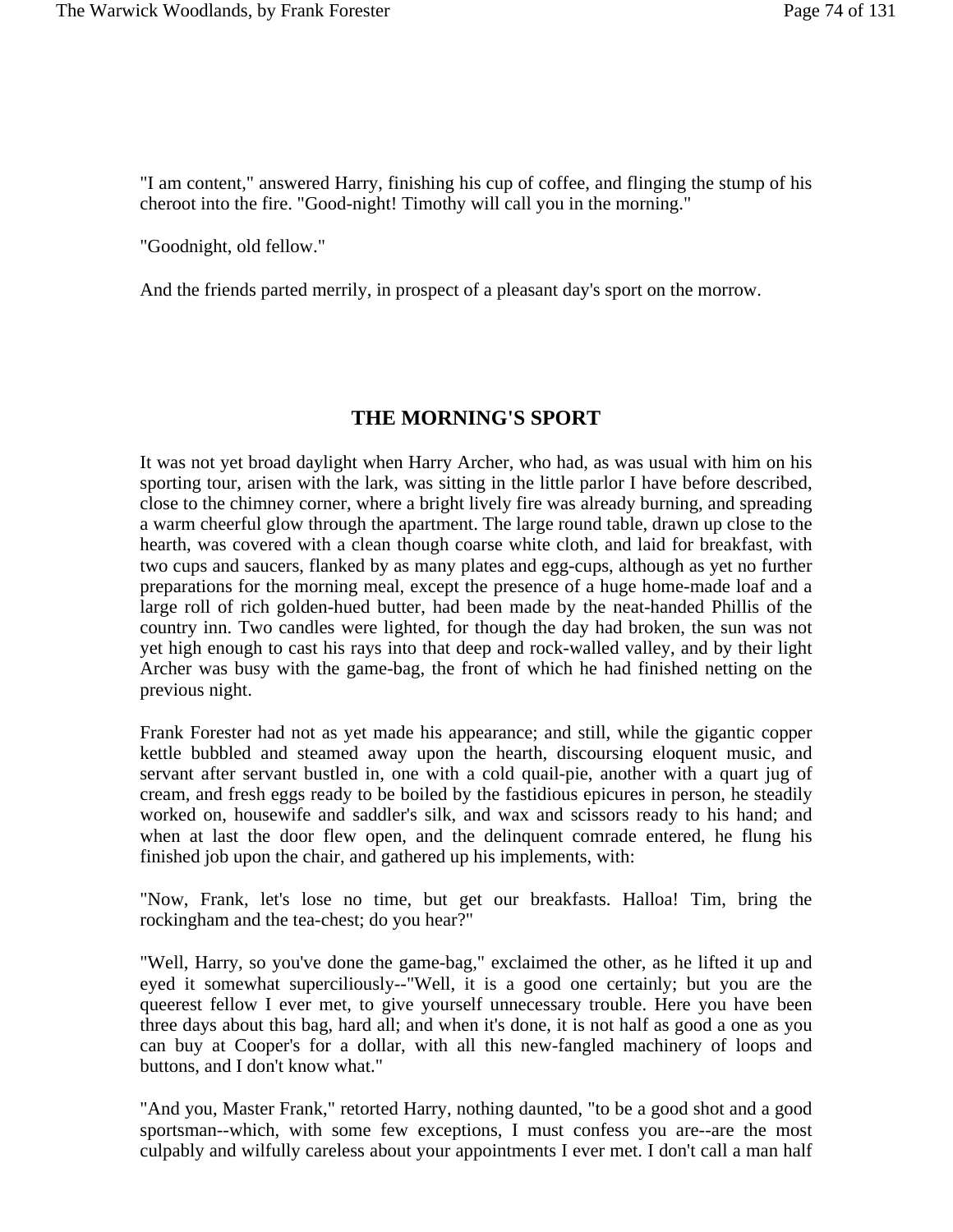a sportsman, who has not every thing he wants at hand for an emergency, at half a minute's notice. Now it so happens that you cannot get, in New York at all, anything like a decent game-bag--a little fancy-worked French or German jigmaree machine you can get anywhere, I grant, that will do well enough for a fellow to carry on his shoulders, who goes out robin-gunning, but nothing for your man to carry, wherein to keep your birds cool, fresh, and unmutilated. Now, these loops and buttons, at which you laugh, will make the difference of a week at least in the bird's keeping, if every hour or so you empty your pockets--wherein I take it for granted you put your birds as fast as you bag them- smooth down their plumage gently, stretch their legs out, and hang them by the heads, running the button down close to the neck of each. In this way this bag, which is, as you see, half a yard long, by a quarter and a half a quarter deep, made double, one hag of fustian, with a net front, which makes two pockets-- will carry fifty-one quail or woodcock, no one of them pressing upon, or interfering with, another, and it would carry sixty-eight if I had put another row of loops in the inner bag; which I did not, that I might have the bottom vacant to carry a few spare articles, such as a bag of Westley Richards' caps, and a couple of dozen of Ely's cartridges."

"Oh! that's all very well," said Frank, "but who the deuce can be at the bore of it?"

"Why be at the bore of shooting at all, for that matter?" replied Harry --"I, for one, think that if a thing is worth doing at all, it is worth doing well--and I can't bear to kill a hundred or a hundred and fifty birds, as our party almost always do out here, and then be obliged to throw them away, just for want of a little care. Why, I was shooting summer cock one July day two years ago--there had been heavy rain in the early morning, and the grass and bushes were very wet--Jem Blake was with me, and we had great sport, and he laughed at me like the deuce for taking my birds out of my pocket at the end of every hour's sport, and making Timothy smooth them down carefully, and bag them all after my fashion. Egad I had the laugh though, when we got home at night!"

"How so," asked Frank, "in what way had you the laugh?"

"Simply in this--a good many of the birds were very hard shot, as is always the case in summer shooting, and all of them got more or less wet, as did the pockets of Jem's shooting jacket, wherein he persisted in carrying his birds all day--the end was, that when we got home at night, it having been a close, hot, steamy day, he had not one bird which was not more or less tainted--and, as you know of course, when taint has once begun, nothing can check it."

"Ay! ay! well that indeed's a reason; if you can't buy such a bag, especially!"

"Well, you cannot then, I can tell you! and I'm glad you're convinced for once; and here comes breakfast--so now let us to work, that we may get on our ground as early as may be. For quail you cannot be too early; for if you don't find them while they are rambling on their feeding ground, it is a great chance if you find them at all."

"But, after all, you can only use up one or two bevies or so; and, that done, you must hunt for them in the basking time of day, after all's done and said," replied Frank, who seemed to have got up somewhat paradoxically given that morning.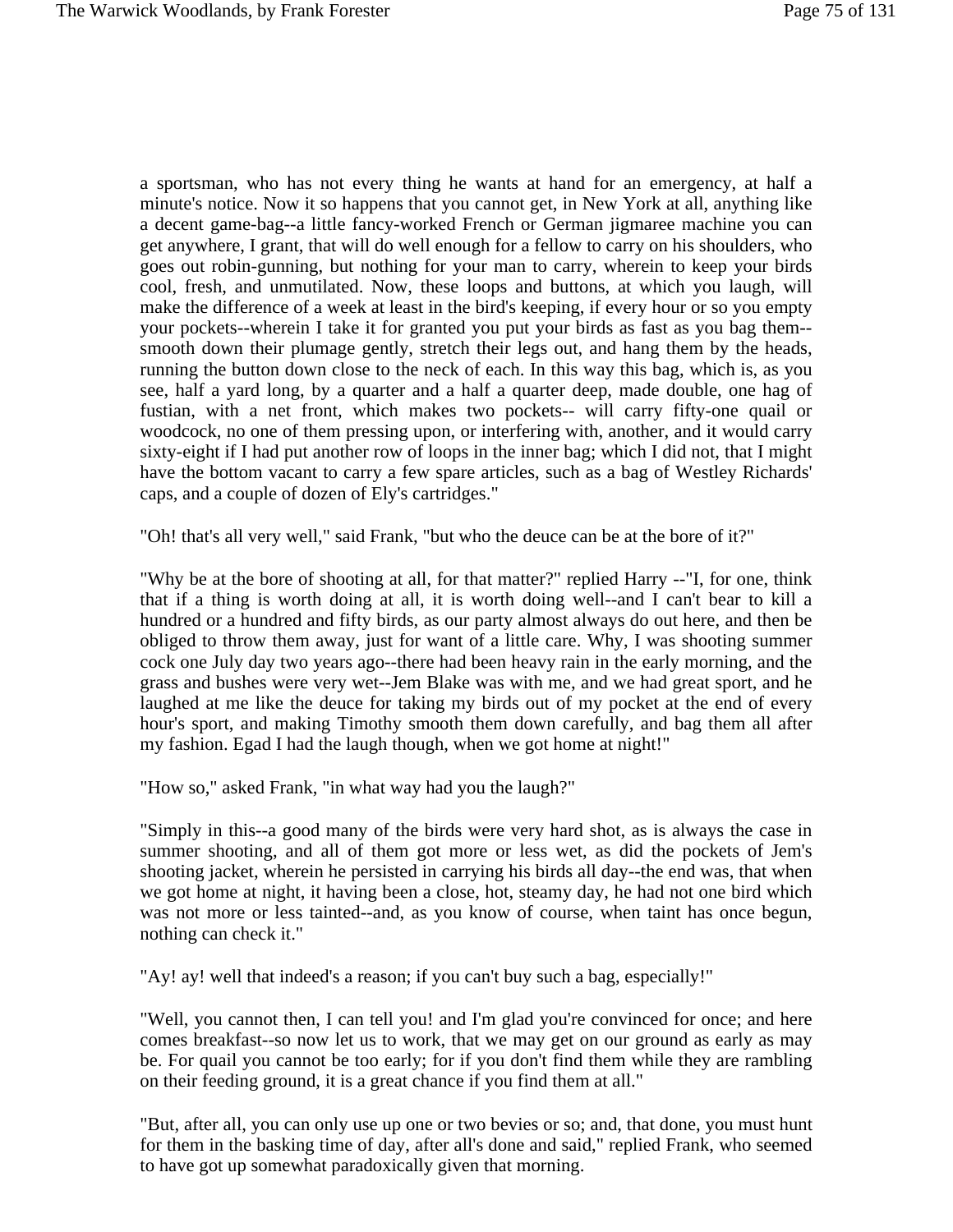"Not at all, Frank, not at all," answered Harry--"that is if you know your ground; and know it to be well stocked; and have a good marker with you."

"Oh! this is something new of yours--some strange device fantastical-- let's have it, pray."

"Certainly you shall; you shall have it now in precept, and in an hour or two in practice. You see those stubbles on the hill--in those seven or eight fields there are, or at least should be, some five bevies; there is good covert, good easy covert all about, and we can mark our birds down easily; now, when I find one bevy, I shall get as many barrels into it as I can, mark it down as correctly as possible, and then go and look for another."

"What! and not follow it up? Now, Harry, that's mere stuff; wait till the scent's gone cold, and till the dogs can't find them? 'Gad, that's clever, any way!"

"Exactly the reverse, friend Frank; exactly the reverse. If you follow up a bevy, of quail mark you, on the instant, it's ten to one almost that you don't spring them. If, on the contrary, you wait for half an hour, you are sure of them. How it is, I cannot precisely tell you. I have sometimes thought that quail have the power of holding in their scent, whether purposely or naturally--from the effect of fear perhaps contracting the pores, and hindering the escape of the effluvia--I know not, but I am far from being convinced even now that it is not so. A very good sportsman, and true friend of mine, insists upon it that birds give out no scent except from the feet, and that, consequently, if they squat without running they cannot be found. I do not, however, believe the theory, and hold it to be disproved by the fact that dead birds do give out scent. I have generally observed that there is no difficulty in retrieving dead quail, but that, wounded, they are constantly lost. But, be that as it may, the birds pitch down, each into the best bit of covert he can find, and squat there like so many stones, leaving no trail or taint upon the grass or bushes, and being of course proportionally hard to find; in half an hour they will begin, if not disturbed, to call and travel, and you can hunt them up, without the slightest trouble. If you have a very large tract of country to beat, and birds are very scarce, of course it would not answer to pass on; nor ever, even if they are plentiful, in wild or windy weather, or in large open woods; but where you have a fair ground, lots of birds, and fine weather, I would always beat on in a circuit, for the reason I have given you. In the first place, every bevy you flush flies from its feeding to its basking ground, so that you get over all the first early, and know where to look afterward; instead of killing off one bevy, and then going blundering on, at blind guess work, and finding nothing. In the second place, you have a chance of driving two or three bevies into one brake, and of getting sport proportionate; and in the third place, as I have told you, you are much surer of finding marked birds after an hour's lapse, than on the moment."

"I will do you the justice to say," Forester replied, "that you always make a tolerably good fight in support of your opinions; and so you have done now, but I want to hear something more about this matter of holding scent--facts! facts! and let me judge for myself."

"Well, Frank, give me a bit more of that pie in the mean time, and I will tell you the strongest case in point I ever witnessed. I was shooting near Stamford, in Connecticut, three years ago, with C--- K---, and another friend; we had three as good dogs out, as ever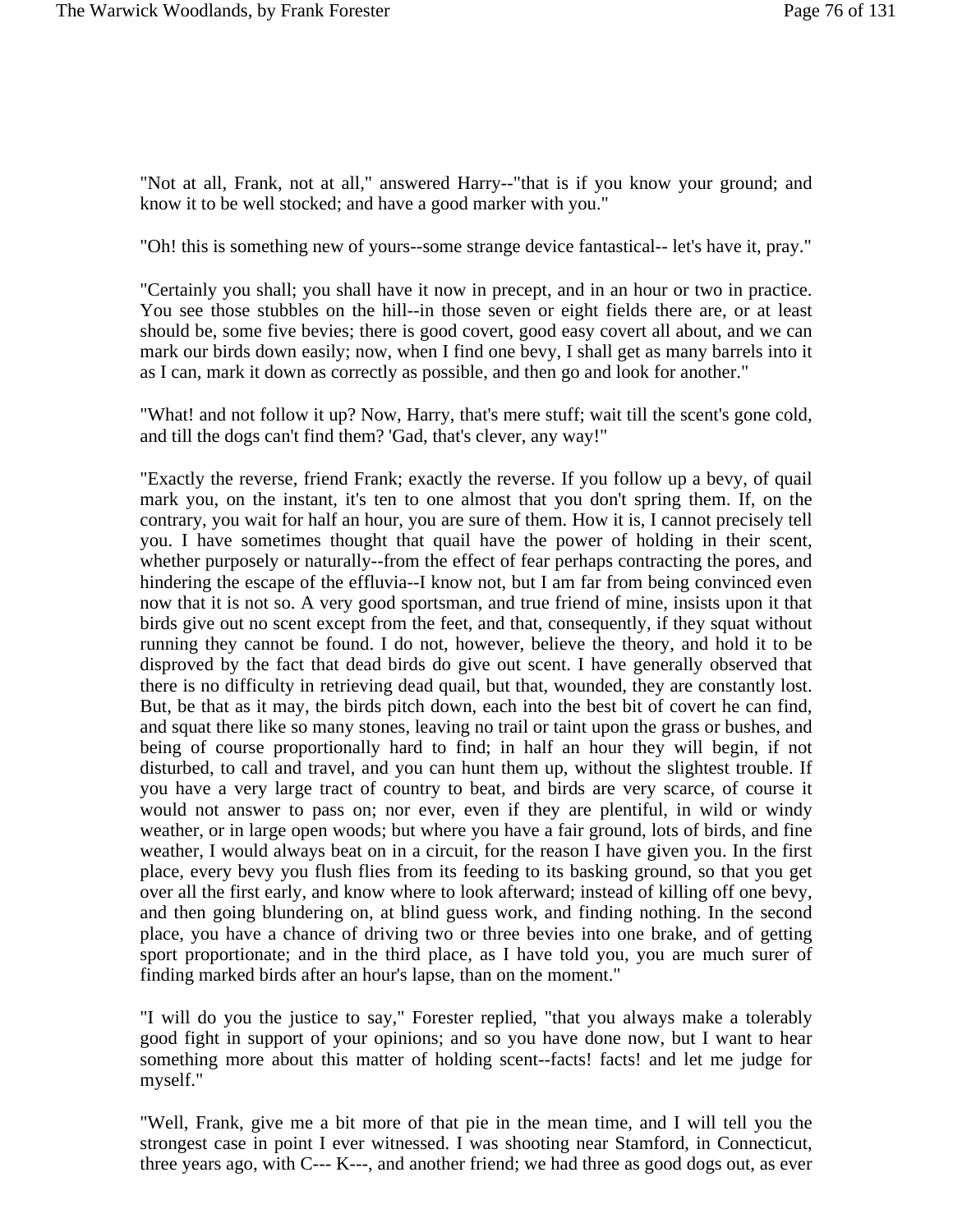had a trigger drawn over them. My little imported yellow and white setter, Chase, after which this old rascal is called--which Mike Sandford considered the best-nosed dog he had ever broken--a capital young pointer dog of K---'s, which has since turned out, as I hear, superlative, and P---'s old and stanch setter Count. It was the middle of a fine autumn day, and the scenting was very uncommonly good. One of our beaters flushed a bevy of quail very wide of us, and they came over our heads down a steep hillside, and all lighted in a small circular hollow, without a bit of underbrush or even grass, full of tall thrifty oak trees, of perhaps twenty-five years' growth. They were not much out of gunshot, and we all three distinctly saw them light; and I observed them flap and fold their wings as they settled. We walked straight to the spot, and beat it five or six times over, not one of our dogs ever drawing, and not one bird rising. We could not make it out; my friends thought they had treed, and laughed at me when I expressed my belief that they were still before us, under our very noses. The ground was covered only by a deep bed of sere decaying oak leaves. Well, we went on, and beat all round the neighborhood within a quarter of a mile, and did not find a bird, when lo! at the end of perhaps half an hour, we heard them calling-- followed the cry back to that very hollow; the instant we entered it, all the three dogs made game, drawing upon three several birds, roaded them up, and pointed steady, and we had half an hour's good sport, and we were all convinced that the birds had been there all the time. I have seen many instances of the same kind, and more particularly with wing-tipped birds, but none I think so tangible as this!"

"Well, I am not a convert, Harry; but, as the Chancellor said, I doubt."

"And that I consider not a little, from such a positive wretch as you are; but come, we have done breakfast, and it's broad daylight. Come, Timothy, on with the bag and belts; he breakfasted before we had got up, and gave the dogs a bite."

"Which dogs do you take, Harry; and do you use cartridge?"

"Oh! the setters for the morning; they are the only fellows for the stubble; we should be all day with the cockers; even setters, as we must break them here for wood shooting, have not enough of speed or dash for the open. Cartridges? yes! I shall use a loose charge in my right, and a blue cartridge in my left; later in the season I use a blue in my right and a red in my left. It just makes the difference between killing with both, or with one barrel. The blue kills all of twenty, and the red all of thirty-five yards further than loose shot; and they kill clean!"

"Yet many good sportsmen dislike them," Frank replied; "they say they ball!"

"They do not now, if you load with them properly; formerly they would do so at times, but that defect is now rectified--with the blue and red cartridges at least--the green, which are only fit for wild-fowl, or deer-shooting, will do so sometimes, but very rarely; and they will execute surprisingly. For a bad or uncertain rifle-shot, the green cartridge, with SG shot is the thing--twelve good-sized slugs, propelled with force enough to go through an inch plank, at eighty yards, within a compass of three feet--but no wad must be used, either upon the cartridge or between that and the powder; the small end must be inserted downward, and the cartridge must be chosen so that the wad at the top shall fit the gun, the case being two sizes less than the caliber. With these directions no man need make a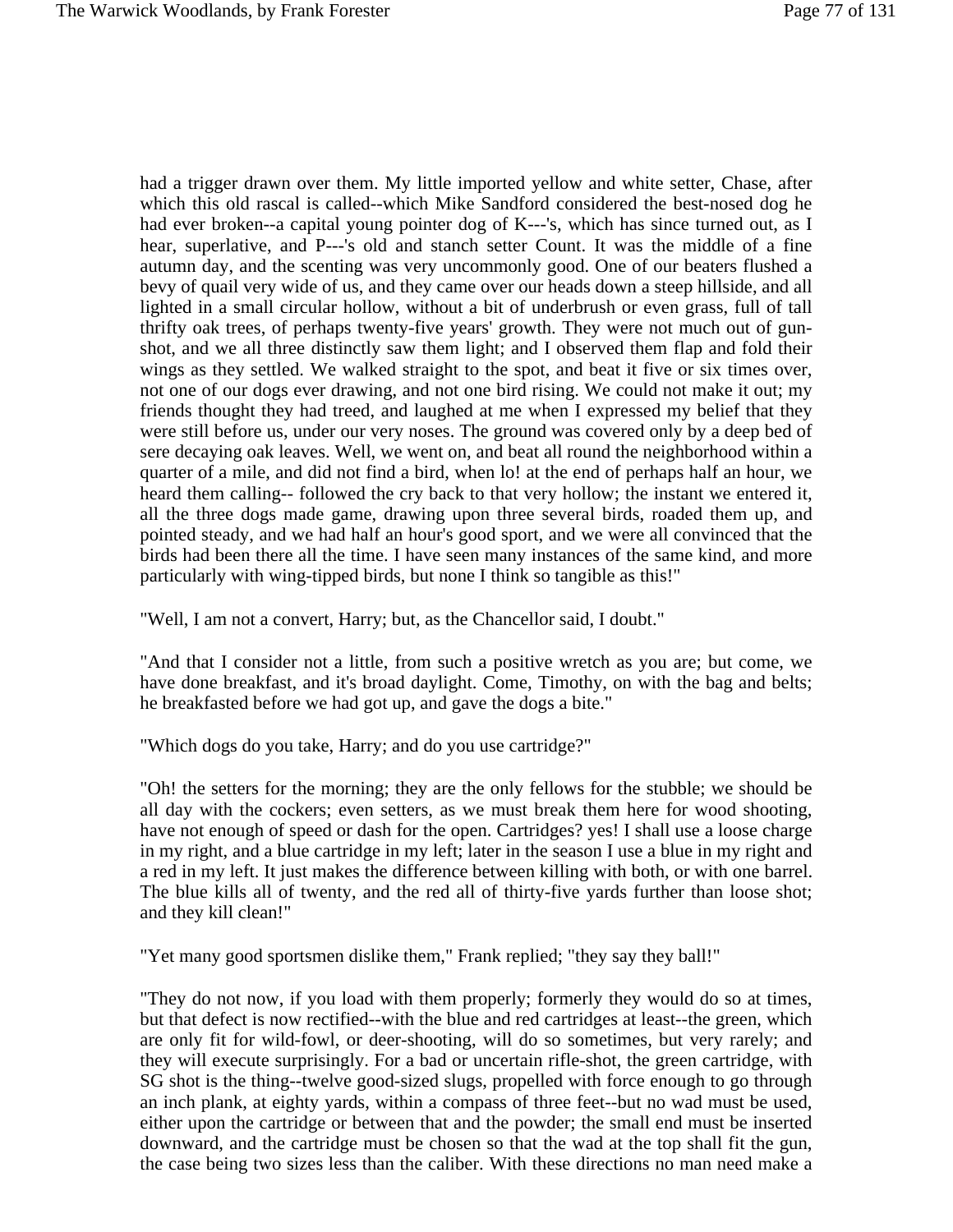mistake; and, if he can cover a bird fairly, and is cool enough not to fire within twenty yards, he will never complain of cartridges, after a single trial. Remember, too, that vice versa to the rule of a loose charge, the heavier you load with powder, the closer will your cartridge carry. The men who do not like cartridges are--you may rely upon it--of the class which prefers scattering guns. I always use them, except in July shooting, and I shall even put a few red in my pockets, in case the wind should get up in the afternoon. Besides which, I always take along two buckshot cartridges, in case of happening, as Timothy would say, on some big varmint. I have four pockets in my shooting waistcoat, each stitched off into four compartments--each of which holds, erect, one cartridge--you cannot carry them loose in your pocket, as they are very apt to break. Another advantage of this is, that in no way can you carry shot with so little inconvenience, as to weight; besides which, you load one-third quicker, and your gun never leads!"

"Well! I believe I will take some to-day--but don't you wait for the Commodore?"

"No! He drives up, as I told you, from Nyack, where he lands from his yacht, and will be here at twelve o'clock to luncheon; if he had been coming for the morning shooting, he would have been here ere this. By that time we shall have bagged twenty-five or thirty quail, and a ruffed grouse or two; besides driving two or three bevies down into the meadows and the alder bushes by the stream, which are quite full of woodcock. After luncheon, with the Commodore's aid, we will pick up these stragglers, and all the timberdoodles!"

In another moment the setters were unchained, and came careering, at the top of their speed, into the breakfast room, where Harry stood before the fire, loading his double gun, while Timothy was buttoning on his left leggin. Frank, meanwhile, had taken up his gun, and quietly sneaked out of the door, two flat irregular reports explaining, half a moment after, the purport of his absence.

"Well, now, Frank, that is"--expostulated Harry--"that is just the most snobbish thing I ever saw you do; aint you ashamed of yourself now, you genuine cockney!"

"Not a bit--my gun has not been used these three months, and something might have got into the chamber!"

"Something might not, if when you cleaned it last you had laid a wad in the centre of a bit of greased rag three inches square and rammed it about an inch down the barrel, leaving the ends of the linen hanging out. And by running your rod down you could have ascertained the fact, without unnecessarily fouling your piece. A gun has no right ever to miss fire now; and never does, if you use Westley Richards' caps, and diamond gunpowder--putting the caps on the last thing--which has the further advantage of being much the safer plan, and seeing that the powder is up to the cones before you do so. If it is not so, let your hammer down, and give a smart tap to the under side of the breech, holding it uppermost, and you will never need a picker; or at least almost never. Remember, too, that the best picker in the world is a strong needle headed with sealing wax. And now that you have finished loading, and I lecturing, just jump over the fence to your right; and that footpath will bring us to the stepping-stones across the Ramapo. By Jove, but we shall have a lovely morning."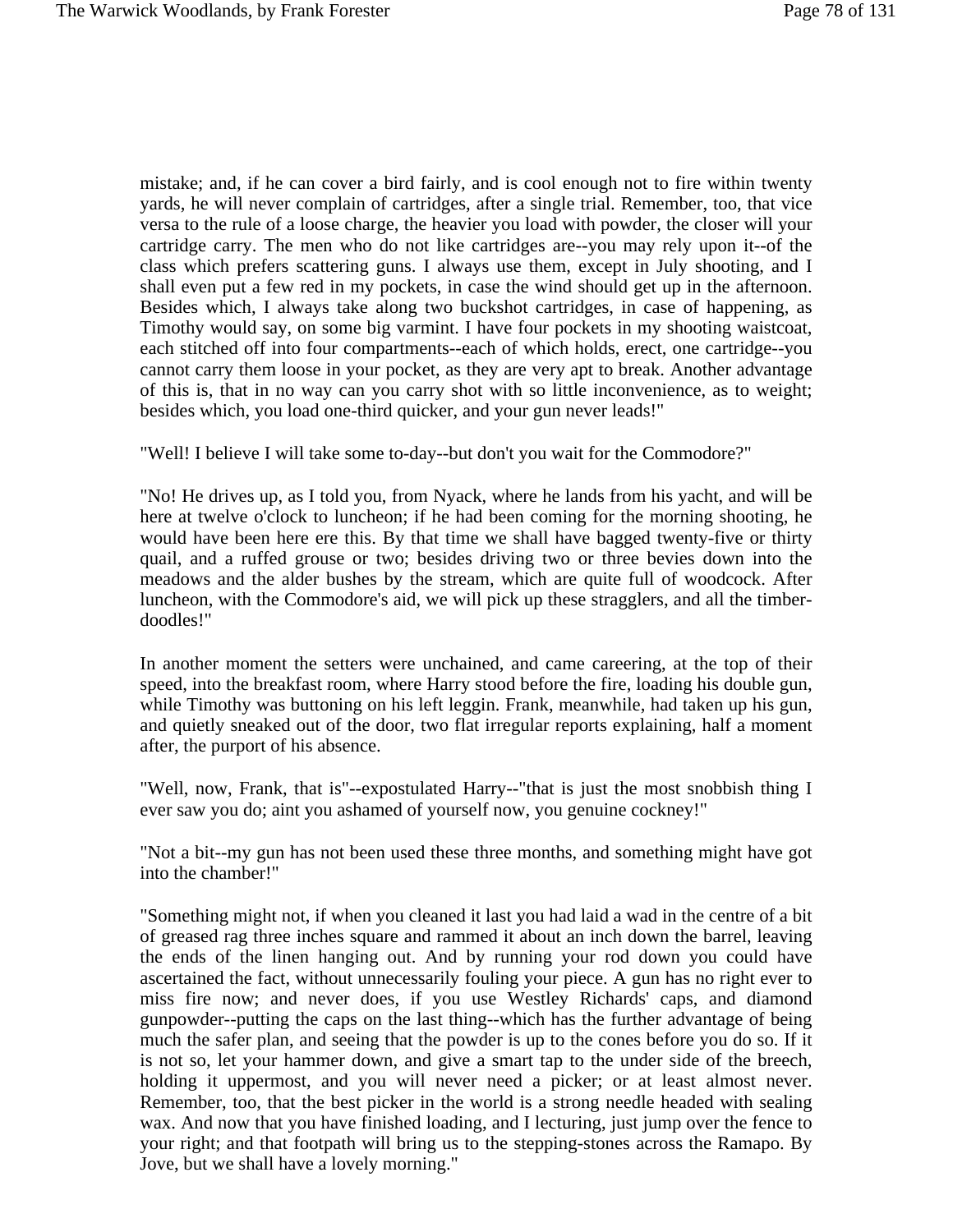He did so, and away they went, with the dogs following steadily at the heel, crossed the small river dry-shod, climbed up the wooded bank by dint of hand and foot, and reached the broad brown corn stubble. Harry, however, did not wave his dogs to the right-hand and left, but calling them in, quietly plodded along the headland, and climbed another fence, and crossed a buckwheat stubble, still without beating or disturbing any ground, and then another field full of long bents and ragwort, an old deserted pasture, and Frank began to grumble, but just then a pair of bars gave access to a wide fifty acre lot, which had been wheat, the stubble standing still knee deep, and yielding a rare covert.

"Now we are at the far end of our beat, and we have got the wind too in the dogs' noses, Master Frank--and so hold up good lads," said Harry. And off the setters shot like lightning, crossing and quartering their ground superbly.

"There! there! well done, old Chase--a dead stiff point already, and Shot backing him as steady as a rail. Step up, Frank, step up quietly, and let us keep the hill of them."

They came up close, quite close to the stanch dog, and then, but not till then, he feathered and drew on, and Shot came crawling up till his nose was but a few inches in the rear of Chase's, whose point he never thought of taking from him. Now they are both upon the game. See how they frown and slaver, the birds are close below their noses.

Whirr--r--r! "There they go--a glorious bevy!" exclaimed Harry, as he cocked his right barrel and cut down the old cock bird, which had risen rather to his right hand, with his loose charge--"blaze away, Frank!" Bang--bang!--and two more birds came fluttering down, and then he pitched his gun up to his eye again, and sent the cartridge after the now distant bevy, and to Frank's admiration a fourth bird was keeled over most beautifully, and clean killed, while crossing to the right, at forty-six yards, as they paced it afterward.

"Now mark! mark, Timothy--mark, Frank!" And shading their eyes from the level sunbeams, the three stood gazing steadily after the rapid bevy. They cross the pasture, skim very low over the brush fence of the cornfield--they disappear behind it they are down! no! no! not yet--they are just skirting the summit of the topped maize stalks--now they are down indeed, just by that old ruined hovel, where the cat-briers and sumac have overspread its cellar and foundation with thick underwood. And all the while the sturdy dogs are crouching at their feet unmoving.

"Will you not follow those, Harry?" Forester inquired--"there are at least sixteen of them!"

"Not I," said Archer, "not I, indeed, till I have beat this field--I expect to put up another bevy among those little crags there in the corner, where the red cedars grow--and if we do, they will strike down the fence of the buckwheat stubble--that stubble we must make good, and the rye beside it, and drive, if possible, all that we find before us to the corn field. Don't be impatient, and you'll see in time that I am in the right."

No more words were now wasted; the four birds were bagged without trouble, and the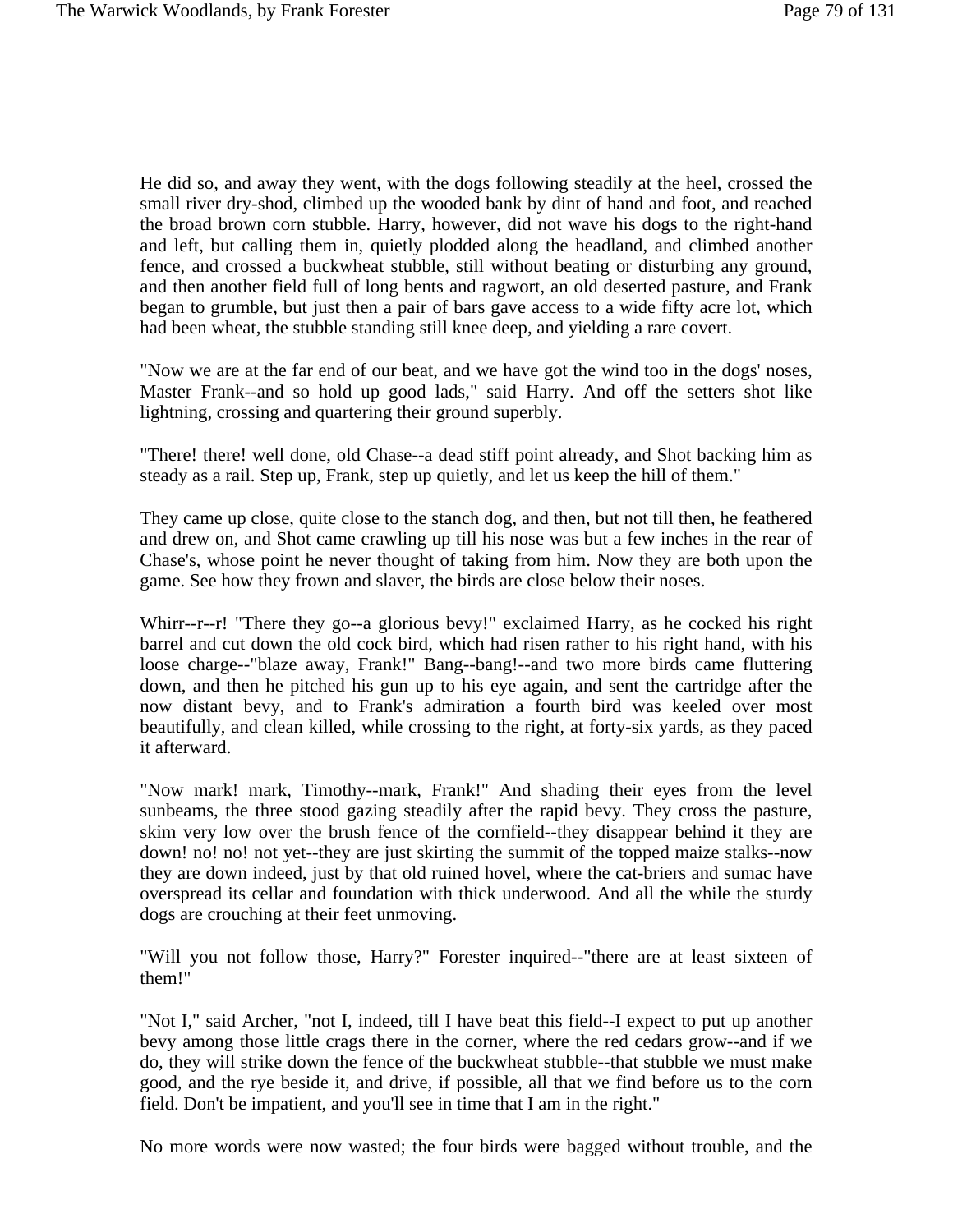sportsmen being in the open, were handed over on the spot to Tim; who stroked their freckled breasts, and beautifully mottled wing-coverts and backs, with a caressing touch, as though he loved them; and finally, in true Jack Ketch style, tucked them up severally by the neck. Archer was not mistaken in his prognostics--another bevy had run into the dwarf cedars from the stubble at the sound of the firing, and were roaded up in right good style, first one dog, and then the other, leading; but without any jealousy or haste.

They had, however, run so far, that they had got wild, and as there was no bottom covert on the crags, had traversed them quite over to the open, on the far side--and, just as Archer was in the act of warning Forester to hurry softly round and head them, they flushed at thirty yards, and had flown some five more before they were in sight, the feathery evergreens for a while cutting off the view--the dogs stood dead at the sound of their wings. Then, as they came in sight, Harry discharged both barrels very quickly--the loose shot first, which evidently took effect, for one bird cowered and seemed about to fall, but gathered wing again, and went on for the present--the cartridge, which went next, although the bevy had flown ten yards further, did its work clean, and stopped its bird. Frank fired but once, and killed, using his cartridge first, and thinking it in vain to fire the loose shot. The remaining birds skimmed down the hill, and lighted in the thick bushy hedge-row, as Archer had foreseen.

"So much for Ely!" exclaimed Harry--"had we both used two of them, we should have bagged four then. As it is, I have killed one which we shall not get; a thing that I most particularly hate."

"That bird will rise again," said Frank.

"Never!" replied the other, "he has one, if not two, shot in him, well forward--if I am not much mistaken, before the wing--he is dead now! but let us on. These we must follow, for they are on our line; you keep this side the fence, and I will cross it with the dogs- come with me, Timothy."

In a few minutes more there was a dead point at the hedge-row. "Look to, Frank!" "Ay! ay! Poke them out, Tim;" then followed sundry bumps and threshings of the briers, and out with a noisy flutter burst two birds under Forester's nose. Bang! bang!

"The first shot too quick, altogether," muttered Archer; "Ay, he has missed one; mark it, Tim--there he goes down in the corn, by jingo-- you've got that bird, Frank! That's well! Hold up, Shot"--another point within five yards. "Look out again, Frank."

But this time vainly did Tim poke, and thrash, and peer into the bushes --yet still Shot stood, stiff as a marble statue--then Chase drew up and snuffed about, and pushed his head and forelegs into the matted briers, and thereupon a muzzling noise ensued, and forthwith out he came, mouthing a dead bird, warm still, and bleeding from the neck and breast.

"Frank, he has got my bird--and shot, just as I told you, through the neck and near the great wing joint--good dog! good dog!"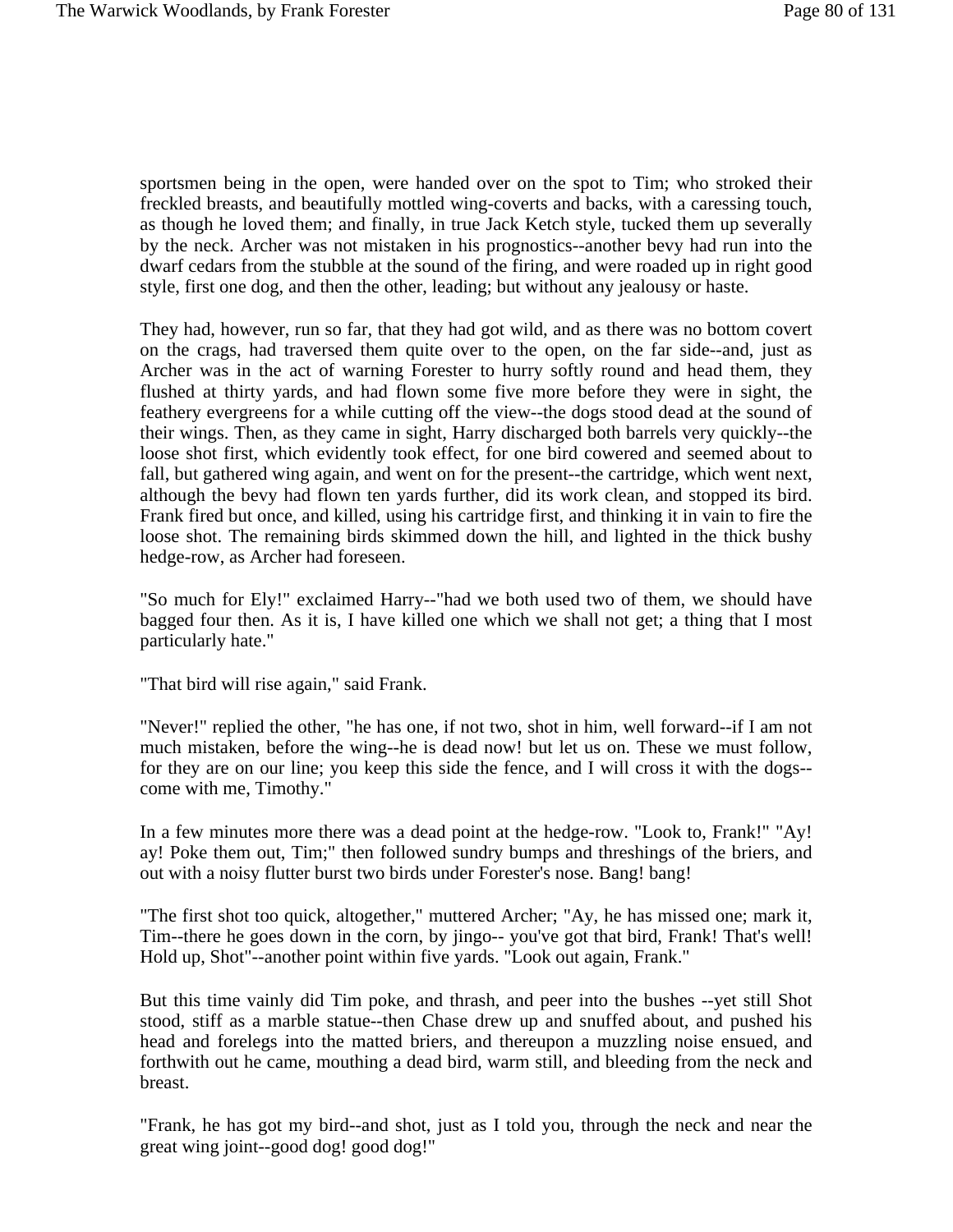"The devil!"

"Yes, the devil! but look out man, here is yet one more point;" and this time ten or twelve birds flushed upon Archer's side; he slew, as usual, his brace, and as they crossed, at long distance, Frank knocked down one more--the rest flew to the corn-field.

In the middle of the buckwheat they flushed another, and, in the rye, another bevy, both of which crossed the stream, and settled down among the alders. They reached the cornfield, and picked up their birds there, quite as fast as Frank himself desired--three ruffed grouse they had bagged, and four rabbits, in a small dingle full of thorns, before they reached the corn; and just as the tin horns were sounding for noon and dinner from many a neighboring farm, they bagged their thirty-fourth quail. At the same moment, the rattle of a distant wagon on the hard road, and a loud cheer replying to the last shot, announced the Commodore; who pulled up at the tavern door just as they crossed the steppingstones, having made a right good morning's work, with a dead certainty of better sport in the afternoon, since they had marked two untouched bevies, thirty-five birds at least, beside some ten or twelve more stragglers into the alder brakes, which Harry knew to hold-- moreover, thirty woodcock, as he said, at the fewest.

"Well! Harry," exclaimed Frank, as he set down his gun, and sat down to the table, "I must for once knock under--your practice has borne out your precepts."



## **THE WOODCOCK**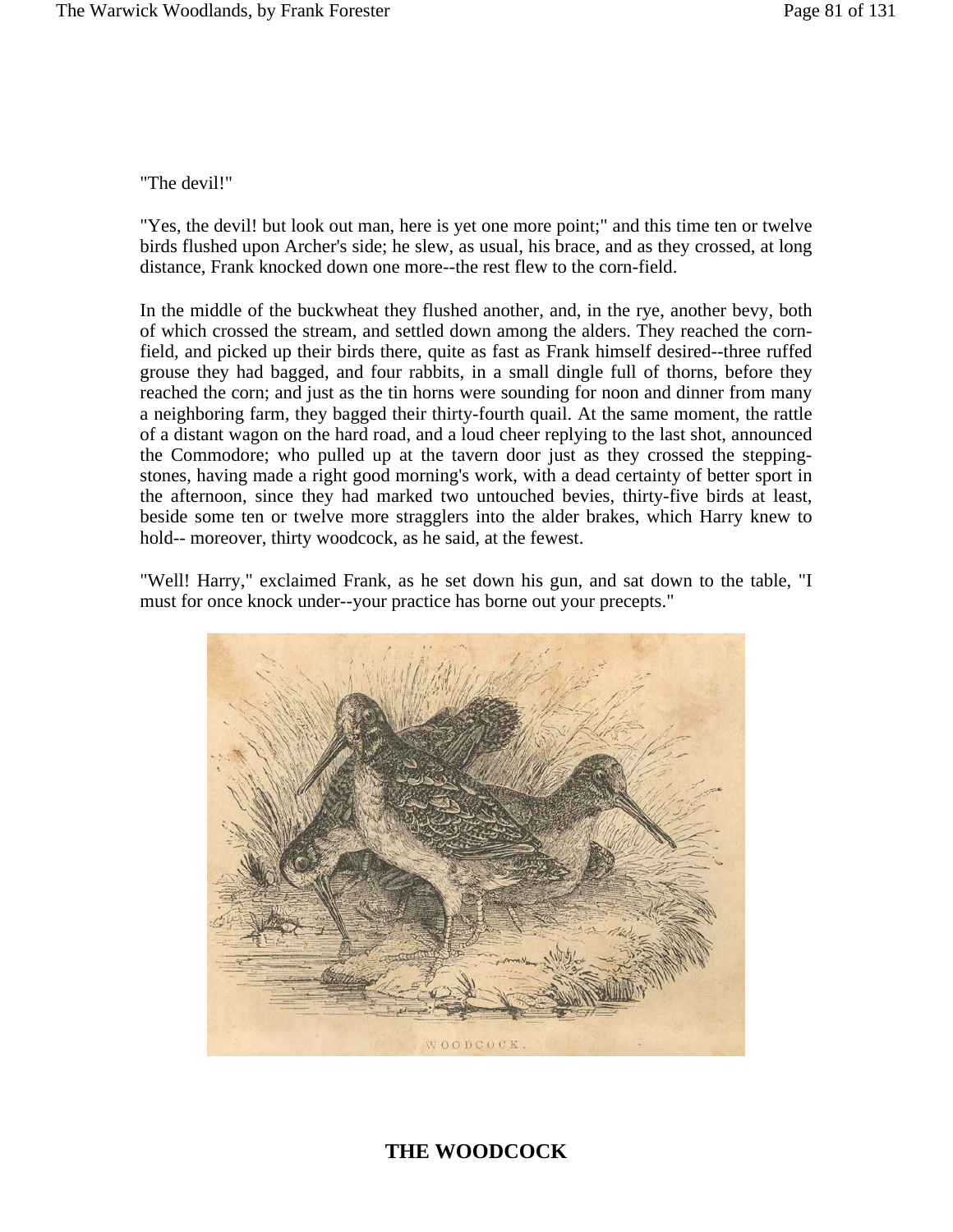Luncheon was soon discussed, a noble cold quail pie and a spiced round of beef, which formed the most essential parts thereof, displaying in their rapidly diminished bulk ocular evidence of the extent of sportmen's appetites; a single glass of shrub and water followed, cheroots were lighted, and forth the comrades sallied, the Commodore inquiring as they went what were the prospects of success.

"You fellows," he concluded, "have, I suppose, swept the ground completely."

"That you shall see directly," answered Archer; "I shall make you no promises. But see how evidently Grouse recollects those dogs of mine, though it is nearly a year since they have met; don't you think so, A---?"

"To be sure I do," replied the Commodore; "I saw it the first moment you came up--had they been strangers he would have tackled them upon the instant; and instead of that he began wagging his tail, and wriggling about, and playing with them. Oh! depend upon it, dogs think, and remember, and reflect far more than we imagine--"

"Oh! run back, Timothy--run back!" here Archer interrupted him--"we don't want you this afternoon. Harness the nags and pack the wagon, and put them to, at five--we shall be at home by then, for we intend to be at Tom's to-night. Now look out, Frank, those three last quail we marked in from the hill dropped in the next field, where the ragwort stands so thick; and five to one, as there is a thin growth of brushwood all down this wall side, they will have run down hither. Why, man alive! you've got no copper caps on!"

"By George! no more I have--I took them off when I laid down my gun in the house, and forgot to replace them."

"And a very dangerous thing you did in taking them off, permit me to assure you. Any one but a fool, or a very young child, knows at once that a gun with caps on is loaded. You leave yours on the table without caps, and in comes some meddling chap or other, puts on one to try the locks, or to frighten his sweetheart, or for some other no less sapient purpose, and off it goes! and if it kill no one, it's God's mercy! Never do that again, Frank!"

Meanwhile they had arrived within ten yards of the low rickety stone wall, skirted by a thin fringe of saplings, in which Archer expected to find game--Grouse, never in what might be called exact command, had disappeared beyond it.

"Hold up, good dogs!" cried Harry, and as he spoke away went Shot and Chase--the red dog, some three yards ahead, jumped on the wall, and, in the act of bounding over it, saw Grouse at point beyond. Rigid as stone he stood upon that tottering ridge, one hind foot drawn up in the act of pointing, for both the fore were occupied in clinging to some trivial inequalities of the rough coping, his feathery flag erect, his black eye fixed, and his lip slavering; for so hot was the scent that it reached his exquisitely fashioned organs, though Grouse was many feet advanced between him and the game. Shot backed at the wall-foot, seeing the red dog only, and utterly unconscious that the pointer had made the game beyond.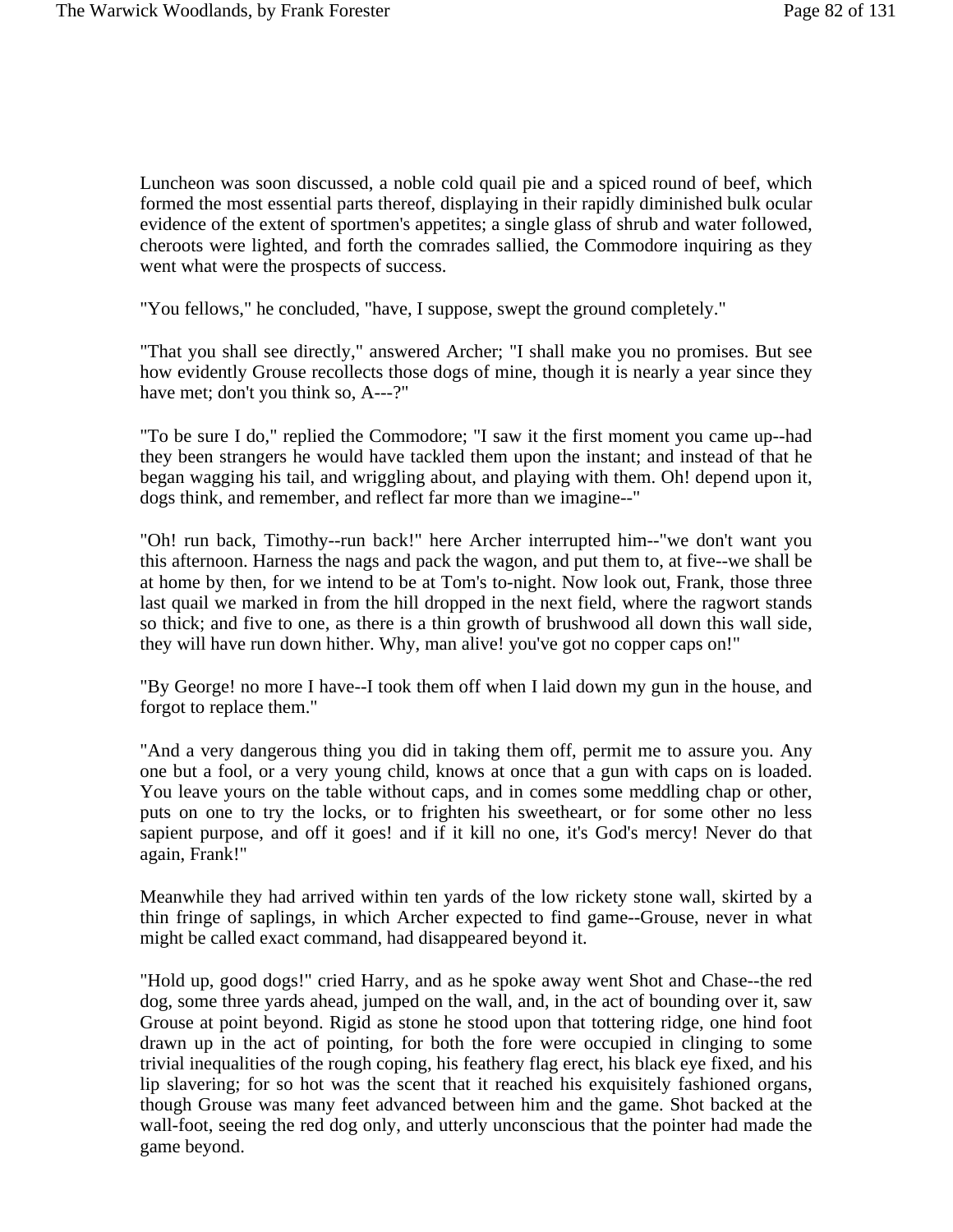"By Jove! but that is beautiful!" exclaimed the Commodore. "That is a perfect picture!- the very perfection of steadiness and breaking."

They crossed the wall, and poor Shot, in the rear, saw them no more; his instinct strongly, aye! naturally, tempted him to break in, but second nature, in the shape of discipline, prevailed; and, though he trembled with excitement, he moved not an inch. Grouse was as firm as iron, his nose within six inches of a bunch of wintergreen, pointed directly downward, and his head cocked a little on one side--they stepped up to him, and still on the wall-top, Chase held to his uneasy attitude.

"Now, then," said Harry, "look out, till I kick him up."

No sooner said than done--the toe of his thick shooting-boot crushed the slight evergreen, and out whirred, with his white chaps and speckled breast conspicuous, an old cock quail. He rose to Forester, but ere that worthy had even cocked his gun--for he had now adopted Archer's plan, and carried his piece always at half cock, till needed--flew to the right across the Commodore; so Frank released his hammer and brought down his Manton, while A--- deliberately covered, and handsomely cut down the bird at five-and-twenty yards.

Grouse made a movement to run in, but came back instantly when called.

"Just look back, if you please, one moment, before loading," said Harry, "for that downcharge is well worth looking at."

And so indeed it was--for there, upon the wall-top, where he had been balancing, Chase had contrived to lie down at the gunshot--wagging his stern slightly to and fro, with his white forepaws hanging down, and his head couched between them, his haunches propped up on the coping stone, and his whole attitude apparently untenable for half a minute.

"Now, load away for pity's sake, as quickly as you can; that posture must be any thing but pleasant."

This was soon done; inasmuch as the Commodore is not exactly one to dally in such matters; and when his locks ticked, as he drew the hammers to half-cock, Chase quietly dismounted from his perch, and Shot's head and fore-paws appeared above the barrier; but not till Archer's hand gave the expected signal did the stanch brutes move on.

"Come, Shot, good dog--it is but fair you should have some part of the fun! Seek dead! seek dead! that's it, sir! Toho! steady! Fetch him, good lad! Well done!"

In a few minutes' space, four or five more birds came to bag--they had run, at the near report, up the wall side among the bushes, and the dogs footed them along it, now one and now another taking the lead successively, but without any eagerness or raking looking round constantly, each to observe his comrades' or his master's movements, and pointing slightly, but not steadily, at every foot, till at the last all three, in different places,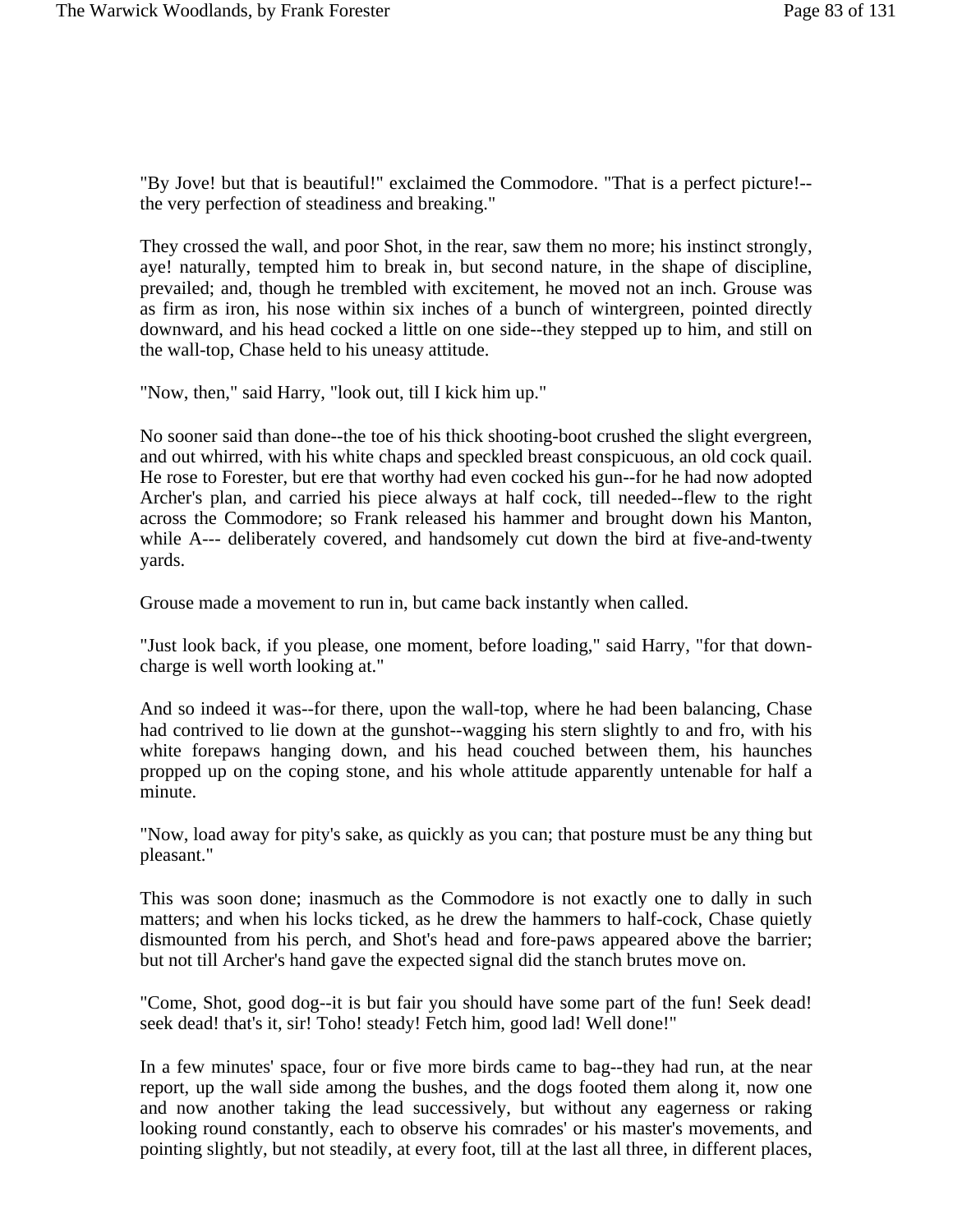stood almost simultaneously--all three dead points.

One bird jumped up to Frank, which he knocked over. A double shot fell to the Commodore, who held the centre of the line, and dropped both cleverly--the second, a long shot, wing-tipped only. Harry flushed three and killed two dean, both within thirty paces, and then covered the third bird with his empty barrels--but, though no shot could follow from that quarter, he was not to escape scot free, for wheeling short to the left hand, and flying high, he crossed the Commodore in easy distance, and afterward gave Forester a chance.

"Try him, Frank," halloaed Archer--and "It's no use!" cried A---, almost together, just as he raised his gun, and levelled it a good two feet before the quail.

But it was use, and Harry's practiced eye had judged the distance more correctly than the short sight of the Commodore permitted--the bird quailed instantly as the shot struck, but flew on notwithstanding, slanting down wind, however, towards the ground, and falling on the hill-side at a full hundred yards.

"We shall not get him," Forester exclaimed; "and I am sorry for it, since it was a good shot."

"A right good shot," responded Harry, "and we shall get him. He fell quite dead; I saw him bounce up, like a ball, when he struck the hard ground. But A---'s second bird is only wing-tipped, and I don't think we shall get him; for the ground where he fell is very tussockky and full of grass, and if he creeps in, as they mostly will do, into some hole in the bog-ground, it is ten to one against the best dog in America!"

And so it came to pass, for they did bag Forester's, and all the other quail except the Commodore's which, though the dogs trailed him well, and worked like Trojans, they could not for their lives make out.

After this little rally they went down to the alders by the stream-side, and had enough to do, till it was growing rapidly too dark to shoot--for the woodcock were very plentiful--it was sweet ground, too, not for feeding only, but for lying, and that, as Harry pointed out, is a great thing in the autumn.

The grass was short and still rich under foot, although it froze hard every night; but all along the brook's marge there were many small oozy bubbling springlets, which it required a stinging night to congeal; and round these the ground was poached up by the cattle, and laid bare in spots of deep, soft, black loam; and the innumerable chalkings told the experienced eye at half a glance, that, where they laid up for the night soever, here was their feeding ground, and here it had been through the autumn.

But this was not all, for at every ten or twenty paces was a dense tuft of willow bushes, growing for the most part upon the higher knolls where it was dry and sunny, their roots heaped round with drift wood, from the decay of which had shot up a dense tangled growth of cat-briers. In these the birds were lying, all but some five or six which had run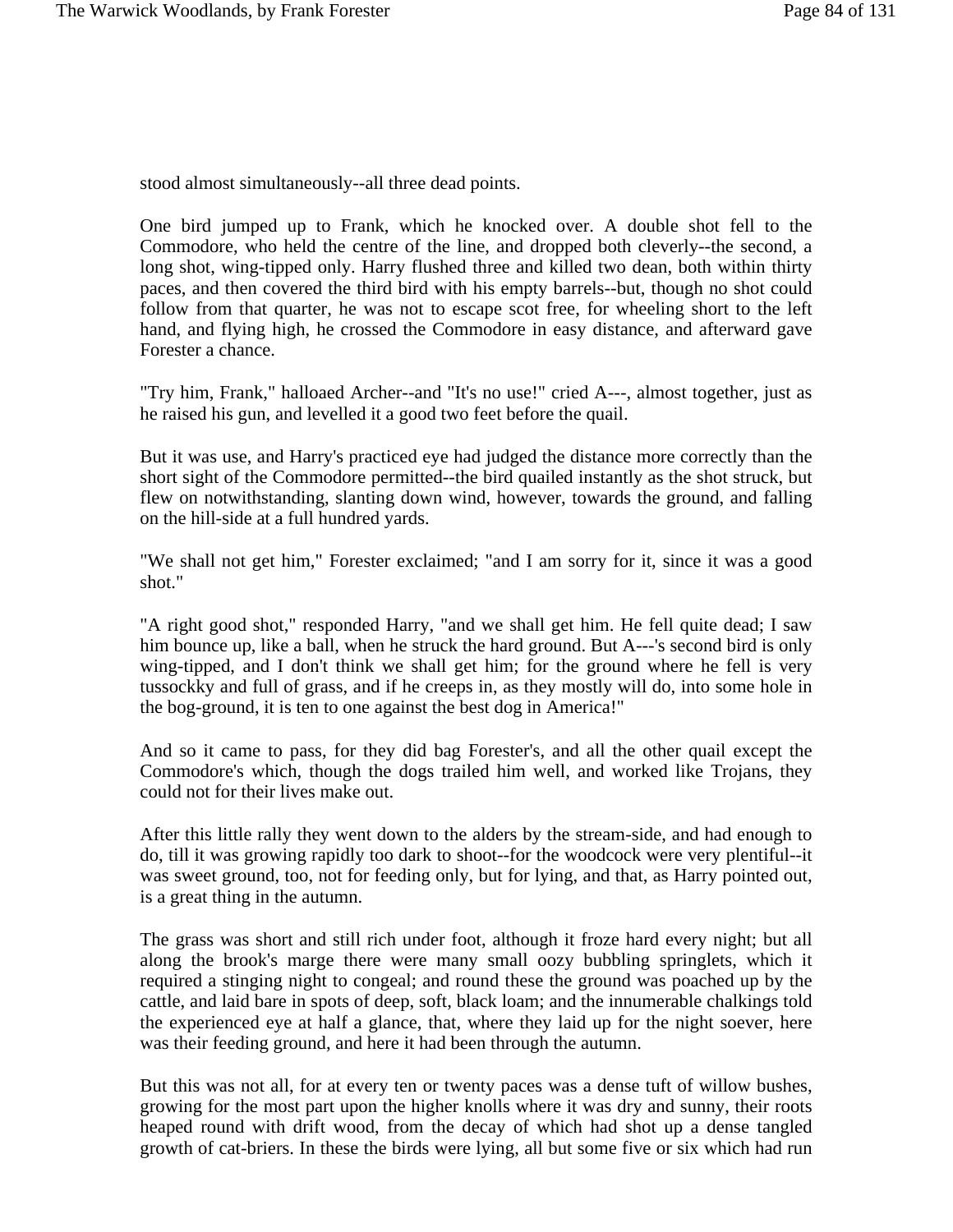out to feed, and were flushed, fat and large, and lazy, quite in the open meadow.

"They stay here later," Harry said, as they bagged the last bird, which, be it observed, was the twenty-seventh, "than any where I know. Here I have killed them when there was ice thicker than a dollar on all the waters round about, and when you might see a thin and smoke-like mist boiling up from each springlet. Kill them all off to-day, and you will find a dozen fresh birds here to-morrow, and so on for a fortnight--they come down from the high ground as it gets too cold for them to endure their high and rarified atmosphere, and congregate hither!"

"And why not more in number at a time?" asked A---.

"Ay! there we are in the dark--we do not know sufficiently the habits of the bird to speak with certainty. I do not think they are pugnacious, and yet you never find more on a feeding ground than it will well accommodate for many days, nay weeks, together. One might imagine that their migrations would be made en masse, that all the birds upon these neighboring hills would crowd down to this spot together, and feed here till it was exhausted, and then on--but this is not so! I know fifty small spots like this, each a sure find in the summer for three or four broods, say from eight to twelve birds. During the summer, when you have killed the first lot, no more return--but the moment the frost begins, there you will find them--never exceeding the original eight or ten in number, but keeping up continually to that mark--and whether you kill none at all, or thirty birds a week, there you will always find about that number, and in no case any more. Those that are killed off are supplied, within two days at farthest, by new comers; yet, so far as I can judge, the original birds, if not killed, hold their own, unmolested by intruders. Whence the supplies come in--for they must be near neighbors by the rapidity of their succession- and why they abstain from their favorite grounds in worse locations, remains, and I fear we must remain, in the dark. All the habits of the woodcock are, indeed, very partially and slightly understood. They arrive here, and breed early in the spring--sometimes, indeed, before the snow is off the hills--get their young off in June, and with their young are most unmercifully, most unsportsmanly, thinned off, when they can hardly fly--such is the error, as I think it, of the law--but I could not convince my stanch friends, Philo, and J. Cypress, Jr., of the fact, when they bestirred themselves in favor of the progeny of their especial favorites, perdix virginiana and tetrao umbellus, and did defer the times for slaying them legitimately to such a period, that it is in fact next to impossible to kill the latter bird at all. But vainly did I plead, and a false advocate was Cypress after all, despite his nominal friendship, for that unhappy Scolopax, who in July at least deserves his nickname minor, or the infant. For, setting joke apart, what a burning shame it is to murder the poor little half-fledged younglings in July, when they will scarcely weigh six ounces; when they will drop again within ten paces of the dog that flushes, or the gun that misses them; and when the heat will not allow you even to enjoy the consummation of their slaughter. Look at these fellows now, with their gray foreheads, their plump ruddy breasts, their strong, well-feathered pinions, each one ten ounces at the least. Think how these jolly old cocks tower away, with their shrill whistle, through the tree-tops, and twist and dodge with an agility of wing and thought-like speed, scarcely inferior to the snipe's or swallow's, and fly a half mile if you miss them; and laugh to scorn the efforts of any one to bag them, who is not an out-and-outer! No chance shot, no stray pellet speaks for these--it must be the charge, the whole charge, and nothing but the charge, which will cut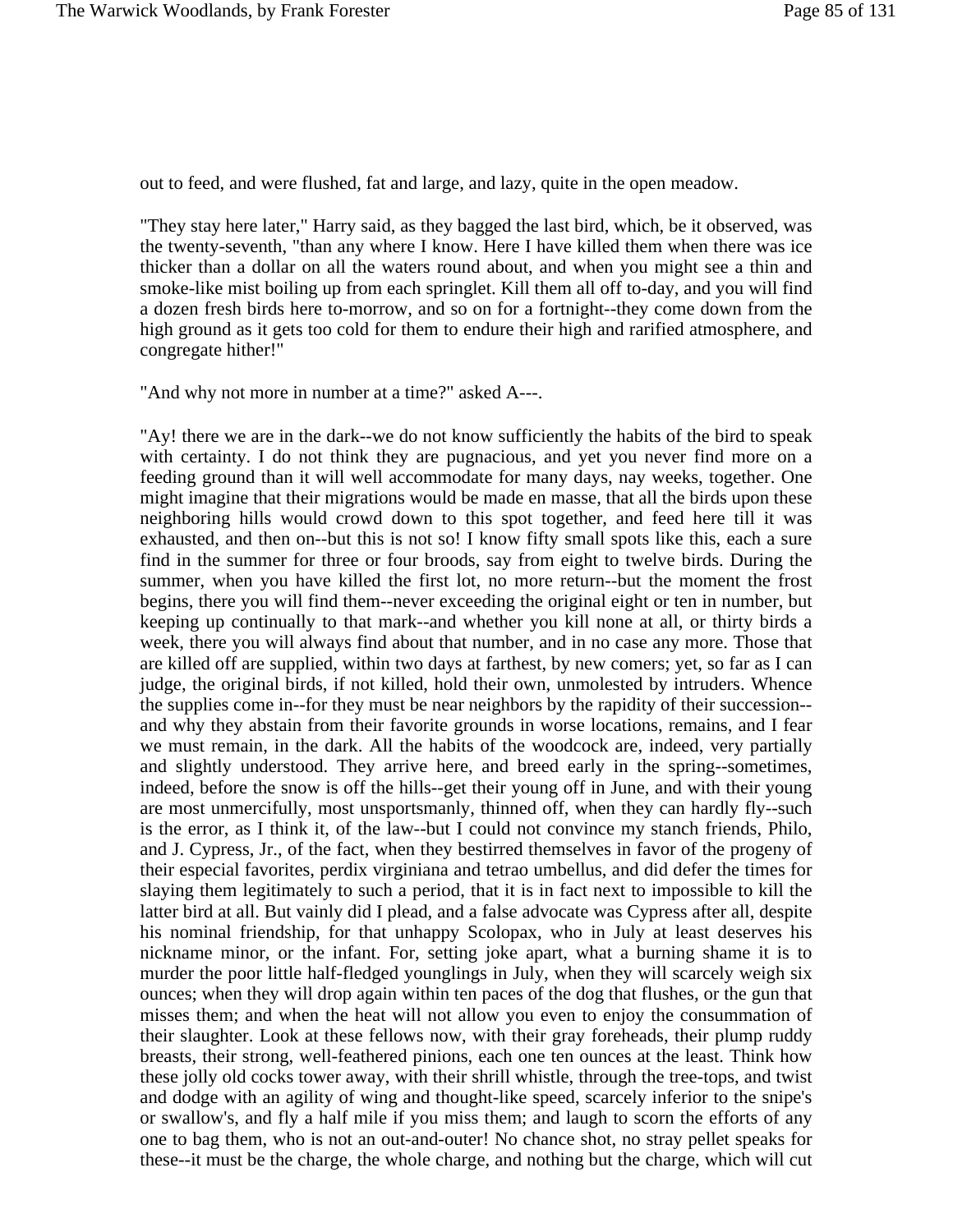down the grown bird of October! The law should have said woodcock thou shalt not kill until September; quail thou shalt not kill till October, the twenty-fifth if you please; partridge thou shalt kill in all places, and at all times, when thou canst! and that, as we know, Frank, and A---, that is not everywhere or often."

"But, seriously," said the Commodore, "seriously, would you indeed abolish summer shooting?"

"Most seriously! most solemnly I would!" Archer responded. "In the first place because, as I have said, it is a perfect sin to shoot cock in July; and secondly, because no one would, I am convinced, shoot for his own pleasure at that season, if it were not a question of now or never. Between the intense heat, and the swarms of mosquitoes, and the unfitness of that season for the dogs, which can rarely scent their game half the proper distance, and the density of the leafy coverts; and lastly, the difficulty of keeping the game fresh till you can use it, render July shooting a toil, in my opinion, rather than a real pleasure; although we are such hunting creatures, that rather than not have our prey at all, we will pursue it in all times, and through all inconveniences. Fancy, my dear fellows, only fancy what superb shooting we should have if not a bird were killed till they were all full grown, and fit to kill; fancy bagging a hundred and twenty-five fall woodcock in a single autumn day, as we did this very year on a summer's day!"

"Oh! I agree with you completely," said Frank Forester, "but I am afraid such a law will never be brought to bear in this country--the very day on which cock shooting does not really begin, but is supposed by nine tenths of the people to begin--the fourth of July is against it.\* [\*In the State of New York close time for woodcock expires on the last day of June--in New Jersey on the fourth of July--leaving the bird lawful prey on the 1st and the 5th, respectively.] Moreover, the amateur killers of game are so very few, in comparison with the amateur eaters thereof, that it is all but impossible to enforce the laws at all upon this subject. Woodcock even now are eaten in June--nay, I have heard, and believe it to be true, that many hotels in New York serve them up even in March and April; quail, this autumn, have been sold openly in the markets, many days previous to the expiration of close time. And, in fact, sorry I am to say it, as far as eating-houses are in question, the game laws are nearly a dead letter.

"In the country, also, I have universally found it to be the case, that although the penalty of a breach may be exacted from strangers, no farmer will differ with a neighbor, as they call it, for the sake of a bird. Whether time, and a greater diffusion of sporting propensities, and sporting feelings, may alter this for the better or no, I leave to sager and more politic pates than mine. And now I say, Harry, you surely do not intend to trundle us off to Tom Draw's to-night without a drink at starting? I see Timothy has got the drag up to the door, and the horses harnessed, and all ready for a start."

"Yes! yes! all that's true," answered Harry, "but take my word for it, the liquor case is not put in yet. Well, Timothy," he went on, as they reached the door, "that is right. Have you got everything put up?"

"All but t' gam' bag and t' liquor ca-ase, sur," Tim replied, touching his hat gnostically as he spoke; "Ay reckoned ple-ease sur, 'at you'd maybe want to fill t' yan oop, and empty t'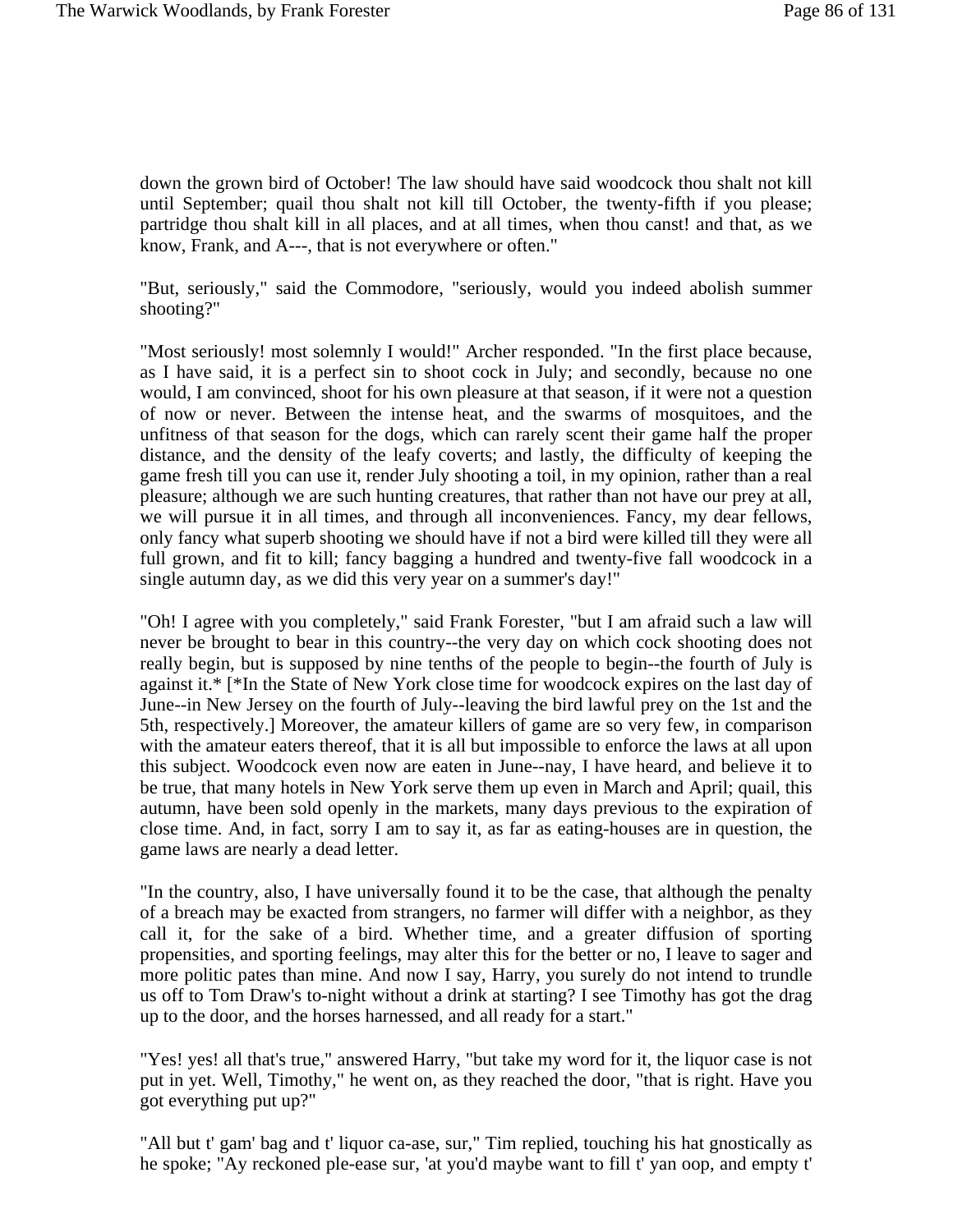oother!"

"Very well thought, indeed!" said Archer, winking to Forester the while. "Let that boy stand a few minutes to the horses' heads, and come into the house yourself and pack the birds up, and fetch us some water."

"T' watter is upon t' table, sur, and t' cigars, and a loight; but Ay'se be in wi' you directly. Coom hither, lad till Ay shew thee hoo to guide 'em; thou munna tooch t' bits for the loife o' thee, but joost stan' there anent them--if they stir loike, joost speak to 'em--Ayse hear thee!" and he left his charge and entered the small parlor, where the three friends were now assembled, with a cheroot apiece already lighted, and three tall brimming rummers on the table.

"Look sharp and put the birds up," said Harry, pitching, as he spoke, the fine fat fellows right and left out of his wide game pockets, "and when that's done fill yourself out a drink, and help us on with our great coats."

"What are you going to do with the guns?" inquired the Commodore.

"To carry them uncased and loaded; substituting in my own two buckshot cartridges for loose shot," replied Archer. "The Irish are playing the very devil through this part of the country--we are close to the line of the great Erie railroad--and they are murdering, and robbing, and I know not what, for miles around. The last time I was at old Tom's he told me that but ten days or a fortnight previously a poor Irish woman, who lived in his village, started to pay a visit to her mother by the self same road we shall pass to-night; and was found the next morning with her person brutally abused, kneeling against a fence stone dead, strangled with her own cambric handkerchief. He says, too, that not a week passes but some of them are found dead in the meadows, or in the ditches, killed in some lawless fray; and no one ever dreams of taking any notice, or making any inquiry about the matter!"

"Is it possible? then keep the guns at hand by all means!"

"Yes! but this time we will violate my rule about the copper caps--there is no rule, you are aware, but what has some exception--and the exception to this of mine is, always take off your copper caps before getting into a wagon; the jar will occasionally explode them, an upset will undoubtedly. So uncap, Messrs. Forester and A---, and put the bright little exploders into your pockets, where they will be both safe and handy! And now, birds are in, drinks are in, dogs and guns are in, and now let us be off!"

No more words were wasted; the landlord's bill was paid, Frank Forester and Timothy got up behind, the Commodore took the front seat, Harry sprang, reins in hand, to the box, and off they bowled, with lamps and cigars burning merrily, for it was now quite dark, along the well-known mountain road, which Archer boasted he could drive as safely in the most gloomy night of winter as in a summer noon. And so it proved this time, for though he piloted his horses with a cool head and delicate finger through every sort of difficulty that a road can offer, up long and toilsome hills without a rail between the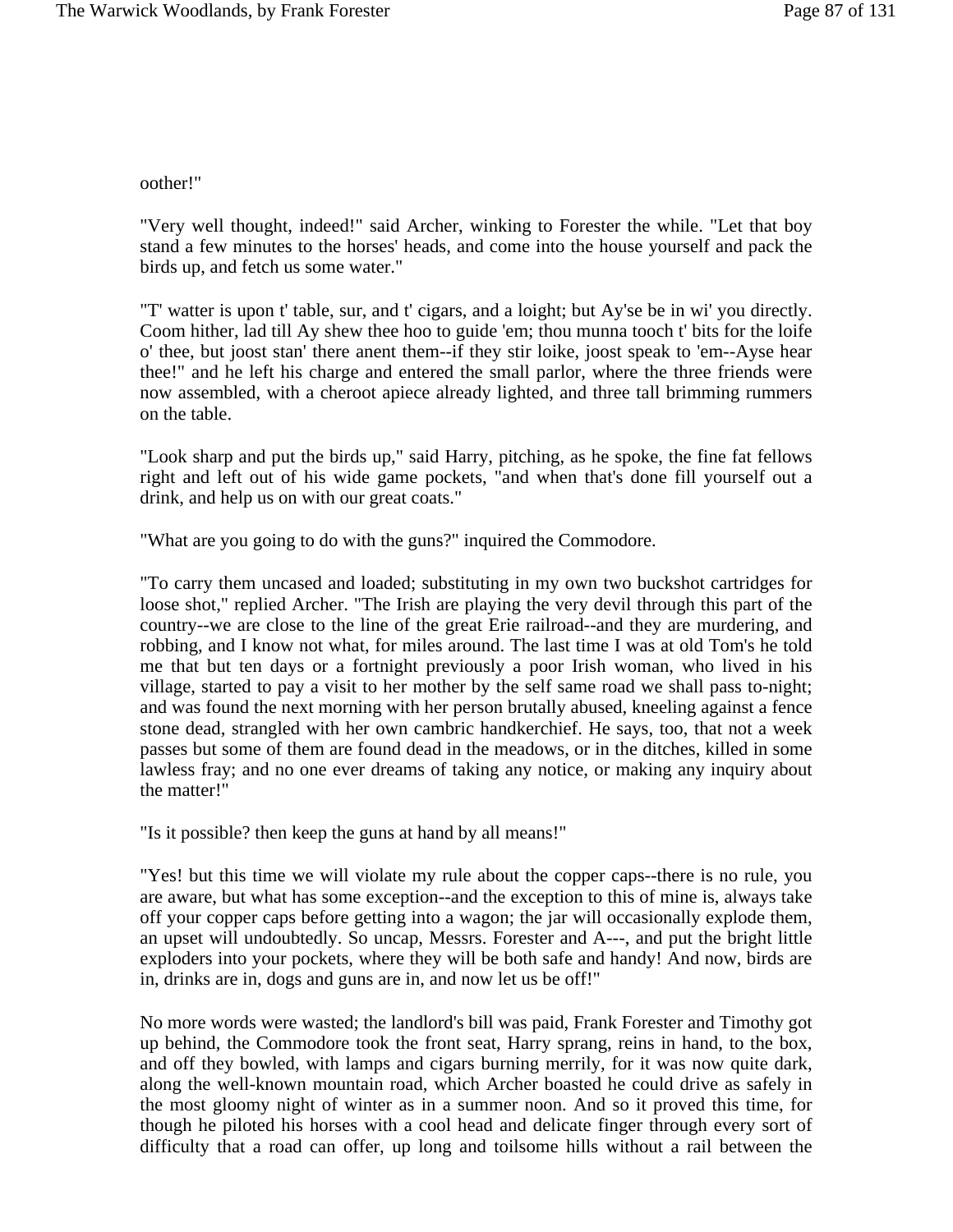narrow track and the deep precipice, down sharp and stony pitches, over loose clattering bridges, along wet marshy levels, he never seemed in doubt or trouble for a moment, but talked and laughed away, as if he were a mere spectator.

After they had gone a few miles on their way--"you broke off short, Archer," said the Commodore, "in the middle of your dissertation on the natural history and habits of the woodcock, turning a propos des bottes to the cruelty of killing them in midsummer. In all which, by the way, I quite agree with you. But I don't want to lose the rest of your lucubrations on this most interesting topic. What do you think becomes of the birds in August, after the moult begins?"

"Verily, Commodore, that is a positive poser. Many good sportsmen believe that they remain where they were before; getting into the thickest and wettest brakes, refusing to rise before the dog, and giving out little or no scent!"

"Do you believe this?"

"No; I believe there is a brief migration, but whither I cannot tell you with any certainty. Some birds do stay, as they assert; and that a few do stay, and do give out enough scent to enable dogs to find them, is a proof to me that all do not. A good sportsman can always find a few birds even during the moult, and I do not think that birds killed at that time are at all worse eating than others. But I am satisfied that the great bulk shift their quarters, whither I have not yet fully ascertained; but I believe to the small runnels and deep swales which are found throughout all the mountain tracts of the middle States; and in these, as I believe, they remain dispersed and scattered in such small parties that they are not worth looking after, till the frost drives them down to their old haunts. A gentleman, whom I can depend on, told me once that he climbed Bull Hill one year late in September--Bull Hill is one of the loftiest peaks in the Highlands of the Hudson--merely to show the prospect to a friend, and he found all the brushwood on the summit full of fine autumn cock, not a bird having been seen for weeks in the low woodlands at the base. They had no guns with them at the time, and some days elapsed before he could again spare a few hours to hunt them up; in the meantime frost came, the birds returned to their accustomed swamps and levels, and, when he did again scale the rough mountain, not a bird rewarded his trouble. This, if true, which I do not doubt, would go far to prove my theory correct; but it is not easy to arrive at absolute certainty, for if I am right, during that period birds are to be found no where in abundance, and a man must be a downright Audubon to be willing to go mountain-stalking--the hardest walking in the world, by the way--purely for the sake of learning the habits of friend Scolopax, with no hope of getting a good bag after all."

"How late have you ever killed a cock previous to their great southern flight?"

"Never myself beyond the fifteenth of November; but Tom Draw assures me, and his asseveration was accidentally corroborated by a man who walked along with him, that he killed thirty birds last year in Hell-hole, which both of you fellows know, on the thirteenth of December. There had been a very severe frost indeed, and the ice on that very morning was quite thick, and the mud frozen hard enough to bear in places. But the day was warm, bright, and genial, and, as he says, it came into his head to see 'if cock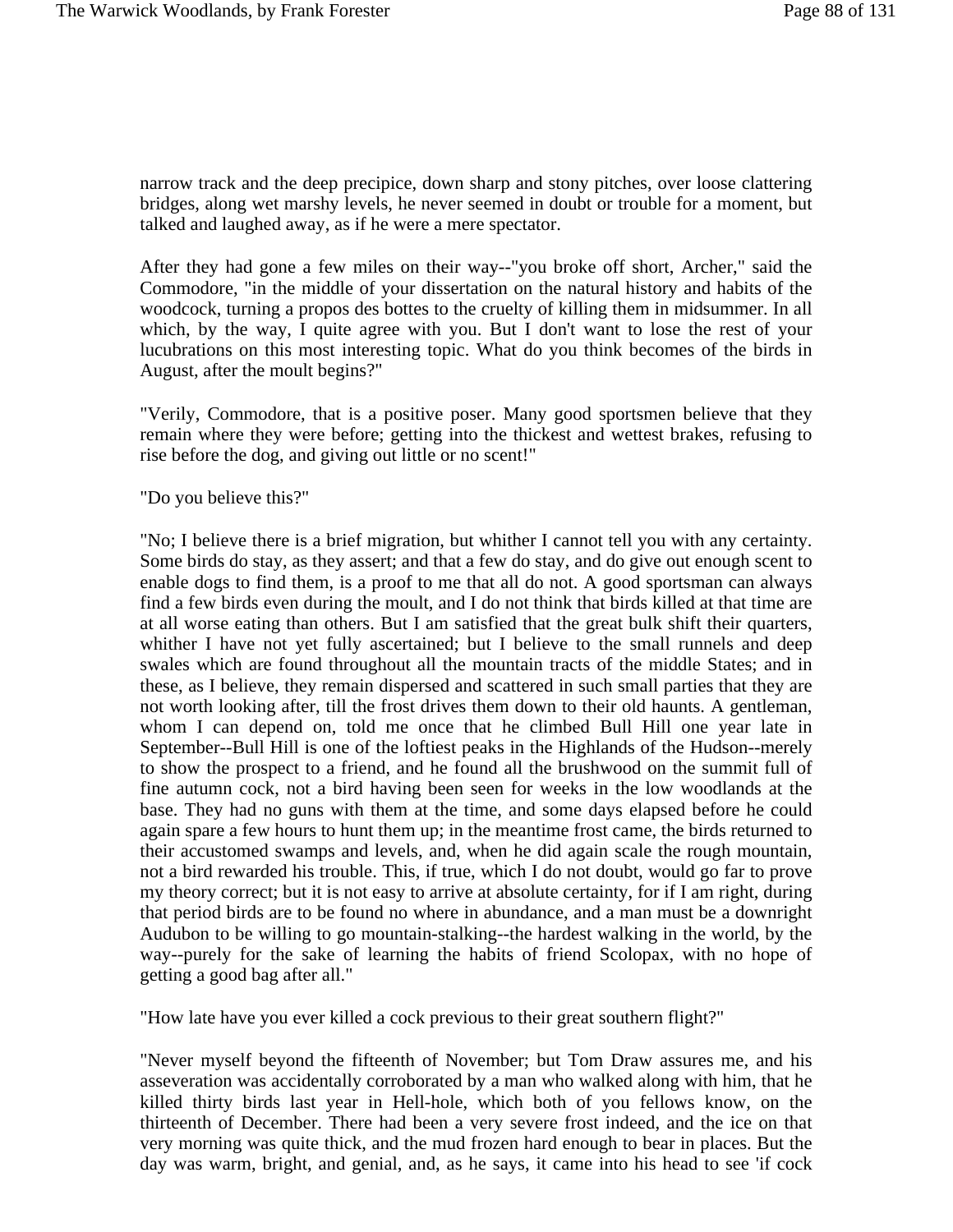was all gone,' and he went to what he knew to be the latest ground, and found the very heaviest and finest birds he ever saw!"

"Oh! that of course," said A---, "if he found any! Did you ever hear of any other bird so late?"

"Yes! later--Mike Sandford, I think, but some Jerseyman or other--killed a couple the day after Christmas day, on a long southern slope covered with close dwarf cedars, and watered by some tepid springs, not far from Pine Brook; and I have been told that the rabbit shooters, who always go out in a party between Christmas and New Year's day, almost invariably flush a bird or two there in mid-winter. The same thing is told of a similar situation on the south-western slope of Staten Island; and I believe truly in both instances. These, however, must, I think, be looked upon not as cases of late emigration, but as rare instances of the bird wintering here to the northward; which I doubt not a few do annually. I should like much to know if there is any State of the Union where the cock is perennial. I do not see why he should not be so in Maryland or Delaware, though I have never heard it stated so to be. The great heat of the extreme southern summer drives them north, as surely as our northern winter sends them south; and the great emigrations of the main flight are northward in February and March, and southward in November, varying by a few days only according to the variations of the seasons!"

"Well, I trust they have not emigrated hence yet--ha! ha! ha!" laughed the Commodore, with his peculiar hearty, deep-toned merriment.

"Not they! not they! I warrant them," said Archer; "but that to-morrow must bring forth."

"Come, Harry," exclaimed Forester, after a little pause, "spin us a shooting yarn, to kill the time, till we get to fat Tom's."

"A yarn! well, what shall it be?"

"I don't know; oh! yes! yes! I do. You once told me something about a wolf-hunt, and then shut up your mouth all at once, and would give me no satisfaction."

"A wolf-hunt?" cried the Commodore, "were you ever at a wolf-hunt; and here in this country, Harry?"

"Indeed was I, and--"

"The story, then, the story; we must have it."

"Oh! as for story, there is not much--"

"The story! the story!" shouted Frank. "You may as well begin at once, for we will have it."

"Oh! very well. All is one to me, but you will be tired enough of it before I have got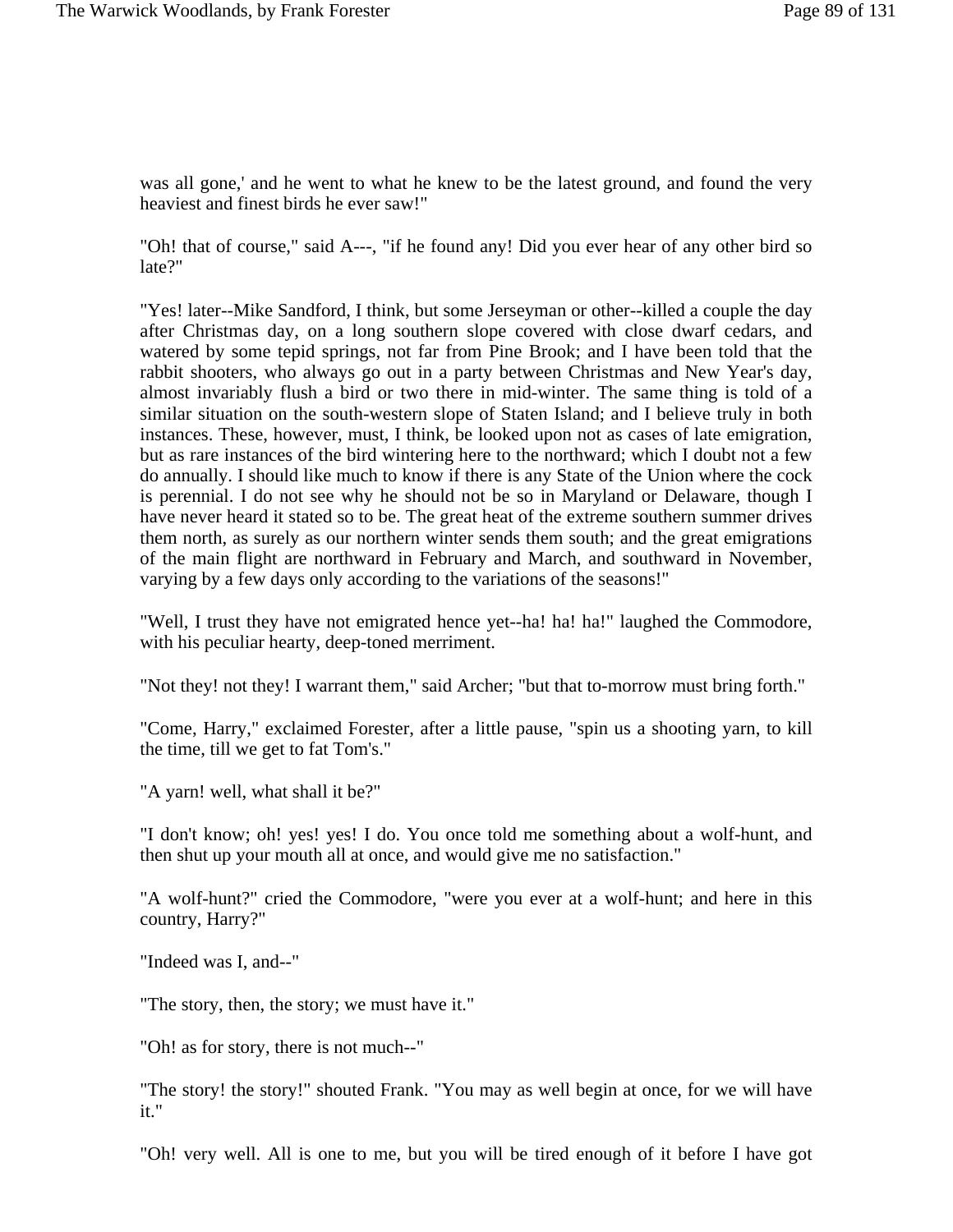through, so here goes for: A WOLF HUNT ON THE WARWICK HILLS," said Archer, and without more ado, spun his yarn as follows:

"There are few wilder regions within the compass of the United States, much less in the vicinity of its most populous and cultivated districts, than that long line of rocky woodcrowned heights which--at times rising to an elevation and exhibiting a boldness of outline that justifies the application to them of the term 'mountains', while at others they would be more appropriately designated as hills or knolls--run all across the Eastern and the Midland States, from the White Mountains westward to the Alleghanies, between which mighty chains they form an intermediate and continuous link.

"Through this stern barrier, all the great rivers of the States, through which they run, have rent themselves a passage, exhibiting in every instance the most sublime and boldest scenery, while many of the minor, though still noble streams, come forth sparkling and bright and cold from the clear lakes and lonely springs embosomed in its dark recesses.

"Possessing, for the most part, a width of eight or ten miles, this chain of hills consists, at some points, of a single ridge, rude, forest-clad and lonely--at others, of two, three, or even four distinct and separate lines of heights, with valleys more or less highly cultured, long sheets of most translucent water, and wild mountain streams dividing them.

"With these hills--known as the Highlands--where the gigantic Hudson has cloven, at some distant day, a devious path for his eternal and resistless waters, and by a hundred other names, the Warwick Hills, the Greenwoods, and yet farther west, the Blue Ridge and the Kittatinny Mountains, as they trend southerly and west across New York and New Jersey--with these hills I have now to do.

"Not as the temples meet for the lonely muse, fit habitations for the poet's rich imaginings! not as they are most glorious in their natural scenery--whether the youthful May is covering their rugged brows with the bright tender verdure of the tasseled larch, and the yet brighter green of maple, mountain ash and willow--or the full flush of summer has clothed their forests with impervious and shadowy foliage, while carpeting their sides with the unnumbered blossoms of calmia, rhododendron and azalea!--whether the gorgeous hues of autumn gleam like the banners of ten thousand victor armies along their rugged slopes, or the frozen winds of winter have roofed their headlands with inviolate white snow! Not as their bowels teem with the wealth of mines which ages of man's avarice may vainly labor to exhaust! but as they are the loved abode of many a woodland denizen that has retreated, even from more remote and seemingly far wilder fastnesses, to these sequestered haunts. I love them, in that the graceful hind conceals her timid fawn among the ferns that wave on the lone banks of many a nameless rill, threading their hills, untrodden save by the miner, or the infrequent huntsman's foot--in that the noble stag frays oftentimes his antlers against their giant trees--in that the mighty bear lies hushed in grim repose amid their tangled swamps--in that their bushy dingles resound nightly to the long-drawn howl of the gaunt famished wolf--in that the lynx and wild-cat yet mark their prey from the pine branches--in that the ruffed grouse drums, the woodcock bleats, and the quail chirrups from every height or hollow--in that, more strange to tell, the noblest game of trans-atlantic fowl, the glorious turkey--although, like angels' visits, they be indeed but few and far between--yet spread their bronzed tails to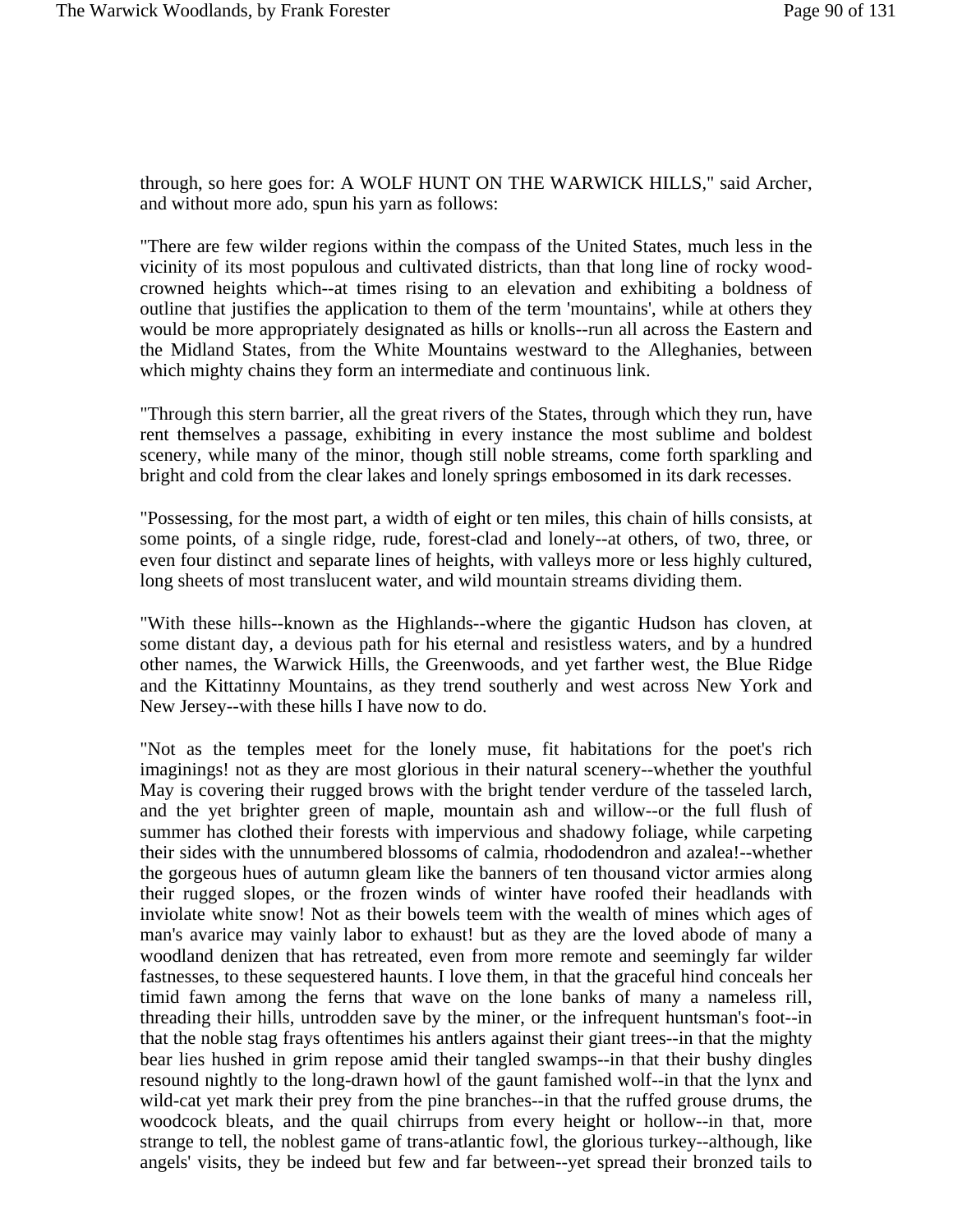the sun, and swell and gobble in their most secret wilds.

"I love those hills of Warwick--many a glorious day have I passed in their green recesses; many a wild tale have I heard of sylvan sport and forest warfare, and many, too, of patriot partisanship in the old revolutionary days--the days that tried men's souls--while sitting at my noontide meal by the secluded wellhead, under the canopy of some primeval oak, with implements of woodland sport, rifle or shot-gun by my side, and well-broke setter or stanch hound recumbent at my feet. And one of these tales will I now venture to record, though it will sound but weak and feeble from my lips, if compared to the rich, racy, quaint and humorous thing it was, when flowing from the nature-gifted tongue of our old friend Tom Draw."

"Hear! hear!" cried Frank, "the chap is eloquent!"

"It was the middle of the winter 1832--which was, as you will recollect, of most unusual severity--that I had gone up to Tom Draw's, with a view merely to quail shooting, though I had taken up, as usual, my rifle, hoping perhaps to get a chance shot at a deer. The very first night I arrived, the old bar-room was full of farmers, talking all very eagerly about the ravages which had been wrought among their flocks by a small pack of wolves, five or six, as they said, in number, headed by an old gaunt famished brute, which had for many years been known through the whole region, by the loss of one hind foot, which had been cut off in a steel trap.

"More than a hundred sheep had been destroyed during the winter, and several calves beside; and what had stirred especially the bile of the good yeomen, was that, with more than customary boldness, they had the previous night made a descent into the precincts of the village, and carried off a fat wether of Tom Draw's.

"A slight fall of snow had taken place the morning I arrived, and, this suggesting to Tom's mind a possibility of hunting up the felons, a party had gone out and tracked them to a small swamp on the Bellevale Mountain, wherein they had undoubtedly made their head-quarters. Arrangements had been made on all sides--forty or fifty stout and active men were mustered, well armed, though variously, with muskets, ducking-guns and rifles--some fifteen couple of strong hounds, of every height and color, were collected- some twenty horses saddled and bridled, and twice as many sleighs were ready; with provisions, ammunition, liquor and blankets, all prepared for a week's bivouac. The plan prescribed was in the first place to surround the swamp, as silently as possible, with all our forces, and then to force the pack out so as to face our volley. This, should the method be successful, would finish the whole hunt at once; but should the three-legged savage succeed in making his escape, we were to hunt him by relays, bivouacking upon the ground wherever night should find us, and taking up the chase again upon the following morning, until continual fatigue should wear out the fierce brute. I had two horses with me, and Tim Matlock; so I made up my mind at once, got a light one-horse sleigh up in the village, rigged it with all my bear-skins, good store of whiskey, eatables, and so forth, saddled the gray with my best Somerset, holsters and surcingle attached, and made one of the party on the instant.

"Before daylight we started, a dozen mounted men leading the way, with the intent to get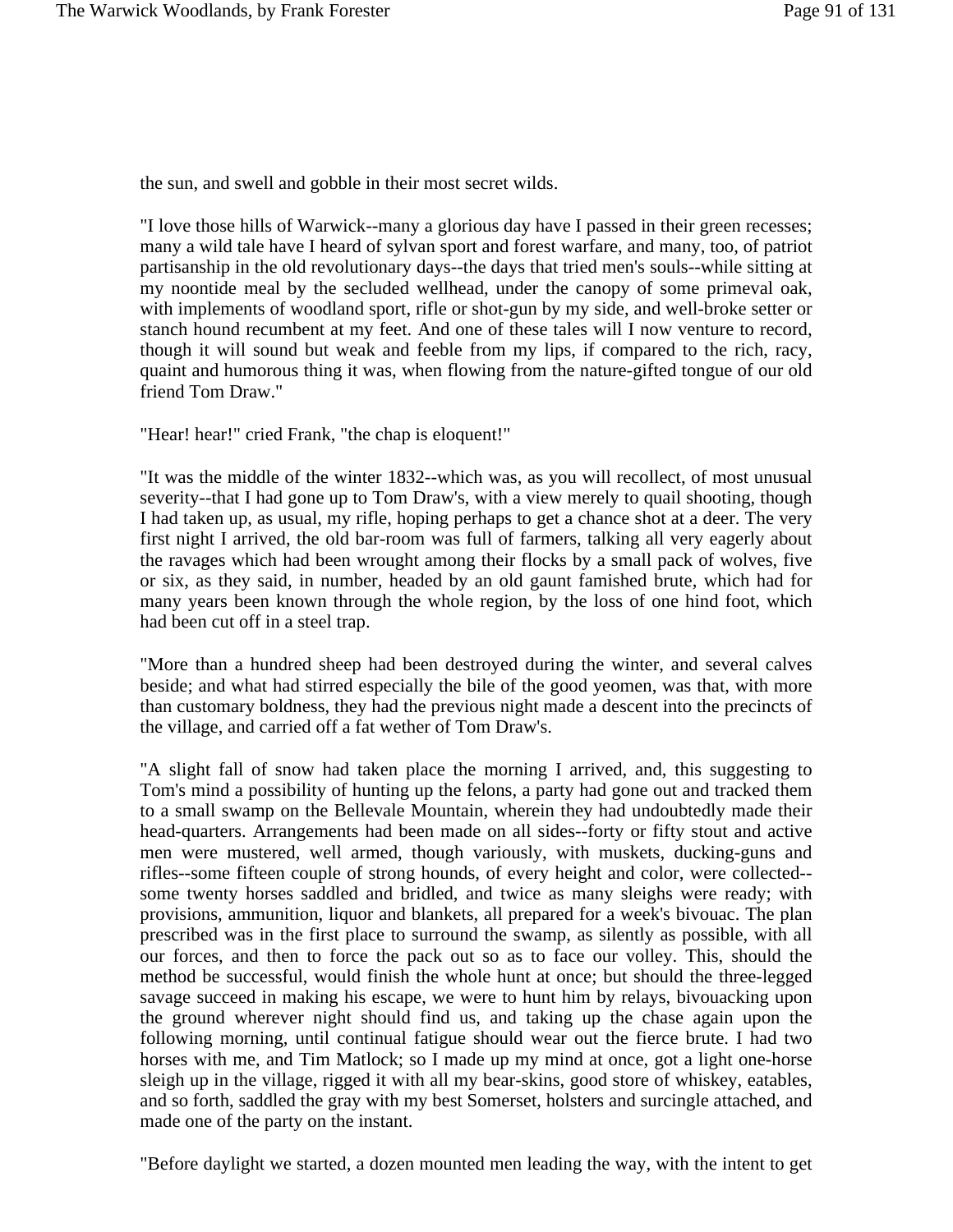quite round the ridge, and cut off the retreat of these most wily beasts of prey, before the coming of the rear-guard should alarm them--and the remainder of the party, sleighing it merrily along, with all the hounds attached to them. The dawn was yet in its first gray dimness when we got into line along the little ridge which bounds that small dense brake on the northeastern side--upon the southern side the hill rose almost inaccessibly in a succession of short limestone ledges--westward the open woods, through which the hounds and footmen were approaching, sloped down in a long easy fall, into the deep secluded basin, filled with the densest and most thorny coverts, and in the summer time waist deep in water, and almost inaccessible, though now floored with a sheet of solid ice, firm as the rocks around it--due northward was an open field, dividing the wolfdingle from the mountain road by which we always travel.

"Our plot had been well laid, and thus far had succeeded. I, with eleven horsemen, drawn up in easy pistol shot one of the other, had taken our ground in perfect silence; and, as we readily discovered, by the untrodden surface of the snow, our enemies were as yet undisturbed. My station was the extreme left of our line, as we faced westward, close to the first ridge of the southern hill; and there I sat in mute expectancy, my holsters thrown wide open, my Kuchenreuters loaded and cocked, and my good ounce-ball rifle lying prepared within the hollow of my arm.

"Within a short half hour I saw the second party, captained by our friend Garry, coming up one by one, and forming silently and promptly upon the hill side--and directly after I heard the crash and shout of our beaters, as they plunged into the thicket at its westward end. So far as I could perceive, all had gone well. Two sides, my own eyes told me, were surrounded, and the continuous line in which the shouts ran all along the farther end, would have assured me, if assurance had been needful, for Tom himself commanded in that quarter, that all was perfectly secure on that side. A Jerseyman, a hunter of no small repute, had been detached with a fourth band to guard the open fields upon the north; due time had been allotted to him, and, as we judged, he was upon his ground. Scarce had the first yell echoed through the forest before the pattering of many feet might be heard, mingled with the rustling of the matted boughs throughout the covert--and as the beaters came on, a whole host of rabbits, with no less than seven foxes, two of them gray, came scampering through our line in mortal terror; but on they went unharmed, for strict had been the orders that no shot should be fired, save at the lawful objects of the chase. Just at this moment I saw Garry, who stood a hundred feet above me on the hill, commanding the whole basin of the swamp, bring up his rifle. This was enough for me--my thumb was on the cock, the nail of my forefinger pressed closely on the trigger-guard. He lowered it again, as though he had lost sight of his object--raised it again with great rapidity, and fired. My eye was on the muzzle of his piece, and just as the bright stream of flame glanced from it, distinctly visible in the dim of morning twilight, before my ear had caught the sound of the report, a sharp long snarl rose from the thicket, announcing that a wolf was wounded. Eagerly, keenly did I listen; but there came no further sound to tell me of his whereabouts.

"'I hit him,' shouted Garry, 'I hit him then, I swon; but I guess not so badly, but he can travel still. Look out you, Archer, he's squatted in the thick there, and won't stir 'till they get close a top on him.'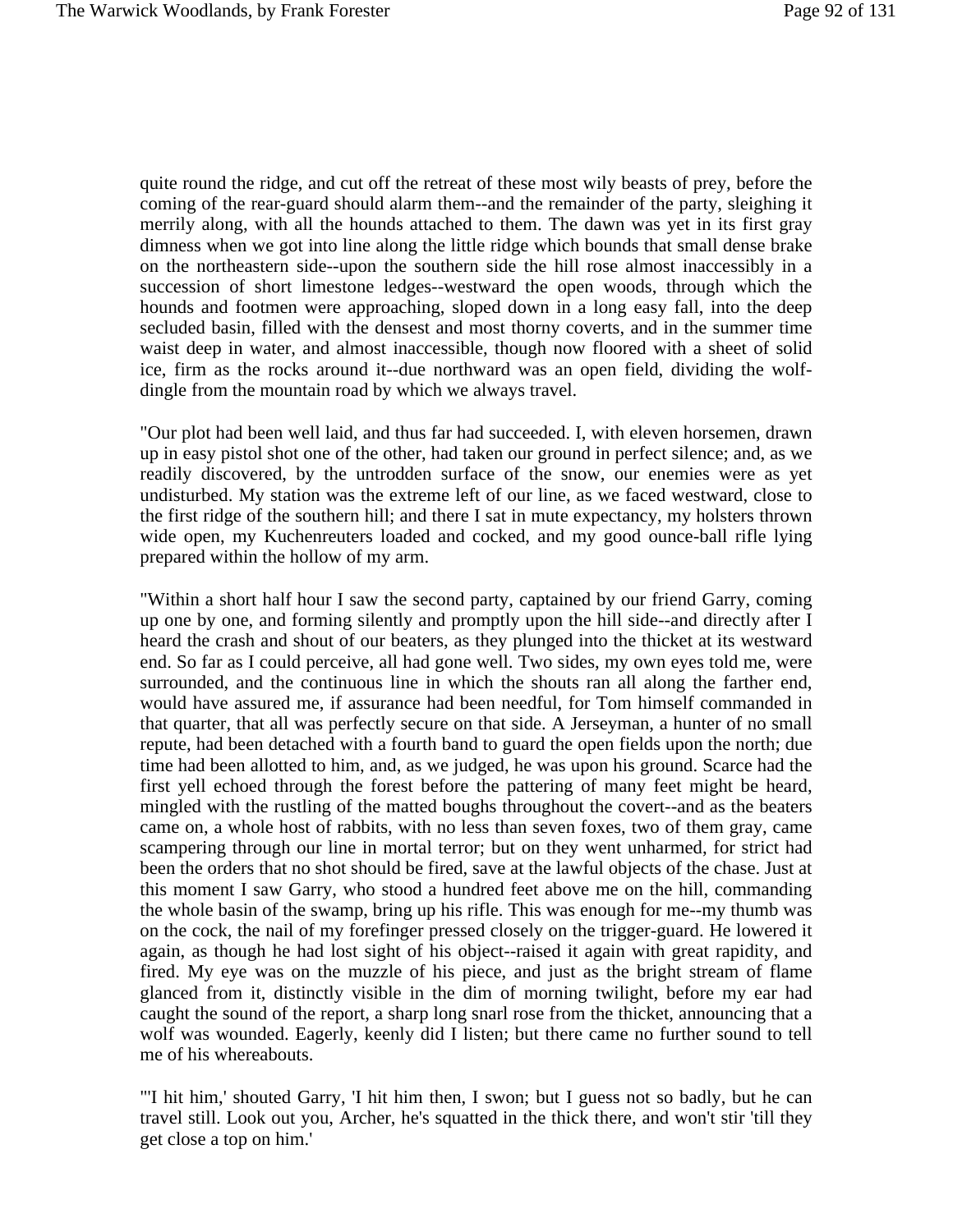"While he was speaking yet, a loud and startling shout arose from the open field, announcing to my ear upon the instant that one or more had broken covert at some unguarded spot, as it was evident from the absence of any firing. The leader of our squad was clearly of the same opinion; for, motioning to us to spread our line a little wider, he galloped off at a tremendous rate, spurning the snowballs high into the air, accompanied by three of his best men, to stop the gap which had been left through the misapprehension of the Jerseyman.

"This he accomplished; but not until the great wolf, wilier than his comrades, had got off unharmed. He had not moved five minutes before a small dark bitch-wolf broke away through our line, at the angle furthest from my station, and drew a scattering volley from more than half our men--too rapid and too random to be deadly--though several of the balls struck close about her, I thought she had got off scot free; but Jem McDaniel--whom you know--a cool, old steady hand, had held his fire, and taking a long quiet aim, lodged his ball fairly in the centre of her shoulders--over she went, and over, tearing the snow with tooth and claw in her death agony; while fancying, I suppose, that all our guns were emptied--for, by my life, I think the crafty brutes can almost reason-- out popped two more! one between me and my right hand man--the other, a large dog, dragging a wounded leg behind him, under my horse's very feet. Bob made a curious demi-volte, I do assure you, as the dark brindled villain darted between his fore legs with an angry snarl; but at a single word and slight admonition of the curb, stood motionless as though he had been carved in marble. Quickly I brought my rifle up, though steadily enough, and--more, I fancy, by good luck than management--planted my bullet in the neck, just where the skull and spine unite, so that he bounced three feet at least above the frozen snow, and fell quite dead, within twelve paces of the covert. The other wolf, which had crept out to my right hand, was welcomed by the almost simultaneous fire of three pieces, one of which only lodged its bullet, a small one by the way--eighty or ninety only to the pound--too light entirely to tell a story, in the brute's loins.

"He gave a savage yell enough as the shot told; and, for the first twenty or thirty yards, dragged his hind quarters heavily; but, as he went on, he recovered, gathering headway very rapidly over the little ridge, and through the open woodland, toward a clear field on the mountain's brow. Just as this passed, a dozen shots were fired, in a quick running volley, from the thicket, just where an old cart-way divides it; followed, after a moment's pause, by one full, round report, which I knew instantly to be the voice of old Tom's musket; nor did I err, for, while its echoes were yet vocal in the leafless forest, the owner's jovial shout was heard--

"'Wiped all your eyes, boys! all of them, by the Etarnal!--Who-whoop for our side!--and I'll bet horns for all on us, old leather-breeches has killed his'n.'

"This passed so rapidly--in fact it was all nearly simultaneous--that the fourth wolf was yet in sight, when the last shot was fired. We all knew well enough that the main object of our chase had for the time escaped us!--the game was all afoot!--three of them slain already; nor was there any longer aught to be gained by sticking to our stations. So, more for deviltry than from entertaining any real hope of overtaking him, I chucked my rifle to the nearest of the farmers, touched old Bob with the spur, and went away on a hard gallop after the wounded fugitive, who was now plodding onward at the usual long loping canter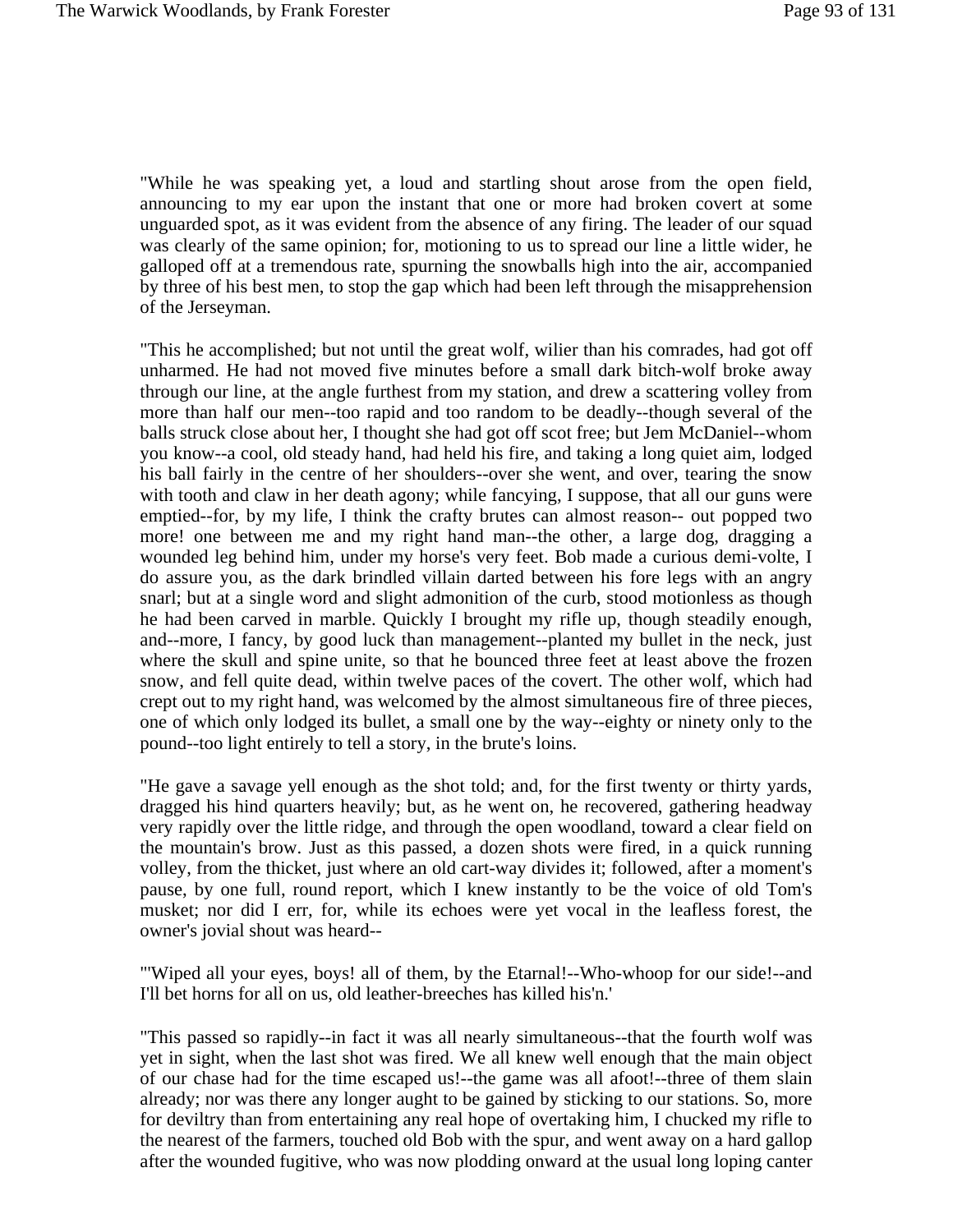of his tribe. For about half a mile the wood was open, and sloped gently upward, until it joined the open country, where it was bounded by a high rugged fence, made in the usual snake fashion, with a huge heavy top-rail. This we soon reached; the wolf, which was more hurt than I had fancied, beginning to lag grievously, crept through it scarcely a hundred yards ahead of me, and, by good luck, at a spot where the top rail had been partially dislodged, so that Bob swept over it, almost without an effort, in his gallop; though it presented an impenetrable rampart to some half dozen of the horsemen who had followed. I was now in a cleared lot of some ten acres, forming the summit of the hill, which, farther on, sunk steeply into a dark ravine full of thick brushwood, with a small verge of thinly growing coppice not more than twenty yards in width, on tolerably level ground, within the low stone-wall which parted it from the cultivated land. I felt that I was now upon my vantage ground; and you may be sure, Frank, that I spared not the spurs; but the wolf, conscious probably of the vicinity of some place of safety, strained every nerve and ran, in fact, as if he had been almost unwounded; so that he was still twelve or fourteen paces from me when he jumped on the wall.

"Once over this, I well knew he was safe; for I was thoroughly acquainted with the ground, and was of course aware that no horse could descend the banks of the precipitous ravine. In this predicament, I thought I might as well take a chance at him with one of my good pistols, though of course with faint hopes of touching him. However, I pulled out the right hand nine-inch barrel, took a quick sight, and let drive at him; and, much to my delight, the sound was answered by the long snarling howl, which I had that day heard too often to doubt any more its meaning. Over he jumped, however, and the wall covering him from my sight, I had no means of judging how badly he was hurt; so on I went, and charged the wall with a tight rein, and a steady pull; and lucky for me was it, that I had a steady pull; for under the lee of the wall there was a heap of rugged logs into which Bob plunged gallantly, and, in spite of my hard hold on him, floundered a moment, and went over. Had I been going at top speed, a very nasty fall must have been the immediate consequence--as it was, both of us rolled over; but with small violence, and on soft snow, so that no harm was done.

"As I came off, however, I found myself in a most unpleasant neighborhood; for my good friend the wolf, hurt pretty badly by the last shot, had, as it seemed, ensconced himself among the logs, whence Bob's assault and subsequent discomfiture had somewhat suddenly dislodged him; so that, as I rolled over on the snow, I found myself within six feet of my friend, seemingly very doubtful whether to fight or fly! But, by good luck, my bullet had struck him on the hip-bone, and being of a rather large calibre, had let his claret pretty freely loose, besides shattering the bone, so that he was but in poor fighting trim; and I had time to get back to the gray--who stood snorting and panting, up to his knees in snow and rubbish, but without offering to stir--to draw my second pistol, and to give Isegrin--as the Germans call him--the coup de grace, before he could attain the friendly shelter of the dingle, to which with all due speed he was retreating. By this time all our comrades had assembled. Loud was the glee--boisterous the applause, which fell especially to me, who had performed with my own hand the glorious feat of slaying two wolves in one morning; and deep the cups of applejack, Scotch whiskey, and Jamaica spirits, which flowed in rich libations, according to the tastes of the compotators, over the slaughtered quarry.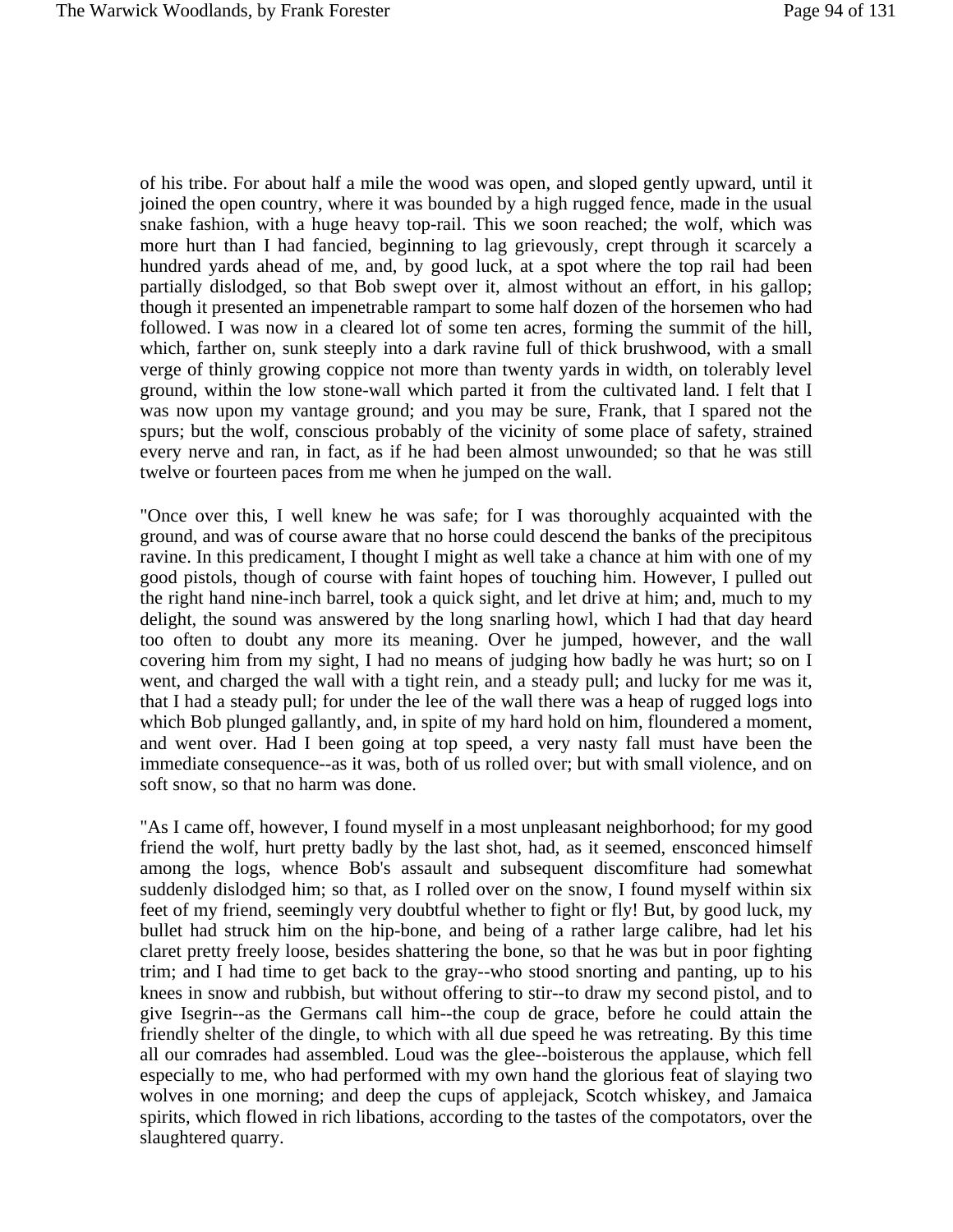"Breakfast was produced on the spot; cold salt pork, onions, and hard biscuit forming the principal dishes, washed down by nothing weaker than the pure ardent! Not long, however, did fat Tom permit us to enjoy our ease.

"'Come, boys," he shouted, "no lazin' here; no gormandizin'--the worst part of our work's afore us; the old lame devil is afoot, and five miles off by now. We must get back, and lay the hounds on, right stret off-- and well if the scent an't cold now! He's tuk right off toward Duckcedars'--for so Tom ever calls Truxedo Pond--a lovely crescent-shaped lakelet deep in the bosom of the Greenwoods--'so off with you, Jem, down by the road, as hard as you can strick with ten of your boys in sleighs, and half the hounds; and if you find his tracks acrost the road, don't wait for us, but stick right arter him. You, Garry, keep stret down the old road with ten dogs and all the plunder-- we'll meet at night, I reckon.'

"No sooner said than done! the parties were sent off with the relays. This was on Monday morning--Tom and I, and some thirteen others, with eight couple of the best dogs, stuck to his slot on foot. It was two hours at least, so long had he been gone, before a single hound spoke to it, and I had begun well nigh to despair; but Tom's immense sagacity, which seemed almost to know instinctively the course of the wily savage, enabling us to cut off the angles of his course, at last brought us up somewhat nearer to him. At about noon, two or three of the hounds opened, but doubtfully and faintly. His slot, however, showed that they were right, and lustily we cheered them on! Tom, marvelling the while that we heard not the cry of Jem's relay.

"'For I'll be darned,' he said, 'if he hasn't crossed the road long enough since; and that dumb nigger, Jem's not had the sense to stick to him!'

"For once, however, the fat man was wrong; for, as it appeared when we neared the road, the wolf had headed back, scared doubtless by some injudicious noise of our companions, and making a wide ring, had crossed three miles below the spot where Jem was posted. This circuit we were forced to make, as at first sight we fancied he had headed altogether back, and it was four o'clock before we got upon his scent, hot, fresh, and breast-high; running toward the road, that is, due eastward from the covert whence he had bolted in the morning. Nor were our friends inactive; for, guided by the clamors of our pack, making the forest musical, they now held down the road; and, as the felon crossed, caught a long view of him as he limped over it, and laid the fresh hounds on.

"A brilliant rally followed--we calling off our wearied dogs, and hasting to the lower road, where we found Garry with the sleighs, and dashing off in our turn through all sorts of by-paths and wood-roads to head them once again! This, with much labor, we effected; but the full winter-moon had risen, and the innumerable stars were sparkling in the frosty skies, when we flogged off the hounds--kindled our night fires-- prepared our evening meal, feasted, and spread our blankets, and slept soundly under no warmer canopy than the blue firmament--secure that our lame friend would lie up for the night at no great distance. With the first peep of dawn we were again afoot, and, the snow still befriending us, we roused him from a cedar-brake at about nine o'clock, cut him off three times with fresh dogs and men, the second day, and passed the night, some sixteen miles from home, in the rude hovel of a charcoal burner.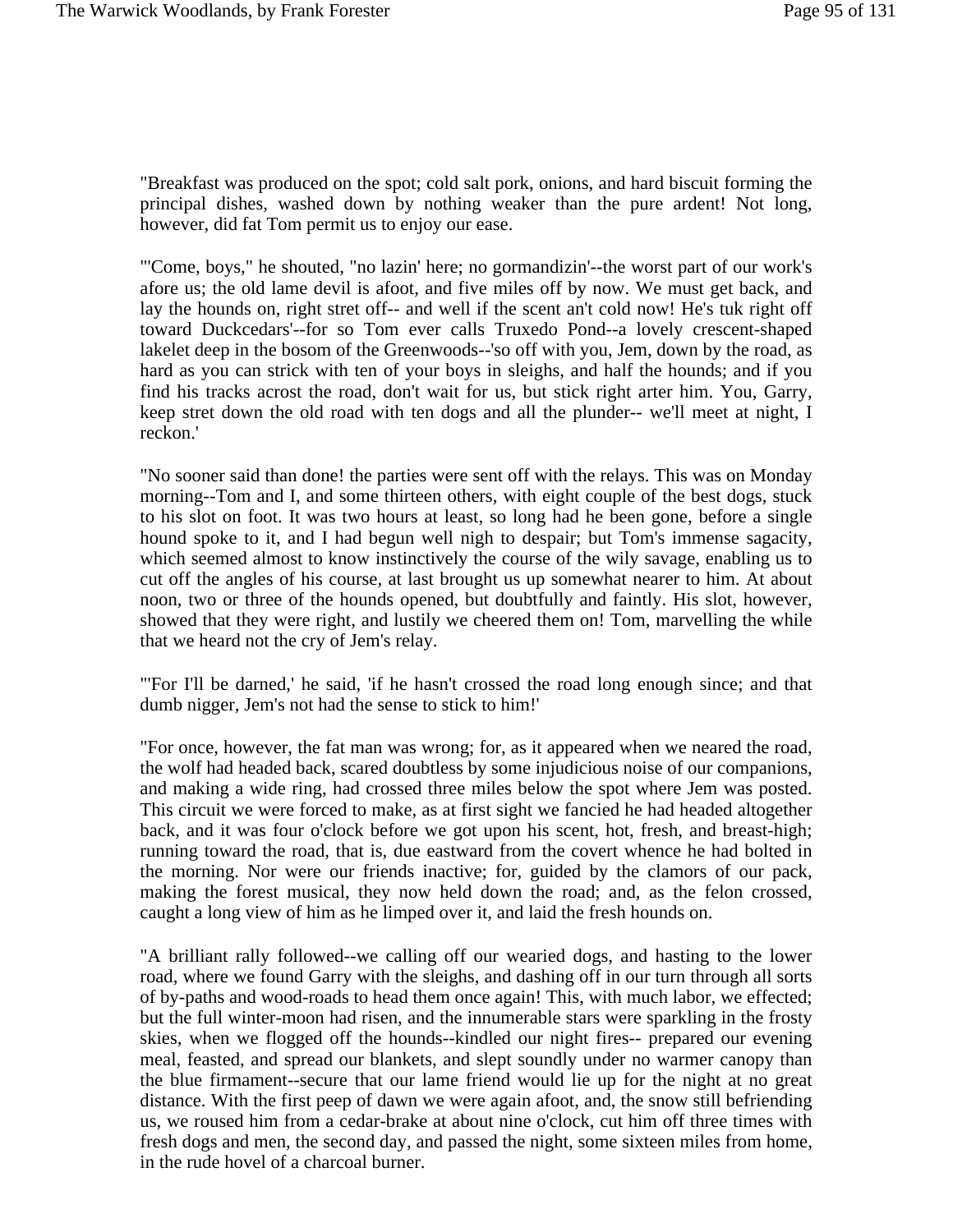"Greater excitement I cannot imagine, than that wild, independent chase!--sometimes on foot, cheering the hounds through swamp and dingle, over rough cliffs and ledges where foot of horse could avail nothing. Sometimes on horseback, galloping merrily through the more open woodlands. Sometimes careering in the flying sleigh, to the gay music of its bells, along the wild wood-paths! Well did we fare, too--ay, sumptuously!--for our outskirters, though they reserved their rifles for the appropriate game, were not so sparing with the shot-gun; so that, night after night, our chaldron reeked with the mingled steam of rabbit, quail, and partridge, seethed up a la Meg Merrilies, with fat pork, onions, and potatoes--by the Lord Harry! Frank, a glorious and unmatched consummee.

"To make, however, a long tale short--for every day's work, although varied to the actors by thousands of minute but unnarratable particulars, would appear but as a repetition of the last, to the mere listener--to make a long tale short, on the third day he doubled back, took us directly over the same ground--and in the middle of the day, on Saturday, was roused in view by the leading hounds, from the same little swamp in which the five had harbored during the early winter. No man was near the hounds when he broke covert. But fat Tom, who had been detached from the party to bring up provisions from the village, was driving in his sleigh steadily along the road, when the sharp chorus of the hounds aroused him. A minute after, the lame scoundrel limped across the turnpike, scant thirty yards before him. Alas! Tom had but his double-barrel, one loaded with buck shot, the other merely prepared for partridge--he blazed away, however, but in vain! Out came ten couple on his track, hard after him; and old Tom, cursing his bad luck, stood to survey the chase across the open.

"Strange was the felon's fate! The first fence, after he had crossed the road, was full six feet in height, framed of huge split logs, piled so close together that, save between the two topmost rails, a small dog even could have found no passage. Full at this opening the wolf dashed, as fresh, Tom said, as though he had not run a yard; but as he struggled through it, his efforts shook the top rails from the yokes, and the huge piece of timber falling across his loins, pinned him completely! At a mile off I heard his howl myself, and the confused and savage hubbub, as the hounds front and rear, assailed him.

"Hampered although he was, he battled it out fiercely--ay, heroically-- as six of our best hounds maimed for life, and one slain outright, testified.

"Heavens! how the fat man scrambled across the fence! he reached the spot, and, far too much excited to reload his piece and quietly blow out the fierce brute's brains, fell to belaboring him about the head with his gun-stock, shouting the while and yelling; so that the din of his tongue, mixed with the snarls and long howls of the mangled savage, and the fierce baying of the dogs, fairly alarmed me, as I said before, at a mile's distance.

"As it chanced, Timothy was on the road close by, with Peacock; I caught sight of him, mounted, and spurred on fiercely to the rescue; but when I reached the hill's brow, all was over. Tom, puffing and panting like a grampus in shoal water, covered--garments and face and hands--with lupine gore, had finished his huge enemy, after he had destroyed his gun, with what he called a stick, but what you and I, Frank, should term a fair-sized tree; and with his foot upon the brindled monster's neck was quaffing copious rapture from the neck of a quart bottle--once full, but now well nigh exhausted--of his appropriate and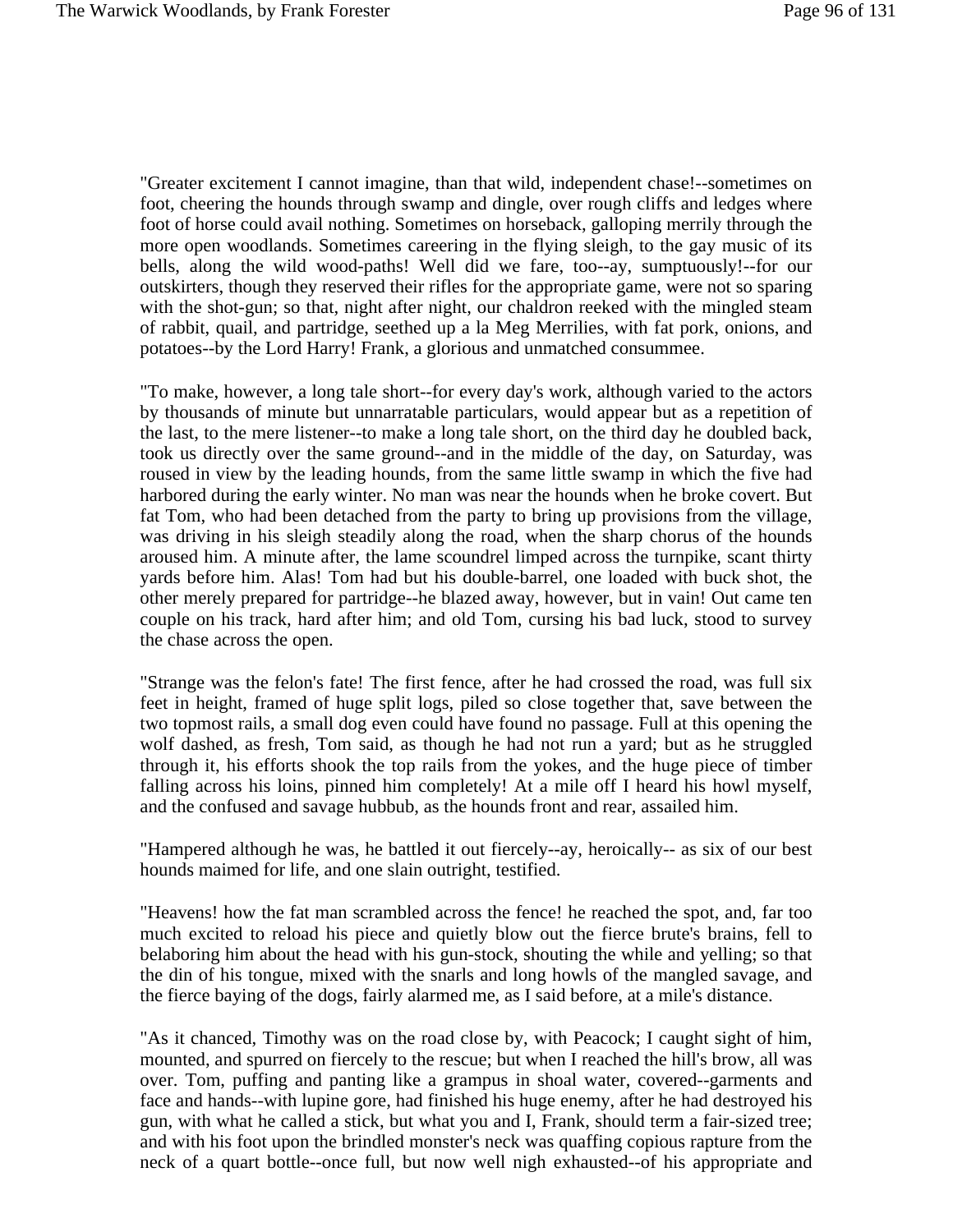cherished beverage.\* [\*The facts and incidents of the lame wolf's death are strictly true, although they were not witnessed by the writer.] Thus fell the last wolf on the Hills of Warwick!

"There, I have finished my yarn, and in good time," cried Harry, "for here we are at the bridge, and in five minutes more we shall be at old Tom's door."

"A right good yarn!" said Forester; "and right well spun, upon my word."

"But is it a yarn?" asked A---, "or is it intended to be the truth?"

"Oh! the truth," laughed Frank, "the truth, as much as Archer can tell the truth; embellished, you understand, embellished!"

"The truth, strictly," answered Harry, quietly--"the truth not embellished. When I tell personal adventures, I am not in the habit of decorating them with falsehood."

"I had no idea," responded the Commodore, "that there had been any wolves here so recently."

"There are wolves here now," said Archer, "though they are scarce and wary. It was but last year that I rode down over the back-bone of the mountain, on the Pompton road, in the nighttime, and that on the third of July, and one fellow followed me along the road till I got quite down into the cultivated country."

"The devil he did!"

"How did you know he was following you?" exclaimed Frank and the Commodore, almost in a breath.

"Did you see him?"

"Not I--but I heard him howl half a dozen times, and each time nearer than before. When I got out of the hills he was not six hundred yards behind me."

"Pleasant, that! Were you armed? What did you do?"

"It was not really so unpleasant, after all--for I knew that he would not attack me at that season of the year. I had my pistols in my holsters; and for the rest, I jogged steadily along, taking care to keep my nag in good wind for a spirt, if it should be needed. I knew that for three or four miles I could outrun him, if it should come to the worst, though in the end a wolf can run down the fastest horse; and, as every mile brought me nearer to the settlement, I did not care much about it. Had it been winter, when the brutes are hard pressed for food, and the deep snows are against a horse's speed, it would be a very different thing. Hurrah! here we are! Hurrah! fat Tom! ahoy! a-ho-oy!"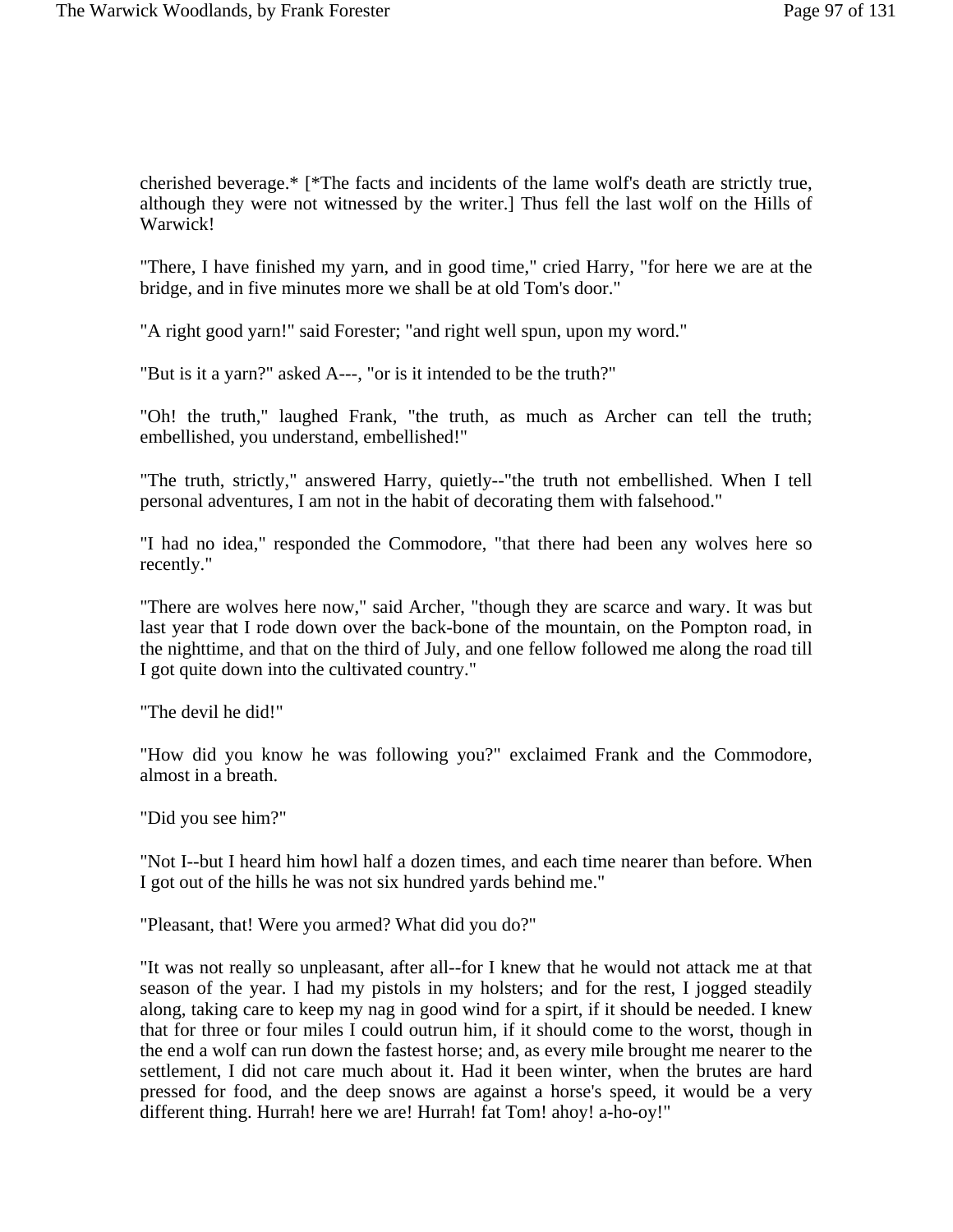## **THE SUPPER PARTY**

Blithe, loud and hearty was the welcome of fat Tom, when by the clear view halloa with which Harry drove up to the door at a spanking trot, the horses stopping willingly at the high well-known stoop, he learned who were these his nocturnal visitors. There was a slight tinge of frostiness in the evening air, and a bright blazing fire filled the whole barroom with a cheerful merry light, and cast a long stream of red lustre from the tall windows, and half-open doorway, but in an instant all that escaped from the last mentioned aperture was totally obstructed, as if the door had been pushed to, by the huge body of mine host.

"Why, darn it," he exclaimed, "if that beant Archer! and a hull grist of boys he's brought along with him, too, any how. How are you, Harry, who've you got along? It's so etarnal thunderin' dark as I carnt see 'em no how!"

"Frank and the Commodore, that's all," Archer replied, "and how are you, old Corporation?"

"Oh! oh! I'm most darned glad as you've brought A---; you might have left that other critter to home, though, jest as well--we doosn't want him blowin' out his little hide here; lazin' about, and doin' nothin' day nor night but eat and grumble; and drink, and drink, as if he'd got a meal-sack in his little guts. Why, Timothy, how be you?" he concluded, smiting him on the back a downright blow, that would have almost felled an ox, as he was getting out the baggage.

"Doant thee noo, Measter Draa," expostulated Tim, "behaave thyself, man, or Ay'se give thee soomat thou woant loike, I'm thinking. Noo! send oot yan o' t' nagers, joost to stand till t' nags till Ay lift oot t' boxes!"

"A nigger, is it? darn their black skins! there was a dozen here jest now, a blockin' up the fire-side, and stinkin' so no white man could come nearst it, till I got an axe-handle, half an hour or so since, and cleared out the heap of them! Niggers! they'll be here all of them torights, I warrant; where you sees Archer, there's never no scarceness of dogs and niggers. But come, walk in boys! walk in, anyhow--Jem'll be here to rights, and he's worth two niggers any day, though he's black-fleshed, I guess, if one was jest to skin the etarnal creatur."

Very few minutes passed before they were all drawn up round the fire, Captain Reade and two or three more making room for them, as they pulled up their chairs about the glowing hearth--having hung up their coats and capes against the wall.

"You'll be here best, boys," said Tom, "for a piece--the parlor fire's not been lit yet this fall, and it is quite cold nights now--but Brower'll kindle it up agin supper, for you'll be wantin' to eat, all of you, I reckon, you're sich darned everlastin' gormandizers."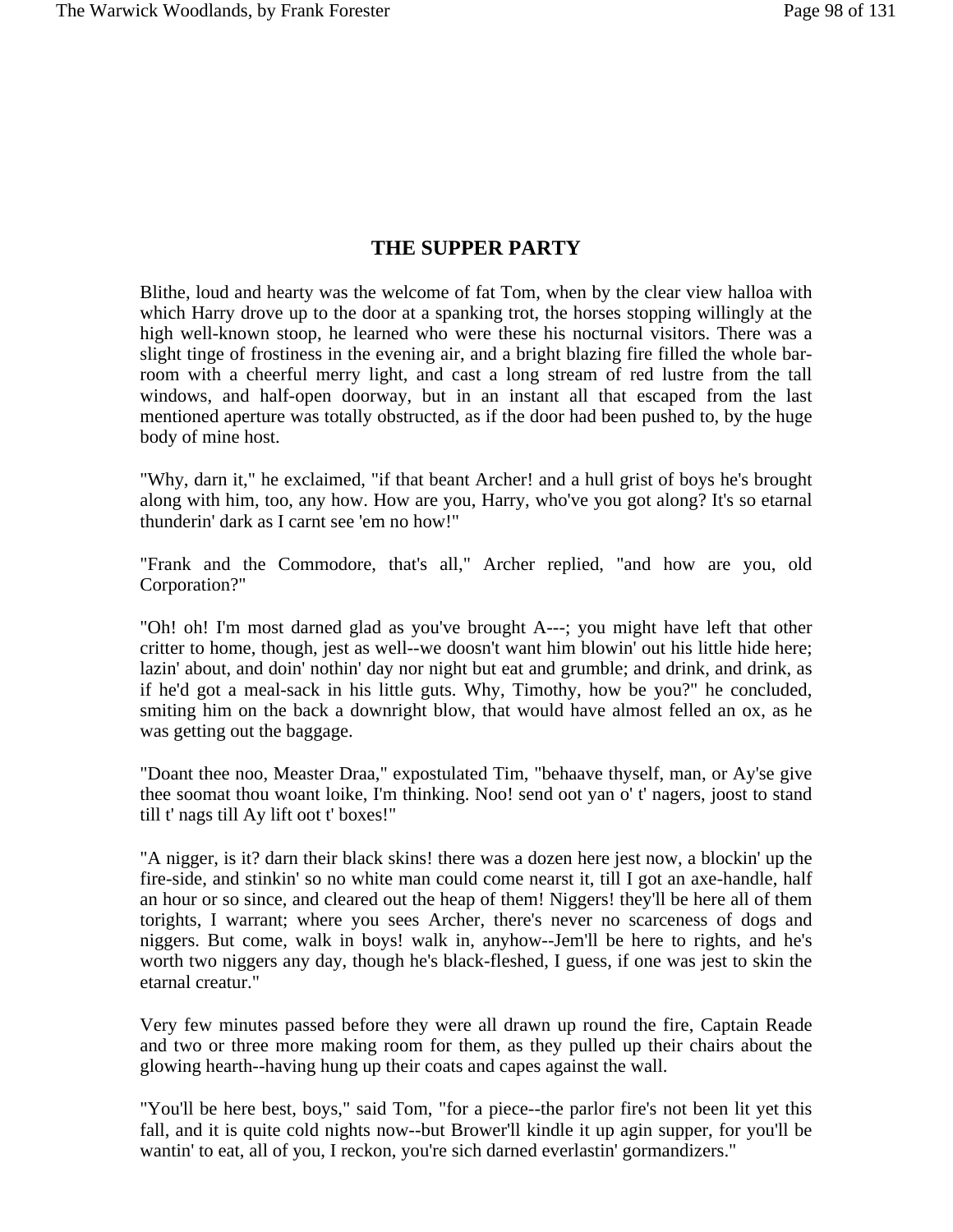"That most undoubtedly we shall," said Frank, "for it's past eight now, and the deuce a mouthful have we put into our heads since twelve."

"Barrin' the liquor, Frank! barrin' the liquor--now don't lie! don't lie, boy, so ridic'lous--as if I'd known you these six years, and then was a goin' to believe as you'd not drinked since noon!"

"Why, you old hogshead, you! who wants you to believe anything of the kind--we had one drink at Tom's, your cousin's, when we started, but deuce the drop since."

"That's just the reason why you're so snarlish, then, I reckon! Your coppers is got bilin', leastwise if they beant all biled out--you'd best drink stret away, I guess, afore the bottom of the biler gits left bare --for if it does, and it's red hot now, boy, you'll be a blowin' up, like an old steamboat, when you pumps in fresh water."

"Well, Tom," said Archer, "I do not think it would be a bad move to take a drop of something, and a cracker; for I suppose we shall not get supper much short of two hours; and I'm so deuced hungry, that if I don't get something just to take off the edge, I shall not be able to eat when it does come!"

"I'll make a pitcher of egg nog; A--- drinks egg nog, I guess, although he's the poorest drinkin' man I ever did see. Now, Brower, look alive-- the fire's lit, is it? Well, then, jump now and feed them poor starvin' bags-a-bones, as Archer calls dogs, and tell your mother to git supper. Have you brought anything along to eat or drink, boys--I guess we haven't nothin' in the house!"

"Oh! you be hanged," said Harry, "I've brought a round of cold spiced beef, but I'm not going to cut that up for supper; we shall want it to take along for luncheon--you must get something! Oh! by the way, you may let the girls pick half a dozen quail, and broil them, if you choose!"

"Quail! do you say? and where'll I git quail, I'd be pleased to know?"

"Out of that gamebag," answered Harry, deliberately, pointing to the well filled plump net which Timothy had just brought in and hung up on the pegs beside the box-coats. Without a word or syllable the old chap rushed to the wall, seized it, and scarcely pausing to sweep out of the way a large file of "The Spirit," and several numbers of "The Register," emptied it on the table.

"Where the plague, Archer, did you kill them?" he asked, "you didn't kill all them to-day, I guess! One, two, three--why, there's twenty-seven cock, and forty-nine quail! By gin! here's another; just fifty quail, three partridge, and six rabbits; well that's a most all-fired nice mess, I swon; if you killed them today you done right well, I tell you--you won't get no such mess of birds here now--but you was two days killing these, I guess!"

"Not we, Tom! Frank and I drove up from York last night, and slept at young Tom's, down the valley--we were out just as soon as it was light, and got the quail, all except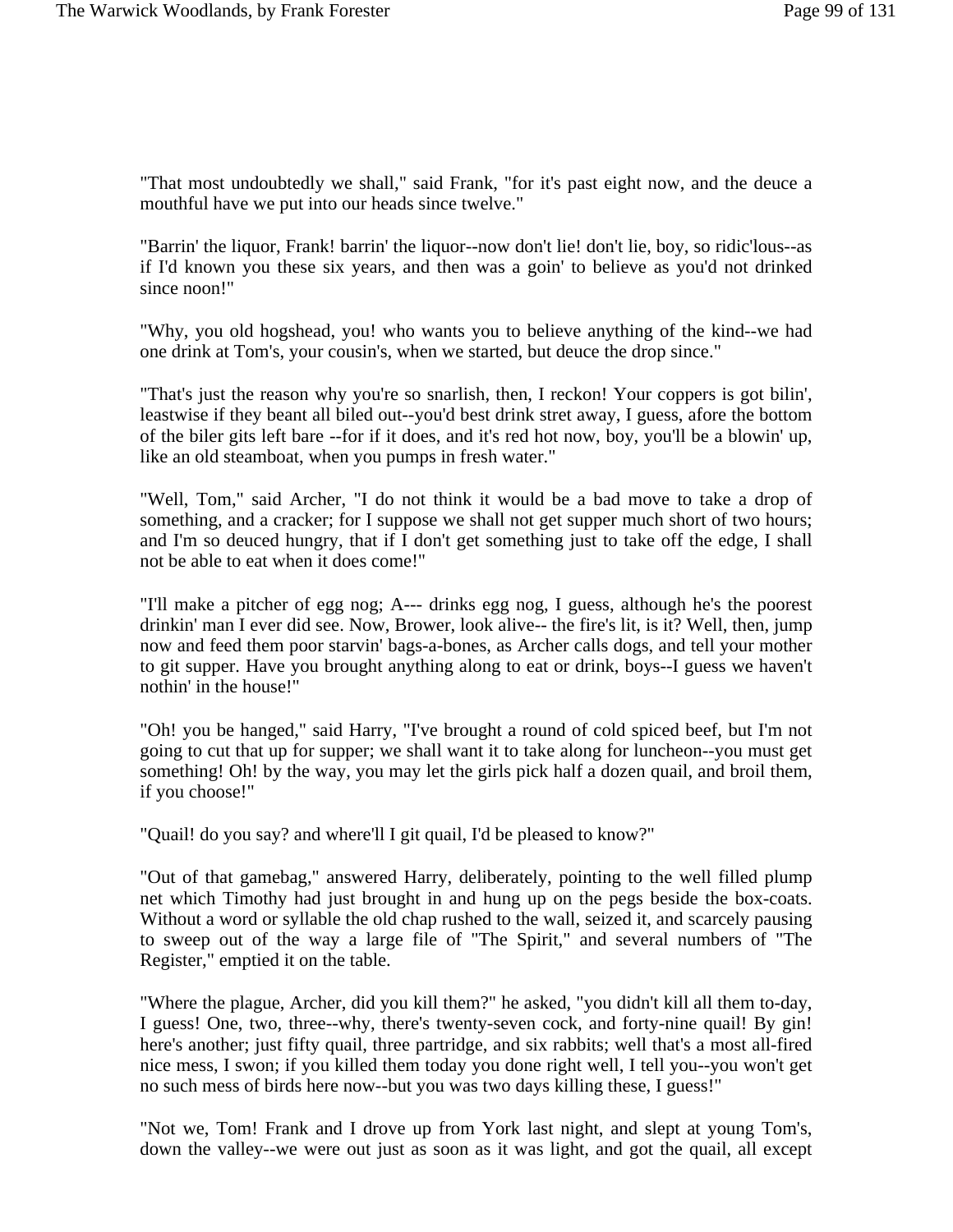fifteen or sixteen, the ruffed grouse and four hares, before twelve o'clock. At twelve the Commodore came up from Nyack, where he left his yacht, and joined us; we got some luncheon, went out again at one, and between that and five bagged all the cock, the balance, as you would call it, of the quail, and the other two bunnies."

"Well, then, you made good work of it, I tell you, and you won't do nothin' like that agin this winter--not in Warwick; but I won't touch them quail--it's a sin to break that bunch- but you don't never care to take the rabbits home, and the old woman's got some beautiful fresh onions--she'll make a stew of them--a smother, as you call it, in a little less than no time, Archer; and I've got half a dozen of them big gray snipe--English snipe--that I killed down by my little run'-side; you'll have them roasted with the guts in, I guess! and then there's a pork-steak and sassagers--and if you don't like that, you can jist go without. Here, Brower, take these to your mother, and tell her to git supper right stret off--and you tell Emma Jane to make some buckwheat cakes for A---! he can't sup no how without buckwheat cakes; and I sets a great store by A---! I does, by G--! and you needn't laugh, boys, for I doos a darned sight more than what I doos by you."

"That's civil, at all events, and candid," replied Frank; "and it's consolatory, too, for I can fancy no greater reproach to a man, than to be set store on by you. I do not comprehend at all, how A--- bears up under it. But come, do make that egg-nog that you're chattering about."

"How will I make it, Harry--with beer, or milk, or cider?"

"All three! now be off, and don't jaw any more!" answered Archer-- "asking such silly questions, as if you did not know better than any of us."

In a few minutes the delicious compound was prepared, and, with a plate of toasted crackers and some right good Orange County butter, was set on a small round stand before the fire; while from the neighboring kitchen rich fumes began to load the air, indicative of the approaching supper. In the mean time, the wagon was unloaded; Timothy bustled to and fro; the parlor was arranged; the bed-rooms were selected by that worthy; and everything set out in its own place, so that they could not possibly have been more comfortable in their own houses. The horses had been duly cleaned, and clothed, and fed; the dogs provided with abundance of dry straw, and a hot mess of milk and meal; and now, in the far corner of the bar-room, the indefatigable varlet was cleaning the three double guns, as scientifically as though he had served his apprenticeship to a gunsmith.

Just at this moment a heavy foot was heard upon the stoop, succeeded by a whining and a great scratching at the door. "Here comes that Indian, Jem," cried Tom, and as he spoke the door flew open, and in rushed old Whino, the tall black and tan foxhound, and Bonnybelle, and Blossom, and another large blue-mottled bitch, of the Southern breed. It was a curious sight to observe by how sudden and intuitive an instinct the hounds rushed up to Archer, and fawned upon him, jumping up with their forepaws upon his knees, and thrusting their bland smiling faces almost into his face; as he, nothing loath, nor repelling their caresses, discoursed most eloquent dog-language to them, until, excited beyond all measure, old Whino seated himself deliberately on the floor, raised his nose toward the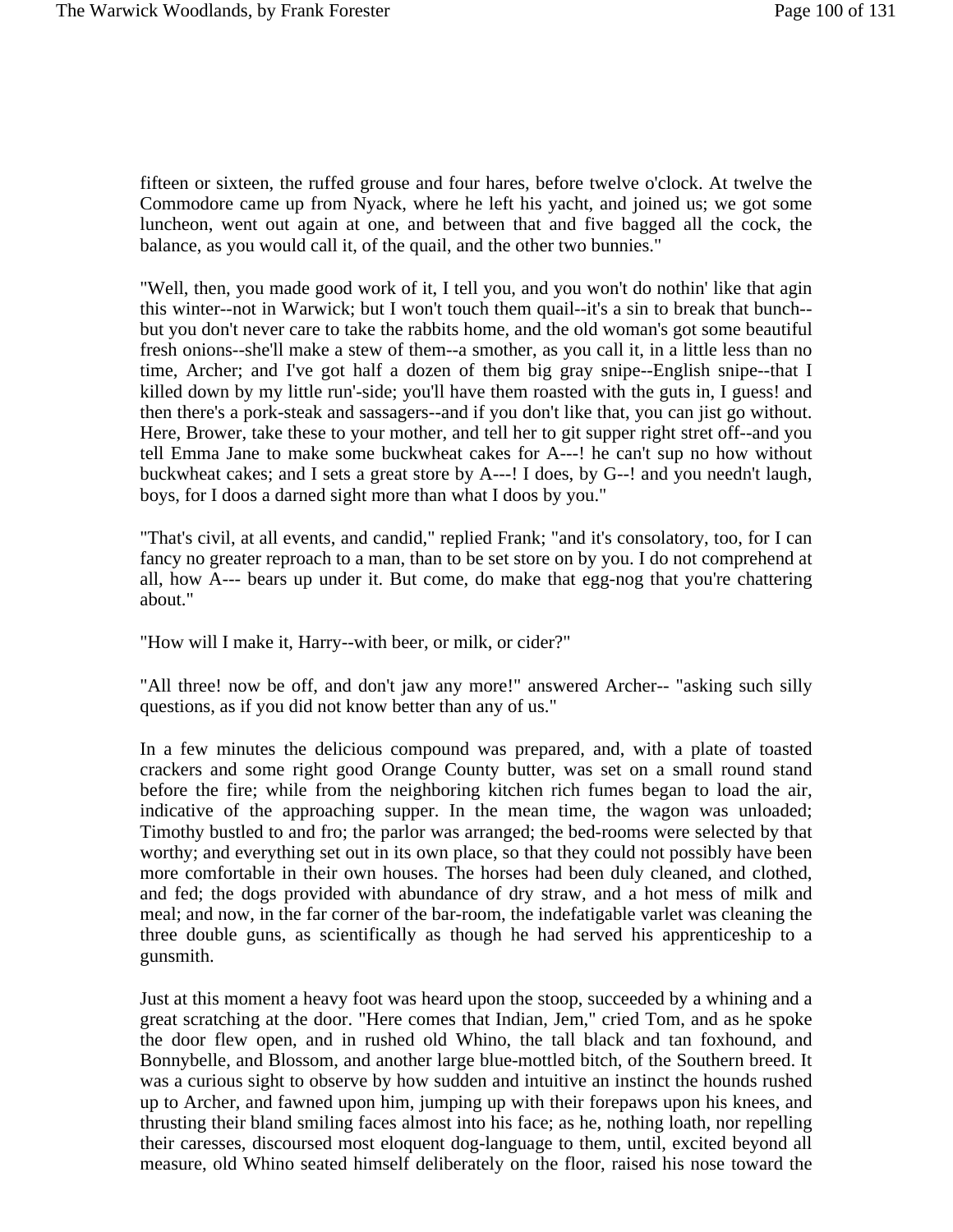ceiling, and set up a long, protracted, and most melancholy howl, which, before it had attained, however, to its grand climax, was brought to a conclusion by being converted into a sharp and treble yell! a consummation brought about by a smart application of Harry's double-thonged four-horse whip, wielded with all the power of Tom's right arm, and accompanied by a "Git out, now--the whole grist! Kennel! now, kennel! out with them, Jem, consarn you; out with them, and yourself, too! out of this, or I'll put the gad about you, you white Deckerin' nigger you!"

"Come back, when you have put them up, Jem; and mind you don't let them be where they can get at the setters, or they'll be fighting like the devil," interposed Archer--"I want to have a chat with you. By-the-by, Tom, where's Dash--you'd better look out, or the Commodore's dog, Grouse, will eat him before morning--mine will not quarrel with him, but Grouse will to a certainty."

"Then for a sartainty I'll shoot Grouse, and wallop Grouse's master, and that 'ill be two right things done one mornin'; the first would be a most darned right one, any how, and kind too! for then A--- would be forced to git himself a good, nice setter dog, and not go shootin' over a great old fat bustin' pinter, as isn't worth so much as I be to hunt birds!"

"Ha! ha! ha!" shouted the Commodore, whom nothing can, by any earthly means, put out of temper, "ha! ha! ha! I should like to see you shoot Grouse, Tom, for all the store you set by me, you'd get the worst of that game. You had better take Archer's advice, I can tell you."

"Archer's advice, indeed! it's likely now that I'd have left my nice little dog to be spiled by your big brutes, now aint it? Come, come, here's supper."

"Get something to drink, Jem, along with Timothy, and come in when we've got through supper."

"Yes, sir," replied the knight of the cut-throat; "I've got some news to tell you, too, Tom, if you'll wait a bit."

"Cuss you, and your news too," responded Tom, "you're sich a thunderin' liar, there's no knowin' when you do speak truth. We'll not be losin' our supper for no lies, I guess! Leastways I won't! Come Archer."

And with a right good appetite they walked into the parlor; every thing was in order; every article placed just as it had been when Frank went up to spend his first week in the Woodlands; the gun-case stood on the same chairs below the window; the table by the door was laid out with the same display of powder-flasks, shot-pouches, and accoutrements of all sizes. The liquor-stand was placed by Harry's chair, open, containing the case-bottles, the rummers being duly ranged upon the board, which was well lighted by four tall wax candles, and being laid with Harry's silver, made quite a smart display. The rabbits smoked at the head, smothered in a rich sauce of cream, and nicely shredded onions; the pork chops, thin and crisply broiled, exhaled rich odors at the bottom; the English snipe, roasted to half a turn, and reposing on their neat squares of toast, were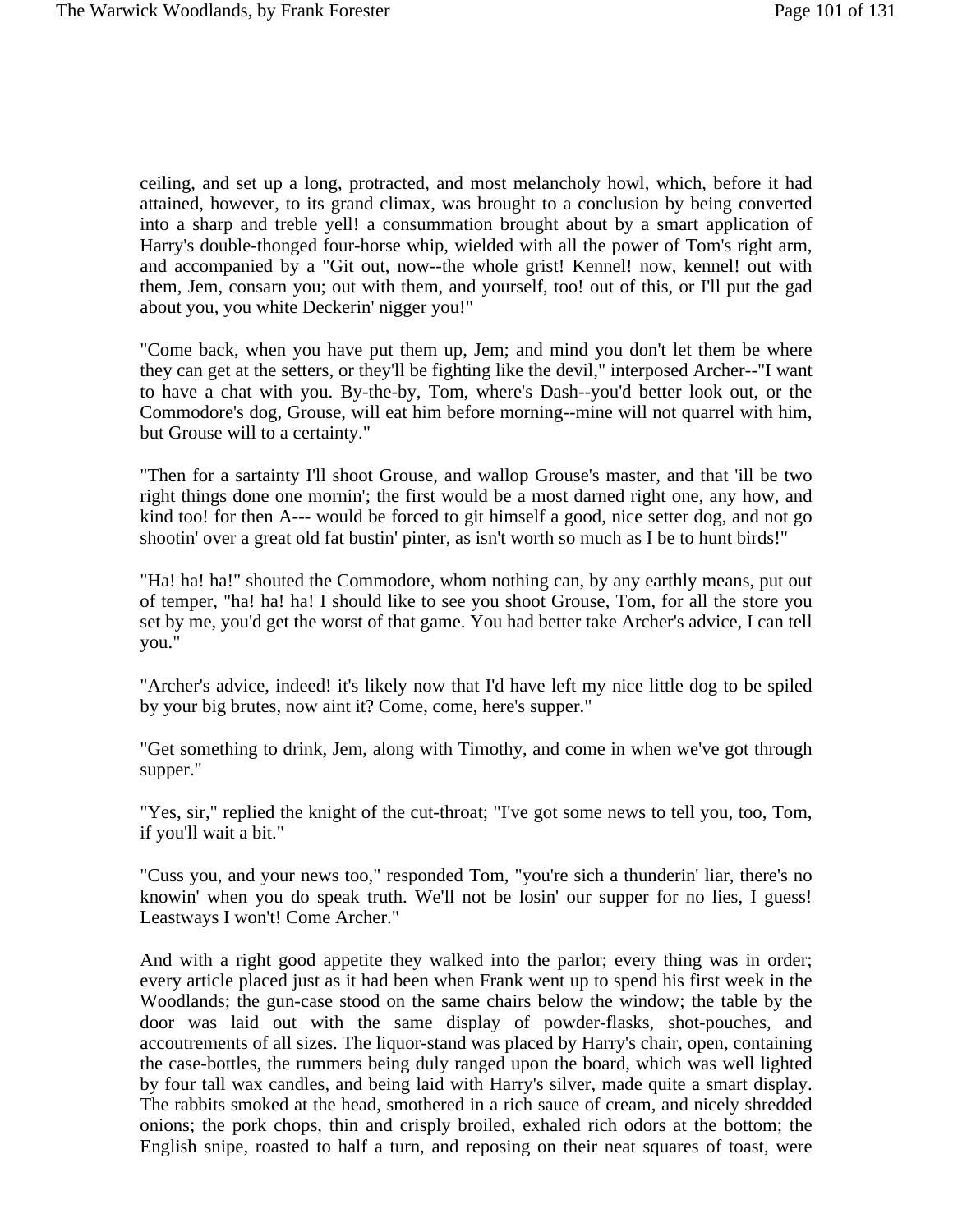balanced by a dish of well-fried sausages, reclining on a bed of mashed potatoes; champagne was on the table, unresined and unwired, awaiting only one touch of the knife to release the struggling spirit from its transparent prison. Few words were spoken for some time, unless it were a challenge to champagne, the corks of which popped frequently and furious; or a request for another snipe, or another spoonful of the sauce; while all devoted themselves to the work in hand with a sincere and business-like earnestness of demeanor, that proved either the excellence of Tom Draw's cookery, or the efficacy of the Spartan sauce which the sportsmen had brought to assist them at their meal. The last rich drops of the fourth flask were trickling into Tom's wide-lipped rummer, when Harry said:

"Come, we have done, I think, for one night; let's have the eatables removed, and we will have a pipe, and hear what Jem has got to say; and you have told us nothing about birds, either, you old elephant; what do you mean by it? That's right, Tim, now bring in my cigars, and Mr. Forester's cheroots, and cold iced water, and boiling-hot water, and sugar, out of my box, and lemons. The shrub is here, and the Scotch whiskey; will you have another bottle of champagne, Tom? No! Well, then, look sharp, Timothy, and send Jem in."

And thereupon Jem entered, thumbing his hat assiduously, and sat down in the corner, by the window, where he was speedily accommodated with a supply of liquor, enough to temper any quantity of clay.

"Well, Jem," said Archer, "unbutton your bag now; what's the news?"

"Well, Mr. Aircher, it ben't no use to tell you on't, with Tom, there, puttin' a body out, and swearin' it's a lie, and dammin' a chap up and down. It ben't no use to tell you, and yet I'd kind o' like to, but then you won't believe a fellow, not one on you!"

"In course not," answered Forester; and at the same instant Tom struck in likewise--

"It's a lie, afore you tell it; it's a lie, cuss you, and you knows it. I'd sooner take a nigger's word than yours, Jem, any how, for the darned niggers will tell the truth when they can't git no good by lyin', but you, you will lie all times! When the truth would do the best, and you would tell it if you could, you can't help lyin'!"

"Shut up, you old thief; shut up instantly, and let the man speak, will you; I can see by his face that he has got something to tell; and as for lying, you beat him at it any day."

Tom was about to answer, when Harry, who had been eagerly engaged in mixing a huge tumbler-full of strong cold shrub punch, thrust it under his nose, and he, unable to resist the soft seductive odor, seized it incontinently, and neither spoke nor breathed again until the bottom of the rummer was brought parallel to the ceiling; then, with a deep heart-felt sigh, he set it down; and, with a calm placid smile, exclaimed, "Tell on, Jem." Whereupon that worthy launched into his full tide of narrative, as follows:

"Well, you sees, Mr. Aircher, I tuk up this mornin' clean up the old crick side, nigh to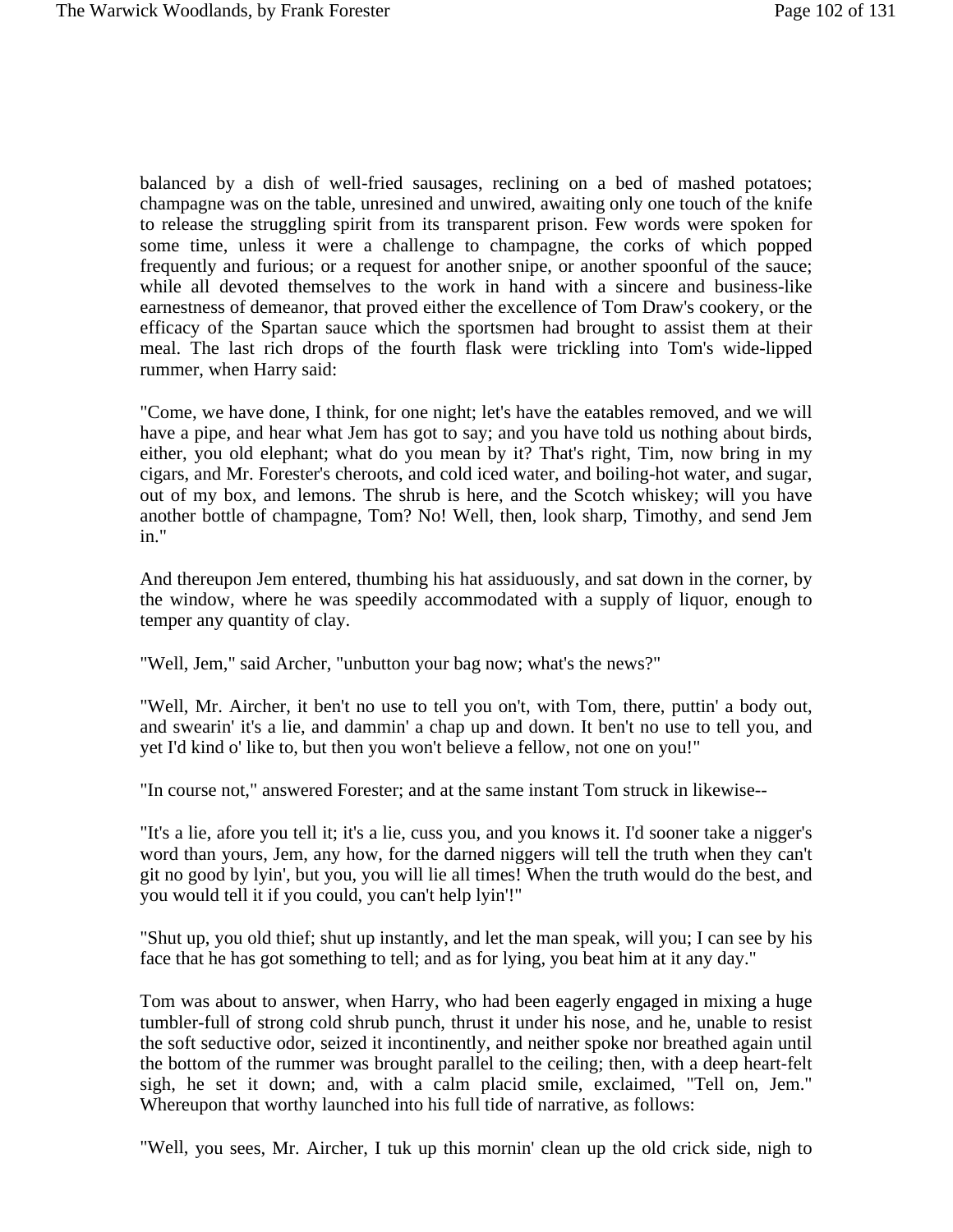Vernon, and then I turned in back of old Squire Vandergriff's, and druv the mountains clear down here till I reached Rocky Hill; I'd pretty good sport, too, I tell you; I shot a big gray fox on Round Top, and started a raal rouser of a red one down in the big swamp, in the bottom, and them sluts did keep the darndest ragin' you ever did hear tell on. Well, they tuk him clean out across the open, past Andy Joneses, and they skeart up in his stubbles three bevies, I guess, got into one like! there was a drove of them, I tell you, and then they brought him back to the hills agin, and run him twice clean round the Rocky Hill, and when they came round the last time, the English sluts warn't half a rod from his tail no how, and so he tried his last chance, and he holed; but my! now, Mr. Aircher, by darn, you niver did see nothin' like the partridges; they kept a brushin' up and brushin' up, and treein' every little while; I guess if I seen one I seen a hundred; why, I killed seven on 'em with coarse shot up in the pines, and I daredn't shoot exceptin' at their heads. If you'd go up there now, to-morrow, and take the dogs along, I know as you'll git fifty."

"Well, if that's all your news, Jem, I won't give you much for it; and, as for going into the mountains to look after partridges, you don't catch me at it, that's all!" said Harry. "Is that all?"

"Not by a great shot!" answered Jem, grinning, "but the truth is, I know you won't believe me; but I can tell you what, you can kill a big fat buck, if you'll git up a little afore daylight!"

"A buck, Jem! a buck near here?" inquired Forester and Archer in a breath.

"I told you, boys, the critter couldn't help it; he's stuck to truth just so long, and he was forced to lie, or else he would have busted!"

"It's true, by thunder," answered Jem; "I wish I mayn't eat nor drink nother, if there's one bit of lie in it; d--n the bit, Tom! I'm in airnest, now, right down; and you knows as I wouldn't go to lie about it!"

"Well! well! where was't, Jem?"

"Why, he lies, I guess, now, in that little thickest swamp of all, jist in the eend of the swale atween Round Top and Rocky Hill, right in the pines and laurels; leastways I druv him down there with the dogs, and I swon that he never crossed into the open meadow; and I went round, and made a circle like clean round about him, and darn the dog trailed on him no how; and bein' as he's hard hot, I guess he'll stay there since he harbored."

"Hard hit, is he! why, did you get a shot at him?"

"A fair one," Jem replied; "not three rod off from me; he jumped up out of the channel of Stony Brook, where, in a sort o' bend, there was a lot of bushes, sumac and winter-green, and ferns; he skeart me, that's a fact, or I'd a killed him. He warn't ten yards off when he bounced up first, but I pulled without cocking, and when I'd got my gun fixed, he'd got off a little piece, and I'd got nauthen but fox-shot, but I hot him jist in the side of the flank; the blood flew out like winkin', and the hounds arter him like mad, up and down,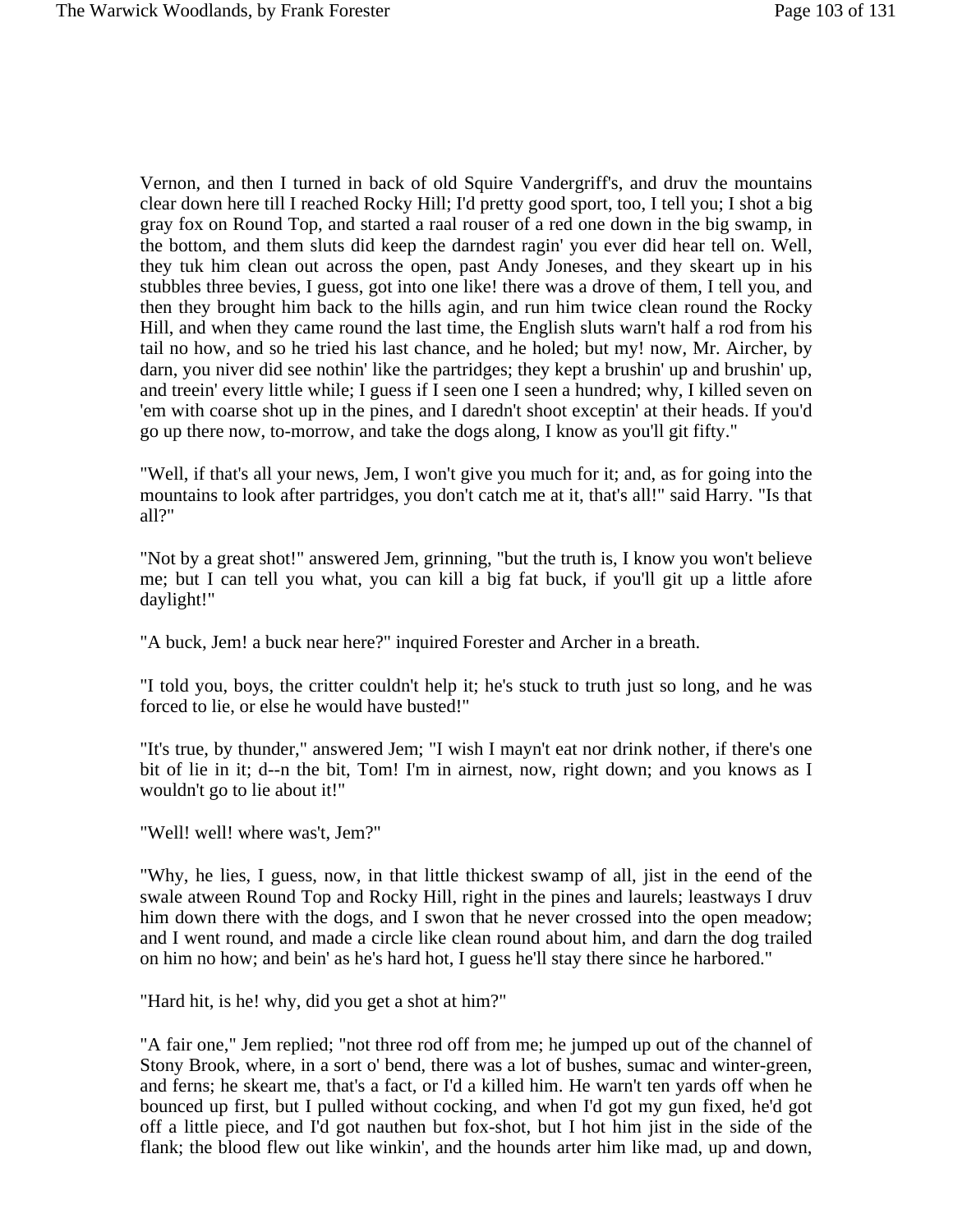and round and back, and he a kind of weak like, and they'd overhauled him once and again, and tackled him, but there was only four on them, and so he beat them off like every time, and onned again! They couldn't hold him no how, till I got up to them, and I couldn't fix it no how, so as I'd git another shot at him; but it was growin' dark fast, and I flogged off the sluts arter a deal o' work, and viewed him down the old blind run-way into th' swale eend, where I telled you; and then I laid still quite a piece; and then I circled round, to see if he'd quit it, and not one dog tuk track on him, and so I feels right sartain as he's in that hole now, and will be in the mornin', if so be we goes there in time, afore the sun's up.

"That we can do easily enough," said Archer, "what do you say, Tom? Is it worth while?"

"Why," answered old Draw instantly, "if so be only we could be sartain that the darned critter warn't lyin', there couldn't be no doubt about it; for if the buck did lay up there this night, why he'll be there to-morrow; and if so be he's there, why we can get him sure!"

"Well, Jem, what have you got to say now," said the Commodore; "is it the truth or no?"

"Why, darn it all," retorted Jem, "harn't I just told you it was true; it's most blamed hard a fellow can't be believed now--why, Mr. Aircher, did I ever lie to you?"

"Oh! if you ask me that," said Harry, "you know I must say 'Yes!'--for you have, fifty times at the least computation. Do you remember the day you towed me up the Decker's run to look for woodcock?"

"And you found nothing," interrupted Tom, "but..."

"Oh shut up, do, Tom," broke in Forester, "and let us hear about this buck. If we agree to give you a five dollar bill, Jem, in case we do find him where you say, what will you be willing to forfeit if we do not?"

"You may shoot at me!" answered Jem, "all on you--ivery one on you--at forty yards, with rifle or buckshot!"

"It certainly is very likely that we should be willing to get hanged for the sake of shooting such a mangy hound as you Jem," answered Forester, "when one could shoot a good clean dog--Tom's Dash, for example--for nothing!"

"Could you though?" Tom replied, "I'd like to catch you at it, my dear boy--I'd wax the little hide off of you. But come, let us be settling. Is it a lie now, Jem; speak out--is it a lie, consarn you? for if it be, you'd best jest say 't out now, and save your bones tomorrow. Well, boys, the critter's sulky, so most like it is true--and I guess we'll be arter him. We'll be up bright and airly, and go a horseback, and if he be there, we can kill him in no time at all, and be right back to breakfast. I'll start Jem and the captain here, and Dave Seers, with the dogs, an hour afore us! and let them come right down the swale, and drive him to the open--Harry and Forester, you two can ride your own nags, and I'll take old Roan, and A--- here shall have the colt."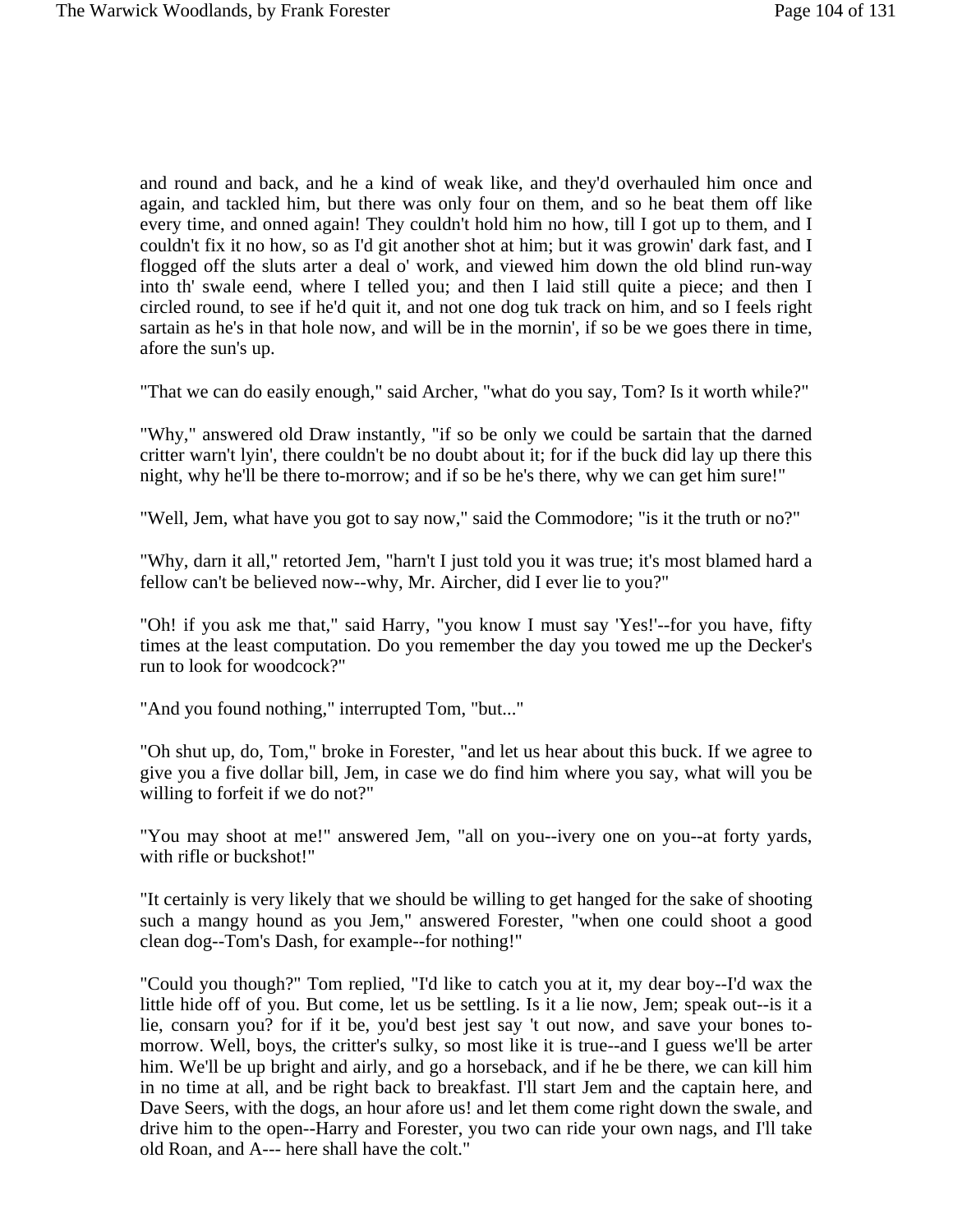"Very well! Timothy, did they feed well to-night? if they did, give them their oats very early, and no water. I know it's too bad after their work to-day, but we shall not be out two hours!"

"Weel! it's no matter gin they were oot six," responded Timothy, "they wadna be a pin the waur o't!"

"Take out my rifle, then--and pick some buckshot cartridges to fit the bore of all the double guns. Frank's got his rifle; so you can take my heavy single gun--your gauge is 17, A---, quite too small for buckshot; mine is 11, and will do its work clean with Ely's cartridge and pretty heavy powder, at eighty-five to ninety yards. Tom's bore is twelve, and I've brought some to fit his old double, and some, too, for my own gun, though it is almost too small!"

"What gauge is yours, Harry?"

"Fourteen; which I consider the very best bore possible for general shooting. I think the gunsmiths are running headlong now into the opposite of their old error--when they found that fifteens and fourteens outshot vastly the old small calibres--fifty years since no guns were larger than eighteen, and few than twenty; they are now quite out-doing it. I have seen late-imported guns of seven pounds, and not above twenty-six inches long, with eleven and even ten gauge calibres! you might as well shoot with a blunderbus at once!"

"They would tell at cock in close summer covert," answered A---.

"For a man who can't cover his bird they might," replied Harry; "but you may rely on it they lose three times as much in force as they gain in the space they cover; at forty yards you could not kill even a woodcock with them once in fifty times, and a quail, or English snipe, at that distance never!"

"What do you think the right length and weight, then, for an eleven bore?"

"Certainly not less than nine pounds, and thirty inches; but I would prefer ten pounds and thirty-three inches; though, except for a fowl-gun to use in boat-shooting, such a piece would be quite too ponderous and clumsy. My single gun is eleven gauge, eight pounds and thirty-three inches; and even with loose shot executes superbly; but with Ely's green cartridge I have put forty BB shot into a square of two and a half feet at one hundred and twenty-five yards; sharply enough, too, to imbed the shot so firmly in the fence against which I had fixed my mark, that it required a good strong knife to get them out. This I propose that you should use to-morrow, with a 1 1/2 oz. SG cartridge, which contains eighteen buck-shot, and which, if you get a shot any where within a hundred yards, will kill him as dead, I warrant it, as an ounce bullet."

"Which you intend to try, I fancy," added Frank.

"Not quite! my rifle carries eighteen only to the pound; and yours, if I forget not, only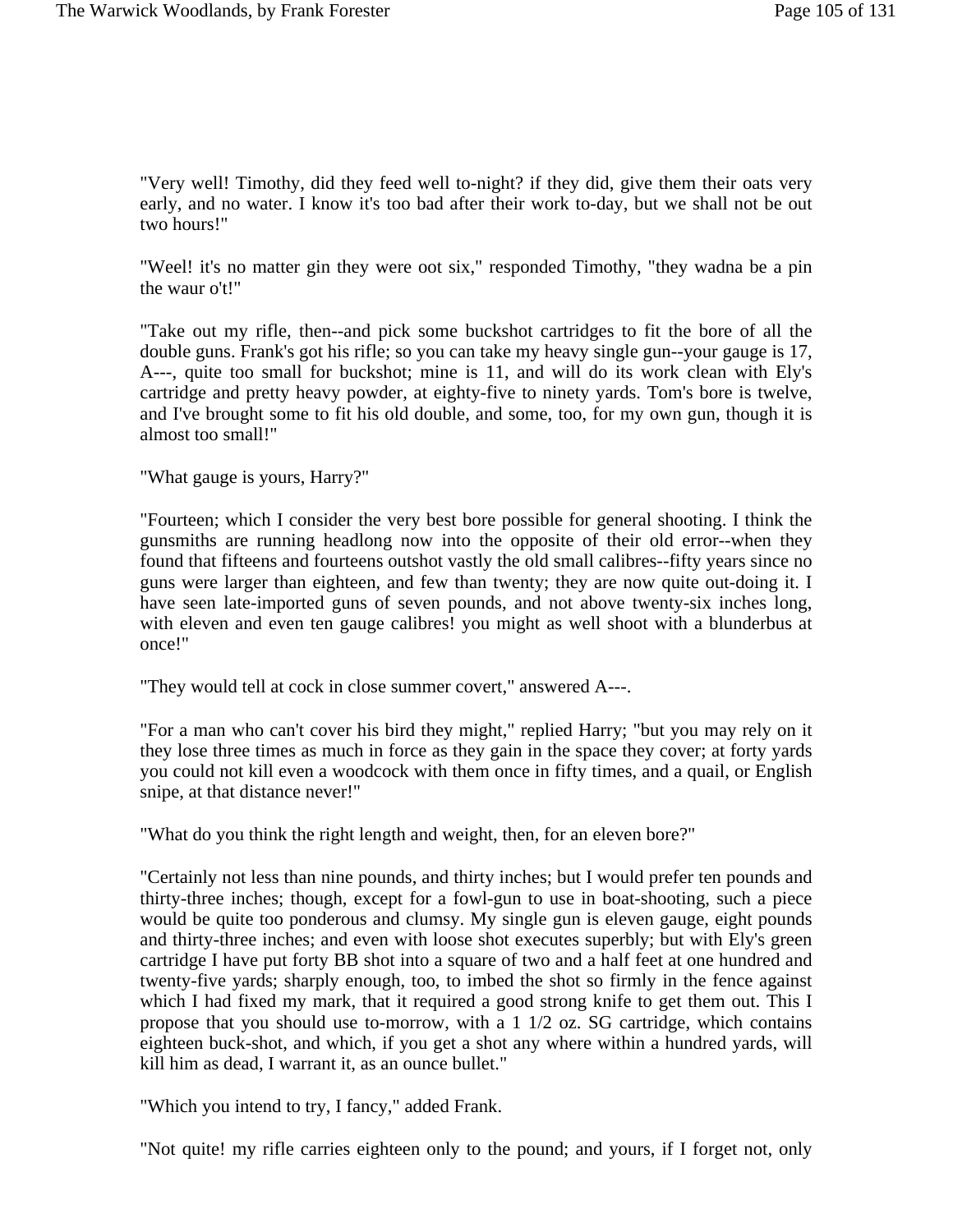thirty-two."

"But mine is double."

"Never mind that; thirty-two will not execute with certainty above a hundred and fifty yards!"

"And how far in the devil's name would you have it execute, as you calls it," asked old Tom.

"Three hundred!" replied Harry, coolly.

"Thunder!" replied Draw, "don't tell me no sich thunderin' nonsense; I'll stand all day and be shot at, like a Christmas turkey, at sixty rods, for six-pence a shot, any how."

"I'll bet you all the liquor we can drink while we are here, Tom," answered Harry, "that I hit a four foot target at three hundred yards to-morrow!"

"Off hand?" inquired Tom, with an attempt at a sneer.

"Yes, off hand! and no shot to do that either; I know men--lots of them --who would bet to hit a foot square at that distance!"\* [\*When this was written strong exception was taken to it by a Southern writer in the Spirit of the Times. Had that gentleman known what is the practice of the heavy Tyrolese rifle he would not have written so confidently. But it is needless to go so far as to the Tyrol. There is a well known rifle-shot in New York, who can perform the feat, any day, which the Southern writer scoffed at as utterly impossible. Scrope on Deerstalking will show to any impartial reader's satisfaction, that stags in the Highlands are rarely killed within 200 and generally beyond 300 yards' distance.]

"Well! you can't hit four, no how!"

"Will you bet?"

"Sartain!"

"Very well--Done--Twenty dollars I will stake against all the liquor we drink while we're here. Is it a bet?"

"Yes! Done!" cried Tom--"at the first shot, you know; I gives no second chances."

"Very well, as you please!--I'm sure of it, that's all--Lord, Frank, how we will drink and treat--I shall invite all the town up here to-morrow-- Come!--One more round for luck, and then to bed!"

"Content!" cried A---; "but I mean Mr. Draw to have an argument to-morrow night about this point of Setter vs. Pointer! How do you say, Harry?--which is best?"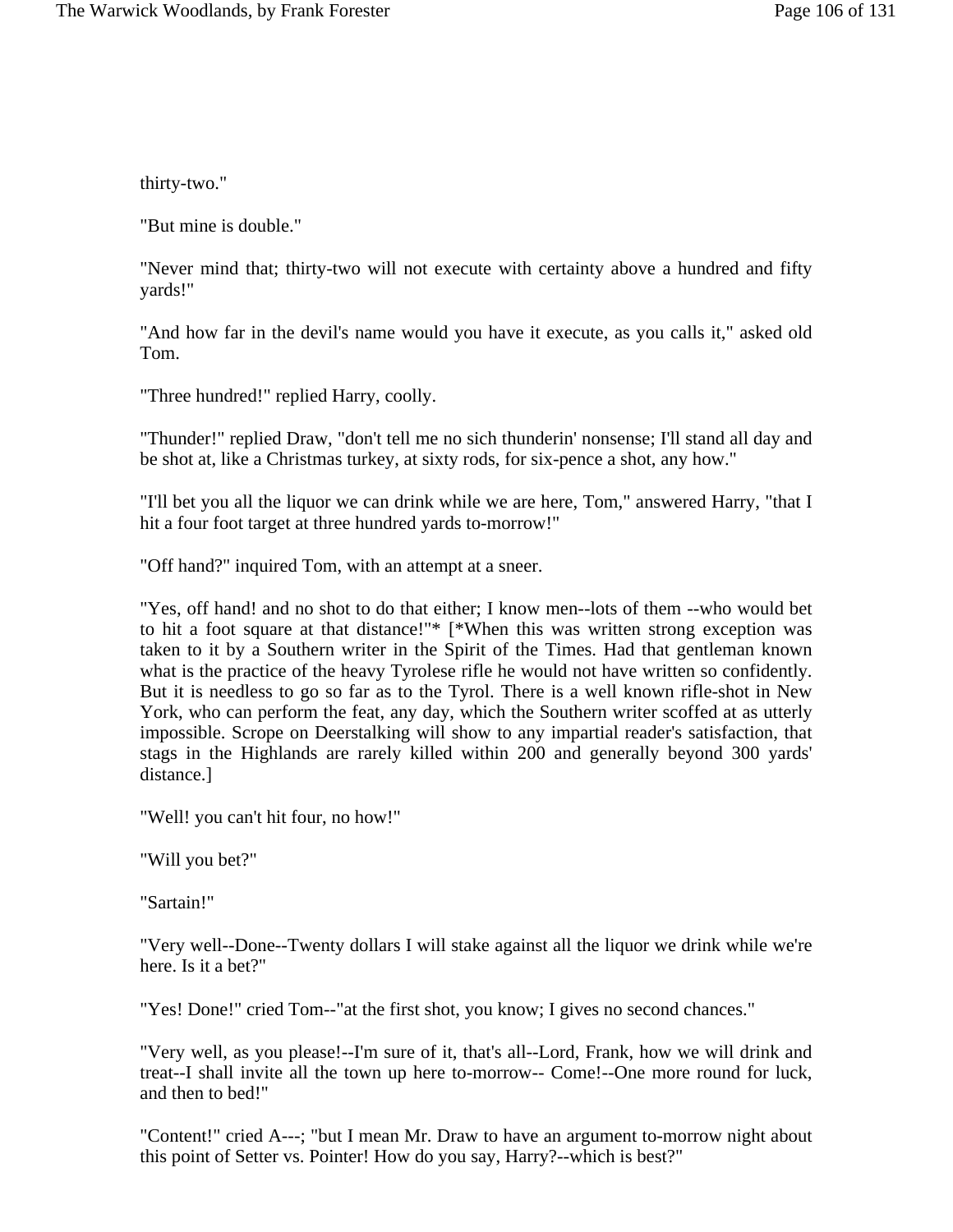"Oh! I'll be Judge and Jury,"--answered Archer--"and you shall plead before me; and I'll make up my mind in the meantime!"

"He's for me, any how,"--shouted Tom--"Darn it all, Harry, you knows you wouldn't own a pinter--no, not if it was gin you!"

"I believe you are about right there, old fellow, so far as this country goes at least!"--said Archer--"different dogs for different soils and seasons--and, in my judgment, setters are far the best this side the Atlantic--but it is late now, and I can't stand chattering here- good night--you shall have as much dog-talk as you like to-morrow."

## **THE OUTLYING STAG**

It was still pitch dark, although the skies were quite clear and cloudless, when Harry, Frank, and the Commodore re-assembled on the following morning, in Tom's best parlor, preparatory to the stag hunt which, as determined on the previous night, was to be their first sporting move in the valley.

Early, however, as it was, Timothy had contrived to make a glorious fire upon the hearth, and to lay out a slight breakfast of biscuits, butter, and cold beef, flanked by a square case-bottle of Jamaica, and a huge jorum of boiled milk. Tom Draw had not yet made his appearance, but the sound of his ponderous tramp, mixed with strange oaths and loud vociferations, showed that he was on foot, and ready for the field.

"I'll tell you what, Master A---," said Archer as he stood with his back to the fire, mixing some rum with sugar and cold water, previous to pouring the hot milk into it--"You'll be so cold in that light jacket on the stand this morning, that you'll never be able to hold your gun true, if you get a shot. It froze quite hard last night, and there's some wind, too, this morning."

"That's very true," replied the Commodore, "but devil a thing have I got else to wear, unless I put on my great coat, and that's too much the other way--too big and clumsy altogether. I shall do well enough, I dare say; and after all, my drilling jacket is not much thinner than your fustian."

"No," said Harry, "but you don't fancy that I'm going out in this, do you? No! no! I'm too old a hand for that sort of thing--I know that to shoot well, a man must be comfortable, and I mean to be so. Why, man, I shall put on my Canadian hunting shirt over this,"--and with the word he slipped a loose frock, shaped much like a wagoner's smock, or a Flemish blouse, over his head, with large full sleeves, reaching almost to his knees, and belted round his waist, by a broad worsted sash. This excellent garment was composed of a thick coarse homespun woollen, bottle-green in color, with a fringe and bindings of dingy red, to match the sash about his waist. From the sash was suspended an otter skin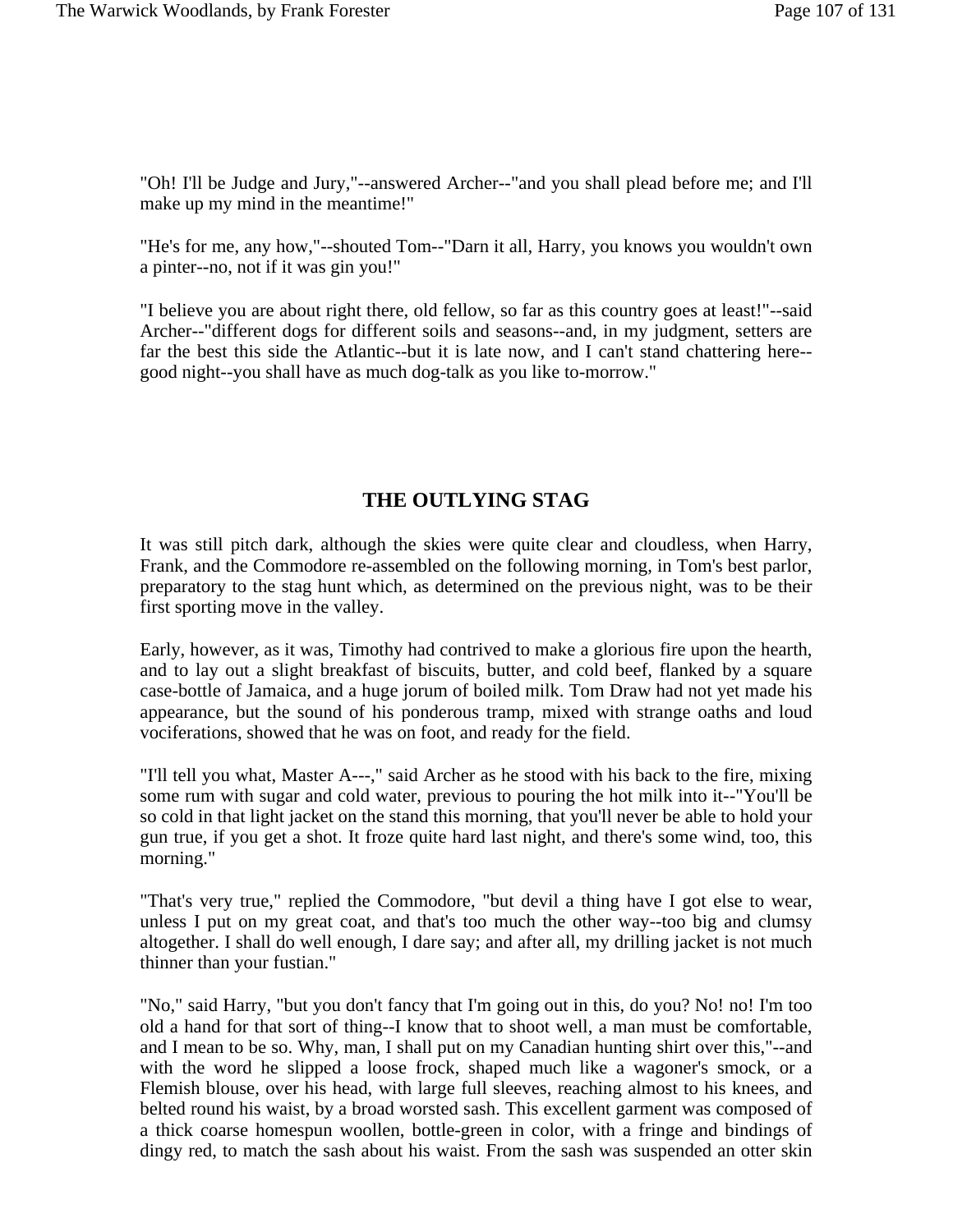pouch, containing bullets and patches, nipple wrench and turn-screw, a bit of dry tow, an oiled rag, and all the indispensables for rifle cleaning; while into it were thrust two knives--one a broad two-edged implement, with a stout buck-horn haft, and a blade of at least twelve inches--the other a much smaller weapon, not being, hilt and all, half the length of the other's blade, but very strong, sharp as a razor, and of surpassing temper. While he was fitting all these in their proper places, and slinging under his left arm a small buffalo horn of powder, he continued talking:

"Now," he said, "if you take my advice, you'll go into my room, and there, hanging against the wall, you'll find my winter shooting jacket, I had it made last year when I went up to Maine, of pilot cloth, lined throughout with flannel. It will fit you just as well as your own, for we're pretty much of a size. Frank, there, will wear his old monkey jacket, the skirts of which he razeed last winter for the very purpose. Ah, here is Brower- just run up, Brower, and bring down my shooting jacket off the wall from behind the door--look sharp, will you! Now, then, I shall load, and I advise you both to do likewise; for it's bad work doing that same with cold fingers."

Thus saying, he walked to the corner, and brought out his rifle, a short heavy double barrel, with two grooves only, carrying a bitted ball of twelve to the pound, quite plain but exquisitely finished. Before proceeding, however, to load, he tried the passage of the nipple with a fine needle--three or four of which, thrust into a cork, and headed with sealing wax, formed a portion of the contents of his pouch--brushed the cone, and the inside of the hammer, carefully, and wiped them, to conclude, with a small piece of clean white kid--then measuring his powder out exactly, into a little charger, screwed to the end of his ramrod, he inverted the piece, and introduced the rod upward till the cup reached the chamber; when, righting the gun, he withdrew it, leaving the powder all lodged safely at the breech, without the loss of a single grain in the groovings. Next, he chose out a piece of leather, the finest grained kid, without a seam or wrinkle, slightly greased with the best watch-maker's oil--selected a ball perfectly round and true--laid the patch upon the muzzle, and placing the bullet exactly in the centre over the bore, buried it with a single rap of a small lignum vita mallet, which hung from his button-hole; and then, with but a trifling effort, drove it home by one steady thrust of the stout copper-headed charging rod. This done, he again inspected the cone, and seeing that the powder was forced quite up into sight, picked out, with the same anxious scrutiny that had marked all of his proceedings, a copper cap, which he pronounced sure to go, applied it to the nipple, crushed it down firmly, with the hammer, which he then drew back to half-cock, and bolted. Then he set the piece down by the fireside, drained his hot jorum, and...

"That fellow will do his work, and no mistake," said he. "Now A--- here is my single gun"--handing to him, as he spoke, one of the handsomest Westley Richards a sportsman ever handled--"thirty-three inches, nine pounds and eleven gauge. Put in one-third above that charger, which is its usual load, and one of those green cartridges, and I'll be bound that it will execute at eighty paces; and that is more than Master Frank there can say for his Manton Rifle, at least if he loads it with bullets patched in that slovenly and most unsportsmanlike fashion."

"I should like to know what the deuce you mean by slovenly and unsportsmanlike," said Frank, pulling out of his breast pocket a couple of bullets, carefully sewed up in leather--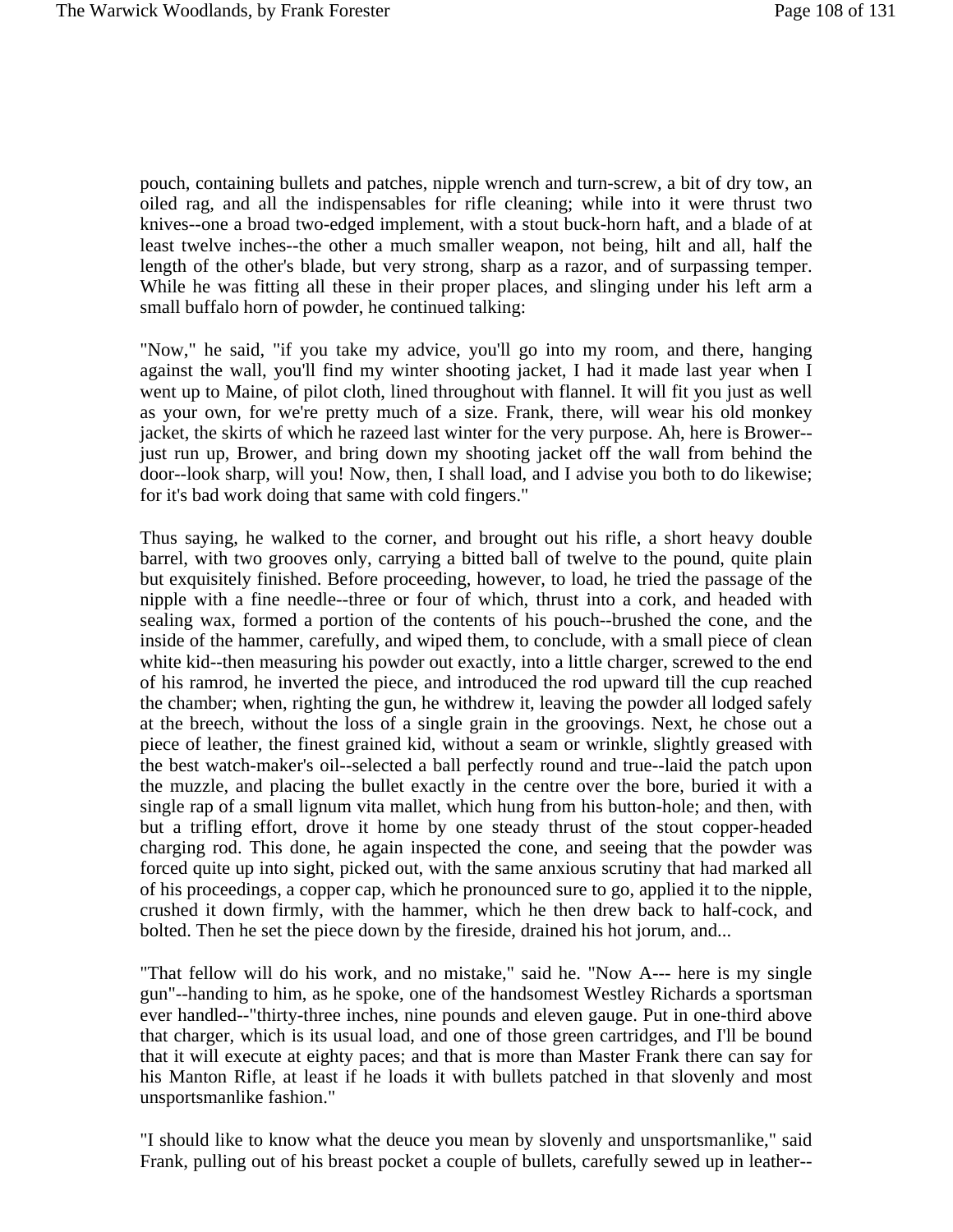"it is the best plan possible, and saves lots of time--you see I can just shove my balls in at once, without any bother of fitting patches."

"Yes," replied Harry, "and five to one the seam, which, however neatly it is drawn, must leave a slight ridge, will cross the direction of the grooving, and give the ball a counter movement; either destroying altogether the rotatory motion communicated by the rifling, or causing it to take a direction quite out of the true line; accordingly as the counteraction is conveyed near the breech, or near the muzzle of the piece."

"Will so trifling a cause produce so powerful an effect?" inquired the Commodore.

"The least variation, whether of concavity or convexity in the bullet, will do so unquestionably--and I cannot see why the same thing in a covering superinduced to the ball should not have the same effect. Even a hole in a pellet of shot, will cause it to leave the charge, and fly off at a tangent. I was once shooting in the fens of the Isle of Ely, and fired at a mallard sixty or sixty-five yards off, with double B shot, when to my great amazement a workman--digging peat at about the same distance from me with the bird, but at least ninety yards to the right of the mallard--roared out lustily that I had killed him. I saw that the drake was knocked over as dead as a stone, and consequently laughed at the fellow, and set it down as a cool trick to extort money, not uncommon among the fen men, as applied to members of the University. I had just finished loading, and my retriever had just brought in the dead bird, which was quite riddled, cut up evidently by the whole body of the charge--both the wings broken, one in three places, one leg almost dissevered, and several shots in the neck and body--when up came my friend, and sure enough he was hit--one pellet had struck him on the cheek bone, and was imbedded in the skin. Half a crown, and a lotion of whiskey--not applied to the part, but taken inwardly- soon proved a sovereign medicine, and picking out the shot with the point of a needle, I found a hole in it big enough to admit a pin's head, and about the twentieth part of an inch in depth. This I should think is proof enough for you--but, besides this, I have seen bullets in pistol-shooting play strange vagaries, glancing off from the target at all sorts of queer angles."

"Well! well!" replied Frank, "my rifle shoots true enough for me--true enough to kill generally--and who the deuce can be at the bother of your pragmatical preparations! I am sure it might be said of you, as it was of James the First, of most pacific and pedantic memory, that you are 'Captain of arts and Clerk of arms'--at least you are a very pedant in gunnery."

"No! no!" said A---; "you're wrong there altogether, Master Forester; there is nothing on earth that makes so great a difference in sportsmanship as the observation of small things. I don't call him a sportsman who can walk stoutly, and kill well, unless he can give causes for effects--unless he knows the haunts and habits both of his game and his dogs- unless he can give a why for every wherefore!"

"Then devil a bit will you ever call me one,"--answered Frank--"For I can't be at the trouble of thinking about it."

"Stuff--humbug--folly"--interrupted Archer--"you know a great deal better than that--and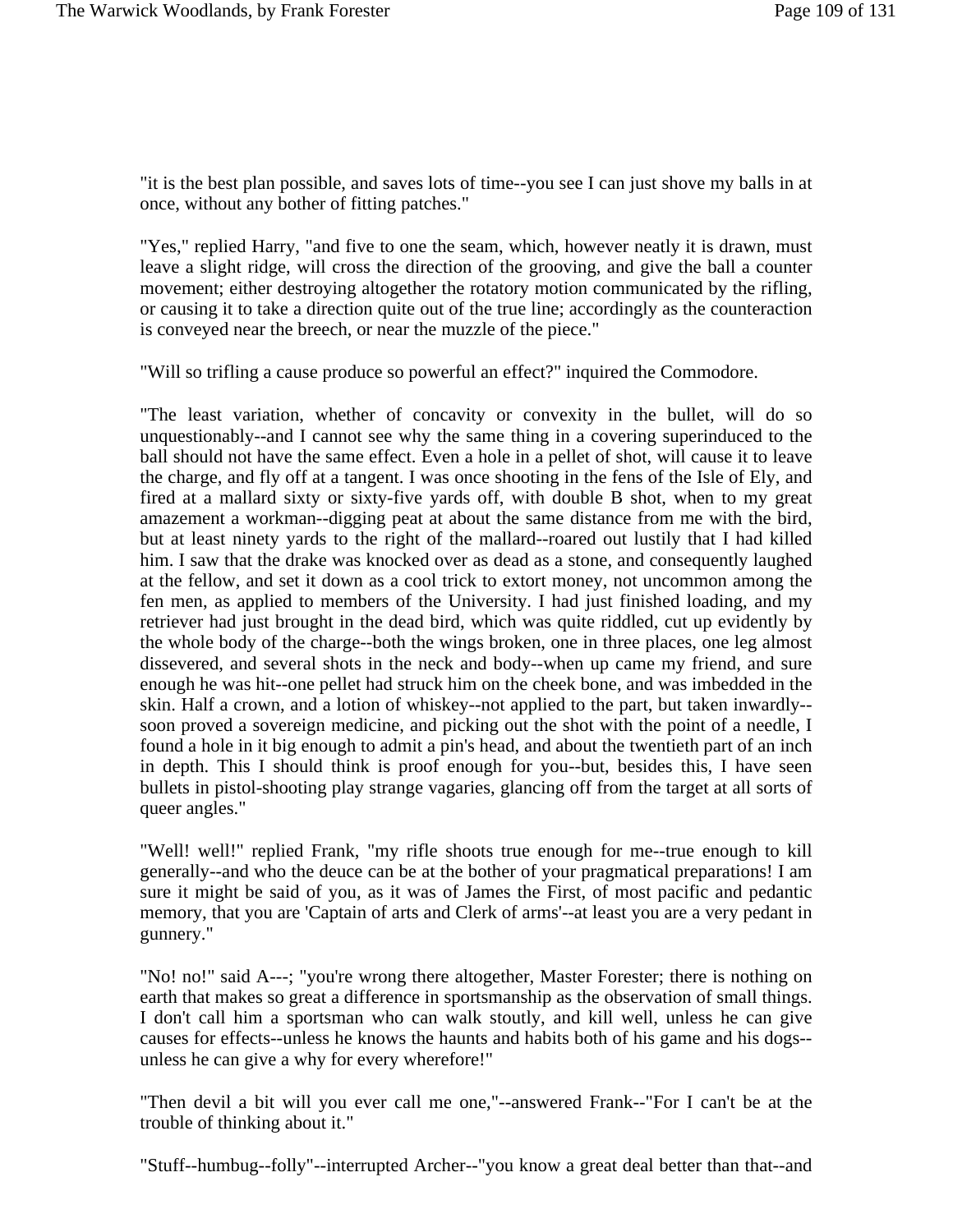so do we, too!--you're only cranky! a little cranky, Frank, and given to defending any folly you commit without either rhyme or reason--as when you tried to persuade me that it is the safest thing in nature to pour gunpowder out of a canister into a pound flask, with a lighted cigar between your teeth; to demonstrate which you had scarcely screwed the top of the horn on, before the lighted ashes fell all over it--had they done so a moment sooner, we should all have been blown out of the room."

By this time, the Commodore had donned Harry's winter jacket, and Frank, grumbling and paradoxizing all the while, had loaded his rifle, and buttoned up his pea-jacket, when in stalked Tom, swathed up to his chin in a stout dreadnought coat.

"What are ye lazin' here about!" he shouted, "you're niver ready no how. Jem's been agone these two hours, and we'll jest be too late, and miss gittin' a shot--if so be there be a buck--which I'll be sworn there arn't!"

"Ha! ha!" the Commodore burst out; "ha! ha! ha! I should like to know which side the laziness has been on this morning, Mister Draw."

"On little wax skin's there," answered the old man, as quick as lightning; "the little snoopin' critter carn't find his gloves now; though the nags is at the door, and we all ready. We'll drink, boys, while he's lookin' arter 'em--and then when he's found them, and's jest a gittin' on his horse, he'll find he's left his powder-horn or knife, or somethin' else, behind him; and then we'll drink agin, while he snoops back to fetch it."

"You be hanged, you old rascal," replied Forester, a little bothered by the huge shouts of laughter which followed this most strictly accurate account of his accustomed method of proceeding; an account which, by the way, was fully justified not twenty minutes afterward, by his galloping back, neck or nothing, to get his pocket handkerchief, which he had left "in course," as Tom said, in his dressing-gown beside the fire.

"Come, bustle--bustle!" Harry added, as he put on his hunting cap and pulled a huge pair of fen boots on, reaching to the midthigh, which Timothy had garnished with a pair of bright English spurs. In another minute they were all on horseback, trotting away at a brisk pace toward the little glen, wherein, according to Jem's last report, the stag was harbored. It was in vain that during their quick ride the old man was entreated to inform them where they were to take post, or what they were to do, as he would give them no reply, nor any information whatever.

At last, however, when Forester rejoined them, after his return to the village, he turned short off from the high road to the left, and as he passed a set of bars into a wild hill pasture, struck into a hard gallop.

Before them lay the high and ridgy head of Round Top, his flanks sloping toward them, in two broad pine-clad knobs, with a wild streamlet brawling down between them, and a thick tangled swamp of small extent, but full of tall dense thornbushes, matted with vines and cat-briers, and carpeted with a rich undergrowth of fern and wintergreen, and whortleberries. To the right and left of the two knobs or spurs just mentioned, were two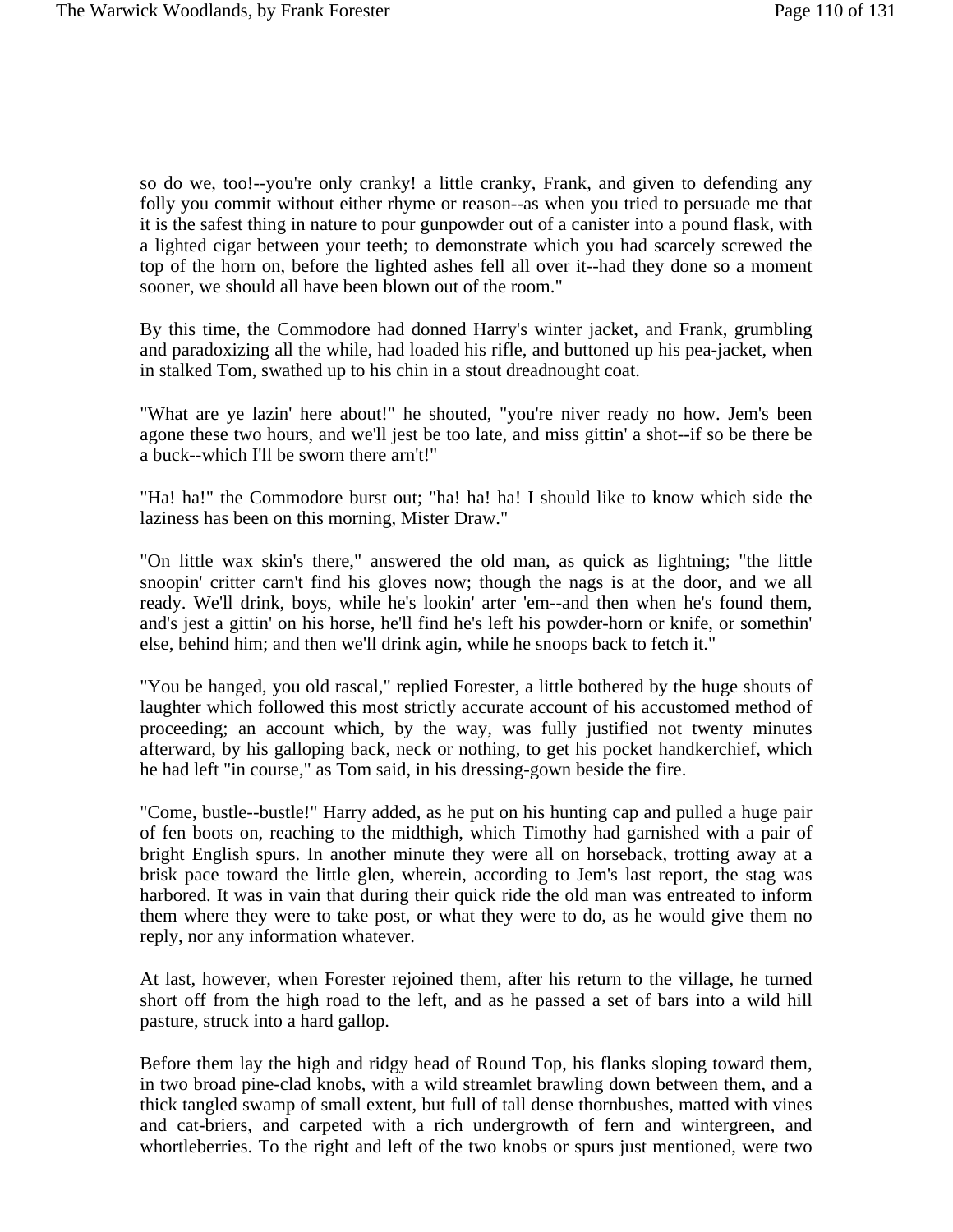other deep gorges, or dry channels, bare of brushwood, and stony--rockwalled, with steep precipitous ledges toward the mountain, but sloping easily up to the lower ridges. As they reached the first of these, Tom motioned Forester to stop.

"Stand here," he whispered, "close in here, jest behind this here crag-- and look out hereaways toward the village. If he comes down this runway, kill him, but mind you doosn't show a hair out of this corner; for Archer, he'll stand next, and if so be he crosses from the swamp hole hereaways, you'll chance to get a bullet. Be still, now, as a mouse, and tie your horse here in the cove!--Now, lads"

And off he set again, rounded the knob, and making one slight motion toward the nook, wherein he wished that Harry should keep guard, wheeled back in utter silence, and very slowly--for they were close to the spot wherein, as they supposed, the object of their chase was laid up; and as yet but two of his paths were guarded toward the plain; Jem and his comrades having long since got with the hounds into his rear, and waiting only for the rising of the sun to lay them on, and push along the channel of the brook.

This would compel him to break covert, either directly from the swamp, or by one of the dry gorges mentioned. Now, therefore, was the crisis of the whole matter; for if--before the other passes were made good--the stag should take alarm, he might steal off without affording a chance of a shot, and get into the mountains to the right, where they might hunt him for a week in vain.

No marble statue could stand more silently or still than Harry and his favorite gray, who, with erected ears and watchful eye, trembling a little with excitement, seemed to know what he was about, and to enjoy it no less keenly than his rider. Tom and the Commodore, quickening their pace as they got out of ear-shot, retraced their steps quite back to the turnpike road, along which Harry saw them gallop furiously, in a few minutes, and turn up, half a mile off, toward the further gulley--he saw no more, however; though he felt certain that the Commodore was, scarce ten minutes after he lost sight of them, standing within twelve paces of him, at the further angle of the swamp-- Tom having warily determined that the two single guns should take post together, while the two doubles should be placed where the wild quarry could get off encountering but a single sportsman.

It was a period of intense excitement before the sun rose though it was of short duration- but scarcely had his first rays touched the open meadow, casting a huge gray shadow from the rounded hill which covered half the valley, while all the farther slope was laughing in broad light, the mist wreaths curling up, thinner and thinner every moment, from the broad streamlet in the bottom, which here and there flashed out exultingly from its wood-covered margins--scarcely had his first rays topped the hill, before a distant shout came swelling on the air, down the ravine, announcing Jem's approach. No hound gave tongue, however, nor did a rustle in the brake, or any sound of life, give token of the presence of the game--louder and nearer drew the shouts--and now Harry himself began to doubt if there were any truth in Jem's relation, when suddenly the sharp, quick crack of Forester's rifle gave token that the game was afoot--a loud yell from that worthy followed.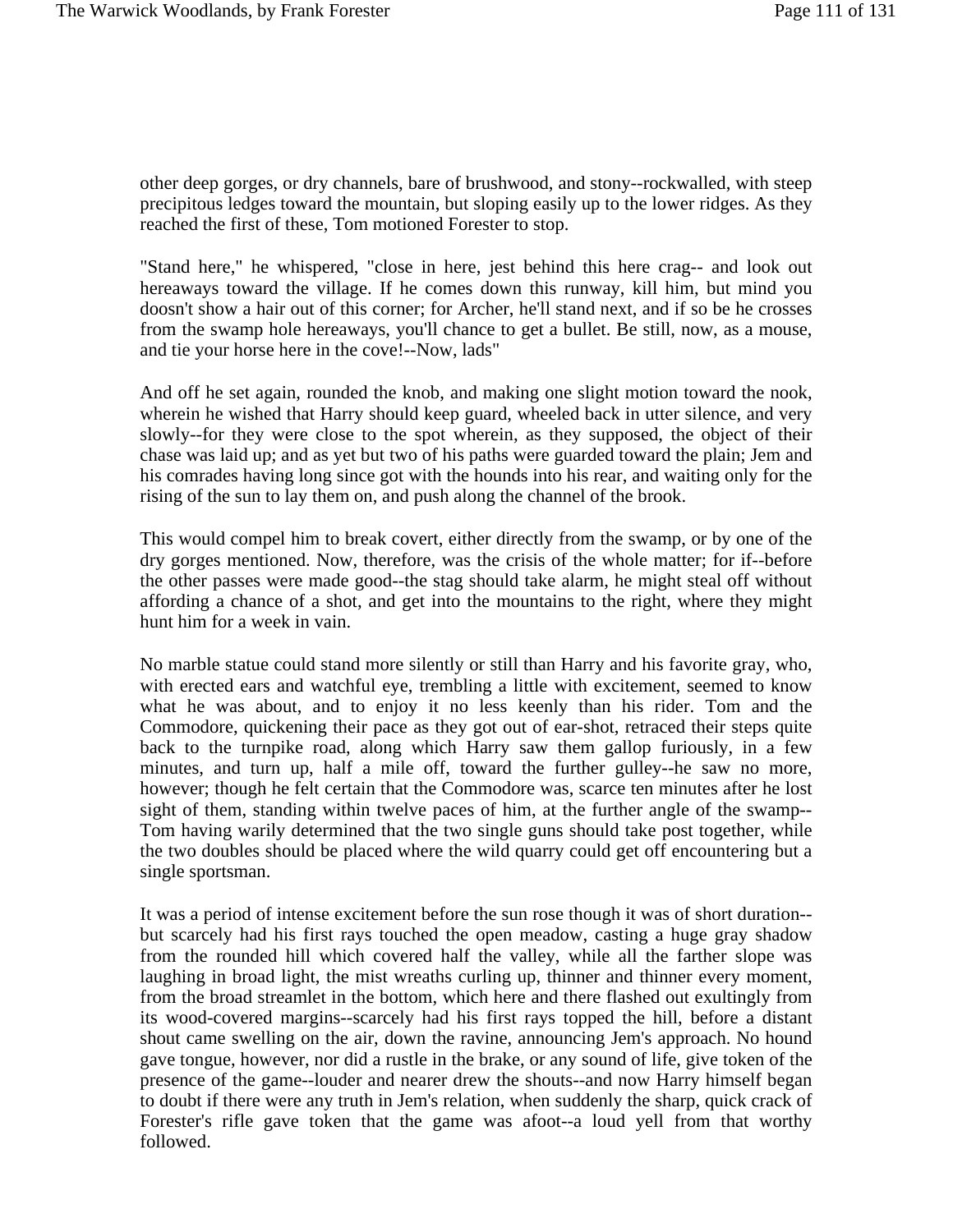"Look out! Mark--back--mark back!"

And keenly Archer did look out, and warily did he listen--once he detected, or fancied he detected, a rustling of the under-wood, and the crack of a dry stick, and dropping his reins on the horse's neck, he cocked his rifle--but the sound was not repeated, nor did any thing come into sight--so he let down the hammer once again, and resumed his silent watch, saying to himself...

"Frank fired too quick, and he has headed up the brook to Jem. If he is forward enough now, we shall have him back instantly, with the hounds at his heels; but if he has loitered and hung back, `over the hills and far away' is the word for this time."

But Jem was in his place, and in another moment a long whoop came ringing down the glen, and the shrill yelping rally of the hounds as they all opened on a view together! Fiercer and wilder grew the hubbub! And now the eager watcher might hear the brushwood torn in all directions by the impetuous passage of the wild deer and his inveterate pursuers.

"Now, then, it is old Tom's chance, or ours," he thought, "for he will not try Forester again, I warrant him, and we are all down wind of him-- so he can't judge of our whereabouts."

In another second the bushes crashed to his left hand, and behind him, while the dogs were raving scarcely a pistol-shot off, in the tangled swamp. Yet he well knew that if the stag should break there it would be A---'s shot, and, though anxious, he kept his eye fixed steadily on his own point, holding his good piece cocked and ready.

"Mark! Harry, mark him!"--a loud yell from the Commodore.

The stag had broken midway between them, in full sight of A---, and seeing him, had wheeled off to the right. He was now sweeping onward across the open field with high graceful bounds, tossing his antlered head aloft, as if already safe, and little hurt, if anything, by Jem Lyn's boasted shot of the last evening. The gray stood motionless, trembling, however, palpably, in every limb, with eagerness--his ears laid flat upon his neck, and cowering a little, as if he feared the shot, which it would seem his instinct told him to expect. Harry had dropped his reins once more, and leveled his unerring rifle--yet for a moment's space he paused, waiting for A--- to fire; there was no hurry for himself, nay a few seconds more would give him a yet fairer shot, for the buck now was running partially toward him, so that a moment more would place him broadside on, and within twenty paces.

"Bang!" came the full and round report of A---'s large shotgun, fired before the beast was fifteen yards away from him. He had aimed at the head, as he was forced to do, lest he should spoil the haunches, for he was running now directly from him--and had the buck been fifty paces off he would have killed him dead, lodging his whole charge, or the best part of it, in the junction of the neck and skull--but as it was, the cartridge--the green cartridge--had not yet spread at all; nor had one buckshot left the case! Whistling like a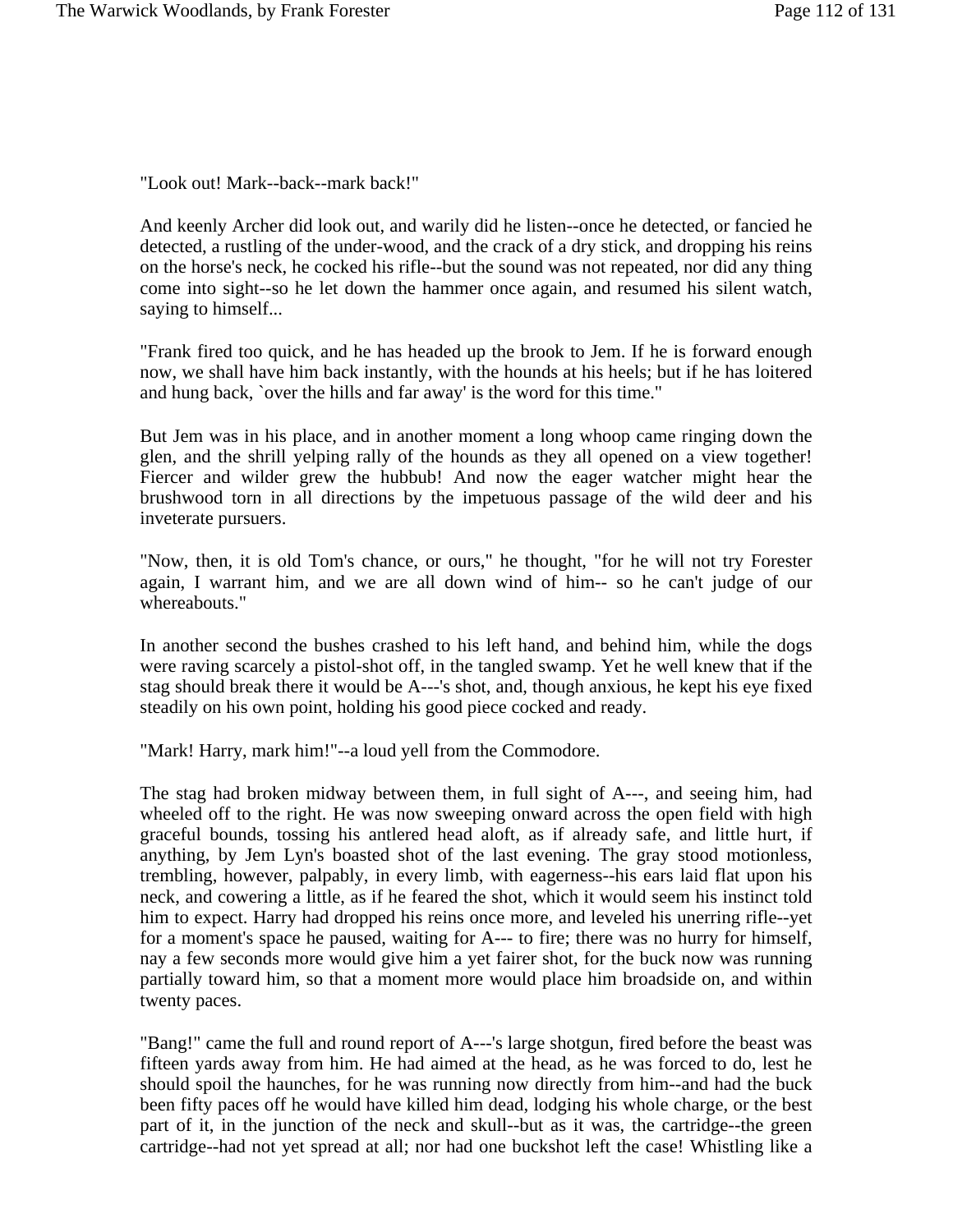single ball, as it passed Harry's front eight or nine yards off, it drove, as his quick eye discovered, clean through the stag's right ear, almost dissevering it, and making the animal bound six feet off the green sward.

Just as he touched the earth again, alighting from his mighty spring, with an aim sure and steady, and a cool practiced finger, the marksman drew his trigger, and, quick, as light, the piece--well loaded, as its dry crack announced--discharged its ponderous missile! But, bad luck on it, even at that very instant, just in the point of time wherein the charge was ignited, eighteen or twenty quail, flushed by the hubbub of the hounds, rose with a loud and startling whirr, on every side of the gray horse, under his belly and about his ears, so close as almost to brush him with their wings--he bolted and reared up--yet even at that disadvantage the practiced rifleman missed not his aim entirely, though he erred somewhat, and the wound in consequence was not quite deadly.

The ball, which he had meant for the heart, his sight being taken under the fore-shoulder, was raised and thrown forward by the motion of the horse, and passed clean through the neck close to the blade bone. Another leap, wilder and loftier than the last! yet still the stag dashed onward, with the blood gushing out in streams from the wide wound, though as yet neither speed nor strength appeared to be impaired, so fleetly did he scour the meadow.

"He will cross, Frank yet!" cried Archer. "Mark! mark him, Forester!"

But, as he spoke, he set his rifle down against the fence, and halloaed to the hounds, which instantly, obedient to his well known and cheery whoop, broke covert in a body, and settled, heads up and sterns down, to the blazing scent.

At the same moment A--- came trotting out from his post, gun in hand; while at a thundering gallop, blaspheming awfully as he came on, and rating them for "knownothins, and blunderin' etarnal spoil-sports," Tom rounded the farther hill, and spurred across the level. By this time they were all in sight of Forester, who stood on foot, close to his horse, in the mouth of the last gorge, the buck running across him sixty yards off, and quartering a little from him toward the road; the hounds were, however, all midway between him and the quarry, and as the ground sloped steeply from the marksman, he was afraid of firing low--but took a long, and, as it seemed, sure aim at the head.

The rifle flashed--a tine flew, splintered by the bullet, from the brow antler, not an inch above the eye.

"Give him the other!" shouted Archer. "Give him the other barrel!"

But Frank shook his head spitefully, and dropped the muzzle of his piece.

"By thunder! then, he's forgot his bullets--and hadn't nothen to load up agen, when he missed the first time!"

"Ha! ha! ha!" roared once again the Commodore--"ha! ha! hah!--ha! ha!" till rock and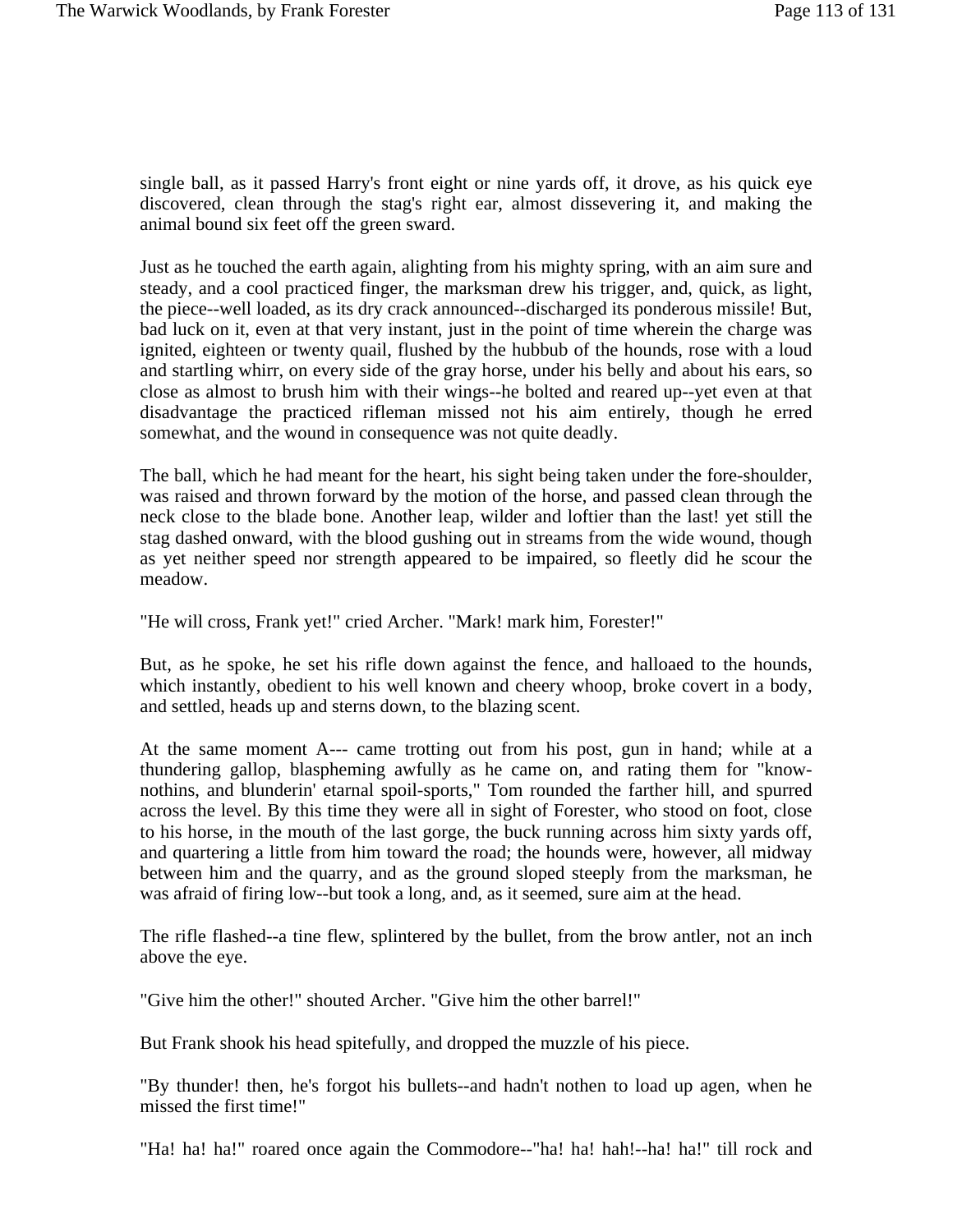mountain rang again.

"By the Etarnal" exclaimed Draw, perfectly frantic with passion and excitement--"By thunder! A---, I guess you'd laugh if your best friends was all a dyin' at your feet. You would for sartain! But look, look! what the plague's Harry goin' at?"

For when he saw that Forester had now, for some reason or other, no farther means of stopping the stag's career, Archer had set spurs to his horse, and dashed away at a hard furious gallop after the wounded buck. The hounds, which had lost sight of it as it leaped a high stone wall with much brush round the base of it, were running fast and furious on the scent--but still, though flagging somewhat in his speed, the stag was leaving them. He had turned, as the last shot struck his horns, down hill, as if to cross the valley; but immediately, as if perceiving that he had passed the last of his enemies, turned up again toward the mountain, describing an arc, almost, in fact, a semi-circle, from the point where he had broken covert to that--another gully, at perhaps a short mile's distance- from which he was now aiming.

Across the chord, then, of this arc, Harry was driving furiously, with the intent, as it would seem, to cut him off from the gully--the stone wall crossed his line, but not a second did he pause for it, but gave his horse both spurs, and lifting him a little, landed him safely at the other side. Frank mounted rapidly, dashed after him, and soon passed A- --, who was less aptly mounted for a chase--he likewise topped the wall, and disappeared beyond it, though the stones flew, where the bay struck the coping with his heels.

All pluck to the back-bone, the Commodore craned not nor hesitated, but dashed the colt, for the first time in his life, at the high barrier--he tried to stop, but could not, so powerfully did his rider cram him-- leaped short, and tumbled head over heels, carrying half the wall away with him, and leaving a gap as if a wagon had passed through it--to Tom's astonishment and agony--for he supposed the colt destroyed forever.

Scarcely, however, had A--- gained his feet, before a sight met his eyes, which made him leave the colt, and run as fast as his legs could carry him toward the scene of action.

The stag, seeing his human enemy so near, had strained every nerve to escape, and Harry, desperately rash and daring, seeing he could not turn or head him, actually spurred upon him counter to broadside, in hope to ride him down; foiled once again, in this--his last hope, as it seemed-- he drew his longest knife, and as--a quarter of a second too late only- - he crossed behind the buck, he swung himself half out of his saddle, and striking a full blow, succeeded in hamstringing him; while the gray, missing the support of the masterhand, stumbled and fell upon his head.

Horse, stag, and man, all rolled upon the ground within the compass of ten yards--the terrified and wounded deer striking out furiously in all directions--so that it seemed impossible that Archer could escape some deadly injury--while, to increase the fury and the peril of the scene, the hounds came up, and added their fresh fierceness to the fierce confusion. Before, however, A--- came up, Harry had gained his feet, drawn his small knife--the larger having luckily flown many yards as he fell--and running in behind the struggling quarry, had seized the brow antler, and at one strong and skilful blow, severed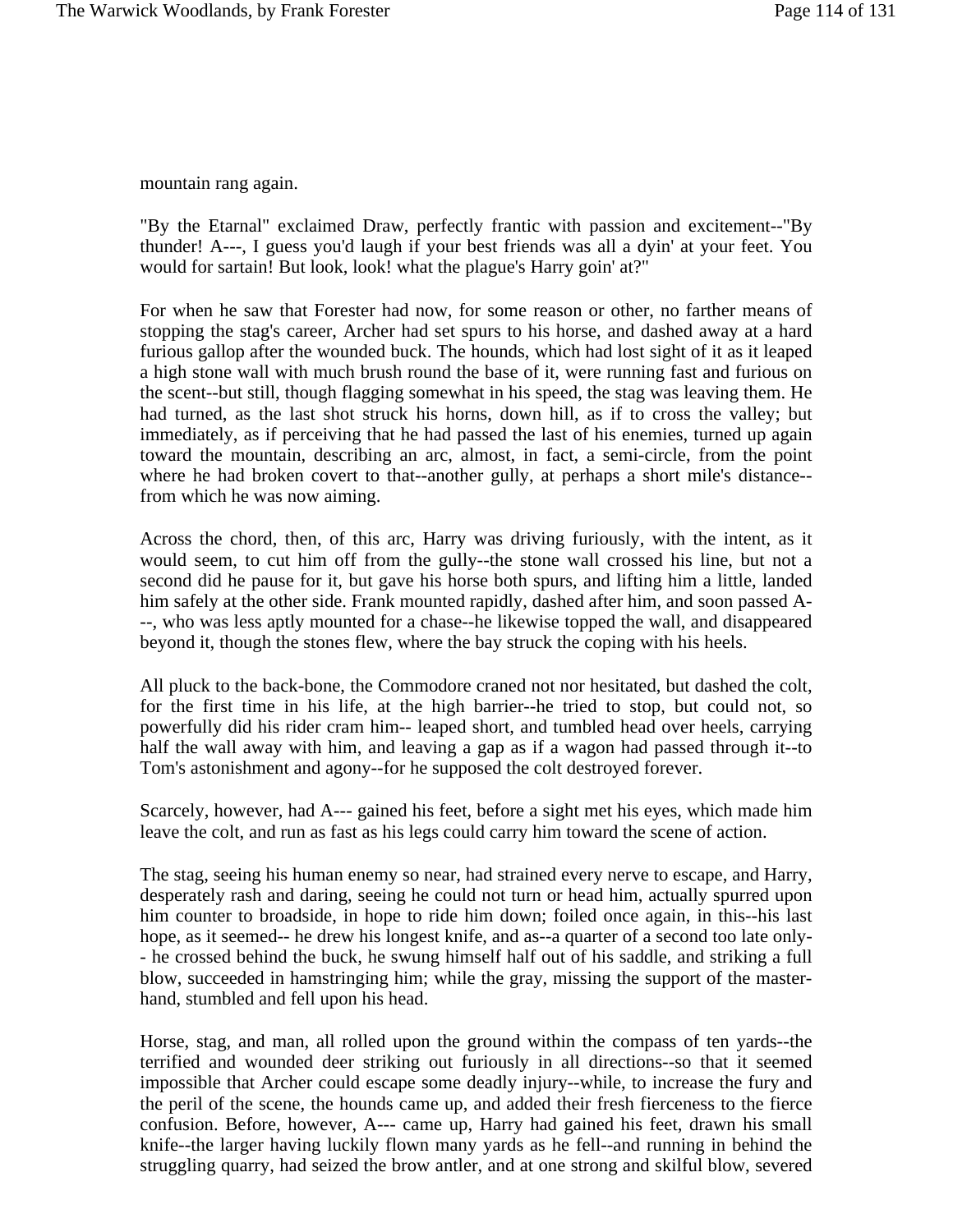the weasand and the jugular. One gush of dark red gore--one plunging effort, and the superb and stately beast lay motionless forever--while the loud death halloo rang over the broad valley--all fears, all perils, utterly forgotton in the strong rapture of that thrilling moment.

## **SNIPE ON THE UPLAND**

"Now then, boys, we've no time to loose," said Archer, as he replaced his knives, which he had been employed in wiping with great care, in their respective scabbards, "it's getting toward eight o'clock, and I feel tolerably peckish, the milk punch and biscuits notwithstanding; we shall not be in the field before ten o'clock, do our best for it. Now, Jem," he continued, as that worthy, followed by David Seers and the Captain made their appearance, hot and breathless, but in high spirits at the glorious termination of the morning's sport--"Now, Jem, you and the Captain must look out a good strong pole, and tie that fellow's legs, and carry him between you as far as Blain's house--you can come up with the wagon this afternoon and bring him down to the village. What the deuce are you pottering at that colt about, Tom? He's not hurt a pin's value, on the contrary--"

"Better for 't, I suppose, you'll be a tellin' me torights; better for that all-fired etarnal tumble, aint he?" responded the fat chap, with a lamentable attempt at an ironical smile, put on to hide his real chagrin.

"In course he is," replied Frank, who had recovered his wonted equanimity, and who, having been most unmercifully rallied by the whole party for leaving his bullets at home, was glad of an opportunity to carry the war into the enemy's country, "in course he is a great deal better--if a thing can be said to be better which, under all circumstances, is so infernally bad, as that brute. I should think he was better for it. Why, by the time he's had half a dozen more such purls, he'll leap a six foot fence without shaking a loose rail. In fact, I'll bet a dollar I carry him back over that same wall without touching a stone." And, as he spoke, he set his foot into the stirrup, as if he were about to put his threat into immediate execution.

"Quit, Forester--quit, I say--quit, now--consarn the hide on you"-- shouted the fat man, now in great tribulation, and apprehending a second edition of the tumble--"quit foolin', or by h--l I'll put a grist of shot, or one of they green cartridges into you stret away--I will, by the Etarnal!" and as he spoke he dropped the muzzle of his gun, and put his thumb upon the cock.

"I say quit foolin', too," cried Harry, "both of you quit it; you old fool, Tom, do you really suppose he is mad enough to ride that brute of yours again at the wall?"

"Mad enough!--Yes, I swon he be," responded Tom; "both of you be as mad as the hull Asylum down to York. If Frank arn't mad, then there aint such a word as mad!" But as he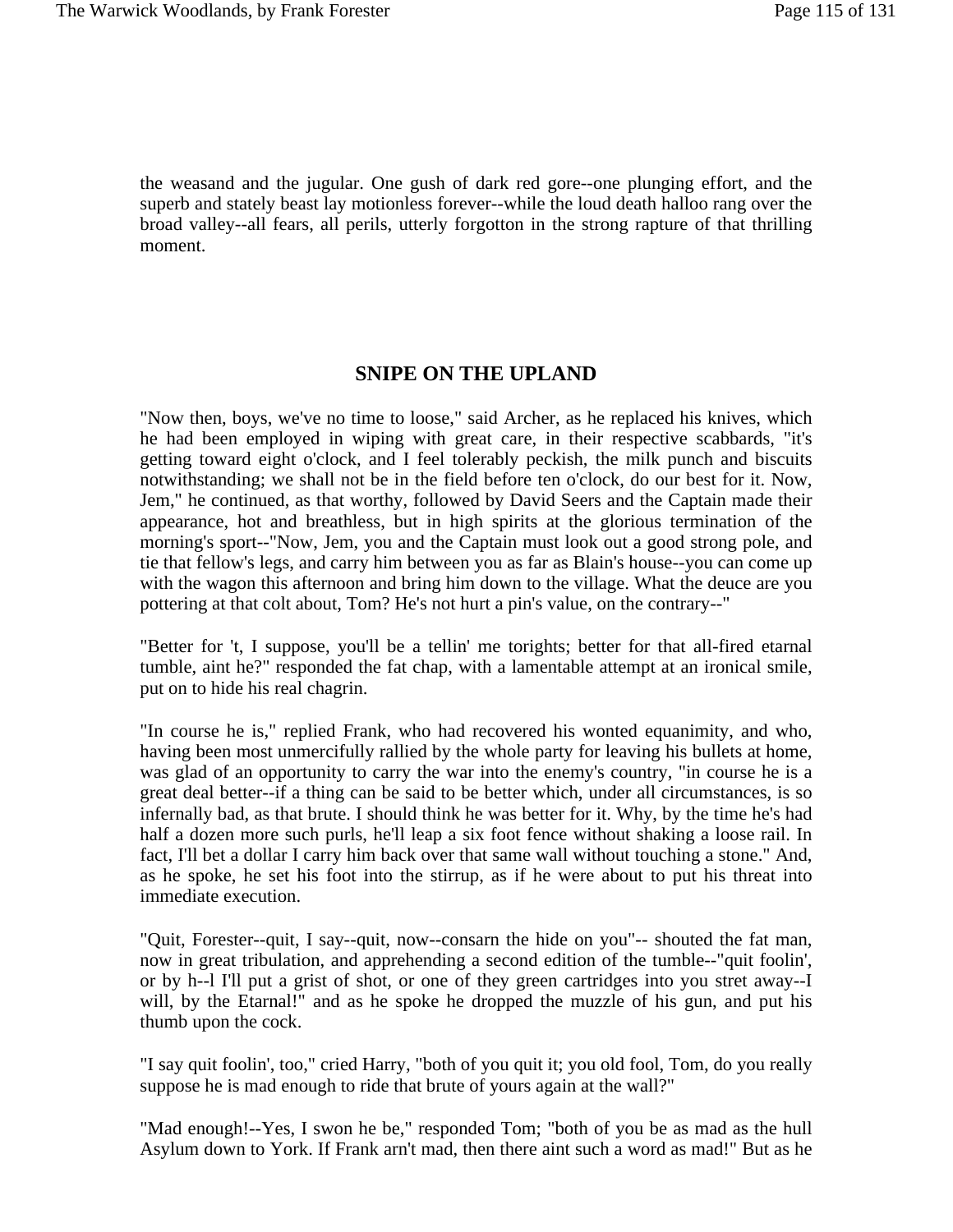spoke he replaced his gun under his arm, and walked off to his horse, which he mounted, without farther words, his example being followed by the whole party, who set off on the spur, and reached the village in less than half an hour.

Breakfast was on the table when they got there--black tea, produced from Harry's magazine of stores, rich cream, hot bread, and Goshen butter-- eggs in abundance, boiled, roasted, fried with ham--an omelet au fines herbes, no inconsiderable token of Tim's culinary skill--a cold round of spiced beef, and last, not least, a dish of wood-duck hot from the gridiron.

"By George," said Harry, "here's a feast for an epicure, and I can find the appetite."

"Find it"--said Forester, grinning, who, pretending to eat nothing, or next to nothing, and not to care what was set before him, was really the greatest gourmet and heaviest feeder of the party--"Find it, Harry? it's quite new to me that you ever lost it. When was it, hey?"

"Arter he'd eat a hull roast pig, I reckon--leastwise that might make Harry lose his'n; but I'll be darned if two would be a sarcumstance to set before you, Frank, no how. Here's A- --, too, he don't never eat."

"These wood-duck are delicious," answered the Commodore, who was very busily employed in stowing away his provant, "What a capital bird it is, Harry."

"Indeed, is it," said he, "and this is, me judice, the very best way to eat it, red hot from the gridiron, cooked very quick, and brown on the outside, and full of gravy when you cut; with a squeeze of a lemon and a dash of cayenne it is sublime. What say you, Forester?"

"Oh, you wont ketch him sayin' nauthen, leastwise not this half hour-- but the way he'll keep a feedin' wont be slow, I tell you--that's the way to judge how Forester likes his grub--jest see how he takes hold on 't."

"Are there many wood-duck about this season, Tom?" asked Forester, affecting to be perfectly careless and indifferent to all that had passed. "Did you kill these yourself?"

"There was a sight on them a piece back, but they're gittin' scase-- pretty scase now, I tell you. Yes, I shot these down by Aunt Sally's big spring-hole a Friday. I'd been a lookin' round, you see, to find where the quail kept afore you came up here--for I'd a been expectin' you a week and better--and I'd got in quite late, toward sundown, with an outsidin' bevy, down by the cedar swamp, and druv them off into the big bog meadows, below Sugarloaf, and I'd killed quite a bunch on them-- sixteen, I reckon, Archer; and there wasn't but eighteen when I lit on 'em--and it was gittin' pretty well dark when I came to the big spring, and little Dash was worn dead out, and I was tired, and hot, and thunderin' thirsty, so I sets down aside the outlet where the spring water comes in good and cool, and I was mixin' up a nice long drink in the big glass we hid last summer down in the mudhole, with some great cider sperrits--when what should I hear all at once but whistle, whistlin' over head, the wings of a whole drove on 'em, so up I buckled the old gun; but they'd plumped down into the crick fifteen rod off or better, down by the big pin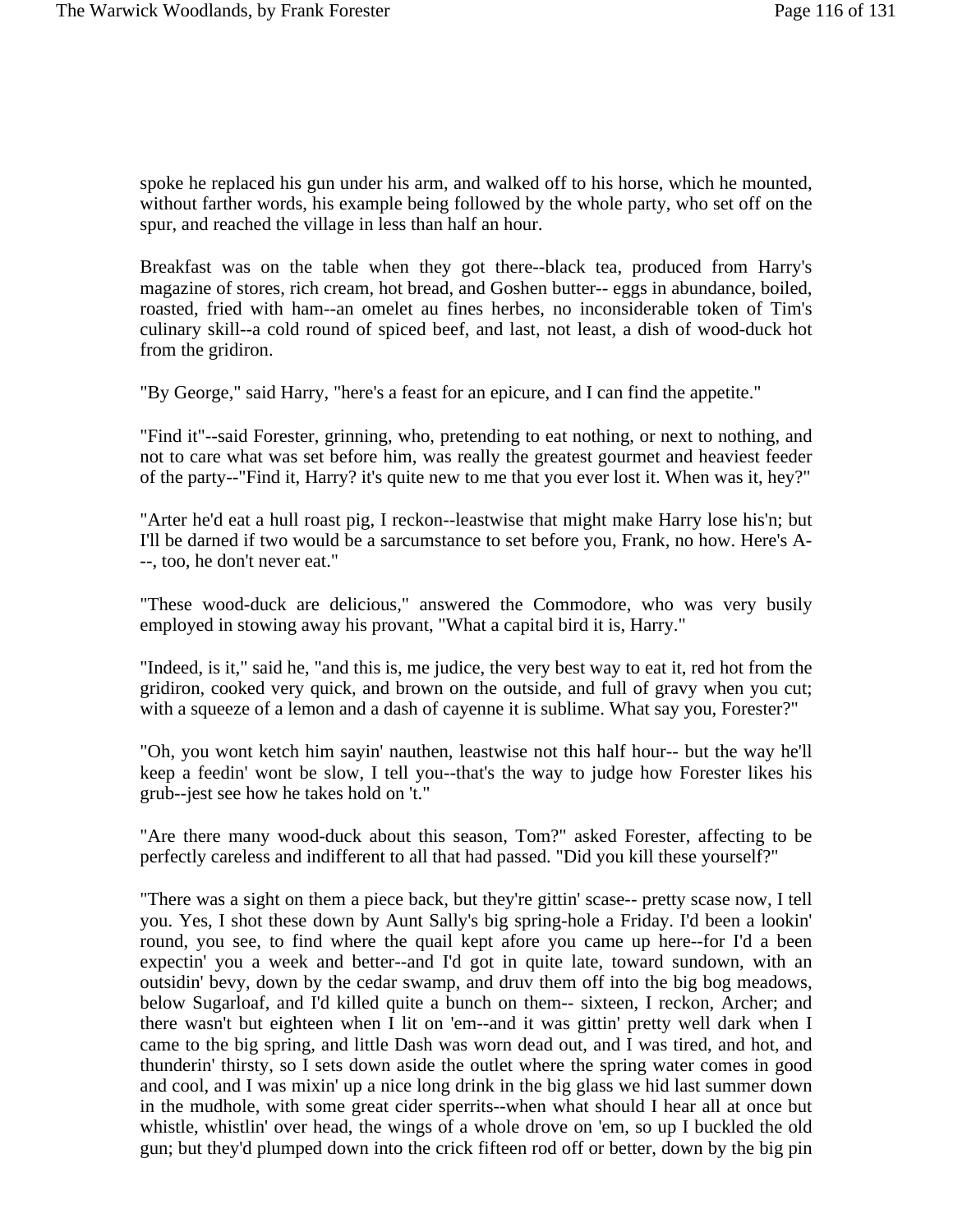oak, and there they sot, seven ducks and two big purple-headed drakes--beauties, I tell you. Well, boys, I upped gun and tuck sight stret away, but just as I was drawin', I kind o' thought I'd got two little charges of number eight, and that to shoot at ducks at fifteen rod wasn't nauthen. Well, then, I fell a thinkin', and then I sairched my pockets, and arter a piece found two green cartridges of number three, as Archer gave me in the Spring, so I drawed out the small shot, and inned with these, and put fresh caps on to be sarten. But jest when I'd got ready, the ducks had floated down with the stream, and dropped behind the pint--so I downed on my knees, and crawled, and Dash along side on me, for all the world as if the darned dog knowed; well, I crawled quite a piece, till I'd got under a bit of alder bush, and then I seen them--all in a lump like, except two--six ducks and a big drake-- feedin', and stickin' down their heads into the weeds, and flutterin' up their hinder eends, and chatterin' and jokin'--I could have covered them all with a handkercher, exceptin' two, as I said afore, one duck and the little drake, and they was off a rod or better from the rest, at the two different sides of the stream--the big bunch warn't over ten rods off me, nor so far; so I tuck sight right at the big drake's neck. The water was quite clear and still, and seemed to have caught all the little light as was left by the sun, for the skies had got pretty dark, I tell you; and I could see his head quite clear agin the water- well, I draw'd trigger, and the hull charge ripped into 'em--and there was a scrabblin' and a squatterin' in the water now, I tell you--but not one on 'em riz-- not the darned one of the hull bunch; but up jumped both the others, and I drawed on the drake--more by the whistlin' of his wings, than that I seen him--but I drawed stret, Archer, any ways; and arter I'd pulled half a moment I hard him plump down into the creek with a splash, and the water sparkled up like a fountain where he fell. So then I didn't wait to load, but ran along the bank as hard as I could strick it, and when I'd got down to the spot, I tell you, little Dash had got two on 'em out afore I came, and was in with a third. Well, sich a cuttin' and a splashin' as there was you niver did see, none on you--I guess, for sartin- leastwise I niver did. I'd killed, you see, the drake and two ducks, dead at the first fire, but three was only wounded, wing-tipped, and leg-broken, and I can't tell you what all. It was all of nine o'clock at night, and dark as all out doors, afore I gathered them three ducks, but I did gather 'em; Lord, boys, why I'd stay till mornin, but I'd a got them, sarten. Well, the drake I killed flyin' I couldn't find him that night, no how, for the stream swept him down, and I hadn't got no guide to go by, so I let him go then, but I was up next mornin' bright and airly, and started up the stream clean from the bridge here, up through Garry's backside, and my boghole, and so on along the meadows to Aunt Sally's run--and looked in every willow bush that dammed the waters back, like, and every bunch of weeds, and brier-brake, all the way, and sure enough I found him, he'd been killed dead, and floated down the crick, and then the stream had washed him up into a heap of broken sticks and briers, and when the waters fell, for there had been a little freshet, they left him there breast uppermost--and I was glad to find him--for I think, Archer, as that shot was the nicest, prettiest, etarnal, darndest, long good shot, I iver did make, anyhow; and it was so dark I couldn't see him."

"A sweet shot, Tom," responded Forester, "a sweet pretty shot, if there had only been one word of truth in it, which there is not--don't answer me, you old thief--shut up instantly, and get your traps; for we've done feeding, and you've done lying for the present, at least I hope so--and now we'll out, and see whether you've poached up all the game in the country."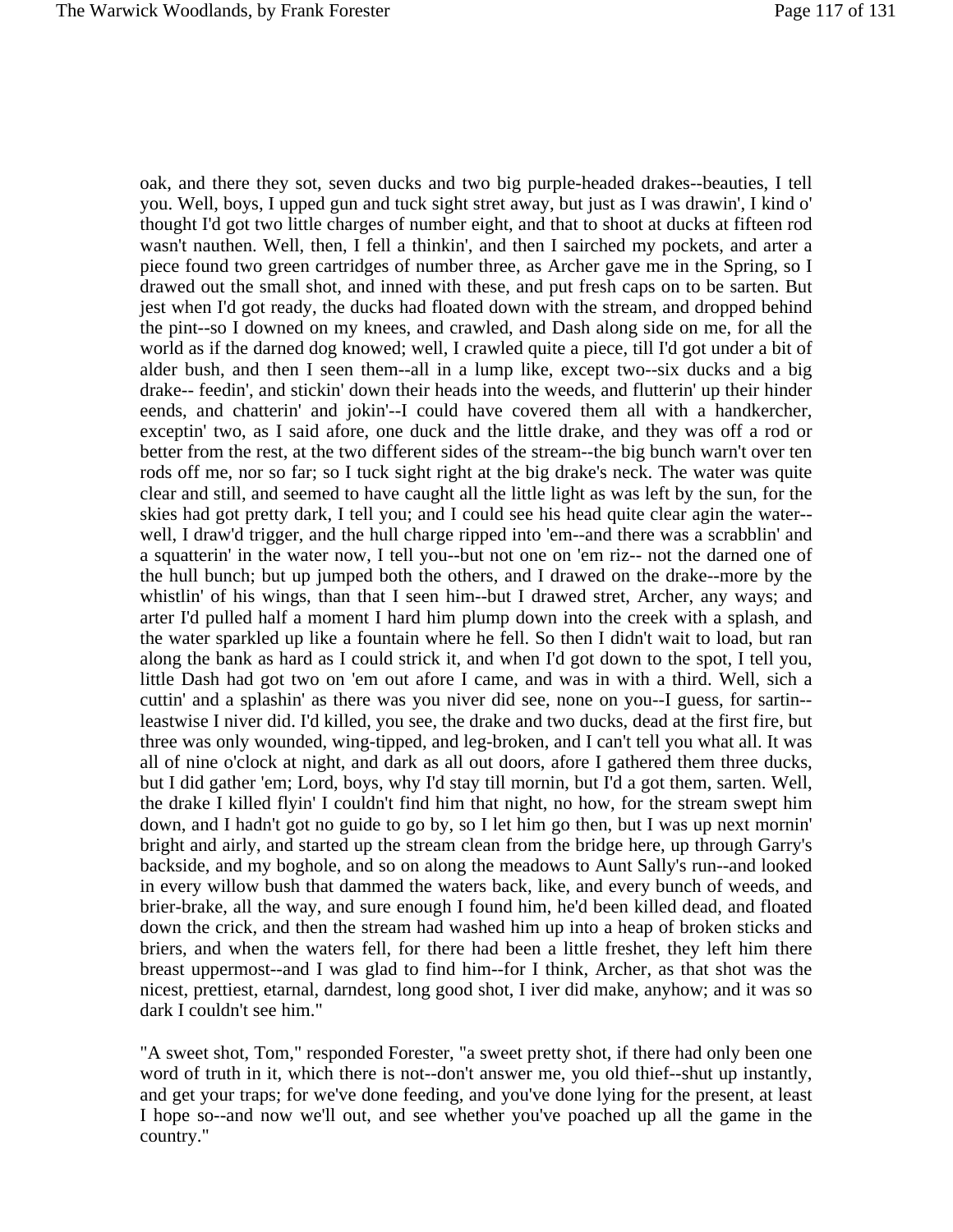"Well, it be gettin' late for sartain," answered Tom, "and that'll save your little wax skin for the time; but see, jest see, boy, if I doesn't sarve you out, now, afore sundown!"

"Which way shall we beat, Tom," asked Harry, as he changed his riding boots for heavy shooting shoes and leggins; "which course to-day?"

"Why, Timothy's gittin' out the wagon, and we'll drive up the old road round the ridge, and so strike in by Minthorne's, and take them ridges down, and so across the hill--there's some big stubbles there, and nice thick brush holes along the fence sides, and the boys does tell us there be one or two big bevies--but, cuss them, they will lie!--and over back of Gin'ral Bertolf's barns, and so acrost the road, and round the upper eend of the big pond, and down the long swamp into Hell hole, and Tim can meet us with the wagon at five o'clock, under Bill Wisner's white oak--does that suit you?"

"Excellently well, Tom," replied Harry, "I could not have cut a better day's work out myself, if I had tried. Well, all the traps are in, and the dogs, Timothy, is it not so?"

"Ey! ey! Sur," shouted that worthy from without, "all in, this half-hour, and all roight!"

"Light your cigars then, quick, and let us start--hurrah!"

Within two minutes, they were all seated, Fat Tom in the post of honor by Harry's side upon the driving box, the Commodore and Frank, with Timothy, on the back seat, and off they rattled--ten miles an hour without the whip, up hill and down dale all alike, for they had but three miles to go, and that was gone in double quick time.

"What mun Ay do wi' t' horses, Sur?" asked Tim, touching his castor as he spoke.

"Take them home, to be sure," replied Harry, "and meet us with them under the oak tree, close to Mr. Wisner's house, at five o'clock this evening."

"Nay! nay! Sur!" answered Tim, with a broad grin, eager to see the sport, and hating to be sent so unceremoniously home, "that winna do, I'm thinking--who'll hug t' gam bag, and carry t' bottles, and make t' loonchun ready; that winna do, Sur niver. If you ple-ease, Sur, Ay'll pit oop t' horses i' Measter Minthorne's barn here, and shak' doon a bite o' hay tull 'em, and so gang on wi' you, and carry t' bag whaile four o' t' clock, and then awa back and hitch oop, and draive doon to t' aik tree!"

"I understand, Tim," said his master, laughing; "I understand right well! you want to see the sport."

"Ayse oophaud it!" grinned Timothy, seeing at once that he should gain his point.

"Well! well! I don't care about it; will Minthorne let us put up the beasts in his barn, Tom?"

"Let us! let us!" exclaimed the fat man; "by gad I'd like to see Joe Minthorne, or any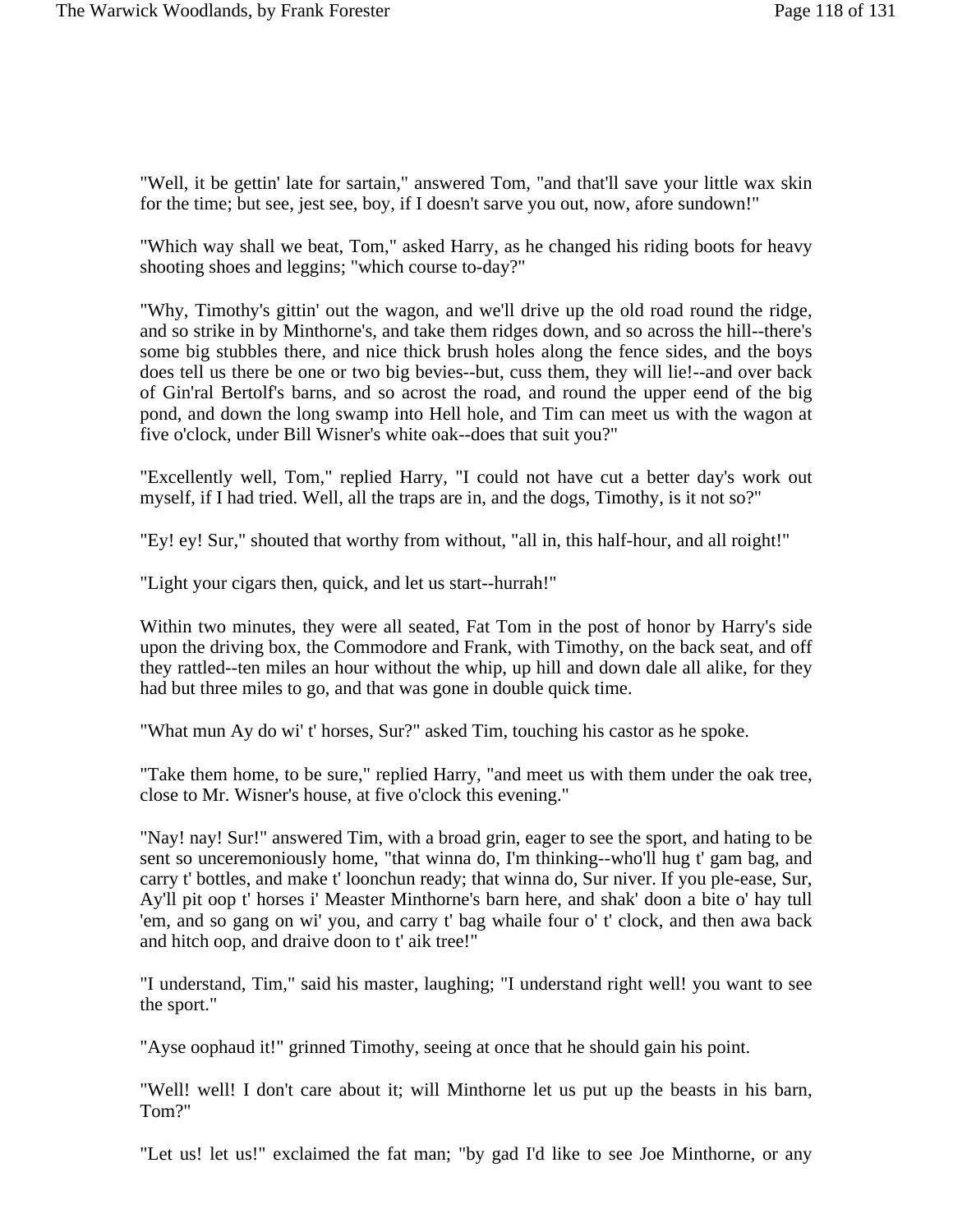other of his breed, a tellin' me I should'nt put my cattle where I pleased; jest let me ketch him at it!"

"Very well; have it your own way, Tim, take care of the beasts, and overtake us as quick as you can!" and as he spoke, he let down the bars which parted a fine wheat stubble from the road, and entered the field with the dogs at heel. "We must part company to beat these little woods, must we not, Tom?"

"I guess so--I'll go on with A---; his Grouse and my Dash will work well enough, and you and Frank keep down the valley hereaways; we'll beat that little swamp-hole, and then the open woods to the brook side, and so along the meadows to the big bottom; you keep the hill-side coverts, and look the little pond-holes well on Minthorne's Ridge, you'll find a cock or two there anyhow; and beat the bushes by the wall; I guess you'll have a bevy jumpin' up; and try, boys, do, to git 'em down the hill into the boggy bottom, for we can use them, I tell you!" and so they parted.

Archer and Forester, with Shot and Chase at heel, entered the little thicket indicated, and beat it carefully, but blank; although the dogs worked hard, and seemed as if about to make game more than once. They crossed the road, and came into another little wood, thicker and wetter than the first, with several springy pools, although it was almost upon the summit of the hill. Here Harry took the left or lower hand, bidding Frank keep near the outside at top, and full ten yards ahead of him.

"And mind, if you hear Tom shoot, or cry 'mark,' jump over into the open field, and be all eyes, for that's their line of country into the swamp, where we would have them. Hold up, good dogs, hold up!"

And off they went, crashing and rattling through the dry matted briers, crossing each other evenly, and quartering the ground with rare accuracy. Scarcely, however, had they beat ten paces, before Shot flushed a cock as he was in the very act of turning at the end of his beat, having run in on him down wind, without crossing the line of scent. Flip- flip--flap rose the bird, but as the dog had turned, and was now running from him, he perceived no cause for alarm, fluttered a yard or two onward, and alighted. The dog, who had neither scented nor seen the bird, caught the sound of his wing, and stood stiff on the instant, though his stern was waved doubtfully, and though he turned his sagacious knowing phiz over his shoulder, as if to look out for the pinion, the flap of which had arrested his quick ear. The bird had settled ere he turned, but Shot's eye fell upon his master, as with his finger on the trigger-guard, and thumb on the hammer, he was stepping softly up in a direct line, with eye intently fixed, toward the place where the woodcock had dropped; he knew as well as though he had been blessed with human intellect, that game was in the wind, and remained still and steady. Flip--flap again up jumped the bird.

"Mark cock," cried Forester, from the other side of the wood, not having seen any thing, but hearing the sound of the timber doodle's wing somewhere or other; and at the selfsame moment bang! boomed the full report of Harry's right hand barrel, the feathers drifting off down wind toward Frank, told him the work was done, and he asked no question; but ere the cock had struck the ground, which he did within half a second,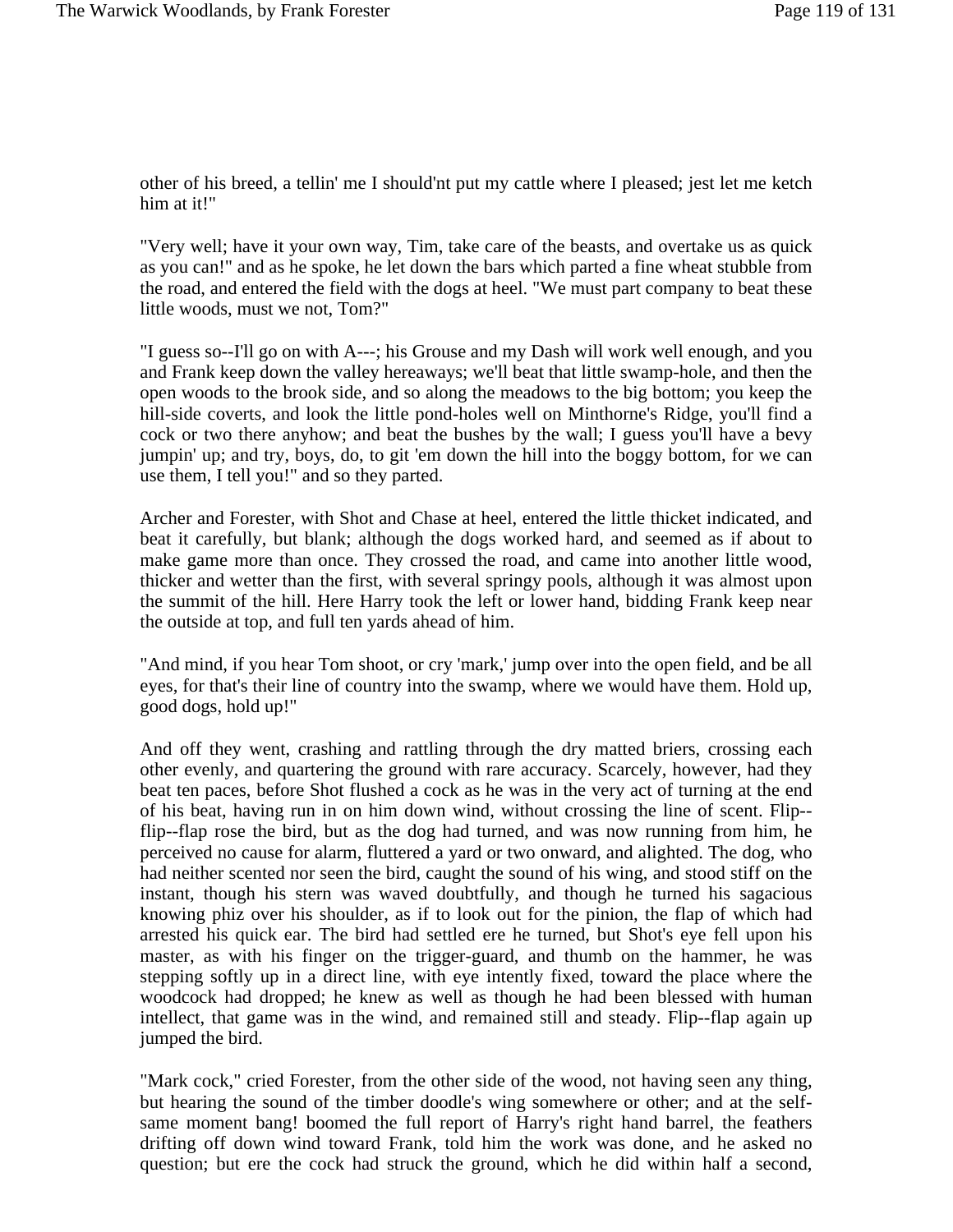completely doubled up--whirr, whirr-r-r! the loud and startling hubbub of ruffed grouse taking wing at the report of Harry's gun, succeeded-- and instantly, before that worthy had got his eye about from marking the killed woodcock, bang! bang! from Forester. Archer dropped butt, and loaded as fast as it was possible, and bagged his dead bird quietly, but scarcely had he done so before Frank hailed him.

"Bring up the dogs, old fellow; I knocked down two, and I've bagged one, but I'm afraid the other's run!"

"Stand still, then--stand still, till I join you. He-here, he-here good dogs," cried Harry, striding away through the brush like a good one.

In a moment he stood by Frank, who was just pocketing his first, a fine hen grouse.

"The other was the cock," said Frank, "and a very large one, too; he was a long shot, but he's very hard hit; he flew against this tree before he fell, and bounded off it here; look at the feathers!"

"Ay! we'll have him in a moment; seek dead, Shot; seek, good dogs; ha! now they wind him; there! Chase has him--no! he draws again--now Shot is standing; hold up, hold up, lads, he's running like the mischief, and won't stop till he reaches some thick covert."

Bang! bang! "Mark--ma-ark!" bang! bang! "mark, Harry Archer, mark," came down the wind in quick succession from the other party, who were beating some thick briers by the brook side, at three or four fields' distance.

"Quick, Forester, quick!" shouted Archer; "over the wall, lad, and mark them! those are quail; I'm man enough to get this fellow by myself. Steady, lads! steady-y-y!" as they were roading on at the top of their pace. "Toho! toho-o-o, Chase; fie, for shame--don't you see, sir, Shot's got him dead there under his very nose in those cat-briers. Ha! dead! good lads--good lads; dead! dead! fetch him, good dog; by George but he is a fine bird. I've got him, Forester; have you marked down the quail?"

"Ay! ay! in the bog bottom!"

"How many?"

"Twenty-three!"

"Then we'll have sport, by Jove!" and, as he spoke, they entered a wide rushy pasture, across which, at some two or three hundred yards, A--- and fat Tom were seen advancing toward them. They had not made three steps before both dogs stood stiff as stones in the short grass, where there was not a particle of covert.

"Why, what the deuce is this, Harry?"

"Devil a know know I," responded he; "but step up to the red dog, Frank --I'll go to the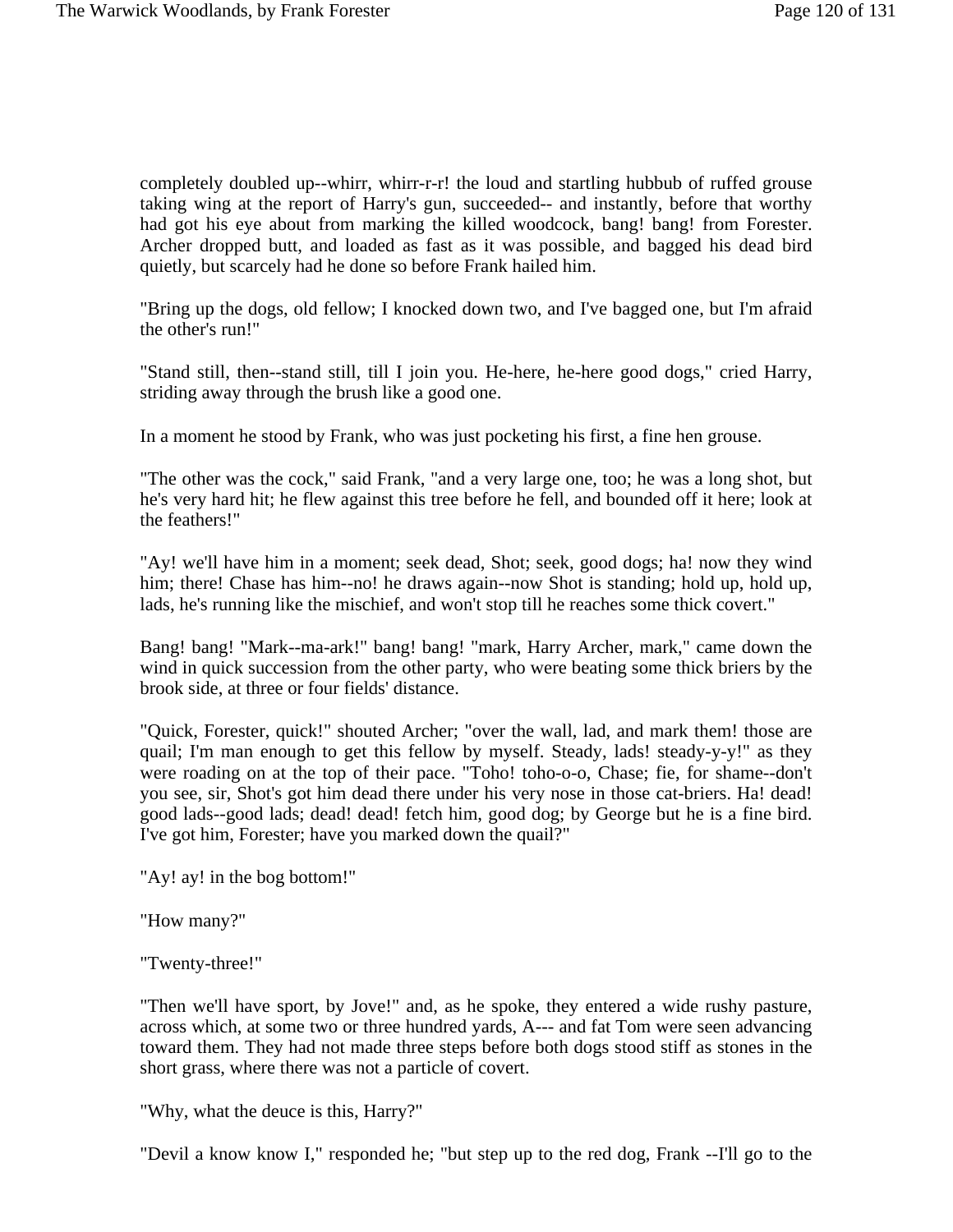other--they've got game, and no mistake!"

"Skeap--ske-eap!" up sprang a couple of English snipe before Shot's nose, and Harry cut them down, a splendid double shot, before they had flown twenty yards, just as Frank dropped the one which rose to him at the same moment. At the sound of the guns a dozen more rose hard by, and fluttering on in rapid zig-zags, dropped once again within a hundred yards--the meadow was alive with them.

"Did you ever see snipe here before, Tom? asked Harry, as he loaded.

"Never in all my life--but it's full now--load up! load up! for heaven's sake!"

"No hurry, Tom! Tom--steady! the birds are tame and lie like stones. We can get thirty or forty here, I know, if you'll be steady only--but if we go in with these four dogs, we shall lose all. Here comes Tim with the couples, and we'll take up all but two!"

"That's right," said A---; "take up Grouse and Tom's dog, for they won't hunt with yours- and yours are the steadiest, and fetch--that's it, Tim, couple them, and carry them away. What have you killed, Archer?" he added, while his injunctions were complied with.

"One woodcock and a brace of ruffed grouse! and Frank has marked down three-andtwenty quail into that rushy bottom yonder, where we can get every bird of them. We are going to have great sport to-day!"

"I think so. Tom and I each killed a double shot out of that bevy!"

"That was well! Now, then, walk slowly and far apart--we must beat this three or four times, at least--the dogs will get them up!"

It was not a moment before the first bird rose, but it was quite two hours, and all the dinner horns had long blown for noon, before the last was bagged--the four guns having scored, in that one meadow, forty-nine English snipe--fifteen for Harry Archer--thirteen for Tom Draw--twelve for the Commodore, and only nine for Forester, who never killed snipe quite so well as he did cock or quail.

"And now, boys," exclaimed Tom, as he flung his huge carcase on the ground, with a thud that shook it many a rod around--"there's a cold roast fowl, and some nice salt pork and crackers, in that 'ar game bag-- and I'm a whale now, I tell you, for a drink!"

"Which will you take to drink, Tom?" inquired Forester, very gravely-- "fowl, pork, or crackers? Here they are, all of them! I prefer whiskey and water, myself!" qualifying, as he spoke, a moderate cup with some of the ice-cold water which welled out in a crystal stream from a small basin under the wreathed roots of the sycamore which overshadowed them.

"None of your nonsense, Forester--hand us the liquor, lad--I'm dry, I tell you!"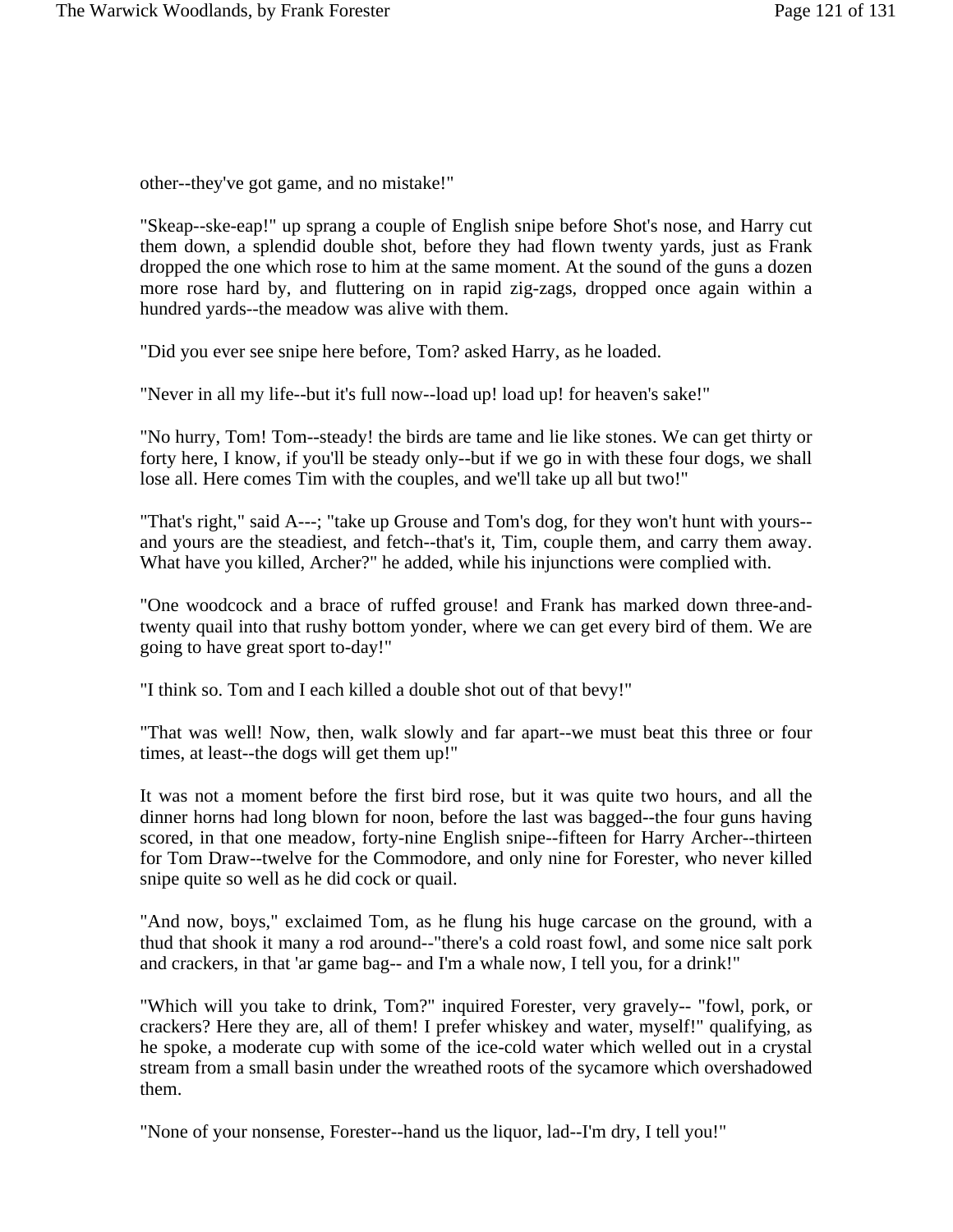"I wish you'd tell me something I don't know, then, if you feel communicative; for I know that you're dry--now and always! Well! don't be mad, old fellow, here's the bottle--don't empty it--that's all!"

"Well! now I've drinked," said Tom, after a vast potation, "now I've drinked good--we'll have a bite and rest awhile, and smoke a pipe; and then we'll use them quail, and we'll have time to pick up twenty cock in Hell-hole arterwards, and that won't be a slow day's work, I reckon."



## **THE QUAIL**

"Certainly this is a very lovely country," exclaimed the Commodore suddenly, as he gazed with a quiet eye, puffing his cigar the while, over the beautiful vale, with the clear expanse of Wickham's Pond in the middle foreground, and the wild hoary mountains framing the rich landscape in the distance.

"Truly, you may say that," replied Harry; "I have traveled over a large part of the world, and for its own peculiar style of loveliness, I must say that I never have seen any thing to match with the vale of Warwick. I would give much, very much, to own a few acres, and a snug cottage here, in which I might pass the rest of my days, far aloof from the Fumum et opes strepitumque Romae."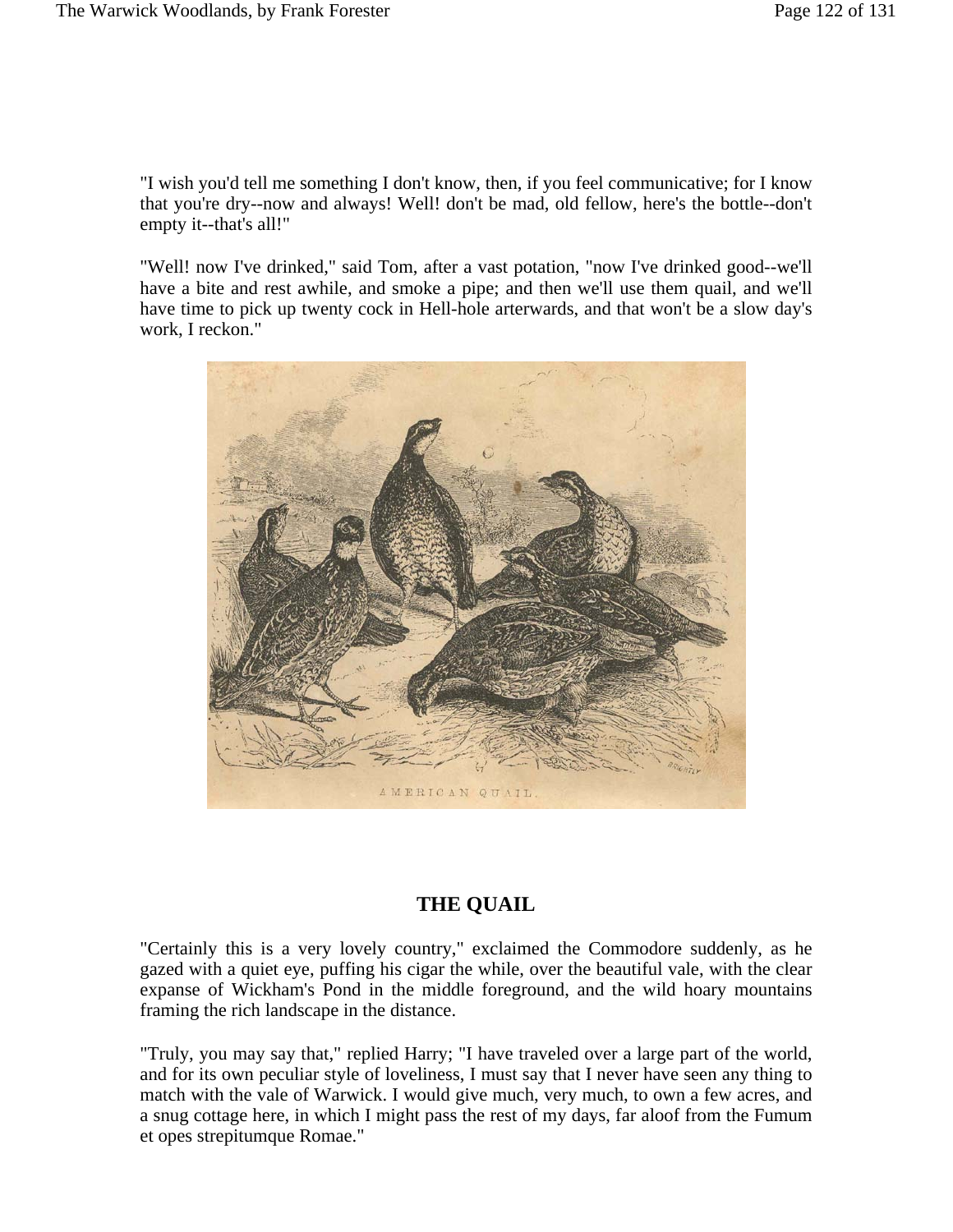"Then, why the h--l don't you own a few acres?" put in ancient Tom; "I'd be right glad to know, and gladder yit to have you up here, Archer."

"I would indeed, Tom," answered Harry; "I'm not joking at all; but there are never any small places to be bought hereabout; and, as for large ones, your land is so confounded good, that a fellow must be a nabob to think of buying."

"Well, how would Jem Burt's place suit you, Archer?" asked the fat man. "You knows it- just a mile and a half 'tother side Warwick, by the crick side? I guess it will have to be sold anyhow next April; leastways the old man's dead, and the heirs want the estate settled up like."

"Suit me!" cried Harry, "by George! it's just the thing, if I recollect it rightly. But how much land is there?"

"Twenty acres, I guess--not over twenty-five, no how."

"And the house?" "Well, that wants fixin' some; and the bridge over the crick's putty bad, too, it will want putty nigh a new one. Why, the house is a story and a half like; and it's jist an entry stret through the middle, and a parlor on one side on't, and a kitchen on the t'other; and a chamber behind both on 'em."

"What can it be bought for, Tom?"

"I guess three thousand dollars; twenty-five hundred, maybe. It will go cheap, I reckon; I don't hear tell o' no one lookin' at it.

"What will it cost me more to fix it, think you?"

"Well, you see, Archer, the land's ben most darned badly done by, this last three years, since old 'squire's ben so low; and the bridge, that'll take a smart sum; and the fences is putty much gone to rack; I guess it'll take hard on to a thousand more to fix it up right, like you'd like to have it, without doin' nothin' at the house."

"And fifteen hundred more for that and the stables. I wish to heaven I had known this yesterday; or rather before I came up hither," said Harry.

"Why so?" asked the Commodore.

"Why, as the deuce would have it, I told my broker to invest six thousand, that I have got loose, in a good mortgage, if he could find one, for five years; and I have got no stocks that I can sell out; all that I have but this, is on good bond and mortgage, in Boston, and little enough of it, too."

"Well, if that's all," said Forester, "we can run down tomorrow, and you will be in time to stop him."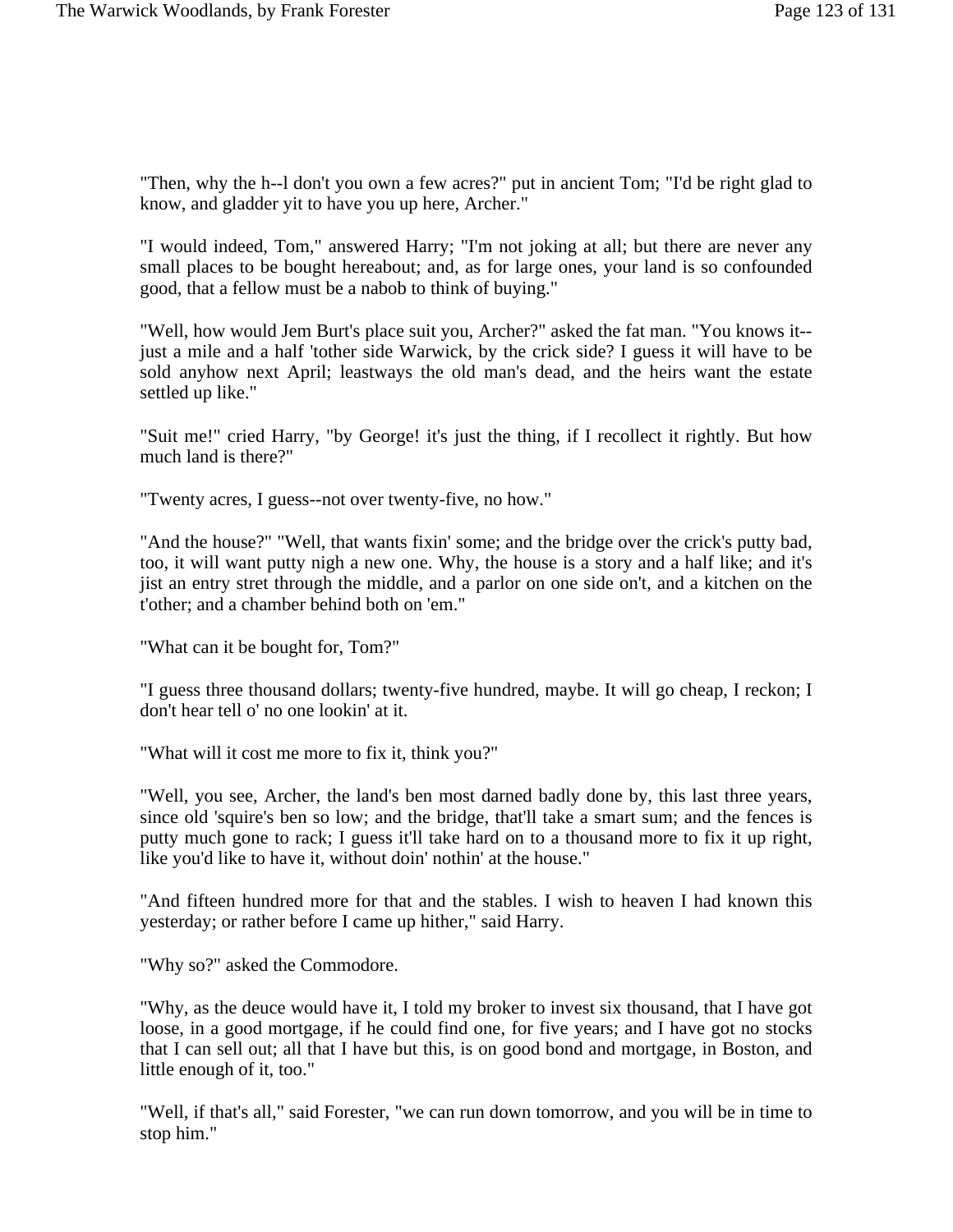"That's true, too," answered Harry, pondering. "Are you sure it can be bought, Tom?"

"I guess so," was the response.

"That means, I suppose, that you're perfectly certain of it. Why the devil can't you speak English?"

"English!" exclaimed Frank; "Good Lord! why don't you ask him why he can't speak Greek? English! Lord! Lord! Lord! Tom Draw and English!"

"I'll jist tell Archer what he warnts to know, and then see you, my dear little critter, if I doosn't English you some!" replied the old man, waxing wroth. "Well, Archer, to tell heaven's truth, now, I doos know it; but it's an etarnal all-fired shame of me to be tellin' it, bein' as how I knows it in the way of business like. It's got to be selled by vandoo in April\*. [\*Vendue. Why the French word for a public auction has been adopted throughout the Northern and Eastern States, as applied to a Sheriff's sale, deponent saith not.]

"Then, by Jove! I will buy it," said Harry; "and down I'll go to-morrow. But that need not take you away, boys; you can stay and finish out the week here, and go home in the Ianthe; Tom will send you down to Nyack."

"Sartain," responded Tom; "but now I'm most darned glad I told you that, Archer. I meant to a told you on't afore, but it clean slipped out of my head; but all's right, now. Hark! hark! don't you hear, boys? The quails hasn't all got together yit--better luck! Hush, A--and you'll hear them callin'--whew-wheet! whew-wheet! whe-whe-whe;" and the old Turk began to call most scientifically; and in ten minutes the birds were answering him from all quarters, through the circular space of Bog-meadow, and through the thorny brake beyond it, and some from a large ragwort field further yet.

"How is this, Frank--did they scatter so much when they dropped?" asked Harry.

"Yes; part of them 'lighted in the little bank on this edge, by the spring, you know; and some, a dozen or so, right in the middle of the bog, by the single hickory; and five or six went into the swamp, and a few over it."

"That's it! that's it! and they've been running to try to get together," said the Commodore.

"But was too skeart to call, till we'd quit shootin'!" said Tom. "But come, boys, let's be stirrin', else they'll git together like; they keeps drawin', drawin', into one place now, I can hear."

No sooner said than done; we were all on foot in an instant, and ten minutes brought us to the edge of the first thicket; and here was the truth of Harry's precepts tested by practice in a moment; for they had not yet entered the thin bushes, on which now the red leaves hung few and sere, before old Shot threw his nose high into the air, straightened his neck and his stern, and struck out at a high trot; the other setter evidently knowing what he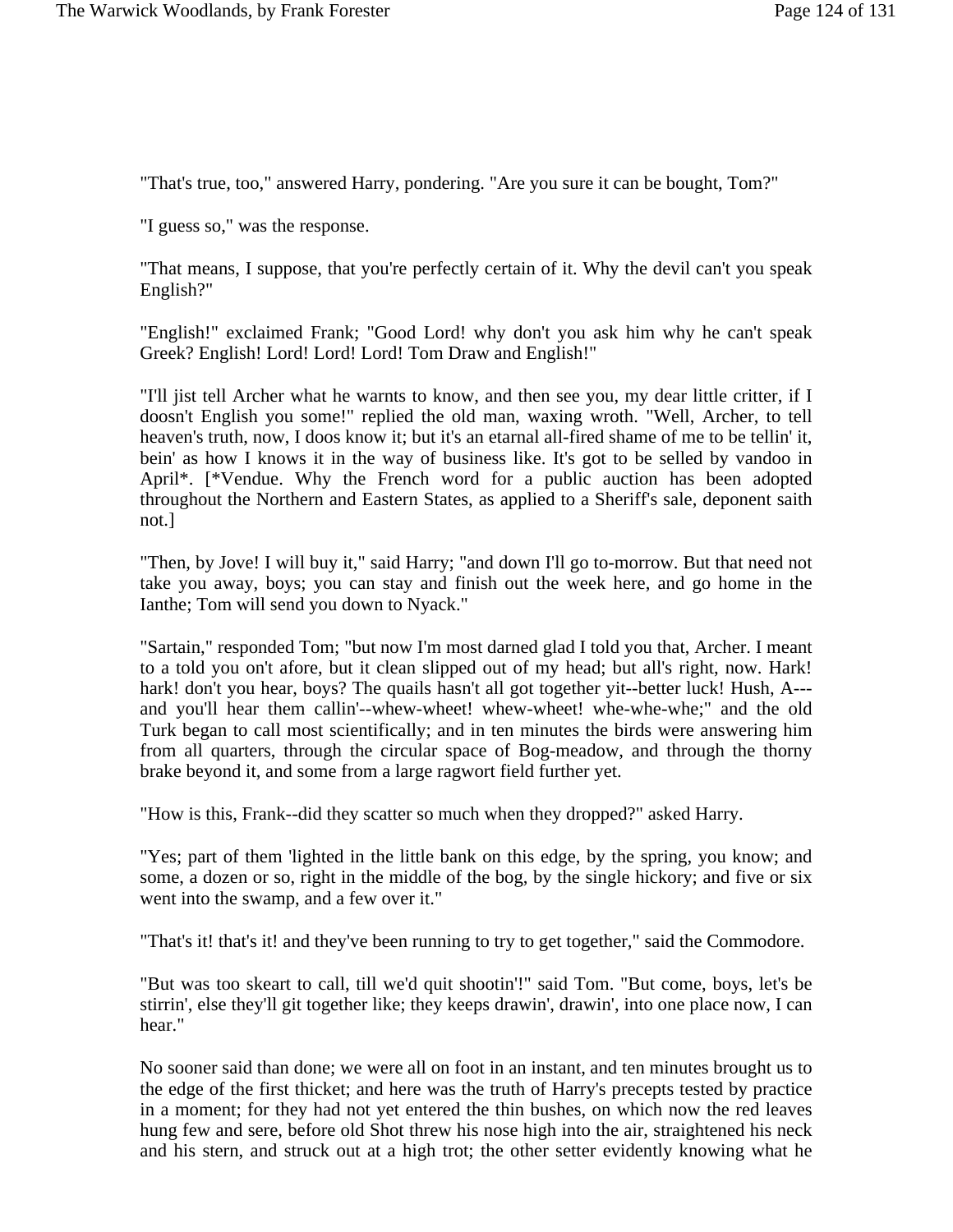meant, though as yet he had not caught the wind of them. In a moment they both stood steady; and, almost at the same instant, Tom Draw's Dash, and A---'s Grouse come to the point, all on different birds, in a bit of very open ground, covered with wintergreen about knee deep, and interspersed with only a few scattered bushes.

Whir-r-r-r--up they got all at once! what a jostle--what a hubbub! Bang! bang! crack! bang! crack! bang! Four barrels exploded in an instant, almost simultaneously; and two sharp unmeaning cracks announced that, by some means or other, Frank Forester's gun had missed fire with both barrels.

"What the deuce is the matter, boys" cried Harry, laughing, as he threw up his gun, after the hubbub had subsided, and dropped two birds--the only two that fell, for all that waste of shot and powder.

"What the deuce ails you?" he repeated, no one replying, and all hands looking bashful and crest-fallen. "Are you all drunk? or what is the matter? I asked merely for information."

"Upon my life! I believe I am!" said Frank Forester. "For I have not loaded my gun at all, since I killed those two last snipe. And, when we got up from luncheon, I put on the caps just as if all was right--but all is right now," he added, for he had repaired his fault, and loaded, before A--- or fat Tom had done staring, each in the other's face, in blank astonishment.

"Step up to Grouse, then," said Archer, who had never taken his eye off the old brown pointer, while he was loading as fast as he could. "He has got a bird, close under his nose; and it will get up, and steal away directly. That's a trick they will play very often."

"He haint got no bird," said Tom, sulkily. And Frank paused doubtful.

"Step up, I tell you, Frank," said Harry, "the old Turk's savage; that's all."

And Frank did step up, close to the dog's nose; and sent his foot through the grass close under it. Still the dog stood perfectly stiff; but no bird rose.

"I telled you there warn't no quails there;" growled Tom.

"And I tell you there are!" answered Archer, more sharply than he often spoke to his old ally; for, in truth, he was annoyed at his obstinate pertinacity.

"What do you say, Commodore? Is Grouse lying? Kick that tussock--kick it hard, Frank."

"Not he," replied A---; "I'll bet fifty to one, there's a bird there."

"It's devilish odd, then, that he won't get up!" said Frank.

Whack! whack! and he gave the hard tussock two kicks with his heavy boot, that fairly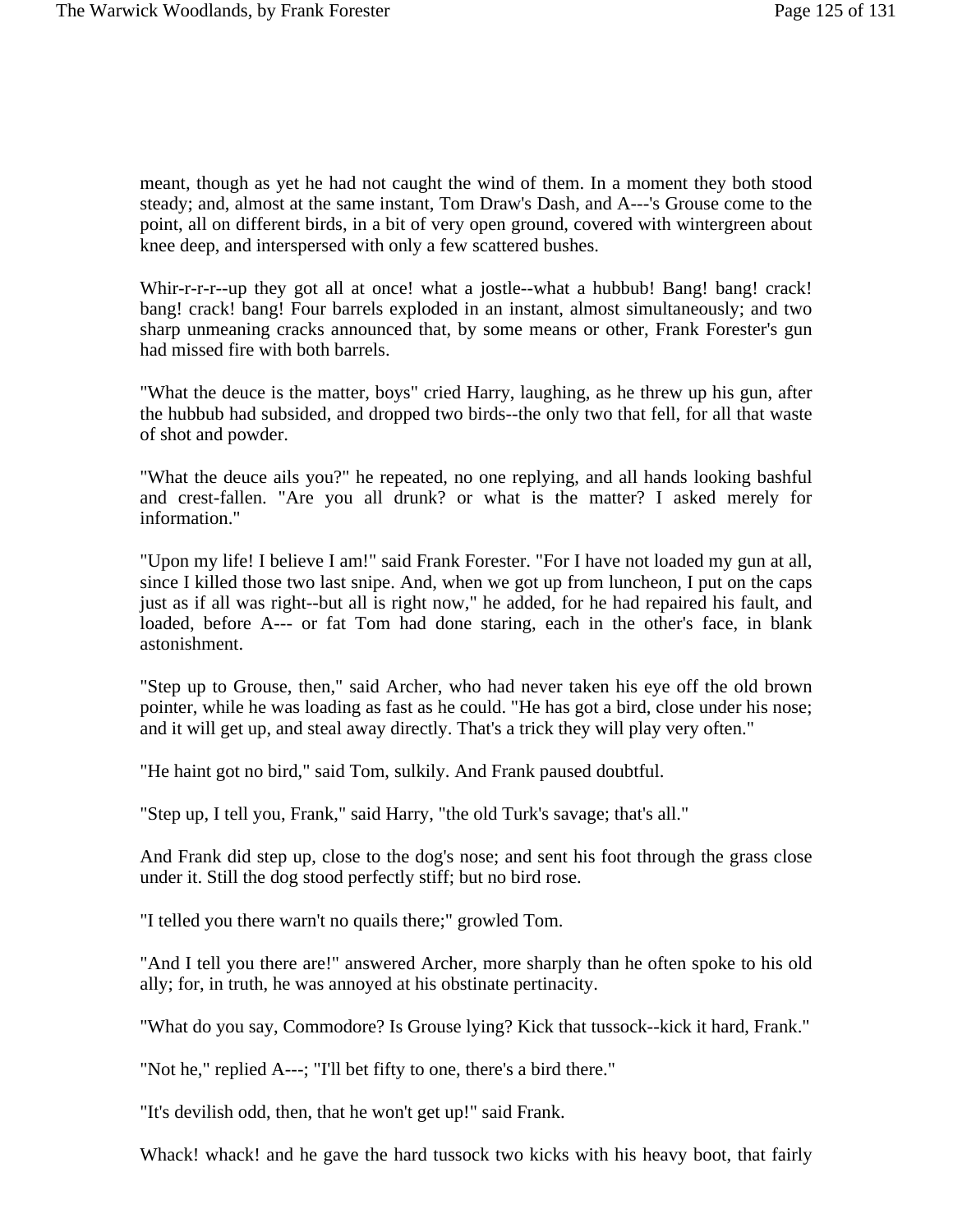made it shake. Nothing stirred. Grouse still kept his point, but seemed half inclined to dash in. Whack! a third kick that absolutely loosened the tough hassock from the ground, and then, whirr-r, from within six inches of the spot where all three blows had been delivered, up got the bird, in a desperate hurry; and in quite as desperate a hurry Forester covered it--covered it before it was six yards off! His finger was on the trigger, when Harry quietly said, "Steady, Frank!" and the word acted like magic.

He took the gun quite down from his shoulder, nodded to his friend, brought it up again, and turned the bird over very handsomely, at twenty yards, or a little further.

"Beautifully done, indeed, Frank," said Harry. "So much for coolness!"

"What do you say to that, Tom?" said the Commodore, laughing.

But there was no laugh in Tom; he only muttered a savage growl, and an awful imprecation; and Harry's quick glance warned A--- not to plague the old Trojan further.

All this passed in a moment; and then was seen one of those singular things that will at times happen; but with regard to quail only, so far as I have ever seen or heard tell. For as Forester was putting down the card upon the powder in the barrel which he had just fired, a second bird rose, almost from the identical spot whence the first had been so difficultly flushed, and went off in the same direction. But not in the least was Frank flurried now. He dropped his ramrod quietly upon the grass, brought up his piece deliberately to his eye, and killed his bird again.

"Excellent--excellent! Frank," said Harry again. "I never saw two prettier shots in all my life. Nor did I ever see birds lie harder."

During all this time, amidst all the kicking of tussocks, threshing of bog-grass, and banging of guns, and, worst of all, bouncing up of fresh birds, from the instant when they dropped at the first shot, neither one of Harry's dogs, nor Tom's little Dash, had budged from their down charge. Now, however, they got up quickly, and soon retrieved all the dead birds. "Now, then, we will divide into two parties," said Harry. "Frank, you go with Tom; and you come with me, Commodore. It will never do to have you two jealous fellows together, you wont kill a bird all day," he added, in a lower voice. "That is the worst of old Tom, when he gets jealous he's the very devil. Frank is the only fellow that can get along with him at all. He puts me out of temper, and if we both got angry, it would be very disagreeable. For, though he is the very best fellow in the world, when he is in a rage he is untamable. I cannot think what has put him out, now; for he has shot very well to-day. It is only when he gets behindhand, that he is usually jealous in his shooting; but he has got the deuce into him now."

By this time the two parties were perhaps forty yards apart, when Dash came to a point again. Up got a single bird, the old cock, and flew directly away from Tom, across Frank's face; but not for that did the old chap pause. Up went his cannon to his shoulder, there was a flash and a roar, and the quail, which was literally not twelve feet from him, disappeared as if it had been resolved into thin air. The whole of Tom's concentrated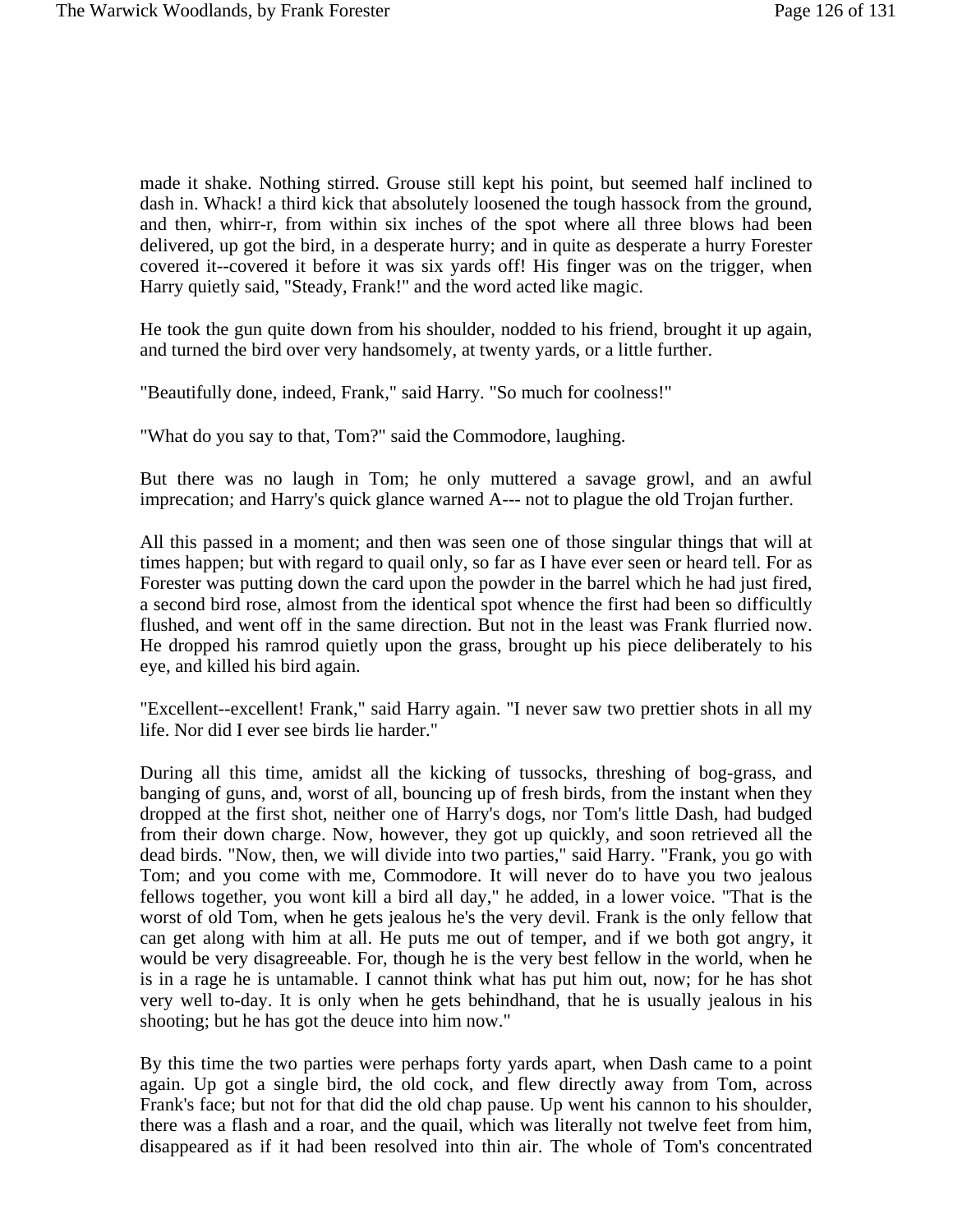charge had struck the bird endwise, as it flew from him; and except the extreme tips of his wings and one foot, no part of him could be found.

"The devil!" cried Harry, "that is too bad!"

"Never mind," said the Commodore, "Frank will manage him."

As he spoke a second bird got up, and crossed Forester in the same manner, Draw doing precisely as he had done before; but, this time, missing the quail clear, which Forester turned over.

"Load quick! and step up to that fellow. He will run, I think!" said Archer.

"Ay! ay!" responded Frank, and, having rammed down his charge like lightning, moved forward, before he had put the cap on the barrel he had fired.

Just as he took the cap out of his pocket between his finger and thumb, a second quail rose. As cool and self-possessed as it is possible to conceive, Frank cocked the left hand barrel with his little finger, still holding the cap between his forefinger and thumb, and actually contrived to bring up the gun, some how or other, and to kill the bird, pulling the trigger with his middle finger.

At the report a third quail sprang, close under his feet; and, still unshaken, he capped the right hand barrel, fired, and the bird towered!

"Mark! mark! Tom--ma-ark Timothy!" shouted Harry and A--- in a breath.

"That bird is as dead as Hannibal now!" added Archer, as, having spun up three hundred feet into the air, and flown twice as many hundred yards, it turned over, and fell plumb, like a stone, through the clear atmosphere.

"Ayse gotten that chap marked doon roight, ayse warrant un!" shouted Timothy from the hill side, where with some trouble, he was holding in the obstreperous spaniels. "He's doon in a roight laine atwixt 't gray stean and yon hoigh ashen tree."

"Did you ever see such admirable shooting, though?" asked A---, in a low voice. "I did not know Forester shot like that."

"Some times he does. When he's cool. He is not certain; that is his only fault. One day he is the coolest man I ever saw in a field, and the next the most impetuous; but when he is cool, he shoots splendidly. As you say, A---, I never saw anything better done in my life. It was the perfection of coolness and quickness combined."

"I cannot conceive how it was done at all. How he brought up and fired that first barrel with a cap between his thumb and forefinger! Why, I could not fire a gun so, in cold blood!"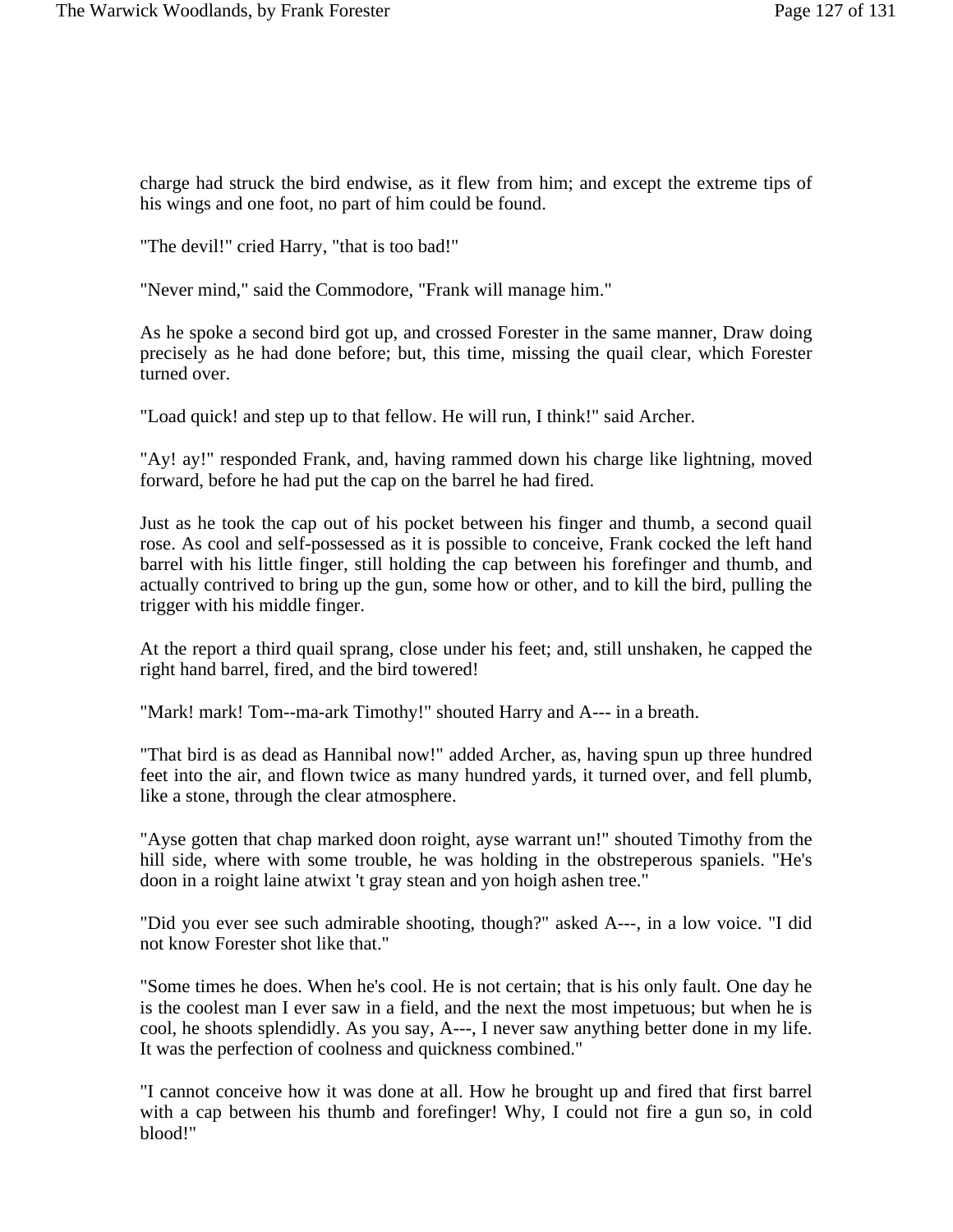"Nor could he, probably. Deliberate promptitude is the thing! Well, Tom, what do you think of that? Wasn't that pretty shooting?"

"It was so, pretty shootin'," responded the fat man, quite delighted out of his crusty mood. "I guess the darned little critter's got three barrels to his gun somehow; leastwise it seems to me, I swon, 'at he fired her off three times without loadin' I guess I'll quit tryin' to shoot agin Frank, to-day."

"I told you so!" said Harry to the Commodore, with a low laugh, and then added aloud-- "I think you may as well, Tom--for I don't believe the fellow will miss another bird today."

And in truth, strange to say, it fell out, in reality, nearly as Archer had spoken in jest. The whole party shot exceedingly well. The four birds, which Tom and the Commodore had missed at the first start, were found again in an old ragwort field, and brought to bag; and of the twenty-three quail which Forester had marked down into the bog meadow, not one bird escaped, and of that bevy not one bird did Frank miss, killing twelve, all of them double shots, to his own share, and beating Archer in a canter.

But that sterling sportsman cared not a stiver; too many times by far had he had the field, too sure was he of doing the same many a time again, to dislike being beaten once. Besides this, he was always the least jealous shot in the world, for a very quick one; and, in this instance, he was perhaps better pleased to see his friend "go in and win," than he would have been to do the like himself.

Exactly at two o'clock, by A---'s repeater, the last bird was bagged; making twenty-seven quail, forty-nine snipe, two ruffed grouse, and one woodcock, bagged in about five hours.

"So far, this is the very best day's sport I ever saw," said Archer; "and two things I have seen which I never saw before; a whole bevy of quail killed without the escape of one bird, and a whole bevy killed entirely by double shots, except the odd bird. You, A---, have killed three double shots--I have killed three--Tom Draw one double shot, and the odd bird; and Master Frank there, confound him, six double shots running--the cleverest thing I ever heard of, and, in Forester's case, the best shooting possible. I have missed one bird, you two, and Tom three."

"But Tom beant a goin' to miss no more birds, I can tell you, boy. Tom's drinked agin, and feels kind o' righter than he did--kind o' first best! You'd best all drink, boys--the spring's handy, close by here; and after we gits down acrost the road into the big swamp, and Hell-Hole, there arn't a drop o' water fit to drink, till we gits way down to Aunt Sally's big spring-hole, jest to home."

"I second the motion," said Harry; "and then let us be quick, for the day is wearing away, and we have got a long beat yet before us. I wish it were a sure one. But it is not. Once in three or four years we get a grand day's sport in the big swamp; but for one good day we have ten bad ones. However, we are sure to find a dozen birds or so in Hell-Hole; and a bevy of quail in the Captain's swamp, shan't we, Tom?"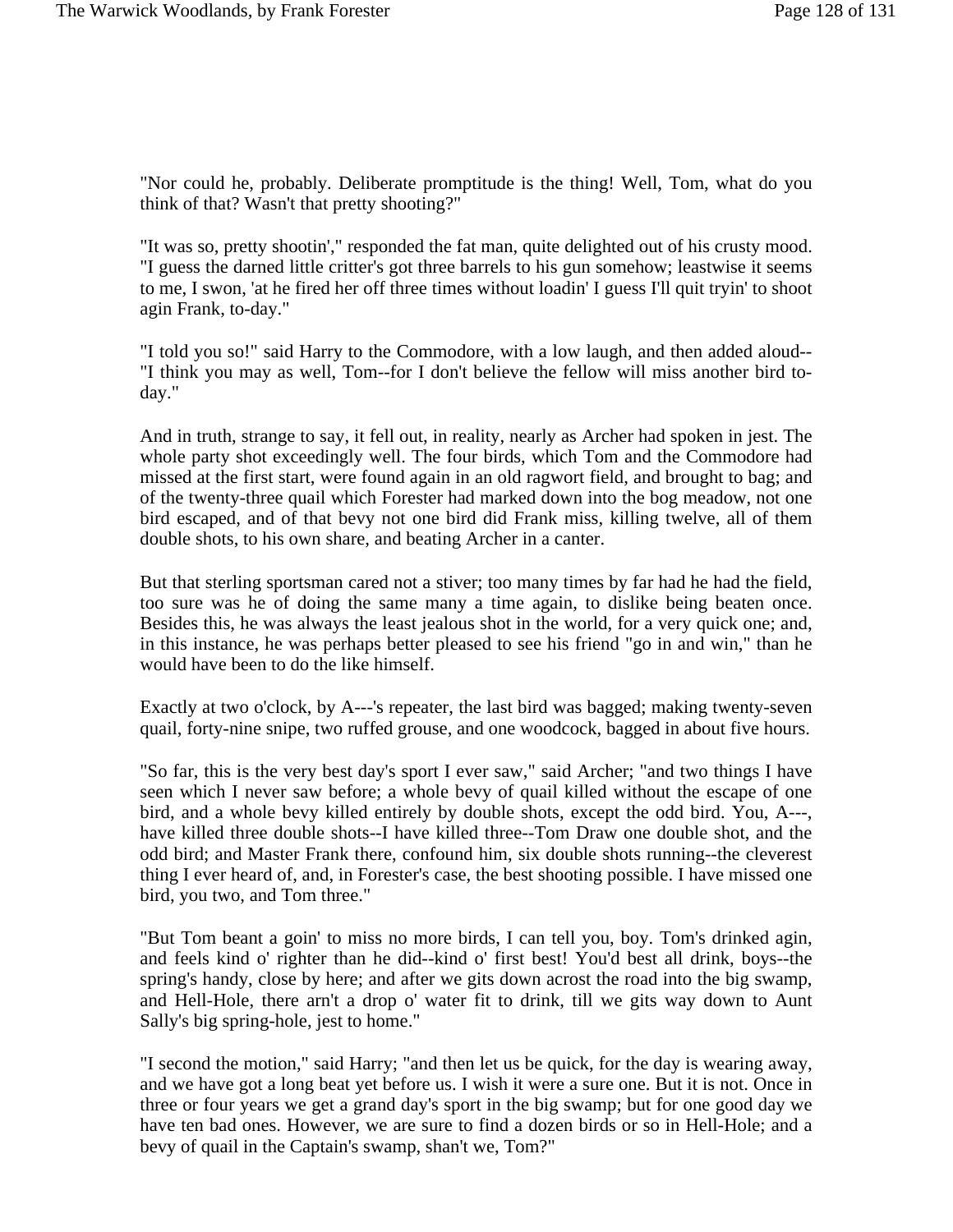"Yes, if we gits so far; but somehow or other I rather guess we'll find quite a smart chance o' cock. Captain Reed was down there a' Satterday, and he saw heaps on 'em."

"That's no sure sign. They move very quickly now. Here today and there to-morrow," said Archer. "In the large woods especially. In the small places there are plenty of sure finds."

"There harn't been nothing of frosts yet keen enough to stir them," said Tom. "I guess we'll find them. And there harn't been a gun shot off this three weeks there. Hoel's wife's ben down sick all the fall, and Halbert's gun busted in the critter's hand."

"Ah! did it hurt him?"

"Hurt him some--skeart him considerable, though. I guess he's quit shootin' pretty much. But come--here we be, boys. I'll keep along the outside, where the walkin's good. You git next me, and Archer next with the dogs, and A--- inside of all. Keep right close to the cedars, A---; all the birds 'at you flushes will come stret out this aways. They never flies into the cedar swamp. Archer, how does the ground look?"

"I never saw it look so well, Tom. There is not near so much water as usual, and yet the bottom is all quite moist and soft."

"Then we'll get cock for sartain."

"By George!" cried A--- "the ground is like a honey-comb, with their borings; and as white in places with their droppings, as if there had been a snow fall!"

"Are they fresh droppings, A---?"

"Mark! Ah! Grouse! Grouse! for shame. There he is down. Do you see him, Harry?"

"Ay! ay! Did Grouse flush him?"

"Deliberately, at fifty yards off. I must lick him."

"Pray do; and that mercifully."

"And that soundly," suggested Frank, as an improvement.

"Soundly is mercifully," said Harry, "because one good flogging settles the business; whereas twenty slight ones only harass a dog, and do nothing in the way of correction or prevention."

"True, oh king" said Frank, laughing. "Now let us go on; for, as the bellowing of that brute is over, I suppose 'chastisement has hidden her head.'"

And on they did go; and sweet shooting they had of it; all the way down to the thick deep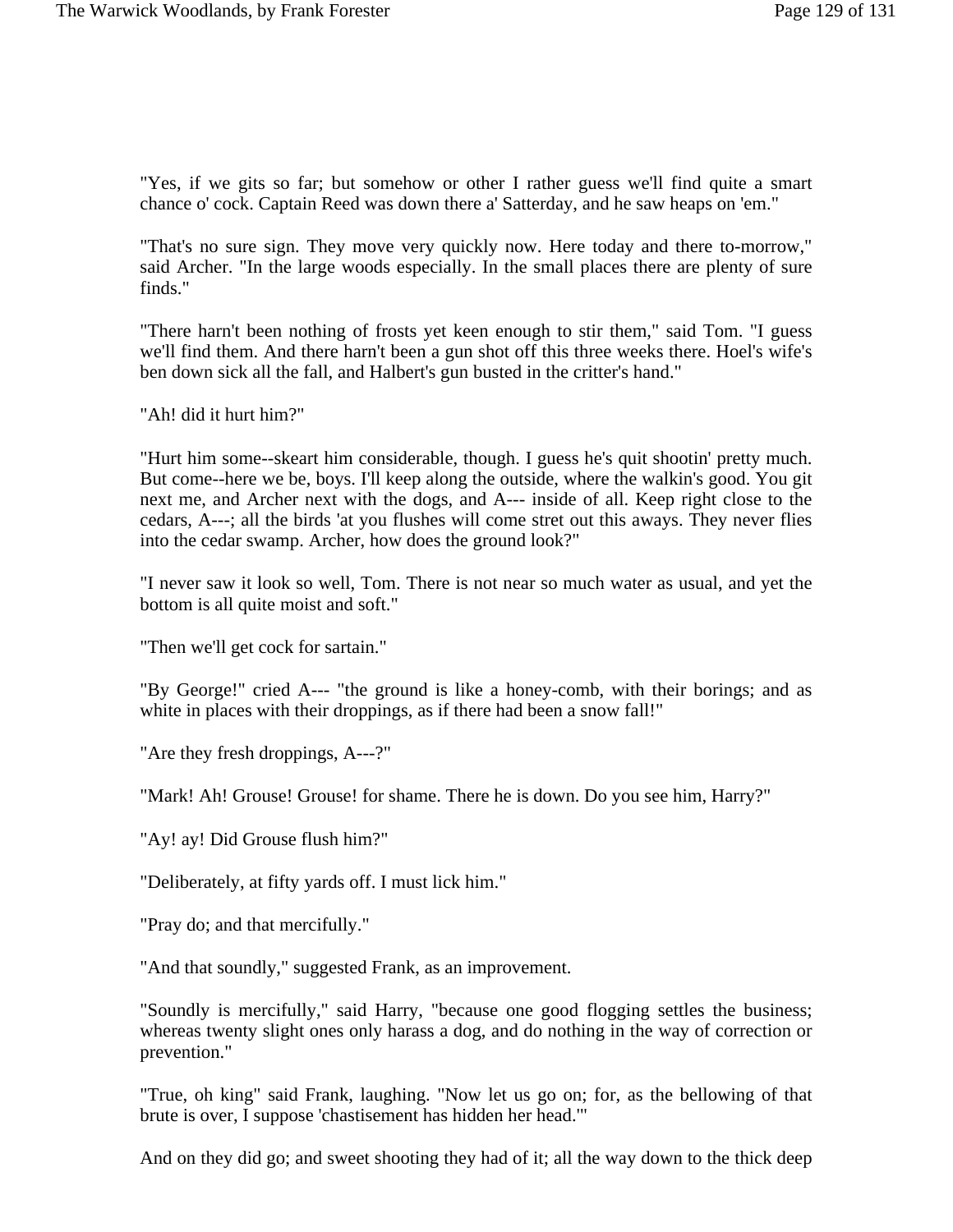spot, known by the pleasing sobriquet of Hell-Hole.

The birds were scattered everywhere throughout the swamp, so excellent was the condition of the ground; scattered so much, that, in no instance did two rise at once; but one kept flapping up after another, large and lazy, at every few paces; and the sportsmen scored them fast, although scarcely aware how fast they were killing them. At length, when they reached the old creek-side, and the deep black mud-holes, and the tangled vines and leafy alders, dogs were thrown into it, Frank was sent forward to the extreme point, and the Commodore out into the open field, on the opposite side from that occupied by fat Tom.

On the signal of a whistle, from each of the party, Harry drove into the brake with the spaniels, the setters being now consigned to the care of Timothy; and in a moment, his loud "Hie cock! Hie cock! Pur-r-r--Hie cock! good dogs!" was succeeded by the shrill yelping of the cockers, the flap of the fast rising birds, and the continuous rattling of shots.

In twenty minutes the work was done; and it was well that it was done; for, within a quarter of an hour afterwards, it was too dark to shoot at all.

In that last twenty minutes twenty-two cock were actually brought to bag, by the eight barrels; twenty-eight had been picked up, one by one, as they came down the long swamp, and one Harry had killed in the morning. When Timothy met them, with the horses, at the big oak tree, half an hour afterward--for he had gone off across the fields, as hard as he could foot it to the farm, as soon as he had received the setters --it was quite dark; and the friends had counted their game out regularly, and hung it up secundum artem in the loops of the new game bag.

It was a huge day's sport--a day's sport to talk about for years afterward--Tom Draw does talk about it now!

Fifty-one woodcock, forty-nine English snipe, twenty-seven quail, and a brace of ruffed grouse. A hundred and twenty-nine head in all, on unpreserved ground, and in very wild walking. It is to be feared it will never be done any more in the vale of Warwick. For this, alas! was ten years ago.

When they reached Tom's it was decided that they should all return home on the morrow; that Harry should attend to the procuring his purchase money; and Tom to the cheapening of the purchase.

In addition to this, the old boy swore, by all his patron saints, that he would come down in spring, and have a touch at the snipe he had heerd Archer tell on at Pine Brook.

A capital supper followed; and of course lots of good liquor, and the toast, to which the last cup was quaffed, was LONG LIFE TO HARRY ARCHER, AND LUCK TO HIS SHOOTING BOX, to which Frank Forester added: "I wish he may get it."